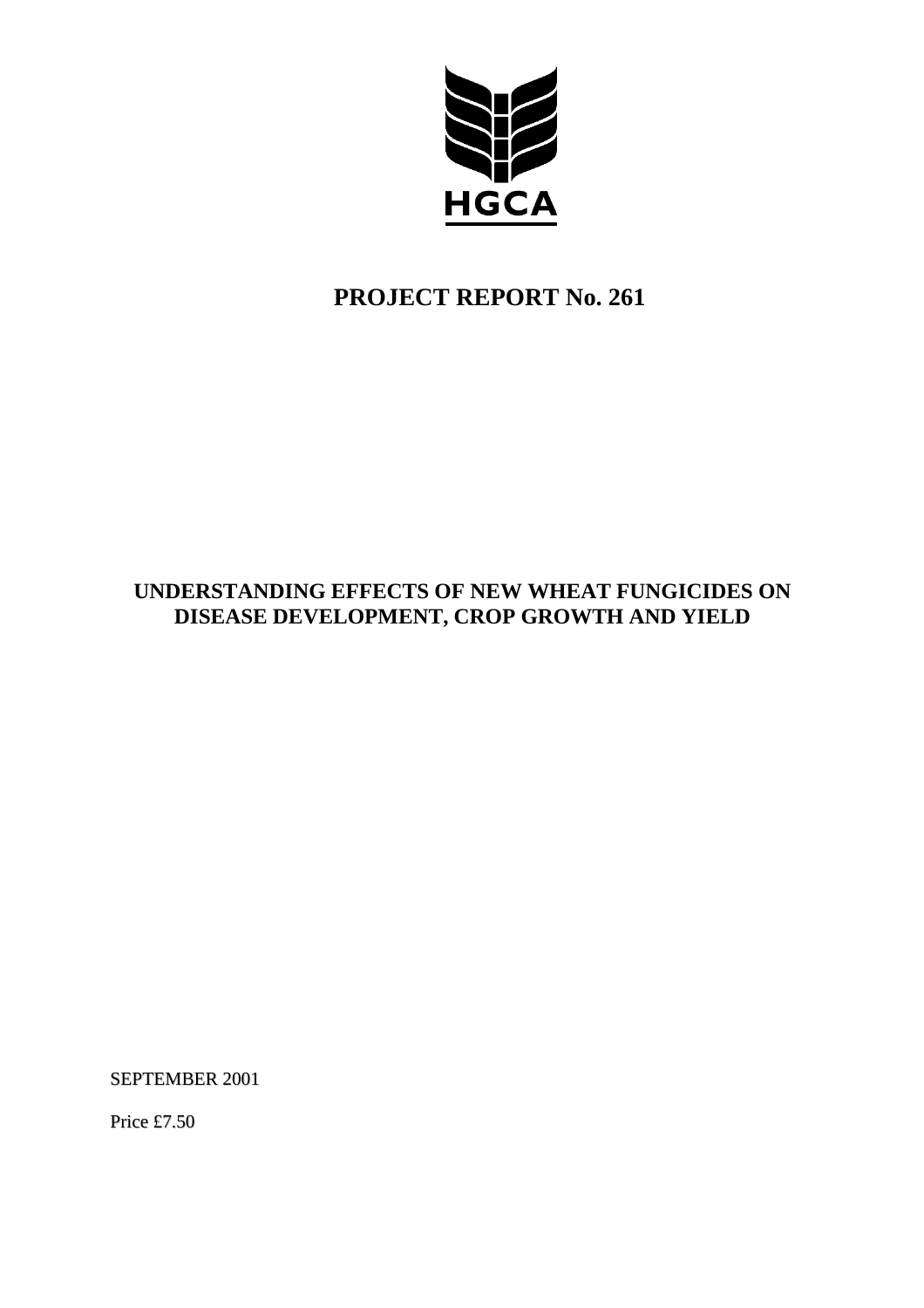#### **PROJECT REPORT No. 261**

# **UNDERSTANDING EFFECTS OF NEW WHEAT FUNGICIDES ON DISEASE DEVELOPMENT, CROP GROWTH AND YIELD**

by

D R JONES ADAS Rosemaund, Preston Wynne, Hereford, HR1 3PG

V SHEARMAN Division of Agriculture and Horticulture, School of Biosciences, University of Nottingham, Sutton Bonington Campus, Loughborough, LE12 5RD

& R SYLVESTER-BRADLEY ADAS Boxworth, Boxworth, Cambridge, CB3 8NN

This is the final report of a 40-month project which started in January 1998. The work was funded by a grant of £379,427 from HGCA (project no. 1306).

The Home-Grown Cereals Authority (HGCA) has provided funding for this project but has not conducted the research or written this report. While the authors have worked on the best information available to them, neither HGCA nor the authors shall in any event be liable for any loss, damage or injury howsoever suffered directly or indirectly in relation to the report or the research on which it is based.

Reference herein to trade names and proprietary products without stating that they are protected does not imply that they may be regarded as unprotected and thus free for general use. No endorsement of named products is intended nor is any criticism implied of other alternative, but unnamed products.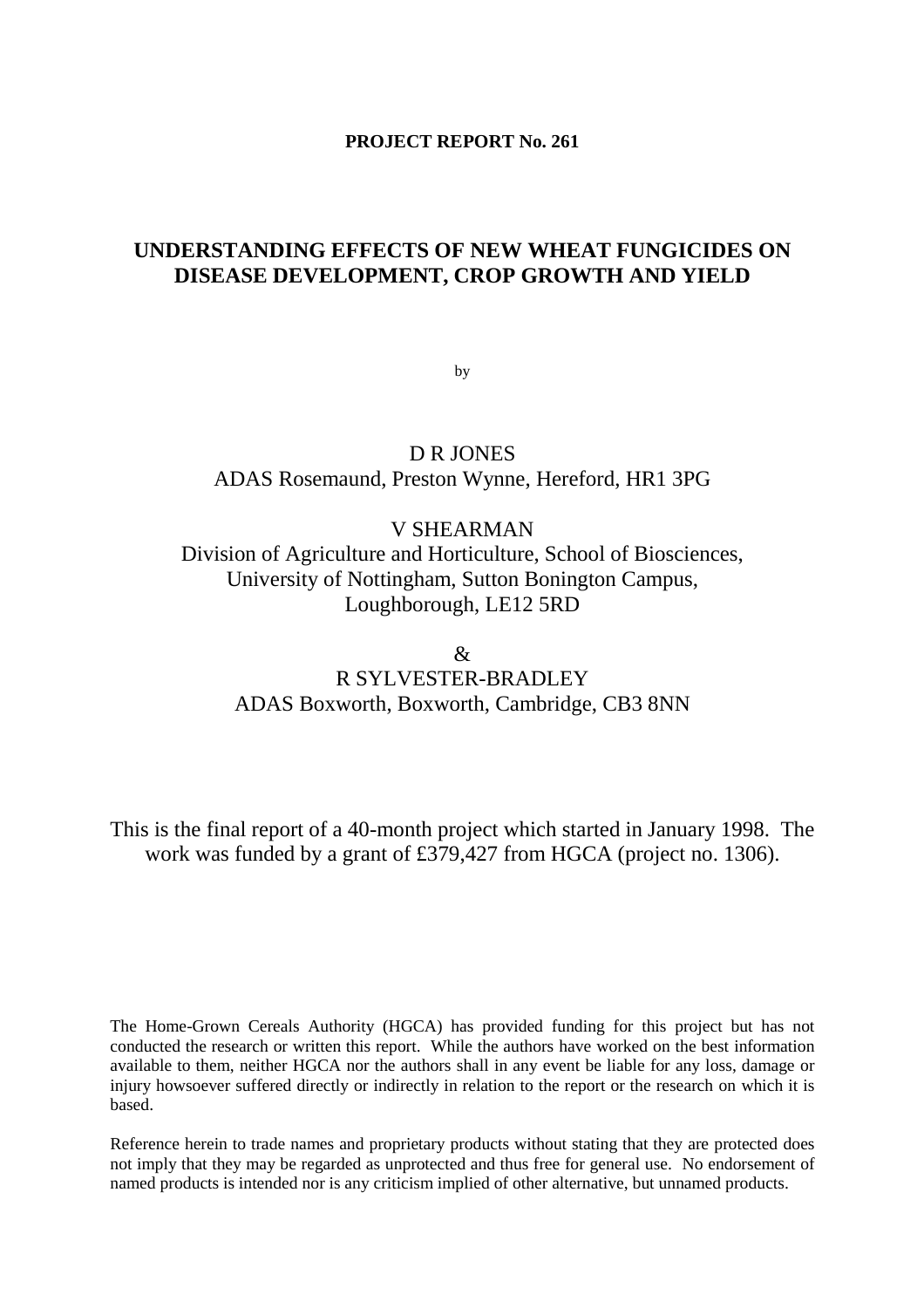# **CONTENTS**

|                       |                                                                                      | Page           |
|-----------------------|--------------------------------------------------------------------------------------|----------------|
| <b>ABSTRACT</b>       |                                                                                      | 1              |
| <b>SUMMARY REPORT</b> |                                                                                      |                |
|                       | Introduction                                                                         | $\overline{2}$ |
|                       | Objectives                                                                           | $\overline{2}$ |
|                       | Materials and methods                                                                | $\overline{2}$ |
|                       | <b>Results and Discussion</b>                                                        | 3              |
|                       | <b>Overall conclusions</b>                                                           | 9              |
| <b>APPENDICES</b>     |                                                                                      |                |
| Appendix 1:           | Dose-response to strobilurin fungicides in the absence of disease                    | 11             |
| Appendix 2:           | Interaction between strobilurin fungicides and cultivar<br>susceptibility to disease | 31             |
| Appendix 3:           | Interaction between strobilurin fungicides and seed rate                             | 53             |
| Appendix 4:           | Interaction between strobilurin fungicides and nitrogen utilisation                  | 68             |
| Appendix 5:           | Dose-response for azole fungicides in mixture with strobilurins                      | 92             |
| Appendix 6:           | Synergy or antagonism between azoxystrobin and epoxiconazole                         | 102            |
| <b>REFERENCES</b>     |                                                                                      | 110            |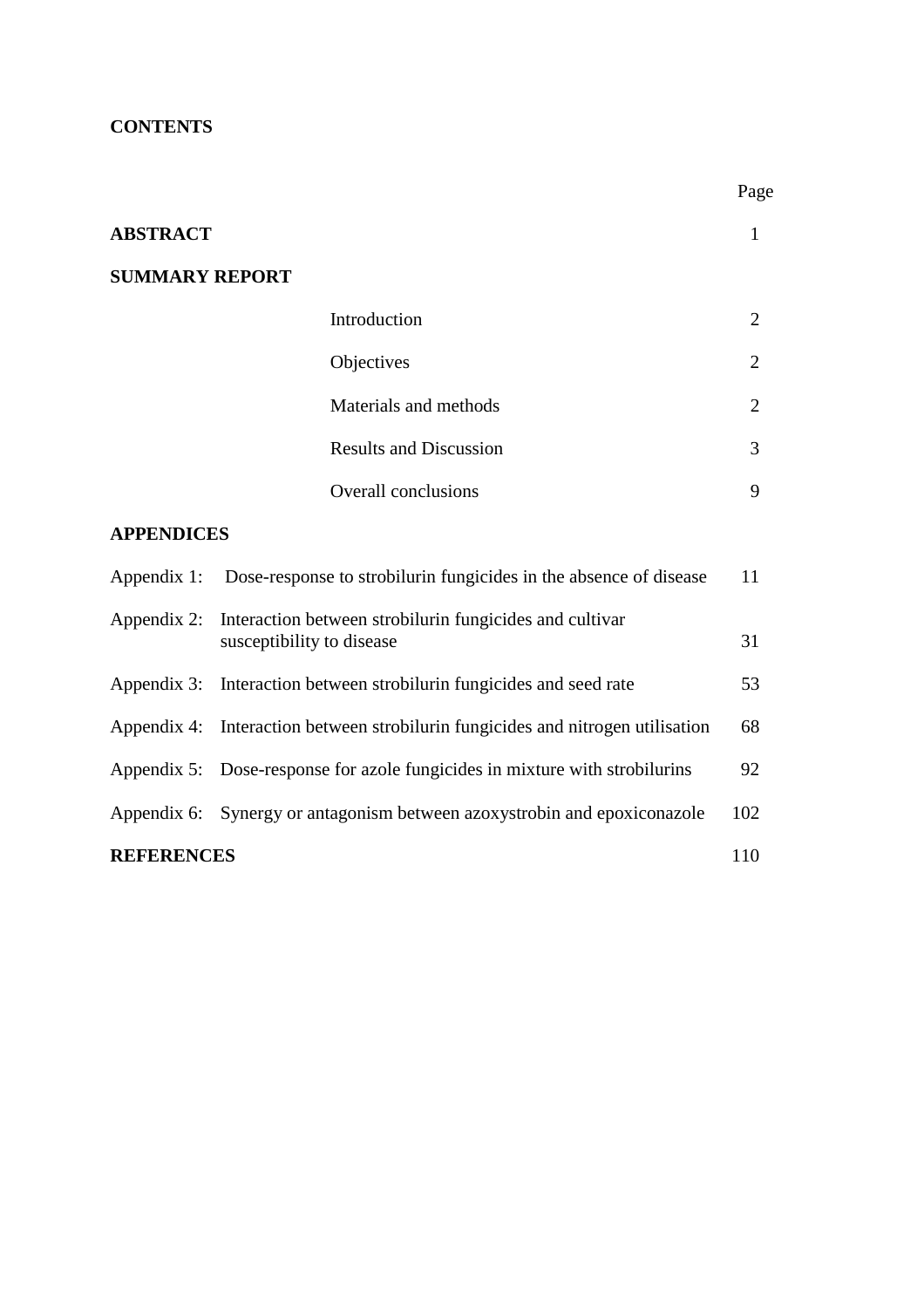# **ABSTRACT**

Field experiments were undertaken for three years at two sites to investigate whether strobilurin fungicides have physiological effects on winter wheat that could be detected and exploited in the field, and to test the effects of mixing strobilurins with azole fungicides.

On a resistant cultivar at a low disease site, there were consistent yield increases resulting from strobilurin application, although yield responses were smaller than at the site with severe disease. Dose-response curves for strobilurins were mostly similar to those for azole fungicides but, in one instance, azoxystrobin showed a steeper curve with low curvature, indicating that there would have been increases in yield at doses above the maximum tested (the full commercial rate of 1.0 litre/ha). Experiments on the interaction between fungicides and nitrogen assimilation indicated that strobilurin fungicides did not affect nitrogen uptake, but there was an indication (not statistically significant) that the optimum nitrogen rate was slightly higher for azoxystrobin and kresoxim-methyl, compared with epoxiconazole or an untreated control. There were no differences between strobilurins and epoxiconazole in maximum green area index, and no evidence of any effect of strobilurins on radiation use efficiency either pre-anthesis or post-anthesis.

Under conditions of severe foliar disease, mixtures of a strobilurin (azoxystrobin or kresoximmethyl) with epoxiconazole gave greater persistence of disease control than epoxiconazole alone, resulting in greater green canopy duration. Canopy size showed a close inverse relationship with disease, and yield was closely correlated with canopy size. In an experiment on interaction with seed rate, there were effects of fungicides on disease, and of both fungicides and seed rate on canopy size, crop biomass, grain yield and harvest index. However, there were no statistically significant interactions between fungicide and seed rate.

There were no clear indications that yield increases resulted from physiological effects on the crop. However, it is possible that conventional assessments of canopy and crop growth are not sufficiently sensitive to detect small differences that may result from physiological effects. The possibility that strobilurins do affect crop physiology cannot be discounted but, since any such effect is likely to be small, it would need extensive and sensitive experimentation to identify and characterise it. Under conditions of severe disease, yield was strongly correlated with increase in canopy duration, and there was no evidence of any physiological effects of strobilurins. Overall, these results show that the value of physiological effects to growers under normal conditions of moderate or high disease risk would be small in relation to the large fungicidal effects that occur consistently.

It can be concluded that strobilurins are a valuable addition to the fungicide armoury available to growers, providing long-lasting protectant activity to complement the eradicant activity of azole fungicides. Mixtures were generally efficacious for disease control. There were no antagonistic effects between azoxystrobin and epoxiconazole, and indications that mixtures showed synergism. If there are additional physiological effects of strobilurins on wheat, they should be regarded as an added bonus from use of these fungicides, rather than a core feature of their activity. The experiments on interaction of strobilurin with seed rate, cultivar and nitrogen showed that there is no need to alter the basic agronomy of the crop in order to gain maximum benefit from strobilurins, except for a small increase in nitrogen rates to exploit the greater yield potential.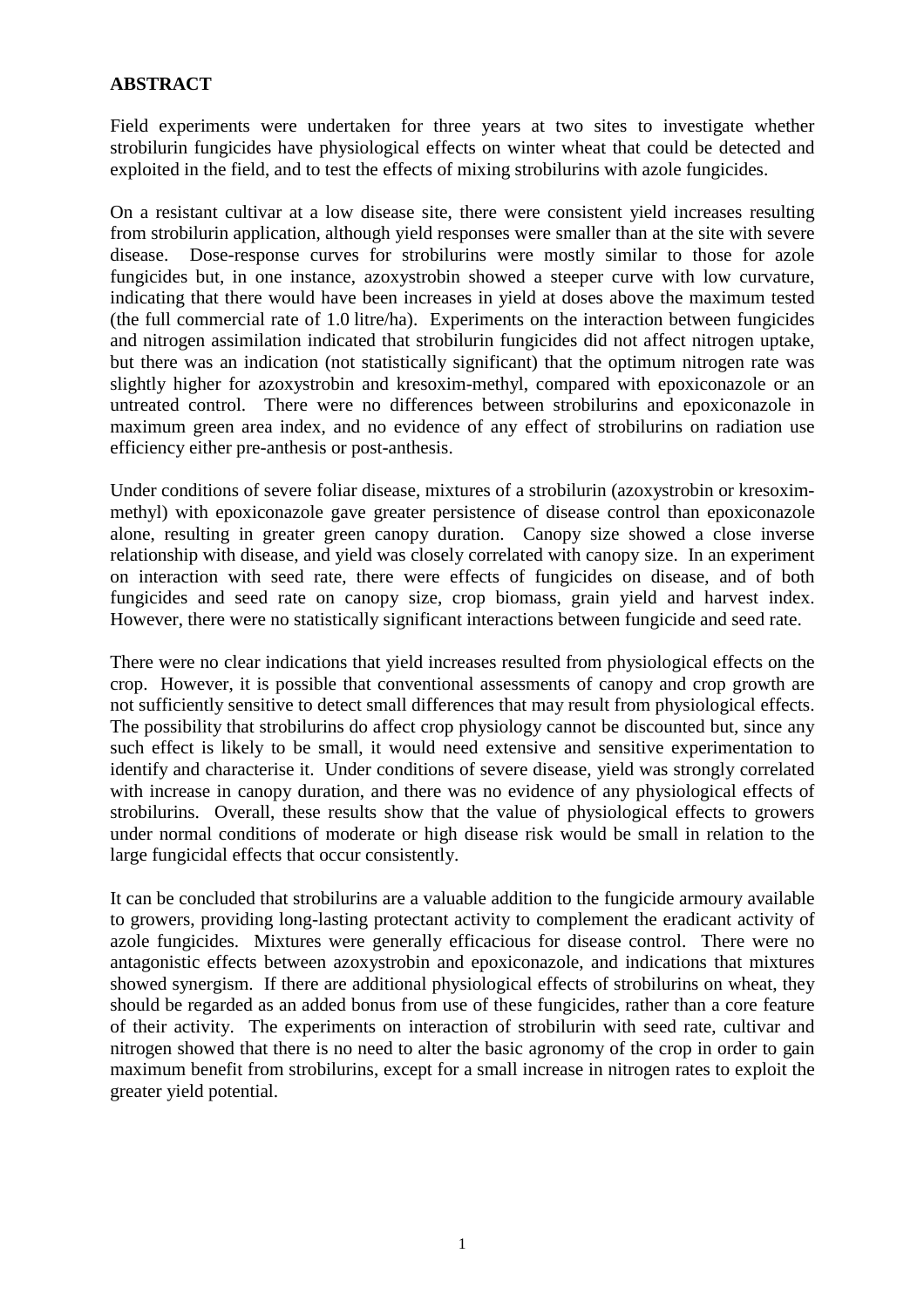### **INTRODUCTION**

The strobilurin fungicides were introduced into the UK cereal market in 1997, and soon became a key component of disease control strategies on wheat because of their breadth of disease spectrum and long persistence of activity. Data from the ADAS/CSL winter wheat disease surveys show that the proportion of winter wheat crops treated at least once with a strobilurin rose from 5% in 1997 to 47% in 1998, 79% in 1999 and 84% in 2000 (N V Hardwick, personal communication).

Early field experiments with strobilurin fungicides showed increases in green canopy and yield which could not be related directly to improvements in disease control. This was observed particularly with kresoxim-methyl plus epoxiconazole, compared with epoxiconazole alone, but also with azoxystrobin plus epoxiconazole (Jones and Bryson, 1998; Jones, 2000). This raised interest in whether the strobilurins have direct physiological effects on plants which contribute to green canopy duration, light interception or radiation use efficiency and thereby to yield.

There is evidence from glasshouse, growth room or detached leaf studies that kresoximmethyl can affect various physiological processes in plants, including a reduction in dark inactivation of nitrate reductase, reduction in ethylene biosynthesis and increased abscisic acid levels. However, it is important to know whether these and other physiological effects can be shown to be of benefit in the field, and how they are affected by the way in which fungicides are used in practice, often at reduced doses and in mixtures.

### **OBJECTIVES**

The basic objectives of the project were to investigate whether strobilurin fungicides have physiological effects on winter wheat that could be detected and exploited in the field, and to show whether benefits from strobilurins were affected by their use in mixtures with azole fungicides. Within this overall objective, the specific objectives of the 6 experiments within the project were as follows:

- 1. To determine the dose-response to strobilurin fungicides in the absence of disease
- 2. To determine whether there is any interaction between response to strobilurin fungicides and cultivar susceptibility to disease
- 3. To investigate whether there is an interaction between strobilurin fungicides and seed rate
- 4. To investigate the interaction between strobilurin fungicides and nitrogen utilisation
- 5. To determine dose-response relationships for azole fungicides in mixture with strobilurins
- 6. To test whether there is synergy or antagonism between azoxystrobin and epoxiconazole

Reports on each of these 6 experiments are given in Appendices to this report.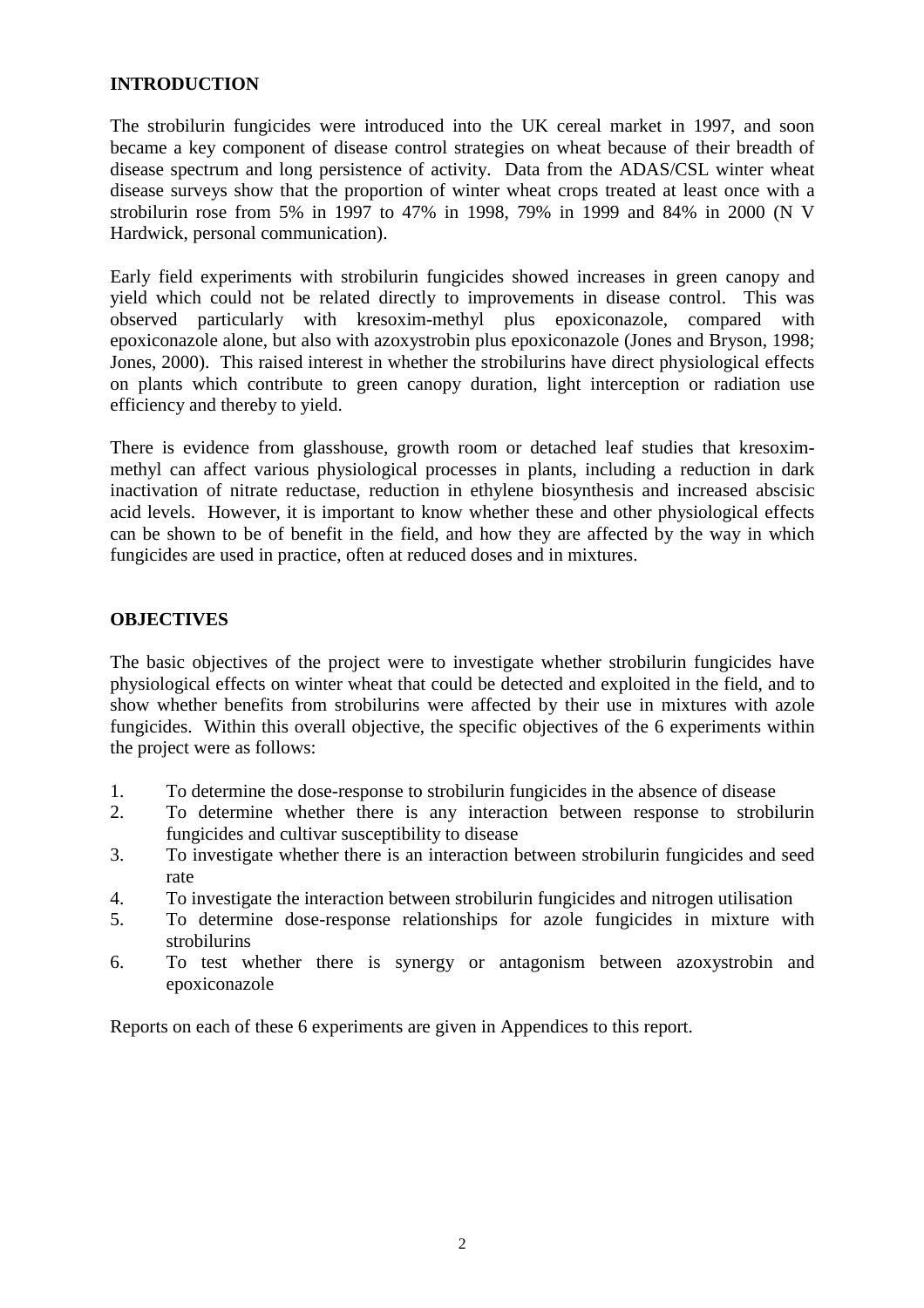### **MATERIALS AND METHODS**

Field experiments were completed in each of the 1998, 1999 and 2000 harvest years at ADAS Rosemaund, Herefordshire and ADAS Boxworth, Cambridgeshire. Details of sites and years of each experiment are in Table 1 (sites coded RM and BX respectively).

Table 1. Experiment sites

| Experiment                                    | 1997/98   | 1998/99   | 1999/2000 |
|-----------------------------------------------|-----------|-----------|-----------|
|                                               |           |           |           |
| 1. Dose-response in absence of disease        | BX        | BX        | BX.       |
| 2. Strobilurin x cultivar interaction         | BX, RM    |           |           |
| 3. Strobilurin x seed rate interaction        |           |           | <b>RM</b> |
| 4. Strobilurin x nitrogen interaction         |           | <b>BX</b> | <b>BX</b> |
| 5. Azole dose-response in strobilurin mixture | <b>RM</b> | RM        | <b>RM</b> |
| 6. Synergy or antagonism                      | <b>RM</b> | <b>RM</b> | <b>RM</b> |

The design for each experiment was a randomised block with three replicates. Experiments which included destructive sampling for growth analysis (Experiments 1-4) had duplicate plots of each treatment, one of which was used for growth analysis and the other for disease assessment and yield determination. Fungicides were applied in two-spray programmes, at GS 31-32 and GS 39 (Tottman and Broad, 1987); details of fungicide treatments are given in the summary of results from each experiment. Other agronomic inputs followed good commercial practice, except in Experiments 3 and 4 where seed rate and nitrogen respectively were treatment factors.

Growth analysis was done at 4 or 5 critical stages from GS 33 to GS 87 in each of Experiments 1-3 and weekly from GS 31 in Experiment 4 to determine shoot numbers and total biomass and, in some instances, water-soluble carbohydrate levels and canopy size. These experiments were also assessed at 7 or 10 day intervals for disease and green leaf area. To show the effect of disease integrated over time, disease was expressed as area under the disease progress curve (AUDPC). Canopy size was determined on each of these dates from measurement of leaf width and length, and the integral of canopy area over time was expressed as healthy area duration from GS 39 (HAD39; Bryson *et al.*, 1997). A pre-harvest biomass assessment, to determine harvest index and components of yield, was undertaken in Experiments 3 and 4, and one site in Experiment 2. Experiments 5 and 6 were assessed twice for disease. All experiments were harvested and yields expressed at 85% dry matter.

### **Results and Discussion**

### *Experiment 1*

Dose-responses were determined in experiments on the disease-resistant cultivar Spark which had only low levels of foliar disease (primarily *Septoria tritici*). In the third year, overall protectant fungicides were applied, which reduced disease in comparison with a totally untreated control, but did not prevent disease altogether. The fungicides used in the first two years are detailed in the dose-response curves, shown in Figure 1, and azoxystrobin and kresoxim-methyl (without an azole) were used in the third year.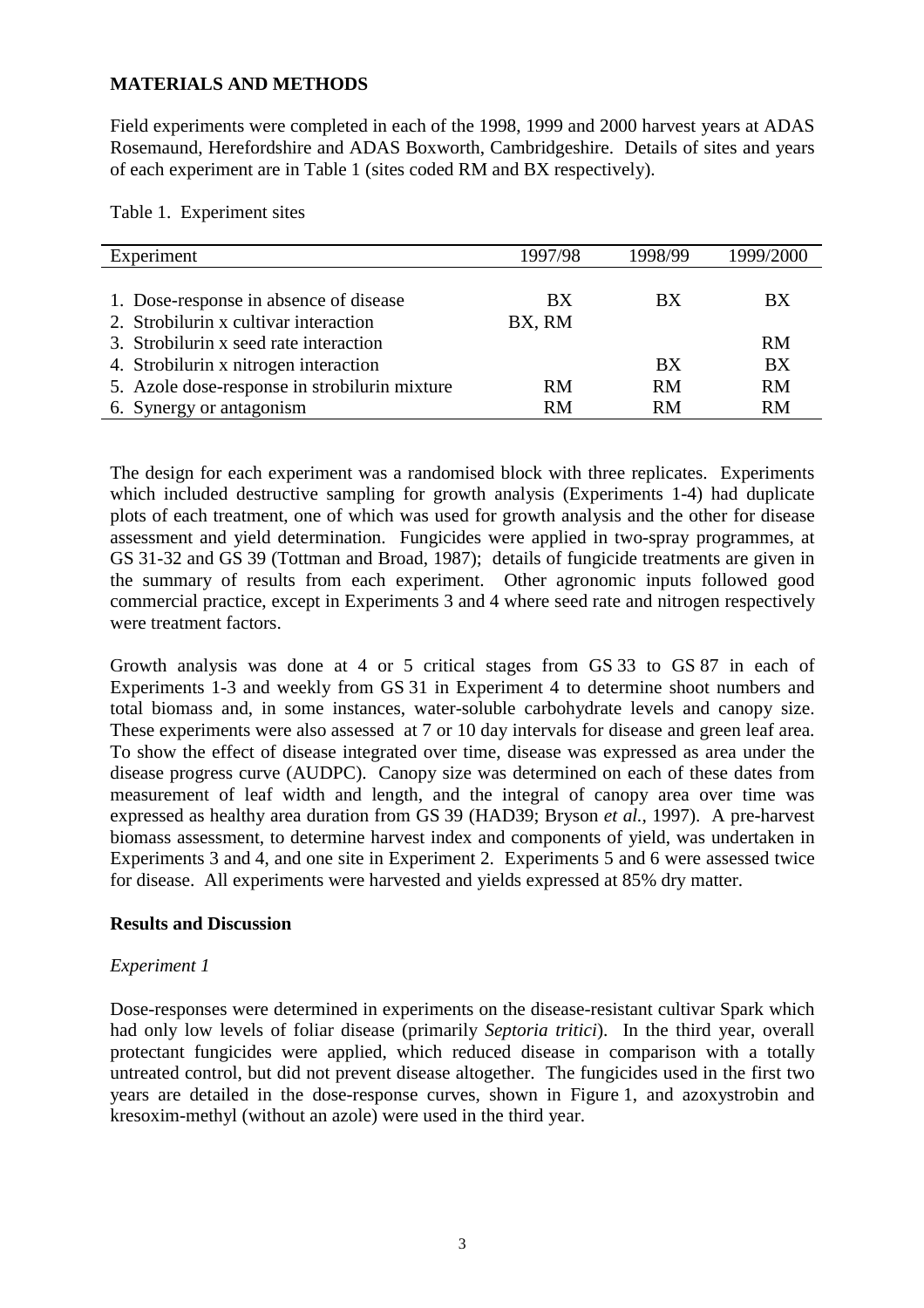In each experiment, there was a clear trend of lower disease with increasing fungicide dose, and increases in green canopy appeared to correspond with disease severity, even though only in one year did a regression of canopy (expressed as HAD39) on disease (AUDPC for leaves 1-4) account for more than 50% of the variance. There were clear dose-responses for yield for all fungicides, except for epoxiconazole in 1997/98. The shapes of the curves for all fungicides in 1998/99 and 1999/2000 (not shown) were broadly similar, and kresoxim-methyl plus epoxiconazole in 1997/98 also showed this pattern, which is consistent with most of the HGCA-funded work on Appropriate Fungicide Doses (Paveley, 2000). However, azoxystrobin in 1997/98 had a much flatter curve. There was a strong indication that yield would have continued to rise at doses above the highest dose tested, the maximum recommended rate of 1.00 litre/ha. In Experiment 6 within this project, azoxystrobin also gave a curve of this type in 1997/98, under high disease conditions, in contrast with the results from epoxiconazole at the same site, and with both fungicides in the other two years of that experiment.

No statistically significant effects of fungicides on crop biomass were recorded in any year, even though there were differences in yield. This suggests that measurement of biomass in this way may not be sufficiently sensitive to account for the relatively small effects of fungicide on yield that were recorded in this experiment.



Figure 1. Relationship between yield and dose, 1997/98 (above) and 1998/99 (below). Solid lines are fitted curves, and actual data points are also shown.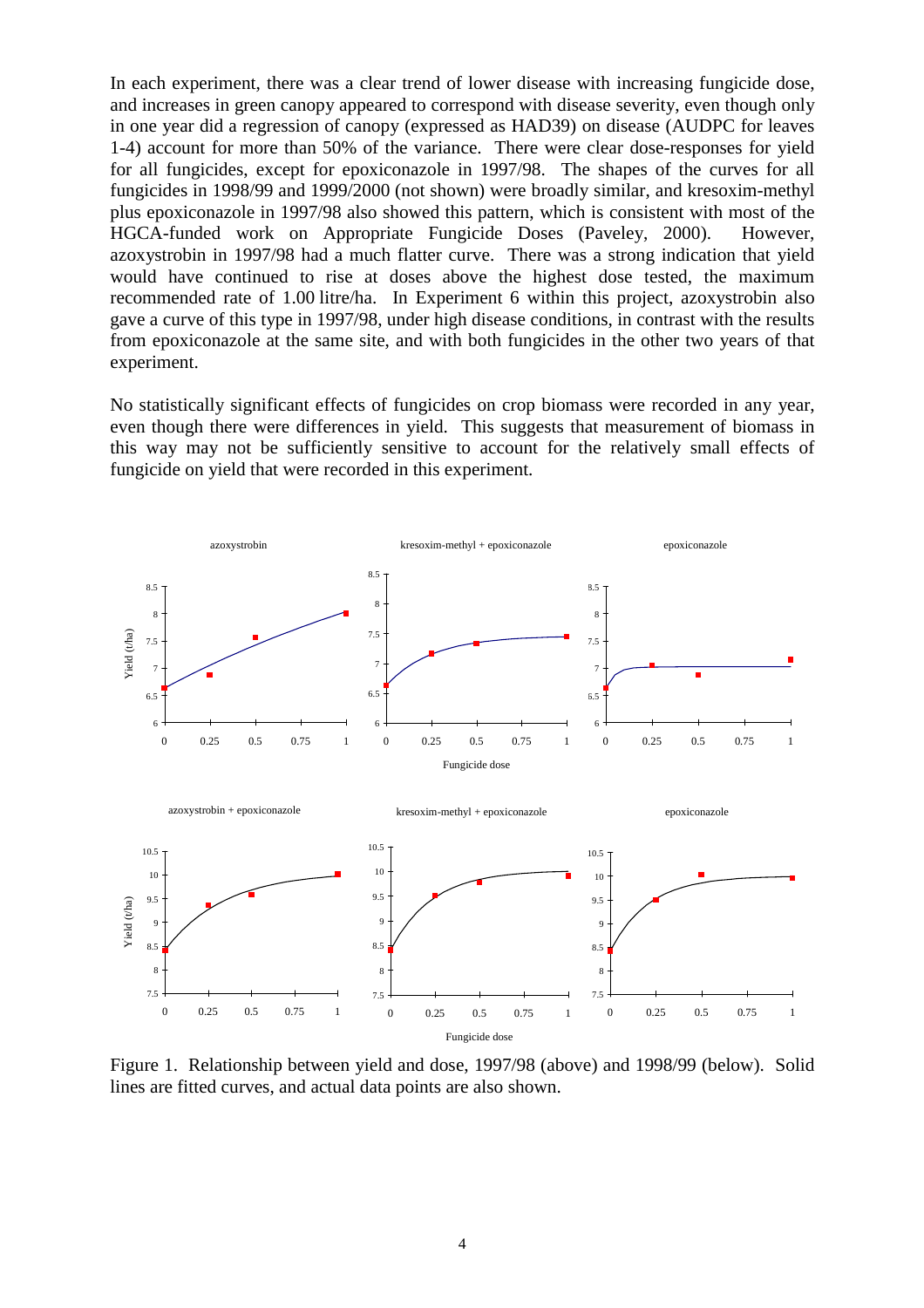# *Experiment 2.*

Azoxystrobin, kresoxim-methyl plus epoxiconazole and epoxiconazole alone, all at full rates, were compared with an untreated control on three cultivars differing in susceptibility to disease, Riband (susceptible), Charger (intermediate) and Spark (resistant), at two sites, one where severe disease is common (Rosemaund) and one where it is uncommon (Boxworth).

The two experiments provided a marked contrast in terms of disease severity, and in effects of fungicides on disease control, crop growth and yield. There was a severe *Septoria tritici* epidemic at Rosemaund, with marked differences in disease between the three cultivars and large yield increases from fungicide (up to 5.03 t/ha on Riband, 3.28 t/ha on Charger and 3.55 t/ha on Spark). In contrast, at Boxworth, there were moderately severe epidemics of *S. tritici* and brown rust on Riband, but little disease on Charger and Spark. Yield increases were large on Riband (up to 3.96 t/ha), but smaller on the other cultivars (1.93 and 1.13 t/ha on Charger and Spark respectively).

There were benefits from using a strobilurin fungicide. At Rosemaund, the mean yield advantage of the kresoxim-methyl mixture over epoxiconazole alone was 0.54 t/ha, and the difference was statistically significant on each of the three cultivars, despite the contrasting disease severities. There were also indications, though not statistically significant, that the treatment with kresoxim-methyl had less disease on each of the top three leaves. Canopy size was greater where the mixture was used, although there was no measurable effect on total biomass, grain number per ear, or harvest index. At Boxworth, there was yield advantage from the kresoxim-methyl mixture over epoxiconazole on each cultivar (mean 0.35 t/ha), though this was not statistically significant. There was no clear evidence of improved control of the low levels of disease from the mixture, but the mixture gave larger green canopies from mid-June until the end of green canopy life.

The performance of azoxystrobin was markedly inferior to that from kresoxim-methyl plus epoxiconazole or epoxiconazole alone, and shows the need for a triazole fungicide in mixture with a strobilurin under conditions of severe disease. At Rosemaund, azoxystrobin had a smaller canopy from mid-June onwards, which resulted in a lower yield than from kresoximmethyl plus epoxiconazole or from epoxiconazole alone, with a lower grain number per ear and harvest index. At Boxworth, azoxystrobin also gave a lower yield than kresoxim-methyl plus epoxiconazole, although no differences were detected in canopy or crop biomass.

Although there were clear differences between cultivars and fungicides, there was only one significant cultivar x fungicide interaction in the experiment. This was in the yields at Rosemaund, where Riband gave a lower untreated yield but higher treated yields than other cultivars. Although yield increases from the strobilurins were smaller at Boxworth, there were clear indications of a yield benefit from strobilurins on all cultivars under conditions of low disease.

The relationship between yield and green canopy from GS 39 (HAD39) was good, except for the cultivar with least disease, Spark, at Boxworth. This suggests that, where disease caused substantial loss of green canopy, yield was strongly related to the increases in green canopy resulting from fungicide use, and that there was no evidence that radiation use efficiency was altered. The relationship between disease and HAD39 was also good at Rosemaund and, on Riband and Charger, at Boxworth. This suggests that loss of canopy was largely associated with disease, and that the effect of fungicides on canopy survival was primarily associated with disease control. Under low disease conditions, on Spark at Boxworth, relationships were poorer, particularly between yield and canopy. However, no clear evidence was found in the experiment to account for any other factors, such as physiological effects, which may have affected the response of the cultivar to the fungicides.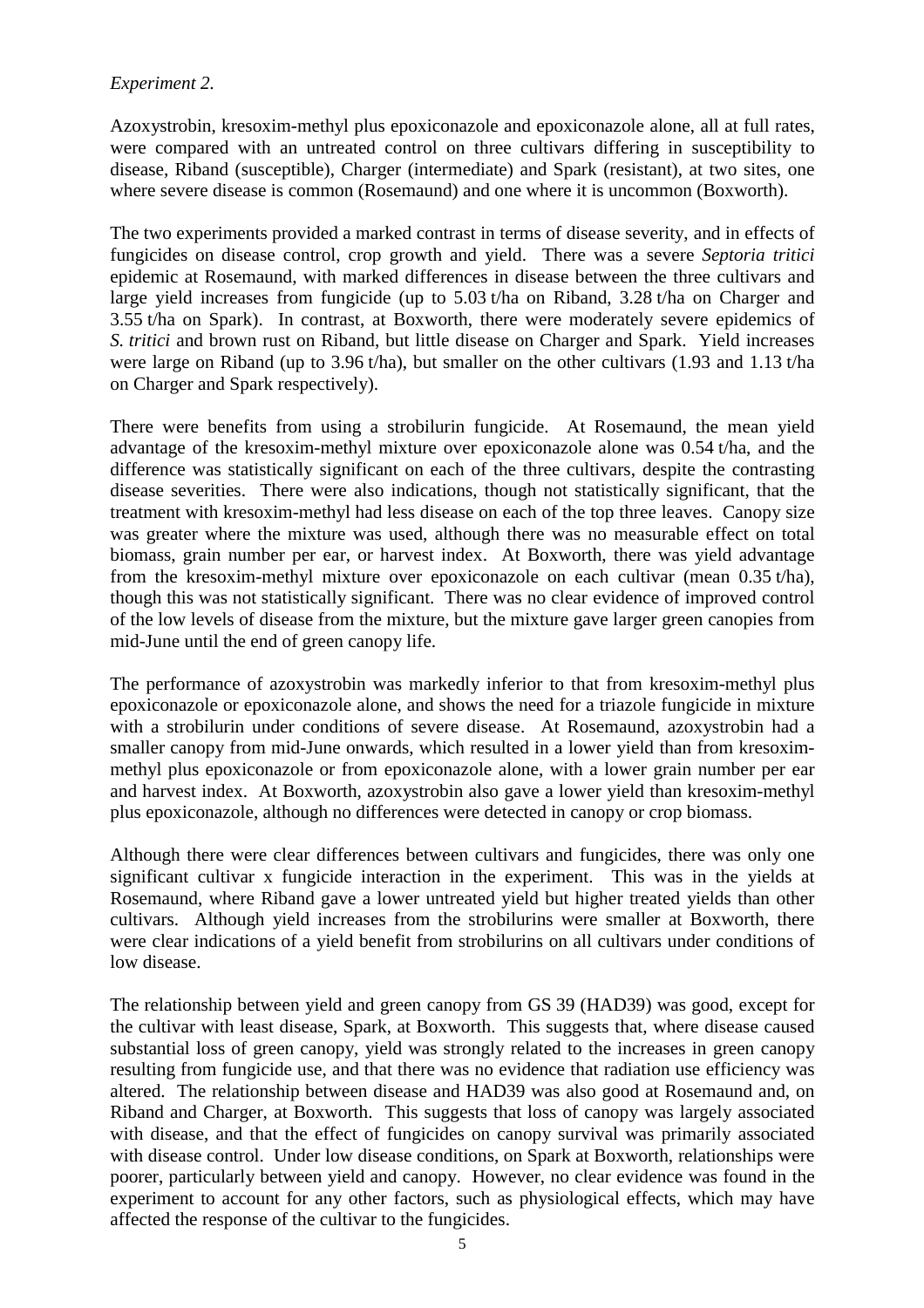#### *Experiment 3*

Four fungicide programmes and an untreated control were evaluated on cv. Consort sown on 16 October 1999 at two seed rates, a low rate of  $100/m^2$  and a 'conventional' rate of  $350/m^2$ . Comparing fungicides, few differences were evident in terms of control of *Septoria tritici*, but there were some small effects. On leaf 4, where eradicant activity would have been tested most severely, kresoxim-methyl plus epoxiconazole was less effective than epoxiconazole alone or in mixture with either of the other strobilurins. On each of the top three leaves, epoxiconazole in mixture with trifloxystrobin or azoxystrobin gave greater persistence of disease control than epoxiconazole alone or in mixture with kresoxim-methyl. This resulted in higher green leaf area indices in the last three weeks of green canopy life. There was a reasonably close relationship between green canopy integrated over time (HAD39) and disease, but a very close relationship between yield and HAD39 (Figure 2). This suggests that the increased yield which resulted from the fungicide treatments was directly related to the increase in green canopy duration and, therefore, it is unlikely that more efficient function of the canopy (perhaps through increased radiation use efficiency) was a significant factor.



Figure 2. Relationships between canopy size integrated over time (healthy area duration from GS 39; HAD 39) and disease (area under disease progress curve for the upper 4 leaves) (left), and between yield and HAD39 (right).

A consistent feature throughout this experiment was the lack of statistical interactions between seed rate and fungicide. Effects of seed rate and fungicide were generally in line with what would be expected, but there was no evidence that the crop established from a low seed rate showed a different response to fungicides to the crop from the 'conventional' seed rate. Overall, this experiment did not provide any evidence to support the hypothesis that there may be a greater benefit from strobilurins in thin crops, where the lower stem leaves make a greater contribution to yield, than in thick crops. The actual crop canopy which resulted from sowing  $100 \text{ seeds/m}^2$  in mid-October was not quite as small as some commercial crop canopies which result from late sowing or adverse conditions (e.g. following severe slug damage), but was sufficiently small to indicate that the benefits from strobilurins will not be fundamentally different on a thin crop.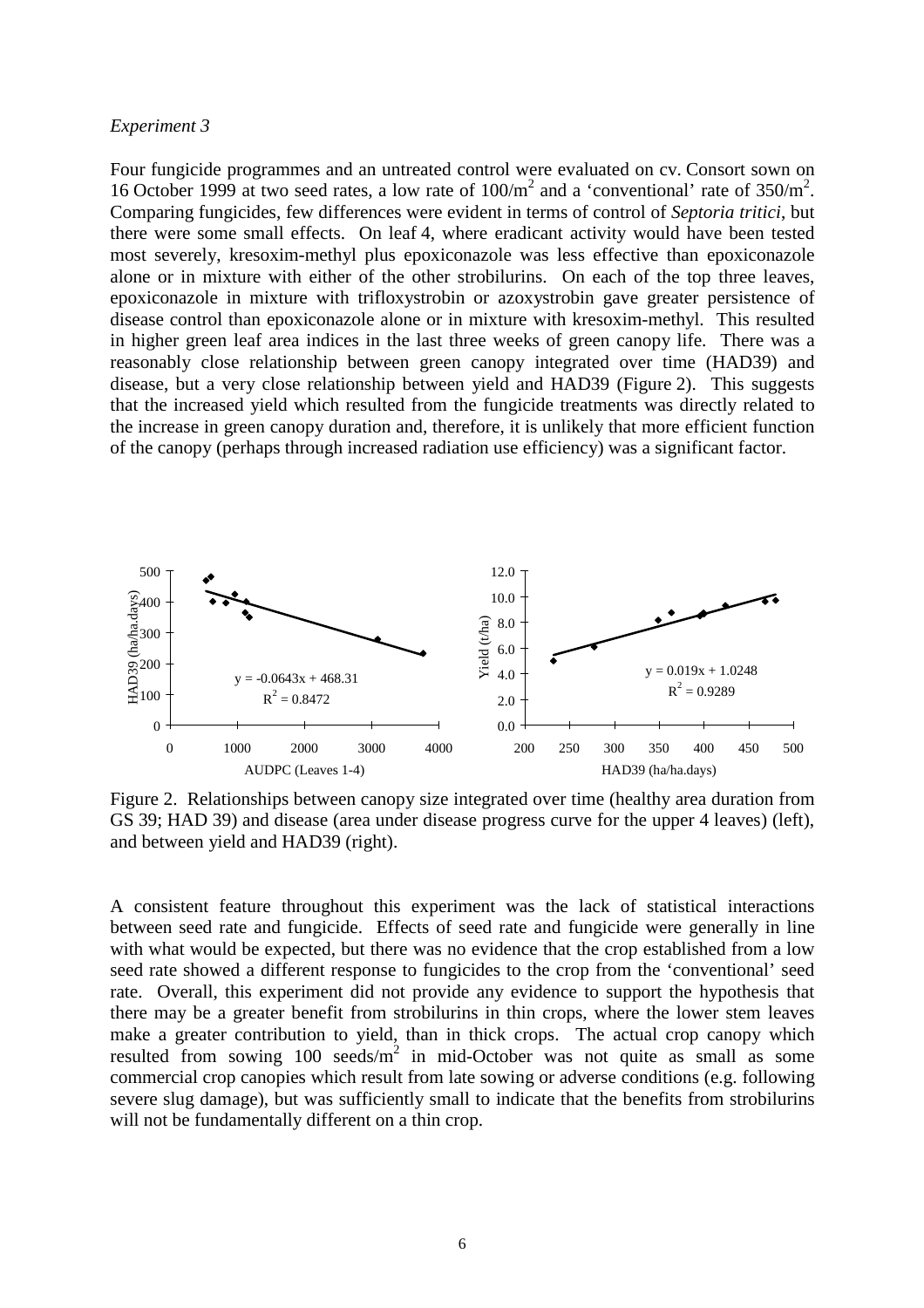#### *Experiment 4*

Four fungicides treatments (untreated, azoxystrobin, kresoxim-methyl and epoxiconazole) were superimposed on each of five nitrogen rates from 0 to 320 kg/ha on the disease-resistant cultivar Spark. Protectant fungicides were applied to the whole experiment to minimise foliar disease.

Disease levels were low, but *Septoria tritici* was present on the upper leaves from mid-June. Fungicides reduced disease, but had no effect on senescence which was not associated with disease. Increasing nitrogen rates increased disease, consistent with earlier work, but also delayed senescence, as determined by the calculated mid-point of senescence. There was an effect of nitrogen on total biomass, but not of fungicide. There was no difference between strobilurins and epoxiconazole in maximum green area index. It would appear, therefore, that the strobilurins had no effect on N uptake and canopy expansion. There was also no evidence of any effect on radiation use efficiency either pre-anthesis or post-anthesis. Differences between treatments in the rate of senescence appeared to be related to the level of disease in each treatment. Since no increase in nitrogen uptake was observed associated with the strobilurins, it was not possible to determine whether there were any physiological effects of differences in uptake on senescence.

Radiation use efficiency was higher with 160 kg/ha nitrogen than in nil nitrogen plots, but was not affected by fungicide. Fungicides increased yield at the higher levels of nitrogen (160 kg/ha or higher). Nitrogen effects on yield are shown in Figure 3. The strobilurin treatments had slightly higher nitrogen optima than epoxiconazole and the untreated, but this difference was not statistically significant.



Figure 3. Fitted curves for combine yield with increasing N in 1999 (left) and 2000 (right). X denotes Nitrogen optima. No Strobilurin  $(\overline{-} \blacktriangle -)$ , Azoxystrobin  $(-\blacksquare -)$ , Kresoximmethyl (---- $\blacklozenge$ ----), Epoxiconazole ( $\blacktriangleright$ e $\blacktriangleright$ ). Error bar is s.e.d. with 38 df.

#### *Experiment 5*

In the first two years, azoxystrobin at half rate (0.50 litre/ha) was mixed with azole fungicides at zero, quarter, half and full rates. In 1999/2000, a smaller range of azoles was used, but each was also tested at one eighth rate. Trifloxystrobin at 1.00 litre/ha (half rate) was also included with four rates of epoxiconazole. *Septoria tritici* was the main disease in each year.

In 1997/98, all azoles gave marked reductions in disease compared with azoxystrobin alone, with little difference between fungicides at full rate (Figure 4). Differences between azoles became clearer at lower doses. Azoxystrobin alone increased yield by 1.86 t/ha, and there were substantial additional increases from mixture with each of the azole fungicides. There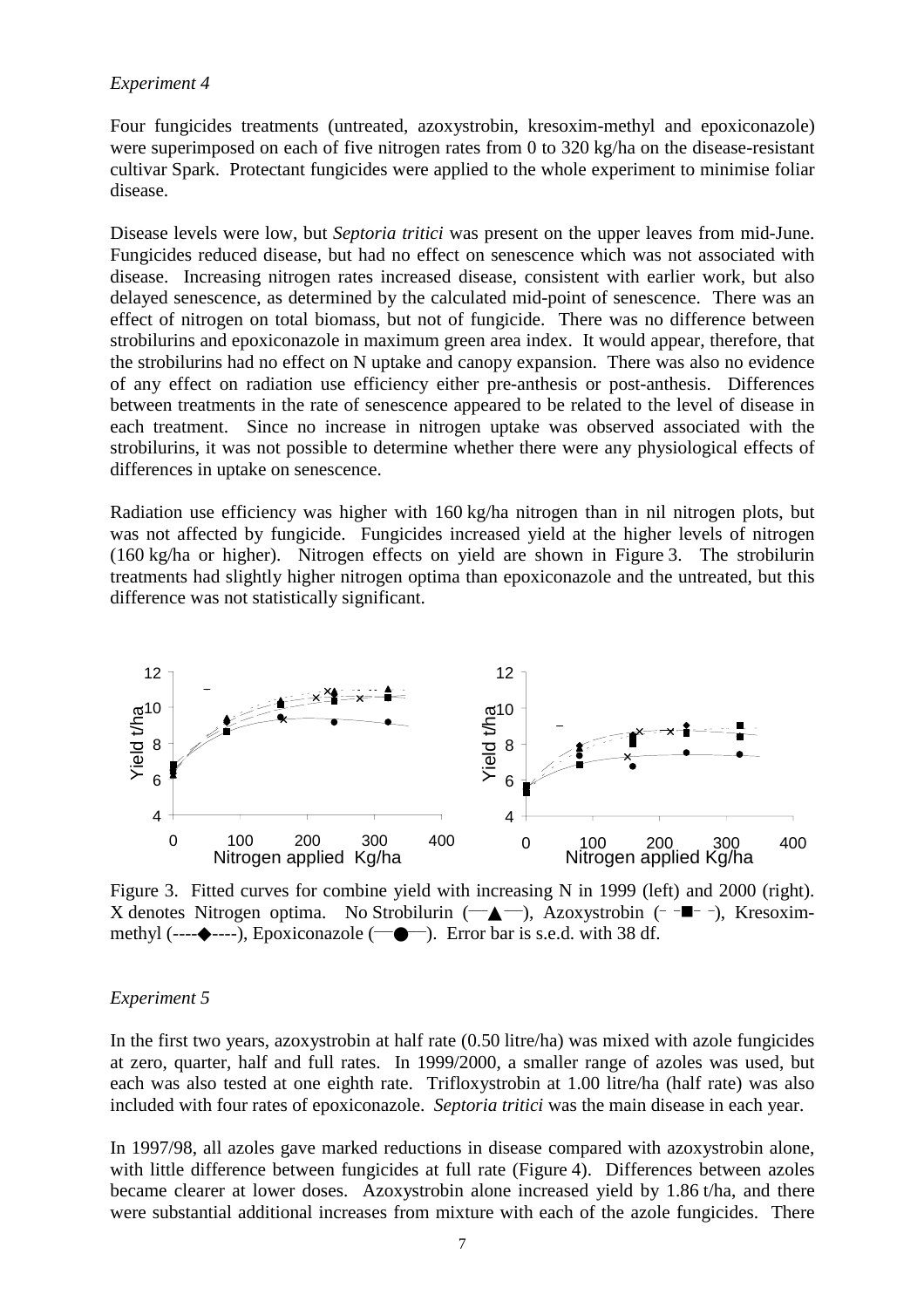was a greater difference between epoxiconazole and other azoles in yield than in disease control, with a higher yield from quarter rate epoxiconazole than from full rate of any other fungicide. In 1998/99, azoxystrobin alone gave a greater reduction in disease than in 1997/98. Epoxiconazole was the most effective fungicide for control of *S. tritici*, followed by fluquinconazole. The yield increase from azoxystrobin alone was 2.81 t/ha, larger than in 1997/98. Yield increases from addition of an azole fungicide were lower than in 1997/98. Fluquinconazole gave the next highest yields, but there was little benefit in yield from the other three azoles compared with azoxystrobin alone. All fungicide gave good *S. tritici* control in 1999/2000, but epoxiconazole was slightly more effective than the other azoles. Trifloxystrobin alone was more effective than azoxystrobin alone but, in mixture with epoxiconazole, there was no difference between these two strobilurins. As in the previous two years, epoxiconazole plus azoxystrobin gave higher yields than any other treatment. Trifloxystrobin alone gave a higher yield increase (2.89 t/ha) than azoxystrobin alone (2.65 t/ha), but this advantage was not apparent in mixture with epoxiconazole.



Figure 4. Dose-response curves for disease control on leaf 2 (above) and yield (below) from triazole fungicides in mixture with azoxystrobin, two-spray programme (GS  $31/32 +$  GS 39), 1997/98. Untreated disease severity 79.0%, untreated yield 5.79 t/ha.

Dose-response curves for azoles in mixture with a strobilurin were generally similar to those for azoles when used alone (Paveley, 2000). This indicates that the basic properties of azole fungicides were not altered when in mixture with a strobilurin fungicide. Epoxiconazole was the most effective azole against *S. tritici* in the earlier HGCA-funded work on appropriate fungicide doses, and this superiority was evident in mixture with azoxystrobin, even though the strobilurin fungicide made a substantial contribution to both disease control and yield. Under the conditions of most severe disease and largest yield response to fungicide, in 1997/98, epoxiconazole gave a greater yield when used at one quarter of the recommended rate than any other azole fungicide at full rate. The azole which came closest to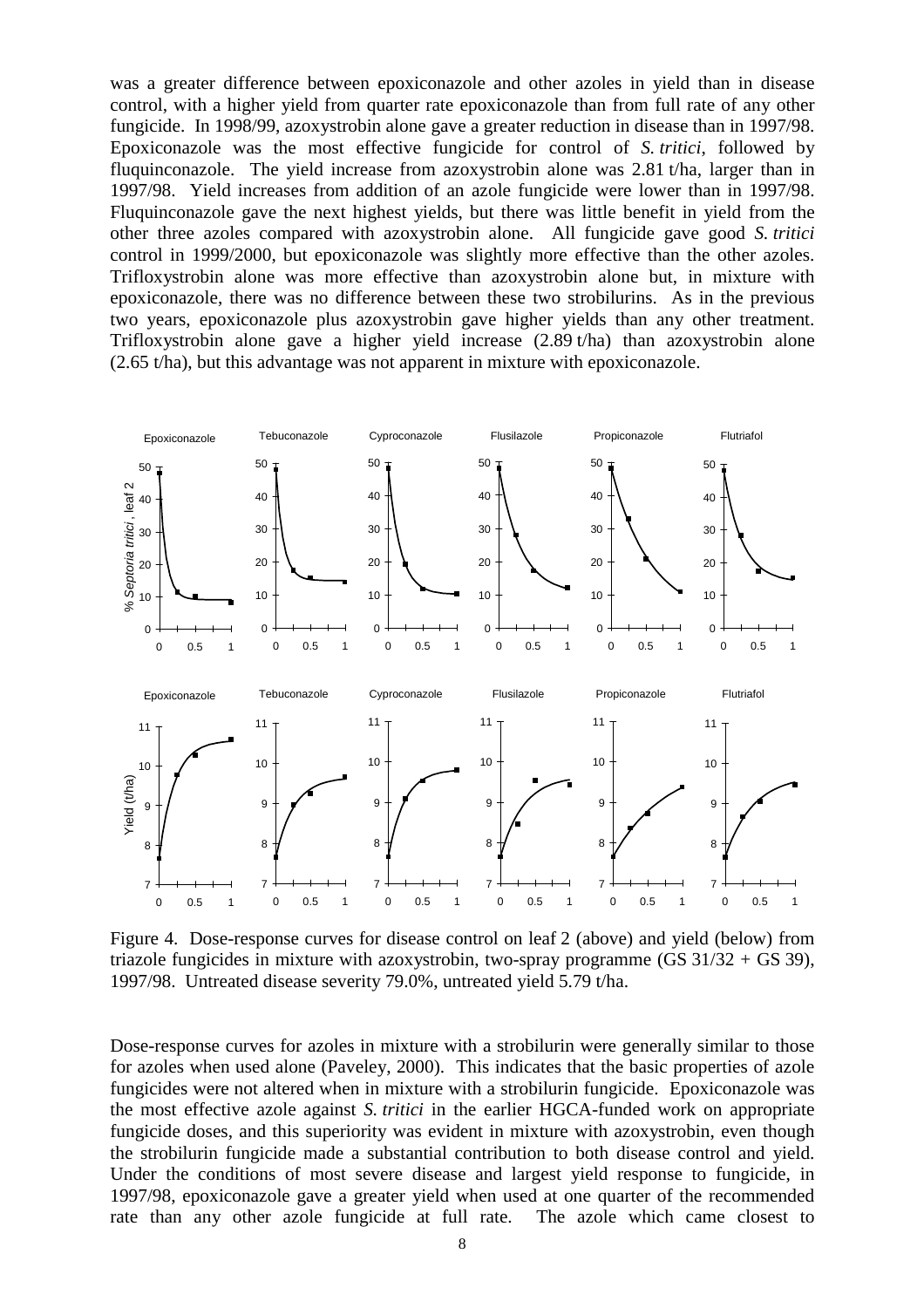epoxiconazole in disease control and effect on yield was fluquinconazole, but this was always second best. It can be concluded that, under high risk of *S. tritici*, epoxiconazole is likely to remain the most effective azole fungicide even when used in mixture with a robust dose of a strobilurin.

#### *Experiment 6*

Dose-responses were calculated for azoxystrobin and epoxiconazole alone, and for various mixtures with the two fungicides in 1:1, 2:1 or 1:2 ratio. From these, the additive dose model was used to calculate whether the performance of mixtures was better or worse than would be expected from the performance of the individual fungicides. In 1997/98, the results for each of the mixtures were below the line which represents equivalent performance of a mixture compared with its components, which suggested that there may have been synergistic effects between the fungicides (Figure 5). However, in the other years, results were less conclusive, and did not show any clear evidence of synergy.

This suggests that the result in 1997/98 may be a reflection of the beneficial effect given by mixture of the strobilurin with a triazole for control of severe disease, where the protectant activity of the strobilurin was complemented by the eradicant activity of the triazole. If mixture with a triazole compromised any non-fungicidal benefits from Amistar, this was more than outweighed by the superior disease control and the yield increase which resulted from this. In the later two years, each fungicide alone gave good disease control, so it is not surprising that it was not possible to show any specific benefit from mixtures.



Figure 5. Test for synergy or antagonism between Amistar and Opus for yield (left) and *Septoria tritici* control on leaf 2 (right), 1997/98. The solid lines represent the dose of any single active or mixture required to give a yield increase of 5.5 t/ha or a reduction in disease of 80%, assuming no synergy or antagonism between the fungicides.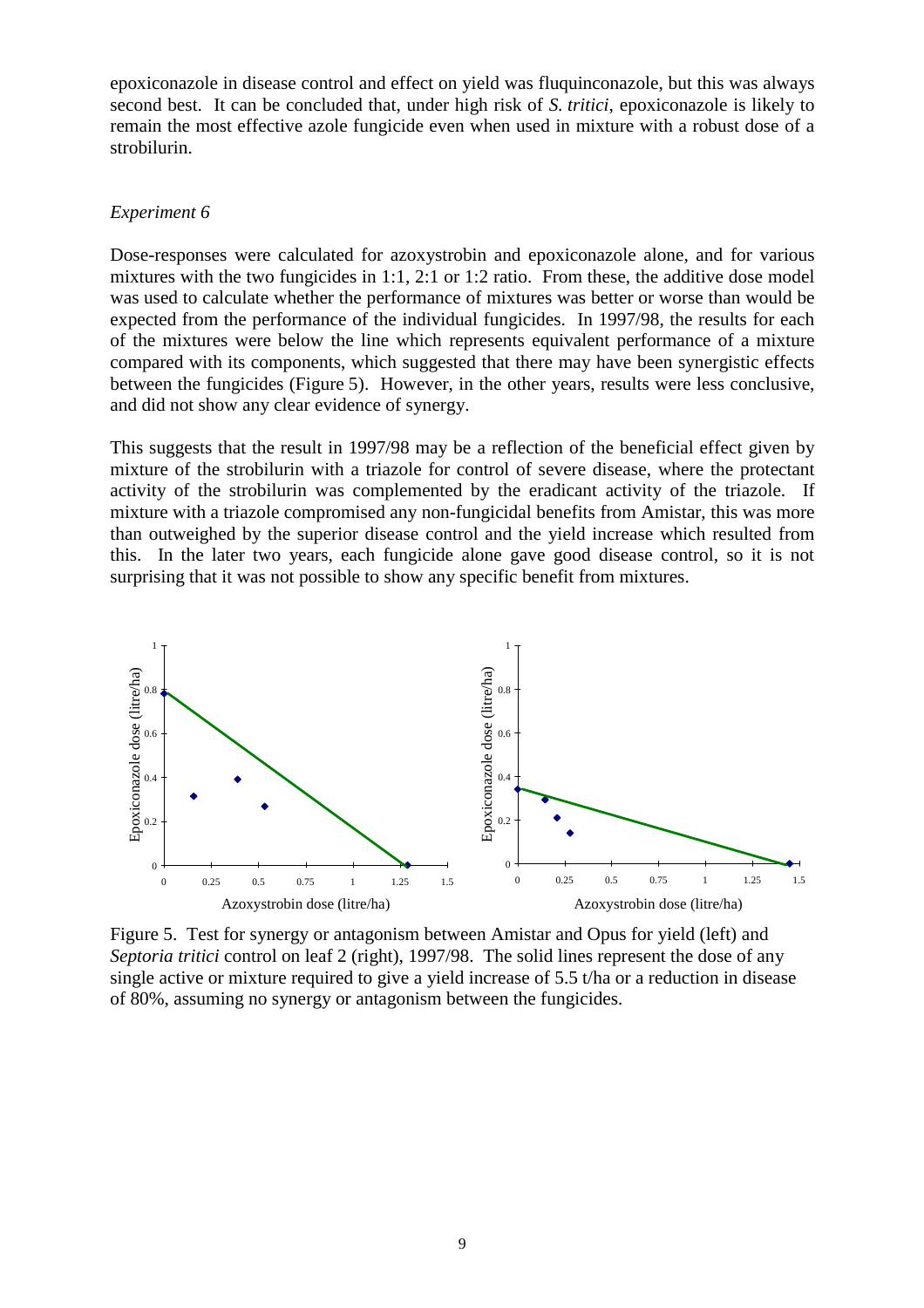### **OVERALL CONCLUSIONS**

Under conditions of severe foliar disease, the strobilurins gave greater persistence of disease control than epoxiconazole, resulting in greater green canopy duration. Yield was closely correlated with canopy size. Mixtures of a strobilurin with an azole were generally efficacious for disease control under high disease pressure. There was some evidence of synergy between epoxiconazole and azoxystrobin, and no antagonistic effects were detected between azoxystrobin and any of the azoles included in the project. The ranking of azole fungicides for control of *Septoria tritici* was similar when used in mixture with azoxystrobin to the results from previous work with azoles tested alone; epoxiconazole maintained its superiority over other azoles when used in mixture with azoxystrobin. Where fungicidal activity was of prime importance, there was no evidence of any physiological effects of strobilurins.

On the resistant cultivar at the low disease site, yield increases were modest compared with those at the site with severe disease, However, there were consistent yield increases resulting from strobilurin application, and dose-response relationships for yield which corresponded with differences in disease control and canopy retention. There were no clear indications that yield increases resulted from physiological effects on the crop. However, it is possible that conventional assessments of canopy and crop growth are not sufficiently sensitive to detect small differences that may result from physiological effects. The possibility that strobilurins do affect crop physiology cannot be discounted but, since any such effect is likely to be small, it would need extensive and sensitive experimentation to identify and characterise it with certainty. Under conditions of severe disease, yield was strongly correlated with increase in canopy duration, and there was no evidence of any physiological effects of strobilurins. Overall, these results show that the value of physiological effects to growers under normal conditions of moderate or high disease risk would be small in relation to the large fungicidal effects that occur consistently.

It can be concluded that strobilurins are a valuable addition to the fungicide armoury available to growers, providing long-lasting protectant activity to complement the eradicant activity of azole fungicides. If there are additional physiological effects of strobilurins on wheat, they should be regarded as an added bonus from use of these fungicides, rather than a core feature of their activity. The experiments on interaction of strobilurin with seed rate, cultivar and nitrogen showed that there is no need to alter the basic agronomy of the crop in order to gain maximum benefit from strobilurins, except for a small increase in nitrogen rates to exploit the greater yield potential.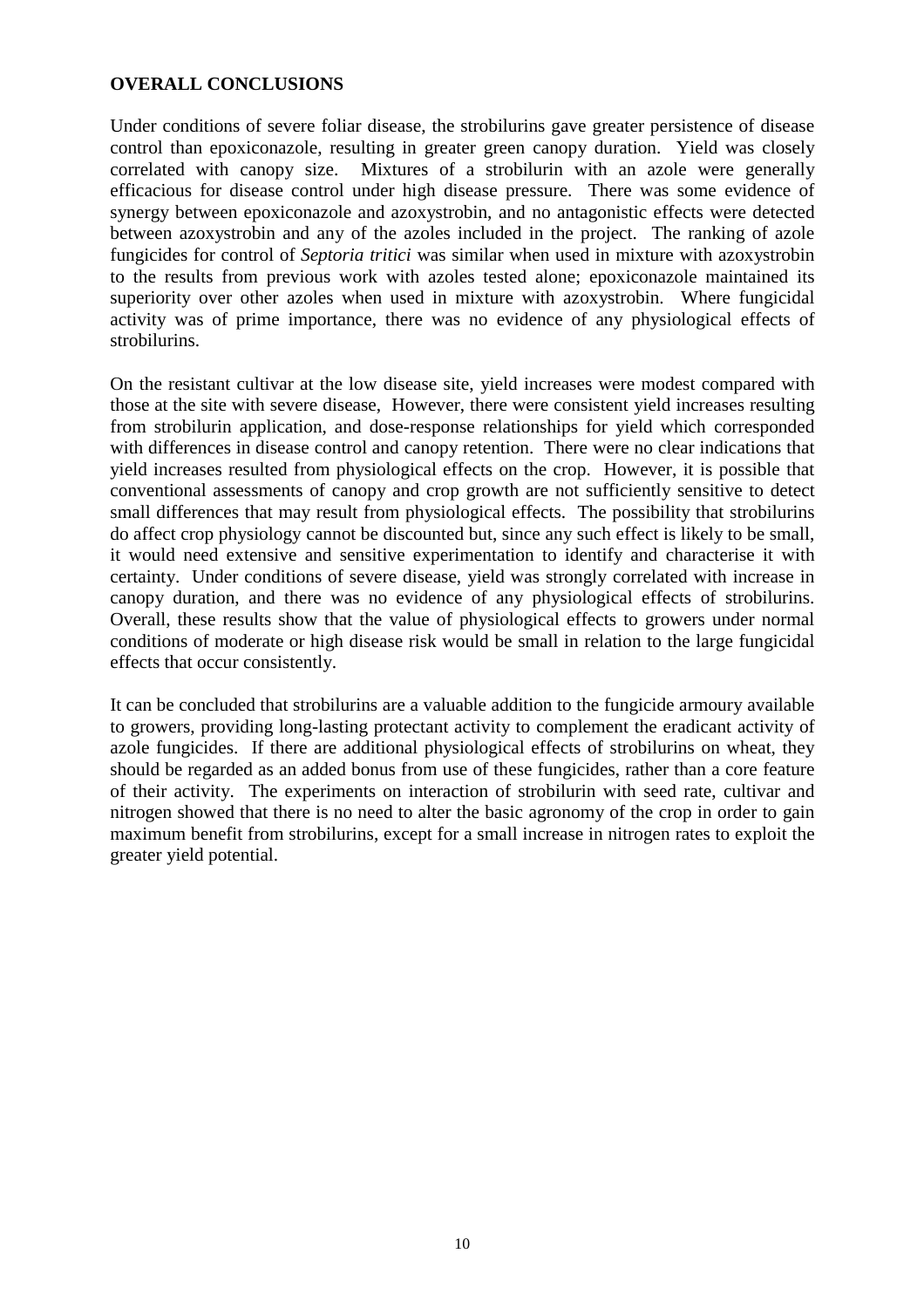## **APPENDIX 1**

### **Experiment 1: Dose-response to strobilurin fungicides in the absence of disease**

### **Introduction**

Early field experiments with strobilurin fungicides showed increases in green canopy and yield which could not be related directly to improvements in disease control. This was observed particularly with kresoxim-methyl plus epoxiconazole, compared with epoxiconazole alone, but also with azoxystrobin plus epoxiconazole (Jones, 2000). This raised interest in whether the strobilurins have direct physiological effects on plants which contribute to green canopy duration and thereby to yield.

There is evidence from glasshouse, growth room or detached leaf studies that kresoximmethyl can affect various physiological processes in plants. Dark inactivation of nitrate reductase was reduced (Köhle *et al.*, 1997), and degradation of nitrate reductase inhibited (Glaab and Kaiser, 1999) which may increase nitrogen uptake and lead to a larger canopy size and, possibly, increased radiation use efficiency. Grossman and Retzlaff (1997) and Grossman *et al.* (1999) showed that kresoxim-methyl inhibited ethylene biosynthesis and increased abscisic acid levels, which may delay senescence. They also showed that stomatal aperture was reduced, which could reduce transpiration and, consequently, water stress on the plants.

In addition to the possibility of direct physiological effects on the crop, it has also been suggested by Bertlesen *et al*. (2001) that the high frequency of defence reactions against attempted fungal infection could result in the associated energy expenditure adversely affecting yield. They hypothesised that the yield advantage observed in field experiments for azoxystrobin treated crops could be due to the initiation of fewer defence reactions by the plants, particularly when compared with treatment with epoxiconazole.

These findings raise the possibility that some of the beneficial effects of strobilurins observed in the field are physiological rather than pathological. This experiment was designed to test whether such effects could be observed in the absence of disease, and to determine the doseresponse for any such effects.

### **Methods**

One experiment was established each year at ADAS Boxworth, Cambridgeshire, in 1997/98, 1998/99 and 1999/2000, on a clay loam of the Hanslope series. In 1997/98, the strobilurin products, azoxystrobin and kresoxim-methyl plus epoxiconazole, and also epoxiconazole alone, were included at quarter, half and full recommended rates. The design was similar in 1998/99, except that azoxystrobin was mixed with epoxiconazole, to provide comparability with the kresoxim-methyl treatment. In 1999/2000, azoxystrobin and kresoxim-methyl were tested at quarter, half, full and 2x recommended rates, and protectant fungicides were applied to minimise the risk of foliar disease, so that non-pathogenic effects of fungicides could be observed. Fungicides are detailed in Tables 1.1 - 1.3. Fungicides were applied in 200-250 litre/ha water, using an MDM Oxford Precision Sprayer. The experiments were on cv. Spark, which has a good profile of resistance to the main foliar pathogens of wheat (Anonymous, 1998). The experimental design was a randomised block with three replicates. Each experimental plot consisted of two adjacent sub-plots, sizes in the range  $36-60$  m<sup>2</sup>, one of which was used for disease assessment and yield estimation and the other for destructive sampling for growth analysis.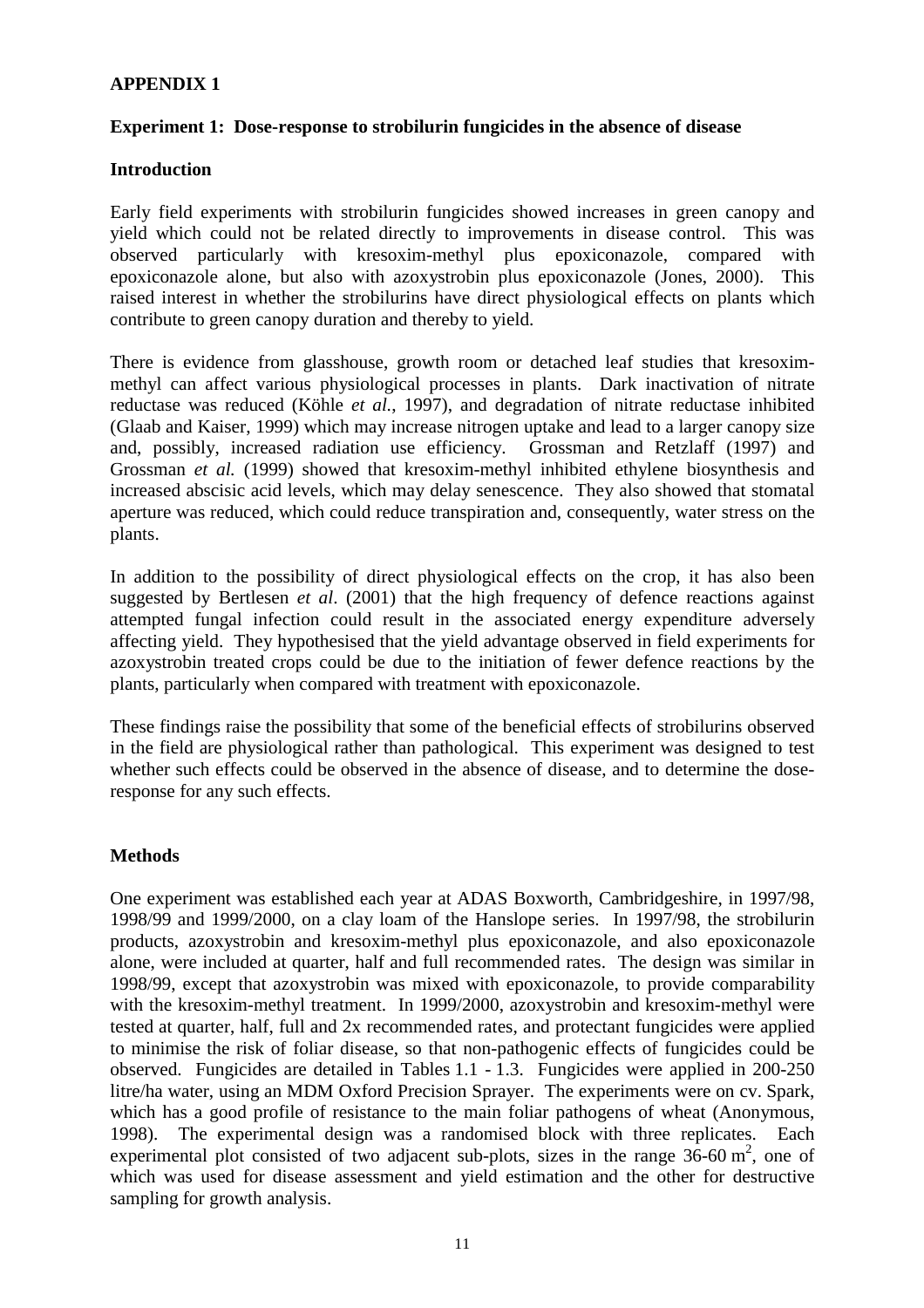| Treat-<br>ment | Active ingredient                 | Product   | Application rate of<br>product/ha |
|----------------|-----------------------------------|-----------|-----------------------------------|
|                |                                   |           |                                   |
|                |                                   | Untreated |                                   |
| 2              | Azoxystrobin                      | Amistar   | $0.25$ litre                      |
| 3              | Azoxystrobin                      | Amistar   | $0.50$ litre                      |
| $\overline{4}$ | Azoxystrobin                      | Amistar   | 1.00 litre                        |
| 5              | $Kresoxim-methyl + epoxiconazole$ | Landmark  | $0.25$ litre                      |
| 6              | $Kresoxim-methyl + epoxiconazole$ | Landmark  | $0.50$ litre                      |
|                | $Kresoxim-methyl + epoxiconazole$ | Landmark  | 1.00 litre                        |
| 8              | Epoxiconazole                     | Opus      | $0.25$ litre                      |
| 9              | Epoxiconazole                     | Opus      | $0.50$ litre                      |
| 10             | Epoxiconazole                     | Opus      | 1.00 litre                        |

Table 1.1. Fungicides in 1997/98

Table 1.2. Fungicides in 1998/99

| Treat-         | Active ingredient                 | Product          | Application rate of |
|----------------|-----------------------------------|------------------|---------------------|
| ment           |                                   |                  | product/ha          |
|                |                                   |                  |                     |
|                |                                   | Untreated        |                     |
| $\overline{2}$ | $Azoxystrobin + epoxiconazole$    | $Amistar + Opus$ | $0.25 + 0.25$ litre |
| 3              | $Azoxystrobin + epoxiconazole$    | $Amistar + Opus$ | $0.50 + 0.50$ litre |
| $\overline{4}$ | $Azoxystrobin + epoxiconazole$    | $Amistar + Opus$ | $1.00 + 1.00$ litre |
| 5              | $Kresoxim-methyl + epoxiconazole$ | Landmark         | $0.25$ litre        |
| 6              | $Kresoxim-methyl + epoxiconazole$ | Landmark         | $0.50$ litre        |
| 7              | $Kresoxim-methyl + epoxiconazole$ | Landmark         | 1.00 litre          |
| 8              | Epoxiconazole                     | Opus             | $0.25$ litre        |
| 9              | Epoxiconazole                     | Opus             | $0.50$ litre        |
| 10             | Epoxiconazole                     | Opus             | 1.00 litre          |

|  |  | Table 1.3. Fungicides in 1999/2000 |
|--|--|------------------------------------|
|--|--|------------------------------------|

| Treat-         | Active ingredient         | Product       | Application rate of |
|----------------|---------------------------|---------------|---------------------|
| ment           |                           |               | product/ha          |
|                |                           |               |                     |
|                |                           | Untreated     |                     |
| $\overline{2}$ | $---*$                    | Untreated     |                     |
| 3              | Azoxystrobin <sup>*</sup> | Amistar       | $0.25$ litre        |
| 4              | Azoxystrobin*             | Amistar       | $0.50$ litre        |
| 5              | Azoxystrobin*             | Amistar       | 1.00 litre          |
| 6              | Azoxystrobin*             | Amistar       | 2.00 litre          |
| 7              | Kresoxim-methyl*          | <b>Stroby</b> | $0.0625$ kg         |
| 8              | Kresoxim-methyl*          | Stroby        | $0.125$ kg          |
| 9              | Kresoxim-methyl $*$       | Stroby        | $0.25$ kg           |
| 10             | Kresoxim-methyl*          | Stroby        | $0.50$ kg           |

\*Treatments 2-10 received the following overall fungicide applications to minimise the risk of foliar disease: Chlorothalonil as Bravo at 1.0 l/ha plus quinoxyfen as Fortress at 0.15 l/ha on 27 April (GS 31), followed by chlorothalonil as Bravo at 1.0 l/ha on 31 May (GS 45).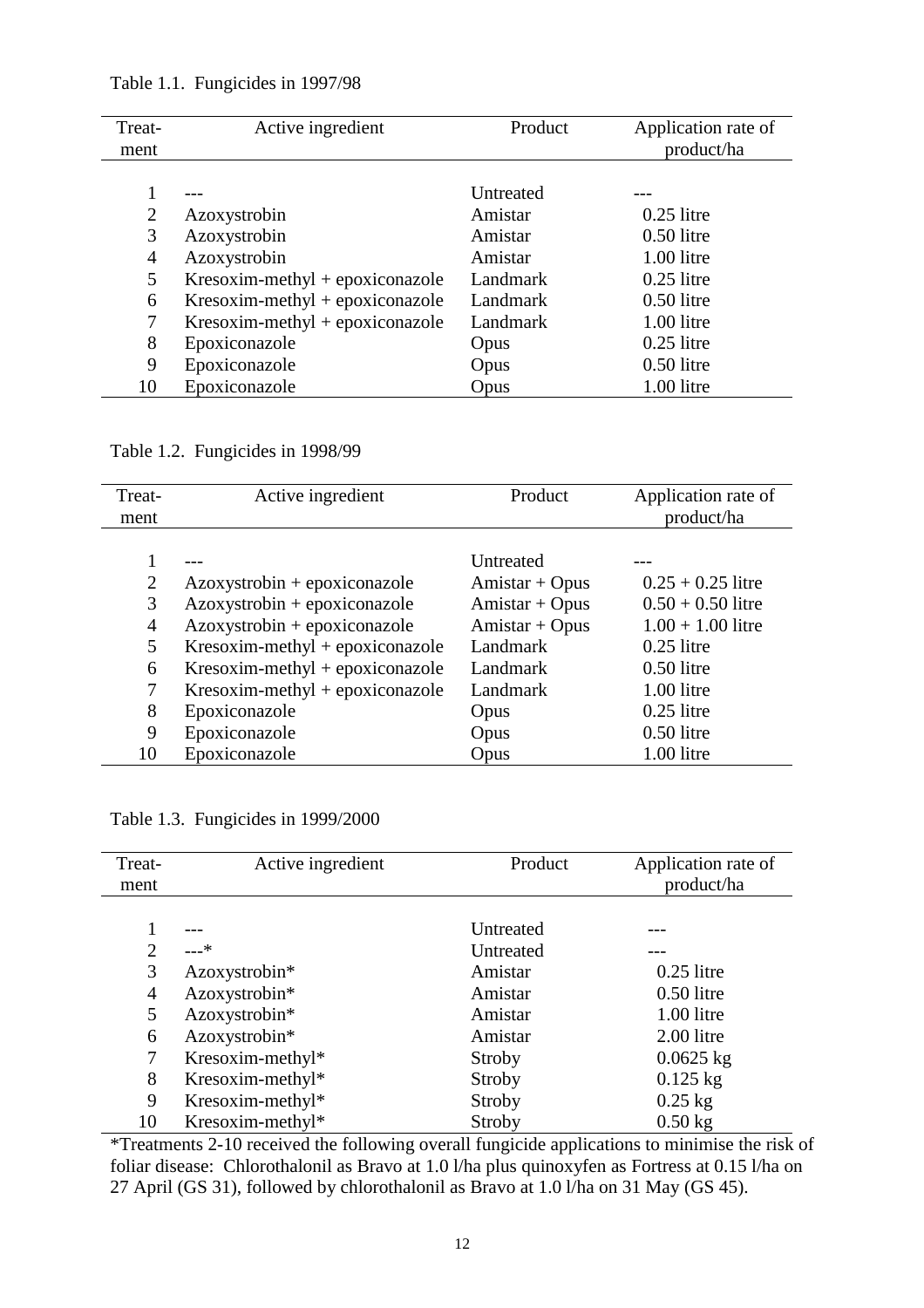In each year, each treatment was applied on two occasions, at GS 31-32 and GS 39 (Tottman & Broad, 1987). Other agronomic inputs followed good commercial practice.

Foliar diseases were assessed as visual estimates of the percentage leaf area infected by each disease on each leaf layer, on 10 tillers taken at random from each sub plot at approximately 10 day intervals from the date of the first fungicide application until all leaves were senescent. Percentage green leaf area was also estimated. To provide a cumulative measure of the effect of disease during the life of the stem leaves, the area under disease progress curve (AUDPC) was calculated for each treatment. This can be visualised on a graph showing disease progress over time, as the area under the line showing disease development for that treatment.

For each experiment, fitted curves were calculated for the dose-response for yield, using the exponential function  $y = a + be^k$ . An example is shown in Figure 1.1. Within this model, parameter a is the lower asymptote which represents the lowest level of disease achievable, and is a measure of the efficacy of the fungicide. Parameter b is the difference between the untreated AUDPC and the lower asymptote, which represents the range of disease control which could potentially be achieved by the fungicide. Parameter k is a measure of the curvature of the line.



Figure 1.1. Example dose - response curve, showing parameters a and b.

In the figures below, actual data points are shown, and the solid line is the fitted curve.

Growth analysis was done at flag leaf emergence (GS 39), when 50% of all shoots reached mid-anthesis (GS 65), at the milky-ripe stage (GS 75) in 1998/99 and 1999/2000 only, and at mid-senescence (GS 87), calculated at 750 ºCd after GS 39 (Foulkes & Scott, 1998). On each occasion, an area of  $0.50 \text{ m}^2$  was sampled, leaving at least  $0.5 \text{ m}$  between samples and at least three rows from plot edges to avoid edge effects (Austin & Blackwell, 1980). The plants were cut at ground level and taken to the laboratory for analysis. The number and dry weight of shoots were assessed separately for potentially fertile, dead and dying shoots. A shoot was classified as dying when no further leaf was emerging and the most recently emerged leaf was yellowing (Thorne & Wood, 1987).

Green area index (GAI) was calculated by determining actual leaf size on each occasion that diseases were assessed, using two of the ten leaves taken from each plot. Leaf length and width were measured , to the nearest 0.1 mm, and leaf area determined using a form factor of 0.83 (Bryson *et al*., 1997). GAI was calculated using the mean number of shoots per plot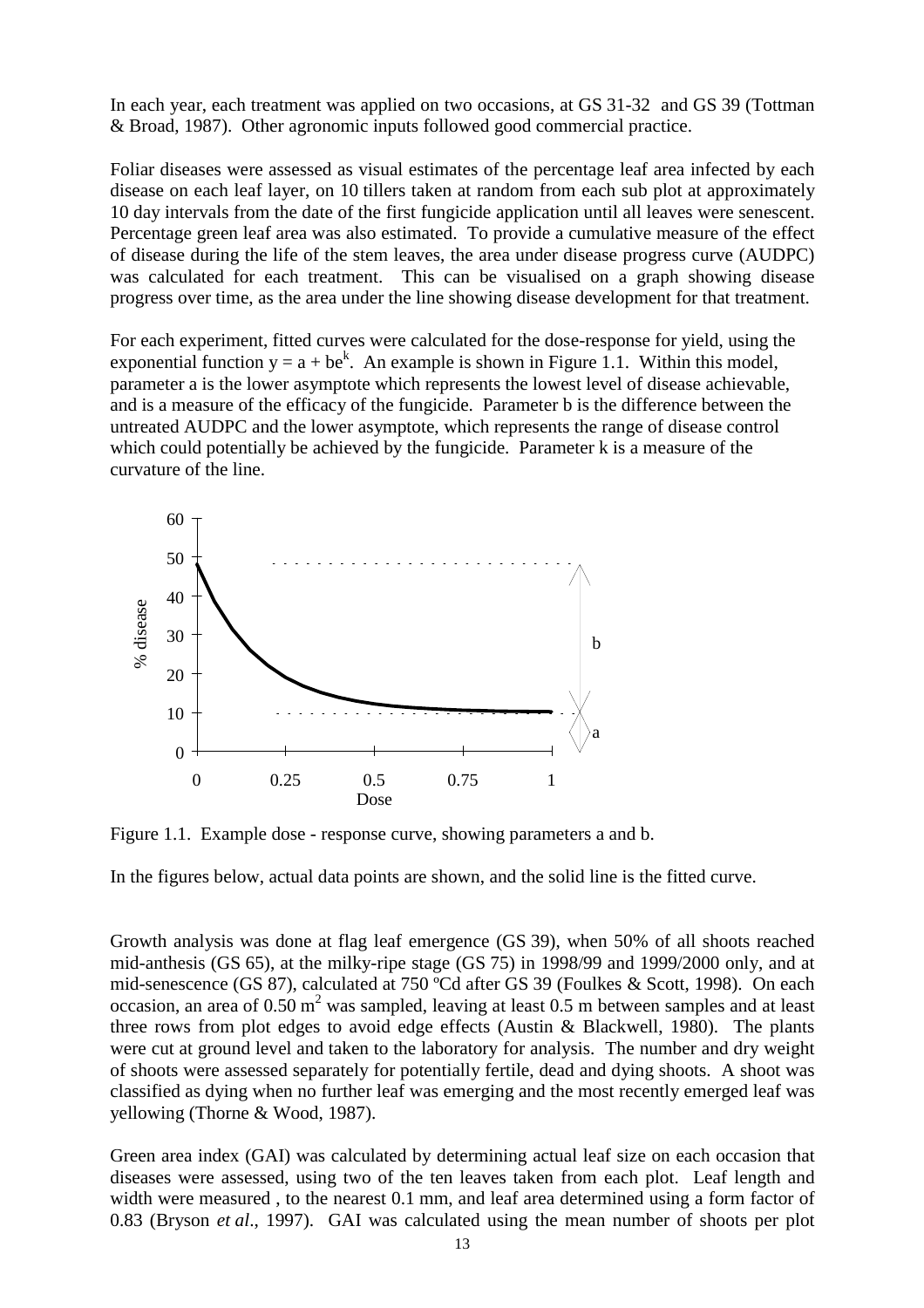from assessments between mid-anthesis and mid-senescence. The leaf areas were then integrated over time from GS 39 until the end of all green canopy to give healthy area duration from GS 39 (HAD39; Bryson *et al*., 1997). This provides a measure of green canopy size during the period in which photosynthesis is contributing primarily to grain filling rather than to canopy structure.

At harvest in 1999/2000, a further 0.5  $m^2$  quadrat was taken for estimation of yield components. Final crop dry weight and ear number were recorded. The ears were then threshed, grain dry weight measured and harvest index calculated. Grain yield was measured from the 2 m x 24 m strip allocated within each sub plot using a plot combine harvester. Grain was analysed for moisture content and specific weight using GAC 2000 grain analysis computer (Dickey-John Corporation). The thousand grain weight was determined on grain samples taken from the combine. The number of grains per ear was then calculated using the combine grain yield, the thousand grain weight and the number of ears/ $m^2$ .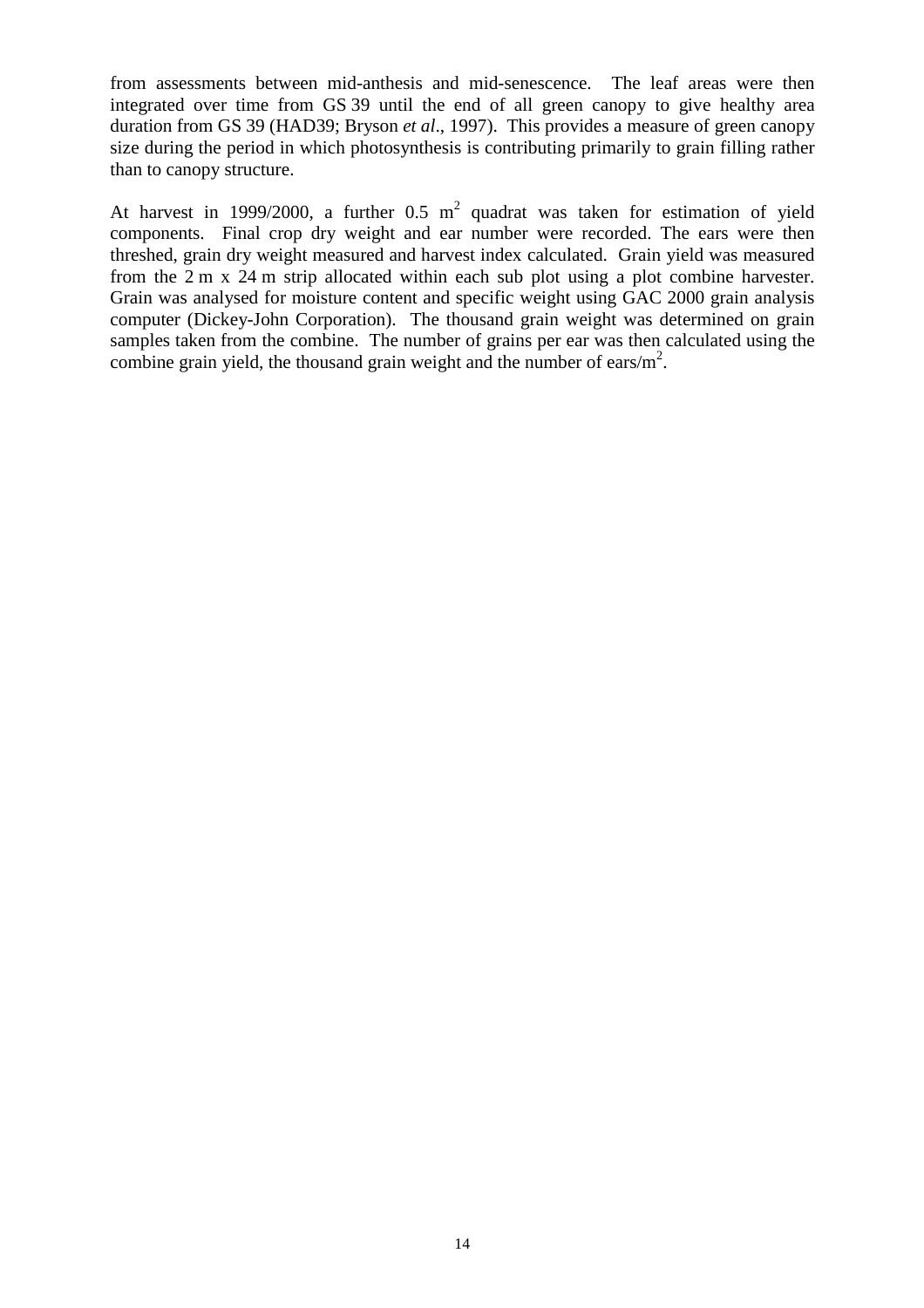# **Results**

## **1997/98**

The only foliar disease recorded was *Septoria tritici*, but levels were very low, with less than 1% leaf area affected on either of the top two leaves on 30 June, rising to 9.7% and 4.2% on leaves 1 and 2 respectively at the final assessment on 20 July. The severity on leaf 3 was 3.1% at the penultimate assessment on 20 June, rising to 11.7% on 30 June.

Disease severity in untreated plots was very low and differences between fungicides and rates were not statistically significant (Table 1.4).

Differences between treatments in green leaf area index were statistically significant only at the final two assessments, on days 189 and 201 (8 and 20 July; Figure 1.2). On 9 July, azoxystrobin at full rate, half and full rates of epoxiconazole and all rates of kresoxim-methyl plus epoxiconazole had larger canopies than the untreated control, as did all of these treatments, plus quarter rate epoxiconazole, on 20 July.

Canopy size and duration from GS 39, expressed as HAD39, showed that kresoxim-methyl plus epoxiconazole at full rate and epoxiconazole at half rate were the treatments with greatest HAD39 values (*P*=0.056) (Table 1.5).

There were significant differences between treatments in shoot numbers at GS 75 only, when kresoxim-methyl plus epoxiconazole at full rate and epoxiconazole at half rate had significantly higher shoot numbers than the untreated control (Table 1.6).

There were no significant differences between treatments in total crop dry matter although there was an indication, at GS 75, that kresoxim-methyl plus epoxiconazole at full rate and epoxiconazole at half rate had larger canopies than other treatments (Table 1.5).

There were significant effects of treatments on yield, but not on specific weight (Table 1.6). The dose-response curves for yield show that, with azoxystrobin, there was an increase in yield up to the highest dose (1.0 litre/ha), and no indication that the curve had become asymptotic whereas, for the other fungicides, the curves were asymptotic at this dose (Figure 1.3). There were poor relationships between HAD39 and disease (44.3% variance accounted for), and between yield and HAD39 (19.5% of variance accounted for) (Figures 1.4 and 1.5).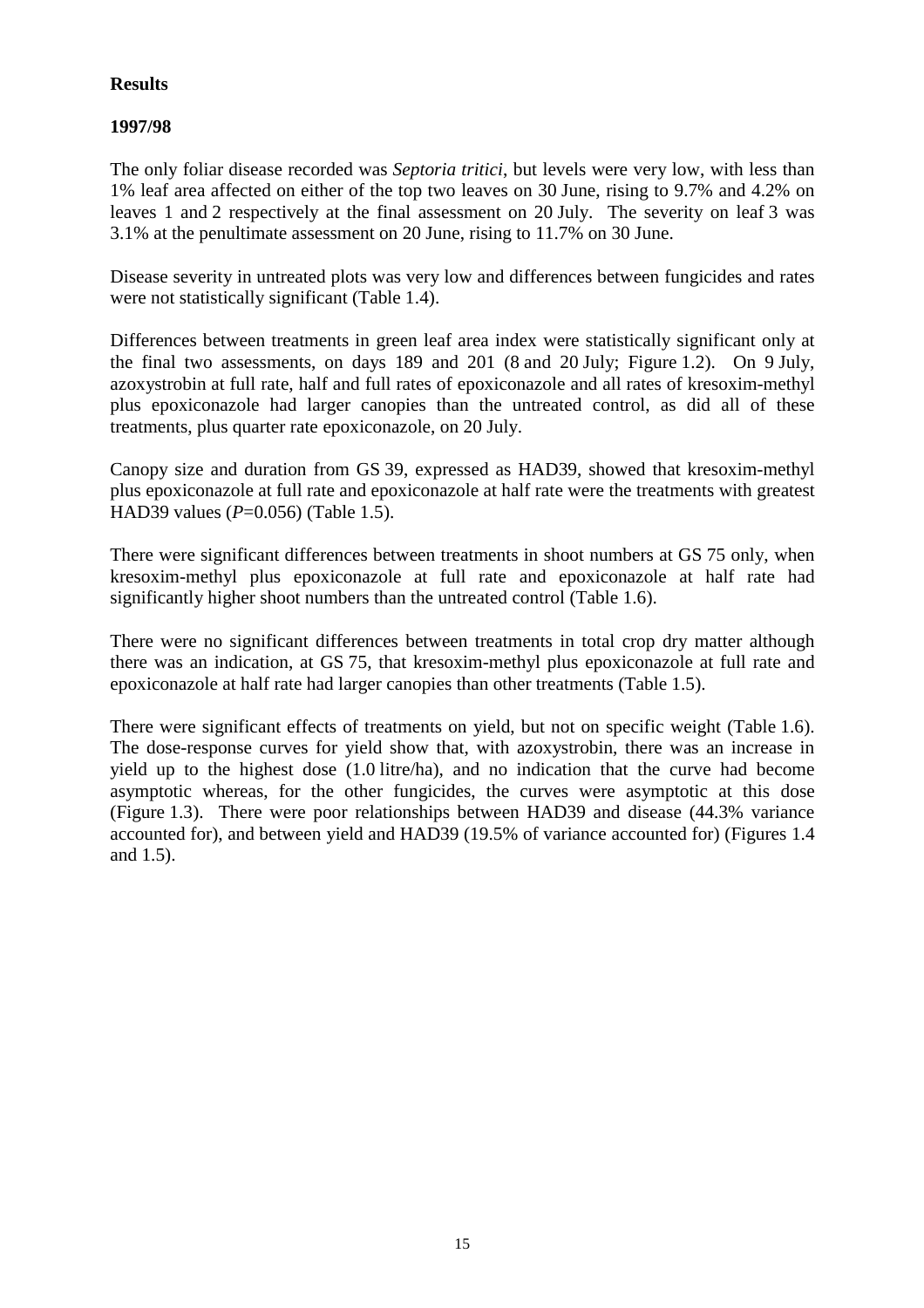| Fungicide                         | Rate                          | Area under disease progress curve<br>(AUDPC) |        |        |        |
|-----------------------------------|-------------------------------|----------------------------------------------|--------|--------|--------|
|                                   | (proportion of<br>recommended |                                              |        |        |        |
|                                   | rate)                         | leaf 1                                       | leaf 2 | leaf 3 | leaf 4 |
|                                   |                               |                                              |        |        |        |
| Untreated                         |                               | 170.2                                        | 117.3  | 233.0  | 124.8  |
| Azoxystrobin                      | 0.25                          | 92.9                                         | 81.0   | 122.3  | 42.8   |
| Azoxystrobin                      | 0.50                          | 37.2                                         | 23.6   | 181.0  | 75.6   |
| Azoxystrobin                      | 1.00                          | 56.5                                         | 34.0   | 139.4  | 50.4   |
| Kresoxim-methyl + epoxiconazole   | 0.25                          | 24.7                                         | 17.6   | 81.1   | 157.9  |
| $Kresoxim-methyl + epoxiconazole$ | 0.50                          | 22.1                                         | 14.3   | 69.4   | 46.6   |
| $Kresoxim-methyl + epoxiconazole$ | 1.00                          | 34.2                                         | 22.7   | 52.7   | 51.5   |
| Epoxiconazole                     | 0.25                          | 25.1                                         | 31.2   | 121.5  | 83.2   |
| Epoxiconazole                     | 0.50                          | 38.0                                         | 11.9   | 99.4   | 46.0   |
| Epoxiconazole                     | 1.00                          | 22.2                                         | 22.9   | 97.9   | 38.8   |
|                                   |                               |                                              |        |        |        |
| SED(18 df)                        |                               | 36.93                                        | 32.05  | 47.90  | 102.2  |
| $\boldsymbol{P}$                  |                               | 0.017                                        | 0.066  | 0.043  | 0.548  |

Table 1.4. Area under *Septoria tritici* disease progress curve for each fungicide on leaves 1-4, 1997/98.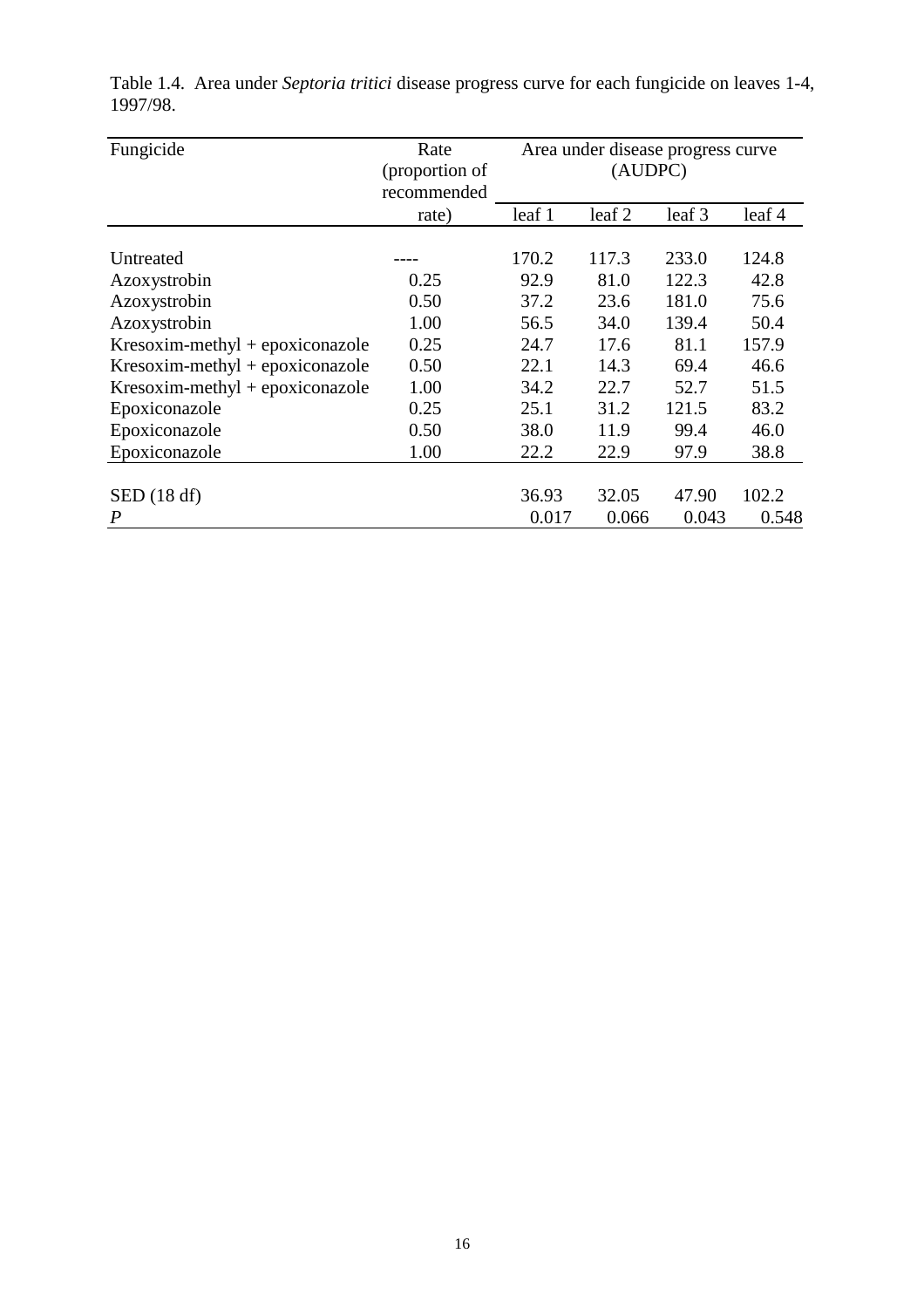

Figure 1.2. Green leaf area index (GLAI), 1997/98.  $AZ = azoxystrobin, KM = kresoxim$ methyl,  $EP = epoxiconazole$ ,  $UT = untreated control$ .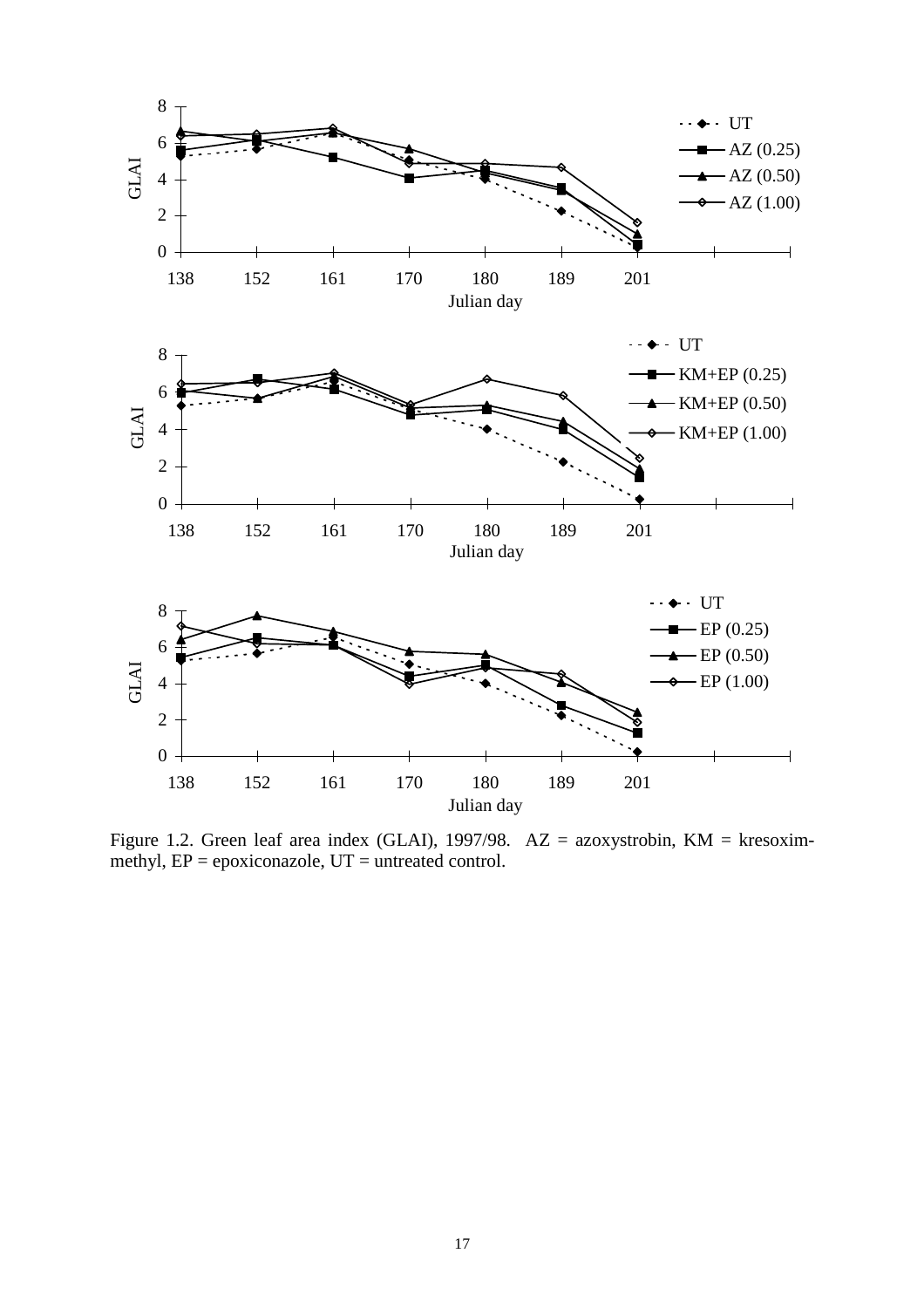| Fungicide                         | Rate           | HAD39   | Total dry matter (t/ha) |                    |             |
|-----------------------------------|----------------|---------|-------------------------|--------------------|-------------|
|                                   | (proportion of | (ha/ha) |                         |                    |             |
|                                   | recommended    | days)   | GS 39                   | GS 65              | GS 75       |
|                                   | rate)          |         | $(19$ May $)$           | $(8 \text{ June})$ | $(14$ July) |
|                                   |                |         |                         |                    |             |
| Untreated                         |                | 272.4   | 8.39                    | 10.55              | 14.55       |
| Azoxystrobin                      | 0.25           | 277.8   | 9.12                    | 9.69               | 14.36       |
| Azoxystrobin                      | 0.50           | 313.0   | 8.71                    | 10.53              | 13.94       |
| Azoxystrobin                      | 1.00           | 332.0   | 9.34                    | 11.18              | 15.71       |
| Kresoxim-methyl + epoxiconazole   | 0.25           | 317.2   | 8.61                    | 10.60              | 15.13       |
| $Kresoxim-methyl + epoxiconazole$ | 0.50           | 325.8   | 9.03                    | 10.77              | 14.99       |
| $Kresoxim-methyl + epoxiconazole$ | 1.00           | 372.5   | 9.44                    | 10.99              | 19.91       |
| Epoxiconazole                     | 0.25           | 275.3   | 9.44                    | 10.58              | 13.70       |
| Epoxiconazole                     | 0.50           | 361.2   | 9.06                    | 10.82              | 20.56       |
| Epoxiconazole                     | 1.00           | 319.0   | 8.63                    | 10.24              | 15.97       |
|                                   |                |         |                         |                    |             |
| SED(18 df)                        |                | 31.09   | 0.420                   | 0.664              | 2.335       |
| $\boldsymbol{P}$                  |                | 0.056   | 0.191                   | 0.644              | 0.091       |

Table 1.5. Healthy Area Duration (HAD39) and total crop dry matter, 1997/98.

Table 1.6. Shoot numbers, yield, specific weight and harvest index, 1997/98.

| Rate* | Shoots/m<br>GS 65 | Shoots/ $m^2$<br>GS 75 | Yield<br>(t/ha) | Specific<br>weight<br>(kg/hl) |
|-------|-------------------|------------------------|-----------------|-------------------------------|
|       |                   |                        |                 |                               |
|       |                   |                        |                 | 78.7                          |
| 0.25  | 606               | 717                    | 6.87            | 78.9                          |
| 0.50  | 750               | 718                    | 7.56            | 80.3                          |
| 1.00  | 803               | 696                    | 8.09            | 80.1                          |
| 0.25  | 670               | 689                    | 7.16            | 79.1                          |
| 0.50  | 718               | 637                    | 7.33            | 80.0                          |
| 1.00  | 795               | 828                    | 7.45            | 79.5                          |
| 0.25  | 713               | 678                    | 7.05            | 79.2                          |
| 0.50  | 752               | 882                    | 6.87            | 79.8                          |
| 1.00  | 682               | 704                    | 7.15            | 79.0                          |
|       |                   |                        |                 |                               |
|       | 66.2              | 55.6                   | 0.278           | 0.55                          |
|       | 0.179             | 0.009                  | 0.003           | 0.076                         |
|       | $\sim$ $\sim$     | 692                    | 669             | 6.62                          |

\* rate expressed as a proportion of the recommended rate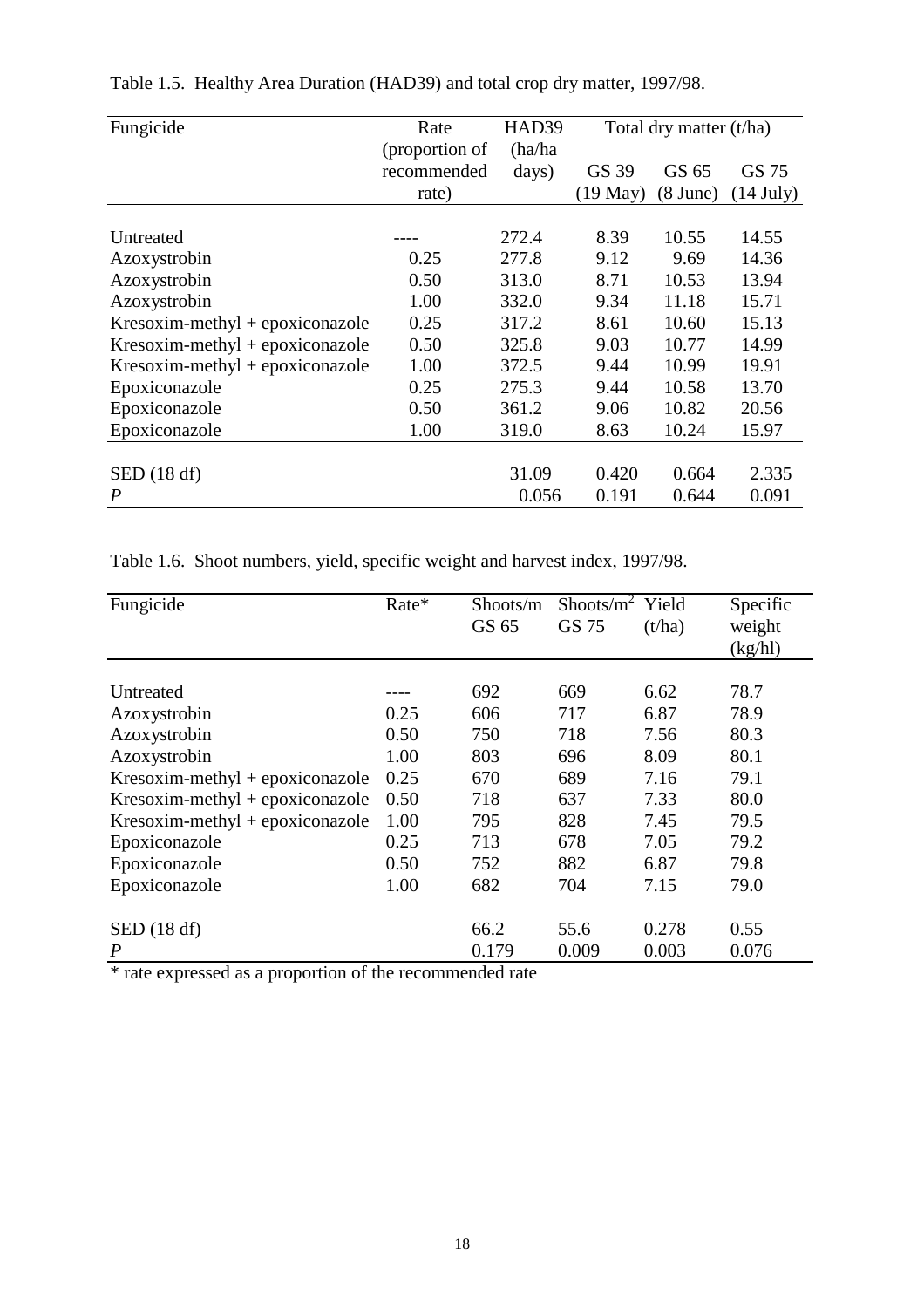

Figure 1.3. Relationship between yield and dose, 1997/98. Solid lines are fitted curves, and actual data points are also shown.



Figure 1.4. Relationship between canopy size integrated over time (HAD39) and disease (sum of AUDPC, leaves 1-4), 1997/98.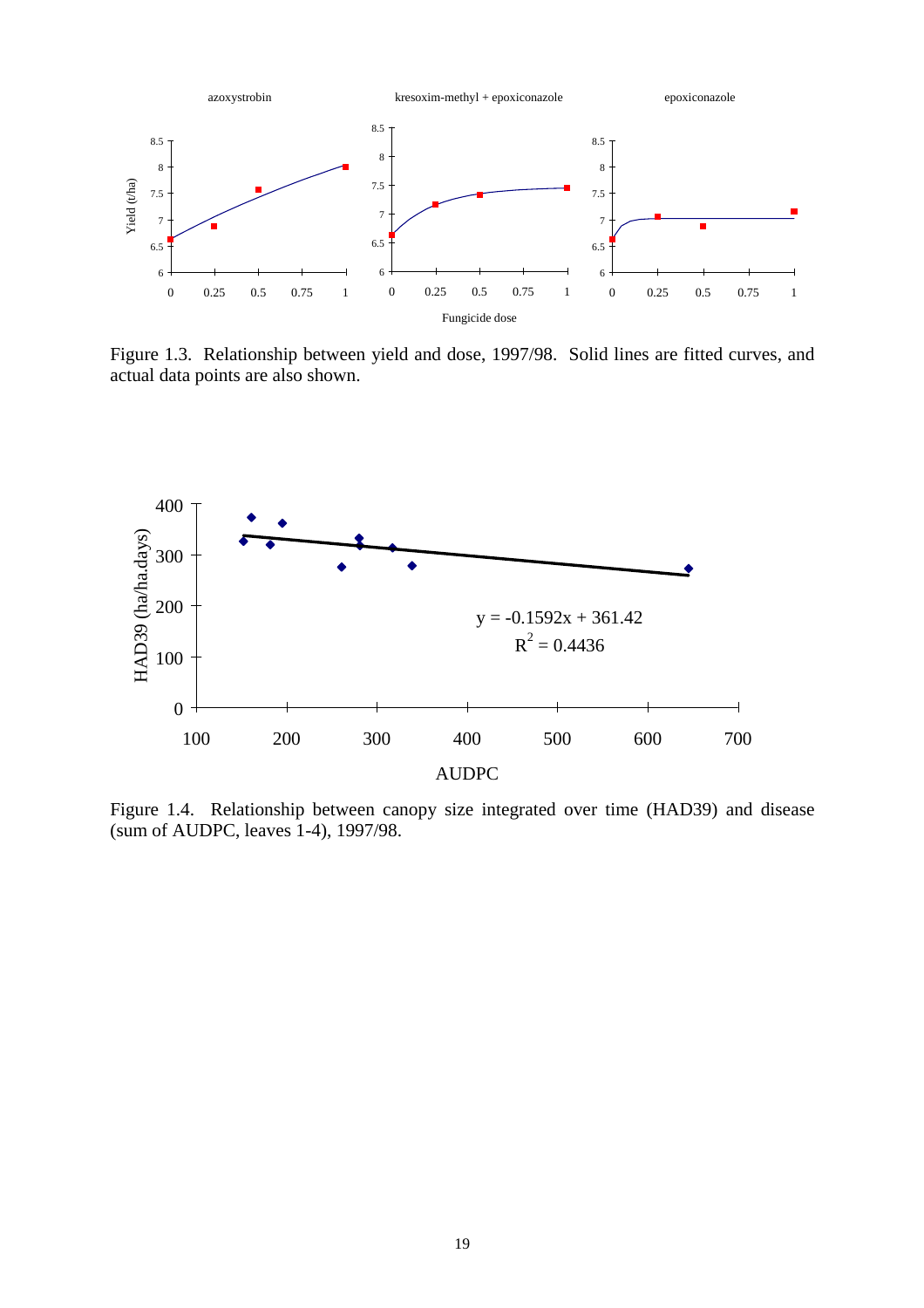

Figure 1.5. Relationship between yield and canopy size integrated over time (HAD39), 1997/98.

#### **1998/99**

Foliar disease levels on the top two leaves were very low (less than 1% leaf area affected) until July, when *Septoria tritici* increased rapidly, particularly in untreated controls, reaching a maximum severity of 41.7% on the flag leaves and 51.7% on leaf 2 by 13 July. Leaf 3 had low levels of *S. tritici* in June (10.7% in untreated plots on 19 June), which rose to 16.2% by the final assessment on 13 July.

Total disease over time, expressed as AUDPC, was greater in untreated plots than in 1997/98 (Table 1.7). Compared with the untreated control, all fungicides reduced AUDPC on the top two leaves, with the exception of quarter rate epoxiconazole on leaf 2. On leaves 3 and 4, quarter and half rate azoxystrobin plus epoxiconazole did not reduce AUDPC.

There were significant effects of fungicides on green leaf area index on day 194 (13 July) only (Figure 1.6). On this date, all fungicides and doses had larger green canopies than the untreated control, but there were no significant differences between treatments. There were no significant differences between treatments in canopy integrated over time (HAD39; Table 1.9).

There were no significant differences between treatments in shoot numbers in any of the assessments, nor were there any differences in total crop dry matter (Table 1.8).

All fungicides increased yield, but there were no significant differences in specific weight (Table 1.9). Full rates of each fungicide gave yield increases in the range 1.55-1.62 t/ha. The dose-response curves for yield show similar curves for each fungicide, approaching the asymptote at the highest dose (Figure 1.7).

The regression HAD39 on disease (sum of AUDPC for leaves 1-4 accounted for 61.4% of the total variance, and the regression of yield on HAD39 accounted for 59.5% of the variance (Figures 1.8 and 1.9).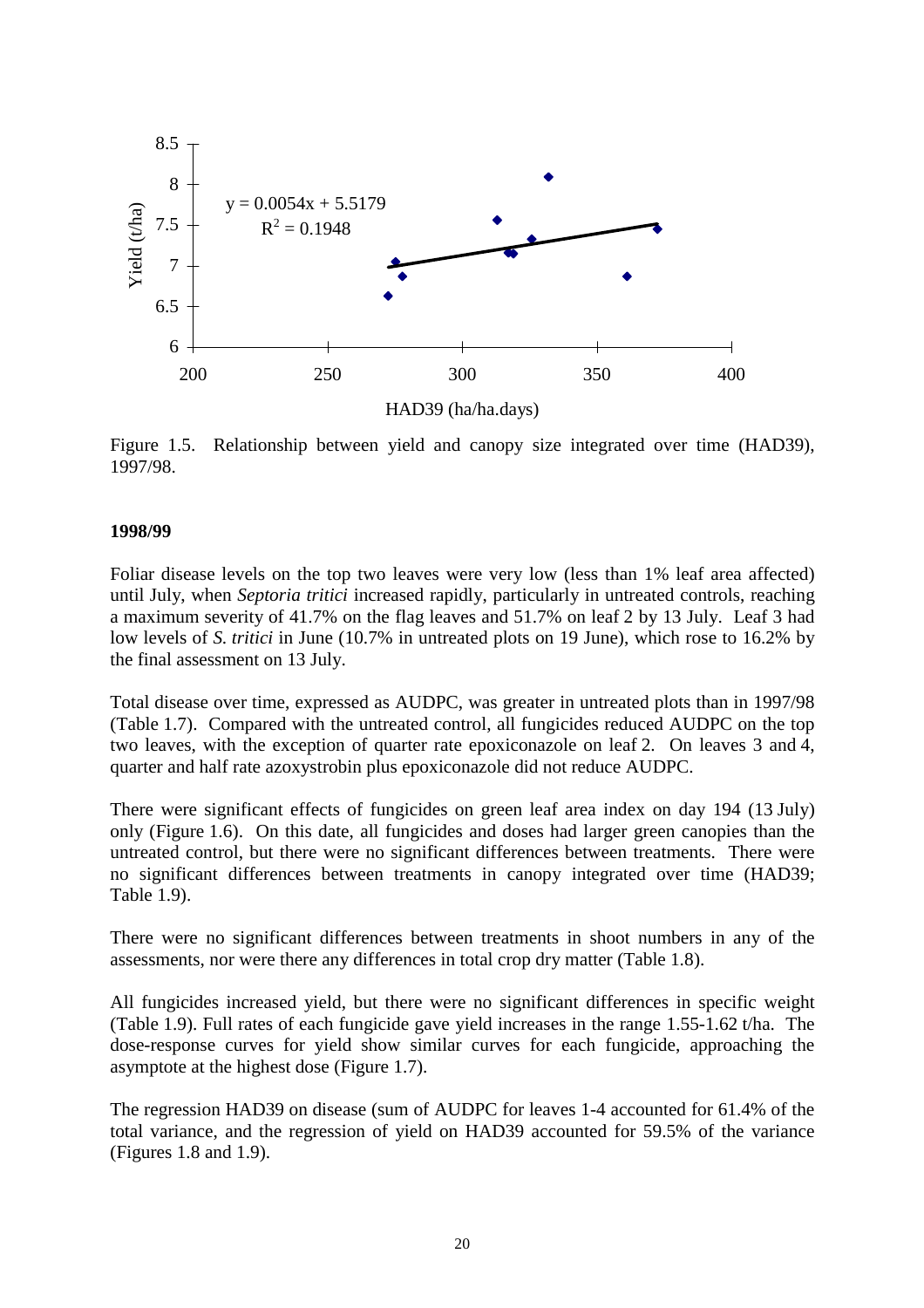| Fungicide                         | Rate                          | Area under disease progress curve |                   |        |        |
|-----------------------------------|-------------------------------|-----------------------------------|-------------------|--------|--------|
|                                   | (proportion of<br>recommended |                                   | (AUDPC)           |        |        |
|                                   | rate)                         | leaf 1                            | leaf <sub>2</sub> | leaf 3 | leaf 4 |
|                                   |                               |                                   |                   |        |        |
| Untreated                         |                               | 416.3                             | 567.5             | 469.0  | 805.7  |
| $Azoxystrobin + epoxiconazole$    | 0.25                          | 164.0                             | 311.6             | 412.5  | 627.2  |
| $Azoxystrobin + epoxiconazole$    | 0.50                          | 37.3                              | 307.6             | 327.3  | 499.3  |
| Azoxystrobin + epoxiconazole      | 1.00                          | 28.4                              | 235.5             | 126.3  | 484.9  |
| $Kresoxim-methyl + epoxiconazole$ | 0.25                          | 22.9                              | 198.1             | 148.2  | 395.1  |
| $Kresoxim-methyl + epoxiconazole$ | 0.50                          | 7.5                               | 70.1              | 145.0  | 189.9  |
| $Kresoxim-methyl + epoxiconazole$ | 1.00                          | 2.0                               | 63.4              | 71.5   | 175.6  |
| Epoxiconazole                     | 0.25                          | 109.6                             | 408.0             | 255.5  | 271.3  |
| Epoxiconazole                     | 0.50                          | 51.4                              | 211.4             | 202.0  | 277.8  |
| Epoxiconazole                     | 1.00                          | 6.8                               | 54.2              | 213.9  | 111.2  |
|                                   |                               |                                   |                   |        |        |
| SED(18 df)                        |                               | 63.70                             | 92.30             | 93.10  | 146.60 |
| $\boldsymbol{P}$                  |                               | < 0.001                           | < 0.001           | 0.007  | 0.003  |

Table 1.7. Area under *Septoria tritici* disease progress curve for each fungicide on leaves 1-4 in 1998/99.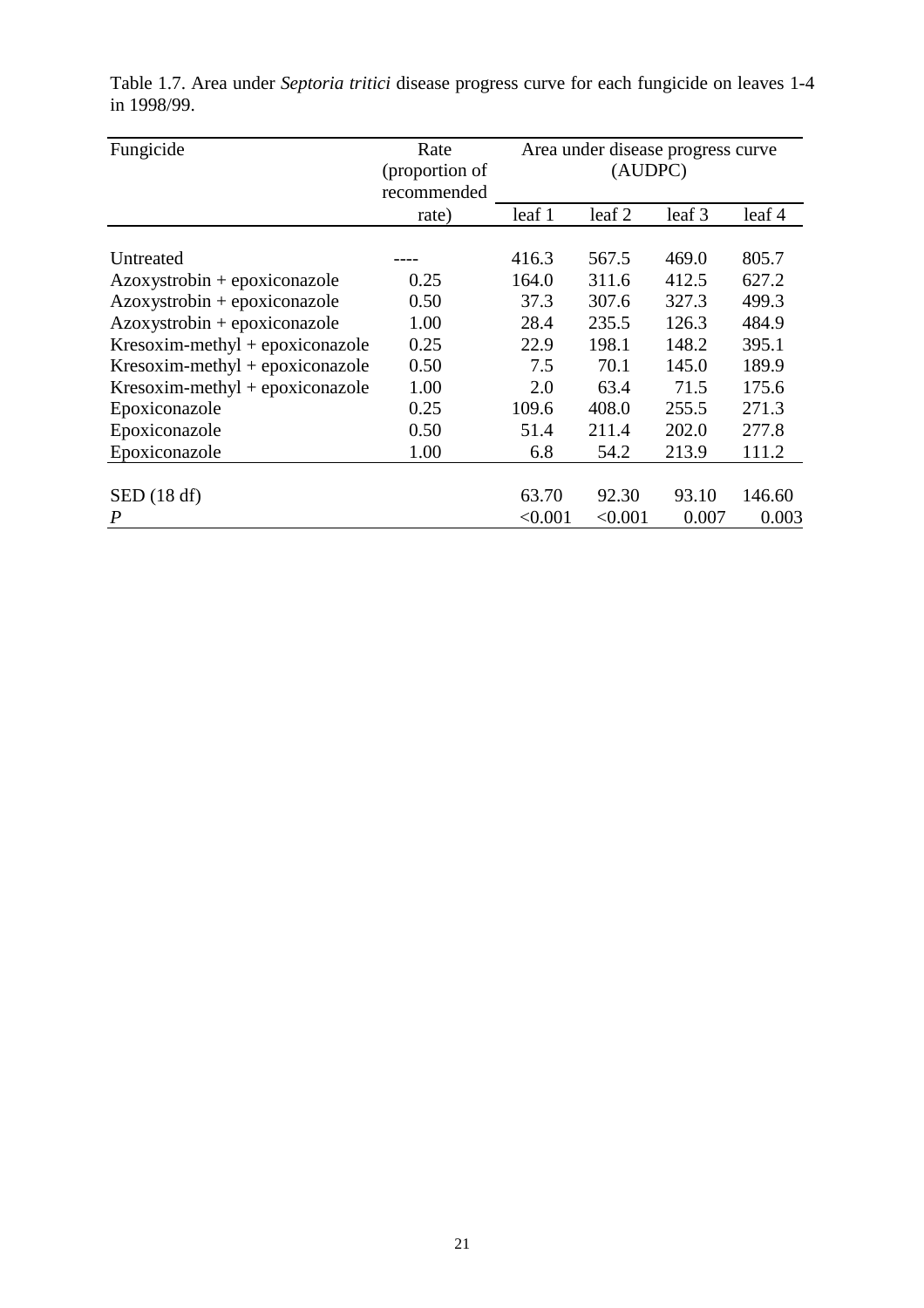

Figure 1.6. Green leaf area index (GLAI) in 1998/99. AZ = azoxystrobin, KM = kresoximmethyl,  $EP = epoxiconazole$ ,  $UT = untreated control$ .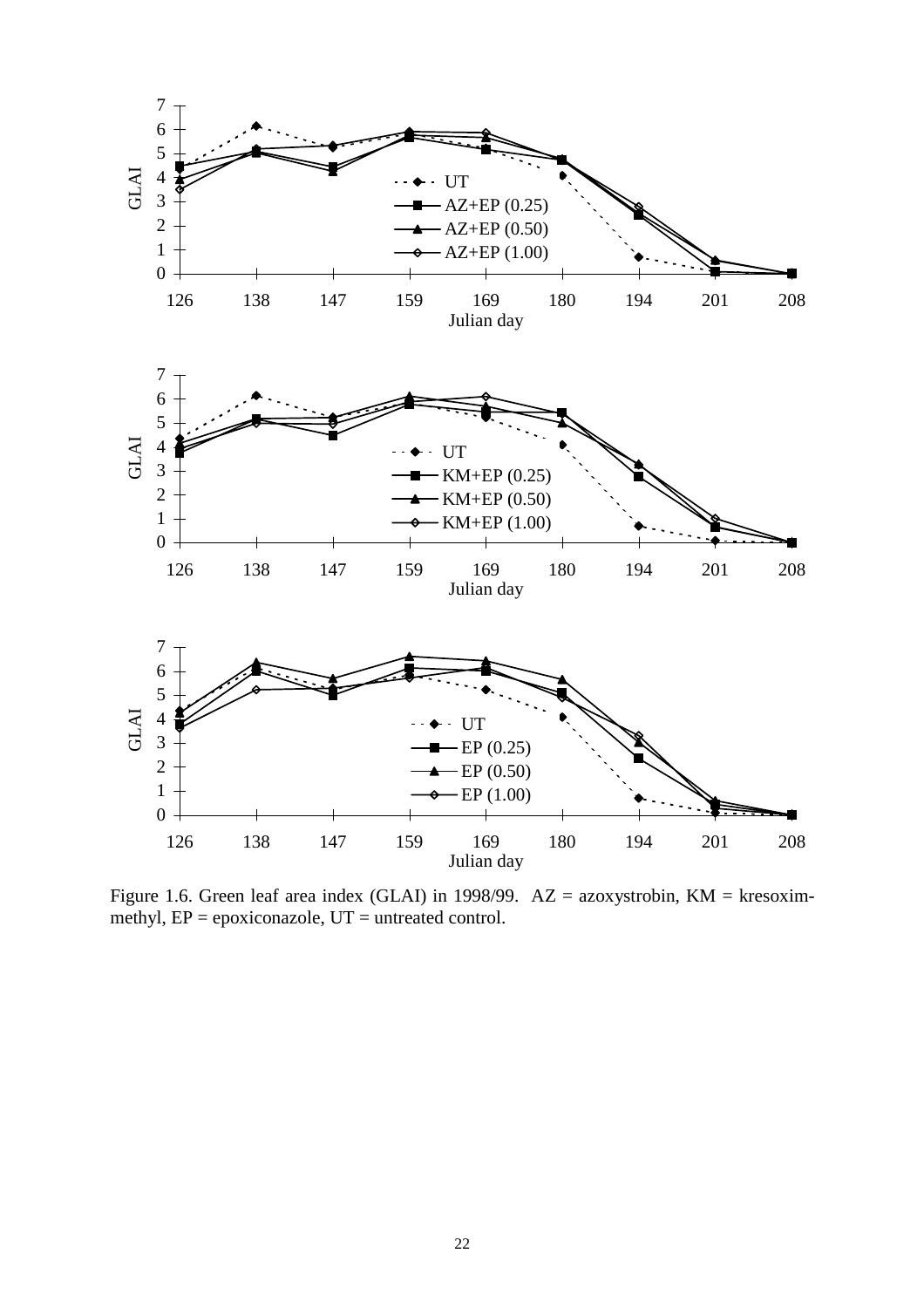| Fungicide                         | Rate* | Total dry matter (t/ha) |             |                    |                     |  |
|-----------------------------------|-------|-------------------------|-------------|--------------------|---------------------|--|
|                                   |       | GS 39                   | GS 65       | GS 75              | GS 87               |  |
|                                   |       | $(25$ May $)$           | $(14$ June) | $(5 \text{ July})$ | $(19 \text{ July})$ |  |
|                                   |       |                         |             |                    |                     |  |
| Untreated                         |       | 7.55                    | 12.18       | 16.28              | 19.18               |  |
| $Azoxystrobin + epoxiconazole$    | 0.25  | 7.59                    | 11.74       | 16.69              | 18.85               |  |
| $Azoxystrobin + epoxiconazole$    | 0.50  | 7.37                    | 11.80       | 15.84              | 20.33               |  |
| $Azoxystrobin + epoxiconazole$    | 1.00  | 6.90                    | 12.43       | 16.10              | 19.03               |  |
| $Kresoxim-methyl + epoxiconazole$ | 0.25  | 7.35                    | 11.87       | 16.38              | 19.46               |  |
| $Kresoxim-methyl + epoxiconazole$ | 0.50  | 6.96                    | 11.71       | 17.47              | 19.04               |  |
| $Kresoxim-methyl + epoxiconazole$ | 1.00  | 7.84                    | 13.27       | 16.10              | 19.67               |  |
| Epoxiconazole                     | 0.25  | 7.96                    | 11.49       | 17.07              | 20.58               |  |
| Epoxiconazole                     | 0.50  | 8.05                    | 13.17       | 15.97              | 20.69               |  |
| Epoxiconazole                     | 1.00  | 7.88                    | 12.24       | 16.99              | 18.06               |  |
|                                   |       |                         |             |                    |                     |  |
| SED (18 df)                       |       | 0.736                   | 0.818       | 1.062              | 1.757               |  |
| P                                 |       | 0.883                   | 0.399       | 0.840              | 0.884               |  |

Table 1.8. Total crop dry matter, 1998/99.

\* rate expressed as a proportion of the recommended rate

| Fungicide                         | Rate* | HAD39        | Yield   | Specific<br>weight |
|-----------------------------------|-------|--------------|---------|--------------------|
|                                   |       | (ha/ha days) | (t/ha)  | (kg/hl)            |
|                                   |       |              |         |                    |
| Untreated                         |       | 260.4        | 8.41    | 73.8               |
| Azoxystrobin + epoxiconazole      | 0.25  | 271.4        | 9.35    | 73.9               |
| $Azoxystrobin + epoxiconazole$    | 0.50  | 278.2        | 9.57    | 74.4               |
| Azoxystrobin + epoxiconazole      | 1.00  | 296.1        | 10.01   | 74.3               |
| $Kresoxim-methyl + epoxiconazole$ | 0.25  | 290.3        | 9.51    | 74.2               |
| Kresoxim-methyl + epoxiconazole   | 0.50  | 304.4        | 9.77    | 74.6               |
| $Kresoxim-methyl + epoxiconazole$ | 1.00  | 308.0        | 10.03   | 74.7               |
| Epoxiconazole                     | 0.25  | 299.8        | 9.49    | 74.3               |
| Epoxiconazole                     | 0.50  | 333.4        | 9.90    | 74.3               |
| Epoxiconazole                     | 1.00  | 303.4        | 9.96    | 73.2               |
|                                   |       |              |         |                    |
| SED(18 df)                        |       | 22.77        | 0.229   | 0.56               |
| $\boldsymbol{P}$                  |       | 0.171        | < 0.001 | 0.409              |

Table 1.9. Healthy Area Duration (HAD39), yield and specific weight, 1998/99.

\* rate expressed as a proportion of the recommended rate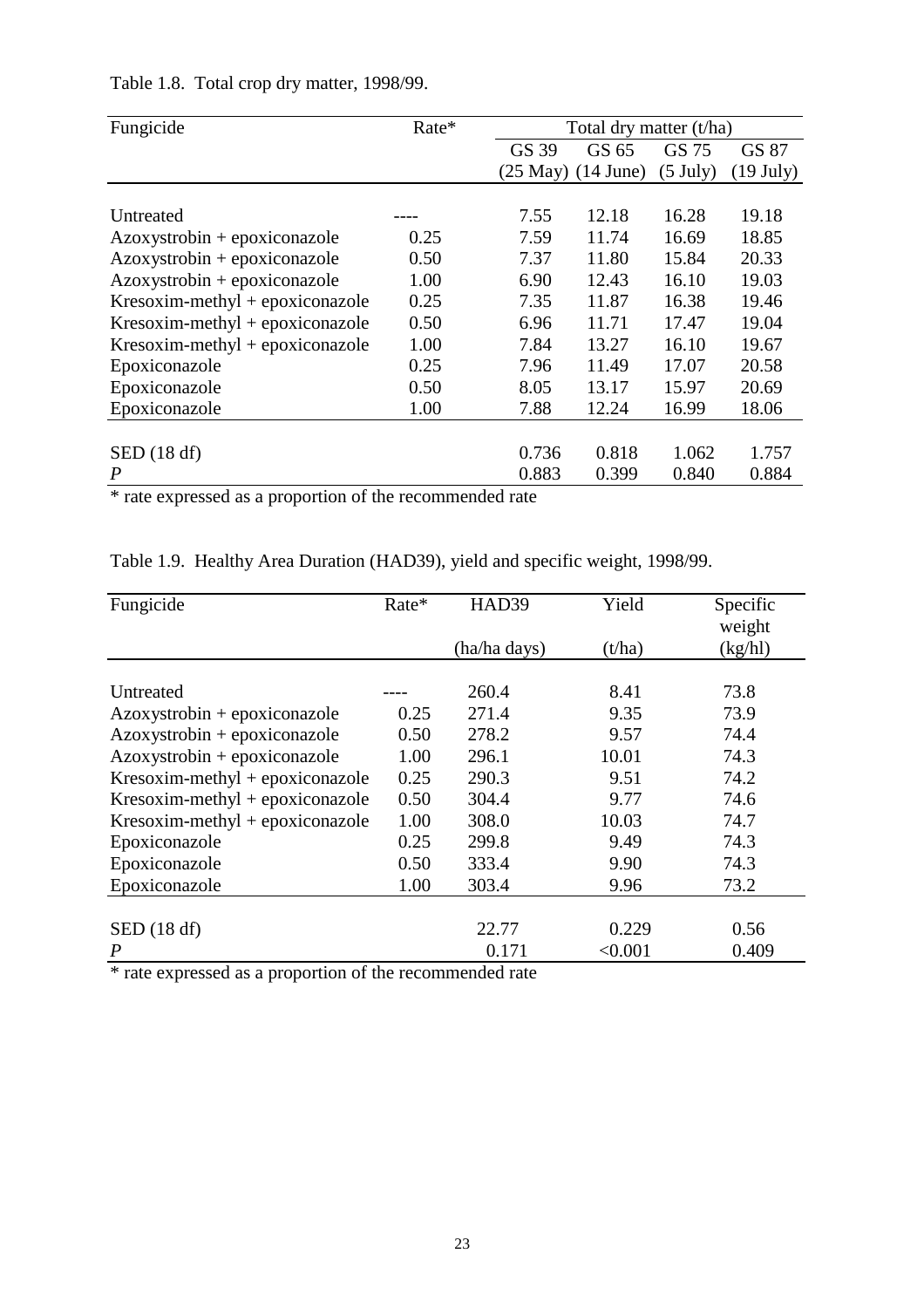

Figure 1.7. Relationship between yield and dose, 1998/99. Solid lines are fitted curves, and actual data points are also shown.



Figure 1.8. Relationship between canopy size integrated over time (HAD39) and disease (sum of AUDPC, leaves 1-4), 1998/99.



Figure 1.9. Relationship between yield and canopy size integrated over time (HAD39), 1998/99.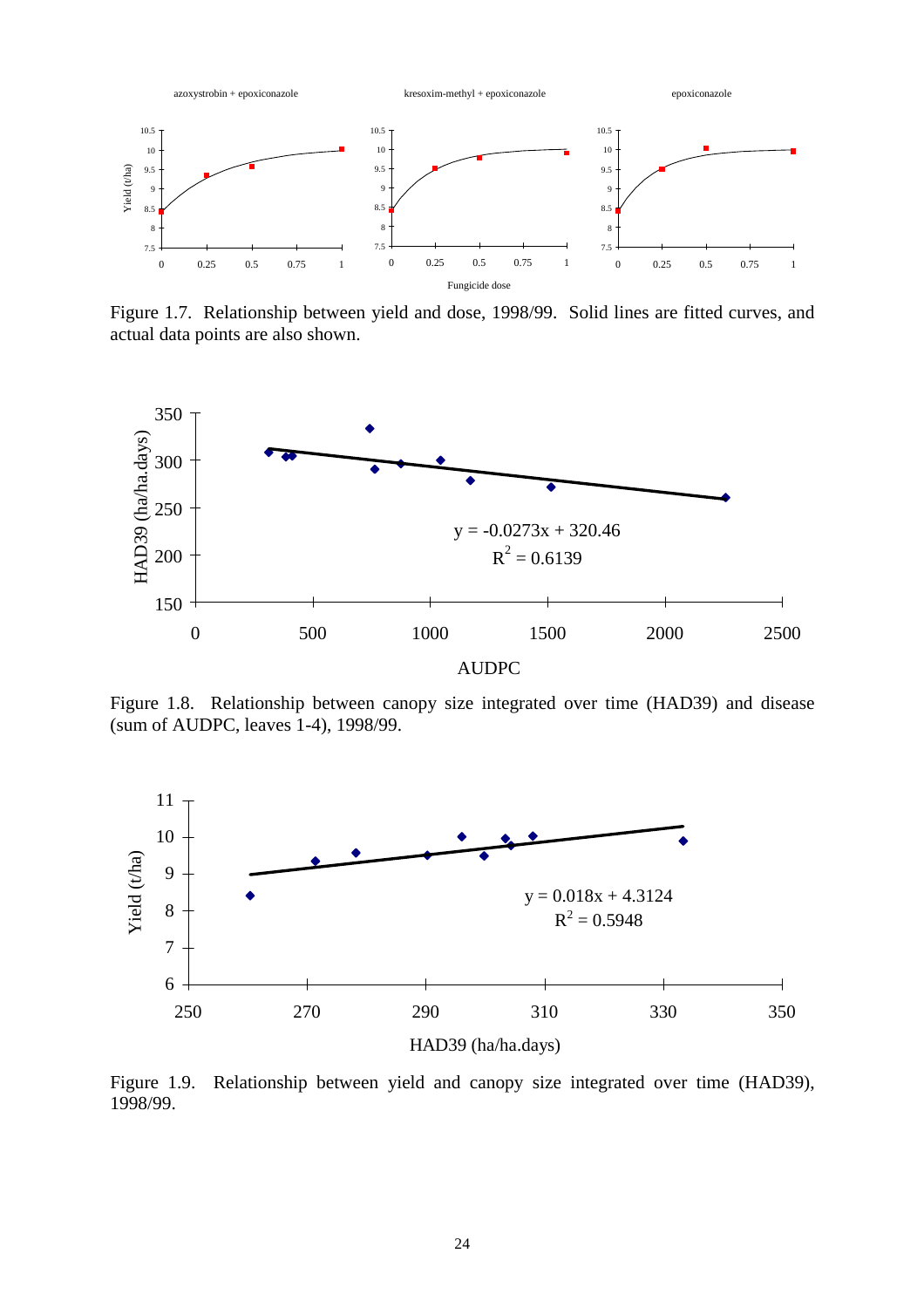### **1999/2000**

Foliar disease levels on the flag leaves were very low (below 1% in totally untreated plots on 8 July and below 3% on 16 July), until the final assessment on 21 July, when 18.7% leaf area was affected, compared with 6.2% in the no strobilurin treatment (No. 2). On leaf 2, 5.9% leaf area was affected in totally untreated plots on 30 June, which rose to 17.8% by 21 July, compared with 20.3% in no strobilurin plots. On leaf 3, disease increased steadily in totally untreated plots in June, reaching 45.8% by 8 July. The no strobilurin treatment had 32.5% *S. tritici* on this date.

The no strobilurin treatment reduced AUDPC on leaves 1, 3 and 4 compared with the totally untreated plots, with only traces of disease remaining on the flag leaves.(Table 1.10). Both strobilurins gave good disease control on all leaves, with evidence of a dose-response on leaves 2 and 3 but not on leaf 4.

Differences between treatments in green leaf area index were significant only on days 196 and 201 (15 and 20 July) (Figure 1.10). There was no difference between the no strobilurin and totally untreated plots, but all doses of both fungicides increased green leaf area index, except for quarter and half doses of kresoxim-methyl on day 201.

There were no significant differences between treatments in shoot numbers in any of the assessments, nor were there any significant differences in total crop biomass (Table 1.12).

There was not a statistically significant effect on yield, specific weight or thousand grain weight from the no strobilurin treatment (Table 1.12). All doses of each strobilurin increased yield, with maximum yield increases of 1.29 t/ha from azoxystrobin at 2.0 litre/ha, compared with 1.19 t/ha from the corresponding dose of kresoxim-methyl. Dose-response curves for the two fungicides were very similar, and were approaching the asymptote at doses below 1.0 l/ha (Figure 1.11).

The regression of HAD39 on disease (sum of AUDPC for leaves 1-4) accounted for 35.3% of variance (Figure 1.12). However, Treatment 10 had a strong weighting effect on the regression and, when this datum was removed, the regression for the remaining data accounted for 80.4% of variance. The regression of yield on HAD39 accounted for only 26.8% of the variance in yield (Figure 1.13).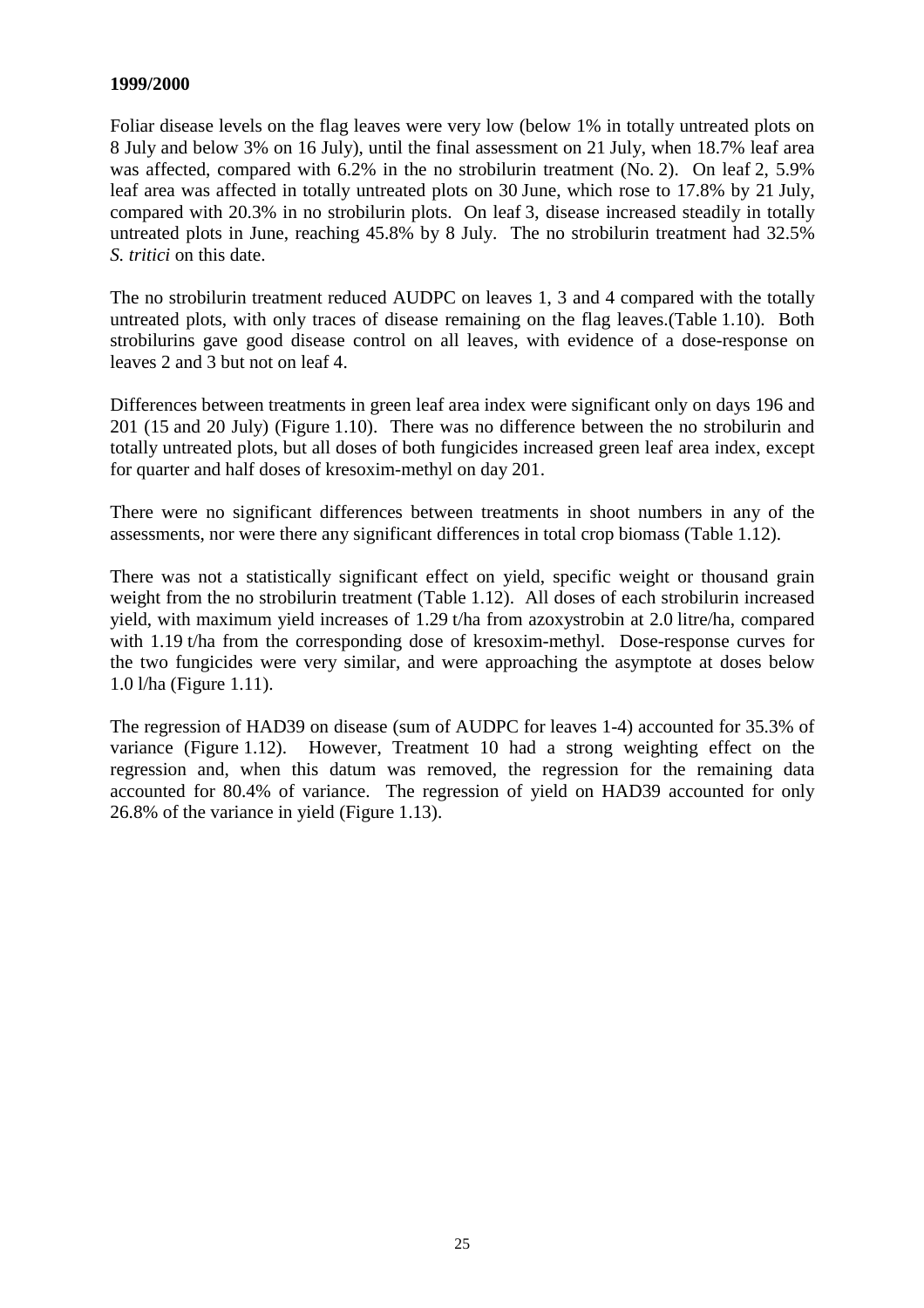| Fungicide                                   | Rate                             |         | Area under disease progress curve |         |         |  |
|---------------------------------------------|----------------------------------|---------|-----------------------------------|---------|---------|--|
|                                             | (proportion of                   |         | (AUDPC)                           |         |         |  |
|                                             | recommended                      |         |                                   |         |         |  |
|                                             | rate)                            | leaf 1  | leaf 2                            | leaf 3  | leaf 4  |  |
|                                             |                                  |         |                                   |         |         |  |
|                                             |                                  | 67.7    | 376.8                             | 625.7   | 521.4   |  |
| $---*$                                      |                                  | 20.7    | 341.8                             | 290.6   | 325.6   |  |
| Azoxystrobin*                               | 0.25                             | 2.8     | 135.1                             | 153.4   | 146.6   |  |
| Azoxystrobin*                               | 0.50                             | 3.2     | 105.2                             | 79.3    | 190.9   |  |
| Azoxystrobin*                               | 1.00                             | 3.1     | 41.3                              | 41.6    | 141.5   |  |
| Azoxystrobin*                               | 2.00                             | 0.5     | 49.0                              | 42.4    | 125.3   |  |
| Kresoxim-methyl*                            | 0.25                             | 6.0     | 106.0                             | 79.7    | 194.1   |  |
| Kresoxim-methyl*                            | 0.50                             | 10.6    | 128.4                             | 91.4    | 175.3   |  |
| Kresoxim-methyl*                            | 1.00                             | 6.1     | 56.9                              | 121.4   | 173.9   |  |
| Kresoxim-methyl*                            | 2.00                             | 1.1     | 19.8                              | 37.7    | 131.4   |  |
|                                             |                                  |         |                                   |         |         |  |
| SED(18 df)                                  |                                  | 12.03   | 50.20                             | 53.30   | 61.40   |  |
| $\boldsymbol{P}$                            |                                  | < 0.001 | < 0.001                           | < 0.001 | < 0.001 |  |
| $\cdots$<br>$\sim$<br>$\overline{c}$<br>11. | $1'$ , $1'$ , $0'$ , $0'$ , $1'$ | 1.00117 |                                   |         |         |  |

Table 1.10. Area under *Septoria tritici* disease progress curve for each fungicide on leaves 1-4 in 1999/2000.

\*Overall protectant fungicides applied at GS 31 and GS 45



Figure 1.10. Green leaf area index (GLAI) in 1999/2000. AZ = azoxystrobin, KM = kresoxim-methyl,  $UT =$  untreated.  $*$  indicates overall protectant fungicides applied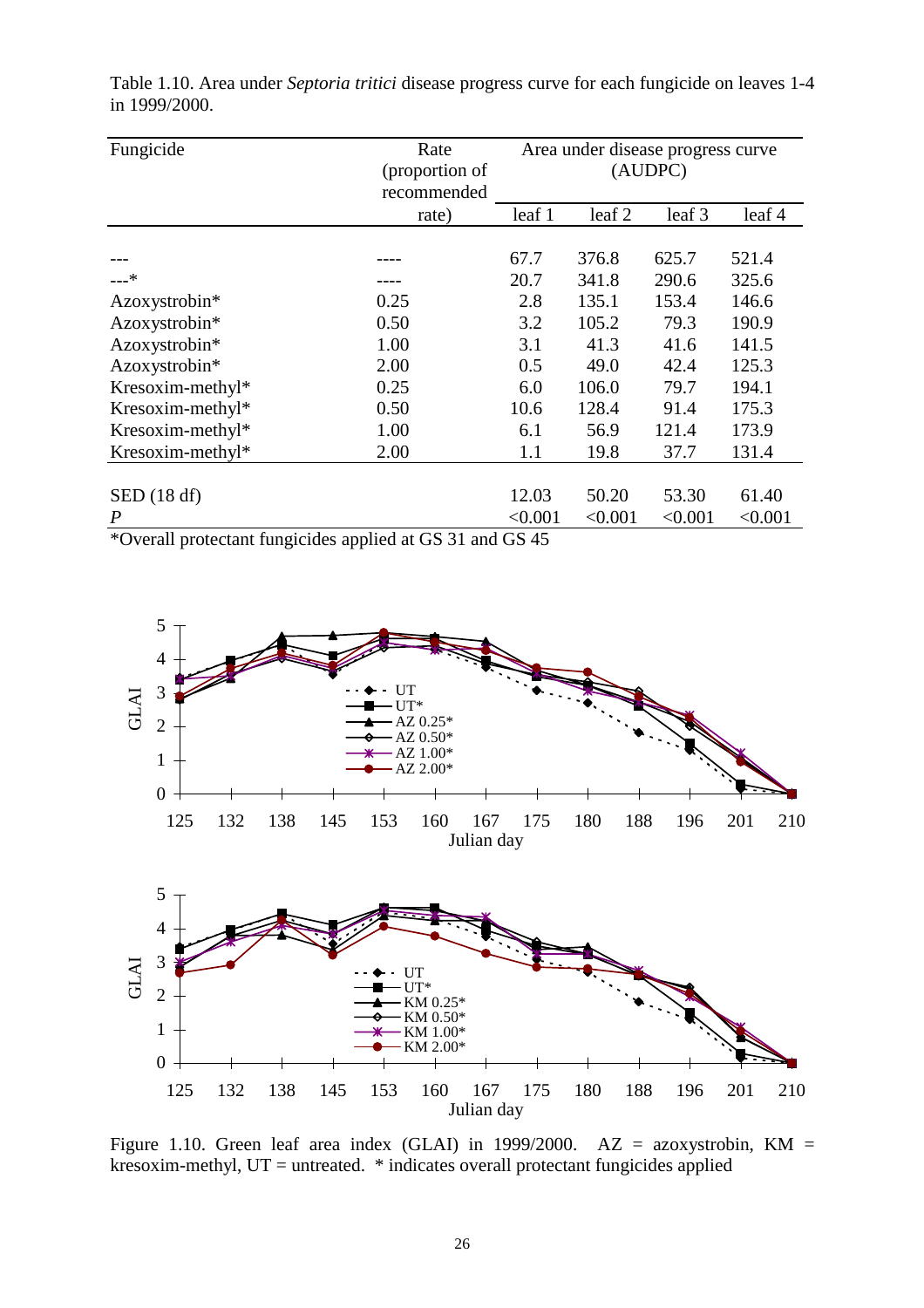| Fungicide        | Rate** | HAD39   | Total dry matter (t/ha) |       |       |       |
|------------------|--------|---------|-------------------------|-------|-------|-------|
|                  |        | (ha/ha) | GS 39                   | GS 65 | GS 75 | GS 87 |
|                  |        | days)   |                         |       |       |       |
|                  |        |         |                         |       |       |       |
|                  |        | 169.8   | 6.34                    | 10.72 | 16.31 | 17.34 |
| $---*$           |        | 191.3   | 6.88                    | 12.07 | 15.47 | 17.47 |
| Azoxystrobin*    | 0.25   | 212.4   | 6.60                    | 11.99 | 16.60 | 17.90 |
| Azoxystrobin*    | 0.50   | 198.8   | 6.89                    | 11.00 | 16.50 | 17.70 |
| Azoxystrobin*    | 1.00   | 202.7   | 7.16                    | 11.05 | 15.80 | 16.79 |
| Azoxystrobin*    | 2.00   | 210.2   | 7.01                    | 10.72 | 15.49 | 17.28 |
| Kresoxim-methyl* | 0.25   | 195.9   | 7.06                    | 10.85 | 16.10 | 17.83 |
| Kresoxim-methyl* | 0.50   | 201.8   | 7.73                    | 11.85 | 16.50 | 17.20 |
| Kresoxim-methyl* | 1.00   | 199.6   | 7.10                    | 11.54 | 14.63 | 19.31 |
| Kresoxim-methyl* | 2.00   | 174.8   | 6.64                    | 10.53 | 17.15 | 17.75 |
|                  |        |         |                         |       |       |       |
| SED(18 df)       |        | 21.09   | 0.481                   | 0.819 | 0.940 | 1.375 |
| $\boldsymbol{P}$ |        | 0.581   | 0.335                   | 0.478 | 0.361 | 0.869 |

Table 1.11. Healthy Area Duration (HAD39) and total crop dry matter, 1999/2000.

\*Overall protectant fungicides applied at GS 31 and GS 45

\*\*Proportion of recommended rate

Table 1.12. Yield, grain quality and harvest index, 1999/2000.

| Fungicide        | Rate** | Yield<br>(t/ha) | Specific<br>weight | Thousand<br>grain<br>weight | Harvest<br>index | Grains per<br>ear |
|------------------|--------|-----------------|--------------------|-----------------------------|------------------|-------------------|
|                  |        |                 | (kg/hl)            | (g)                         |                  |                   |
|                  |        | 7.24            | 76.8               | 39.6                        | 39.8             | 30.9              |
| –−*              |        | 7.26            | 77.1               | 41.9                        | 41.5             | 32.2              |
| Azoxystrobin*    | 0.25   | 8.15            | 77.5               | 43.8                        | 47.2             | 29.8              |
| Azoxystrobin*    | 0.50   | 8.42            | 77.3               | 44.5                        | 41.4             | 30.0              |
| Azoxystrobin*    | 1.00   | 8.54            | 78.0               | 45.6                        | 43.2             | 31.6              |
| Azoxystrobin*    | 2.00   | 8.55            | 77.7               | 45.5                        | 42.7             | 31.2              |
| Kresoxim-methyl* | 0.25   | 8.02            | 77.1               | 43.6                        | 39.1             | 31.9              |
| Kresoxim-methyl* | 0.50   | 8.25            | 78.0               | 43.7                        | 40.5             | 30.2              |
| Kresoxim-methyl* | 1.00   | 8.19            | 77.0               | 43.7                        | 42.0             | 33.0              |
| Kresoxim-methyl* | 2.00   | 8.45            | 77.8               | 44.8                        | 42.4             | 32.1              |
|                  |        |                 |                    |                             |                  |                   |
| SED(18 df)       |        | 0.335           | 0.36               | 1.38                        | 3.03             | 2.05              |
| $\boldsymbol{P}$ |        | 0.005           | 0.005              | 0.014                       | 0.409            | 0.825             |

\*Overall protectant fungicides applied at GS 31 and GS 45

\*\*Proportion of recommended rate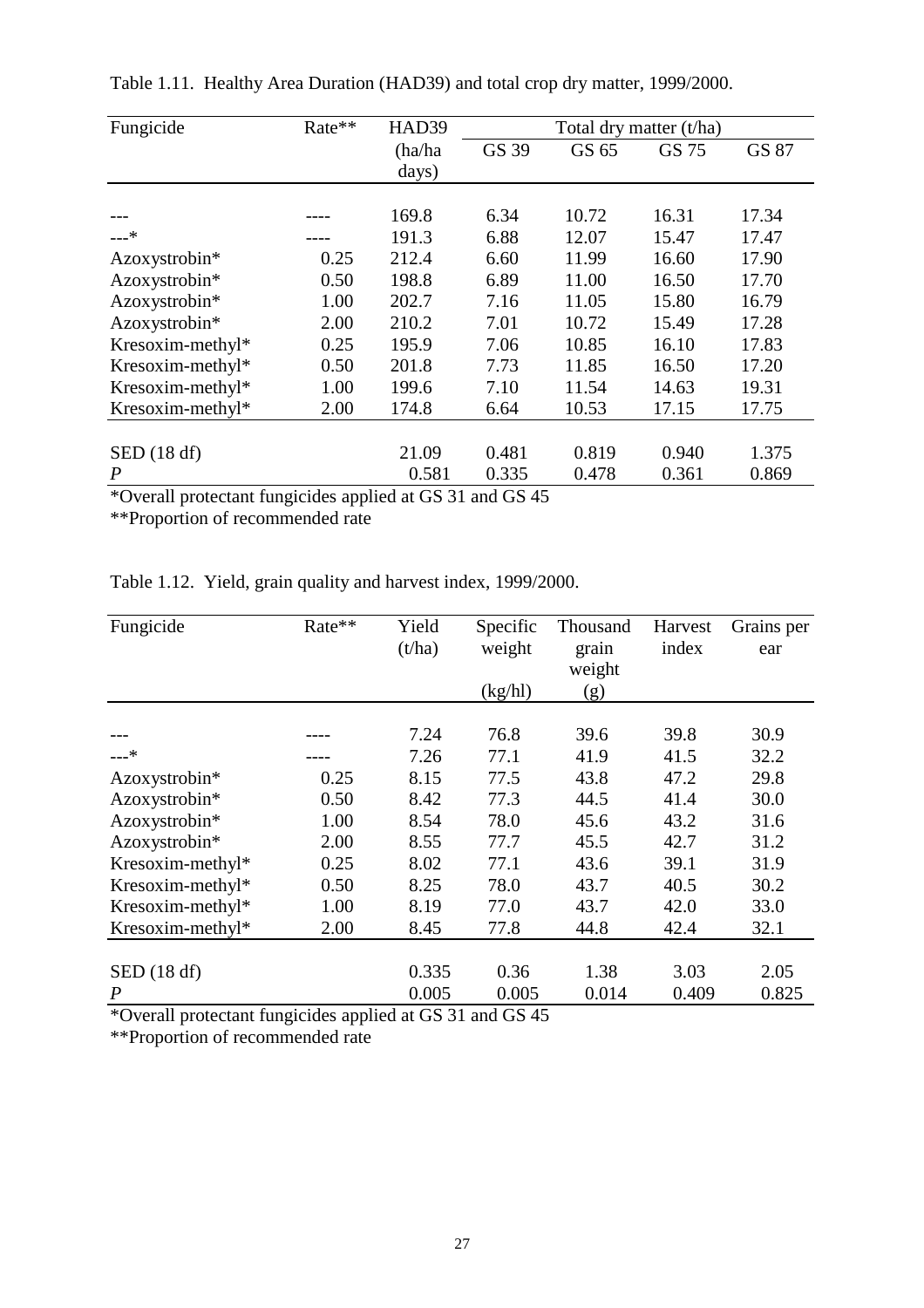

Figure 1.11. Relationship between yield and dose, 1999/2000. Solid lines are fitted curves, and actual data points are also shown.



Figure 1.12. Relationship between canopy size integrated over time (HAD39) and disease (sum of AUDPC, leaves 1-4), 1999/2000.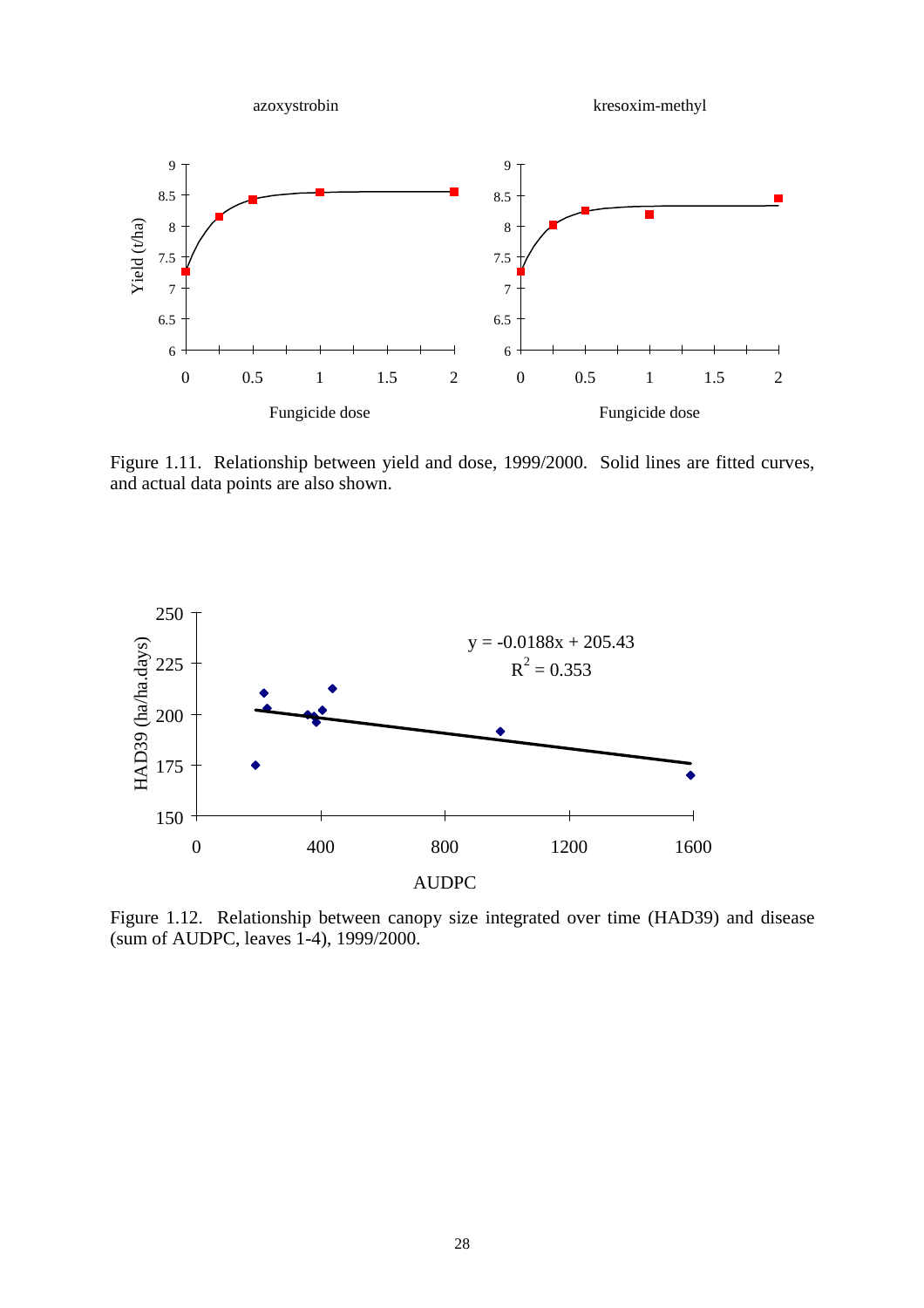

Figure 1.13. Relationship between yield and canopy size integrated over time (HAD39), 1999/2000.

#### **Discussion**

This experiment was located at ADAS Boxworth, a site at which severe foliar disease is uncommon. The cultivar selected, Spark, has good foliar disease resistance, but was affected to some extent by *Septoria tritici* in each of the three years of the experiment. In each year, disease severity was low until the end of June, but increased during July, particularly in the second and third years. Although disease severity was considerably lower than at the other site used within this project (ADAS Rosemaund), the experiments did not achieve the freedom from disease which had been hoped for. The overall protectant fungicides applied in 1999/2000 did reduce disease in comparison with the totally untreated control, but did not give a disease-free crop on which to study non-pathogenic effects of the fungicides.

Although disease severity was low, there was a clear effect of fungicide dose on *S. tritici* in the second and third years of the experiment. Differences in canopy size between treatments also became evident at around the same time that disease increased, although the relationships between canopy and disease were not particularly close. The effect of fungicide dose on green leaf area index appeared to be strongest in 1997/98, even though this was the year with least disease.

There were clear dose-responses for yield for all fungicides, except for epoxiconazole in 1997/98. The shapes of the curves for all fungicides in 1998/99 and 1999/2000 were broadly similar, and kresoxim-methyl plus epoxiconazole in 1997/98 also showed this pattern, which is consistent with most of the HGCA-funded work on Appropriate Fungicide Doses (Paveley, 2000). However, azoxystrobin in 1997/98 showed less curvature, with a strong indication that yield would have continued to rise at doses above the highest dose tested on 1.00 litre/ha. In Experiment 6 within this project, azoxystrobin also gave a curve of this type in 1997/98, under high disease conditions, in contrast with the results from epoxiconazole at the same site, and with both fungicides in the other two years of that experiment. The reason why azoxystrobin showed a different response in two individual experiments in 1997/98 is not clear, since they were different sites, cultivars and disease severities.

No statistically significant effects of fungicides on crop biomass were recorded in any year, even though there were differences in yield. This suggests that measurement of biomass in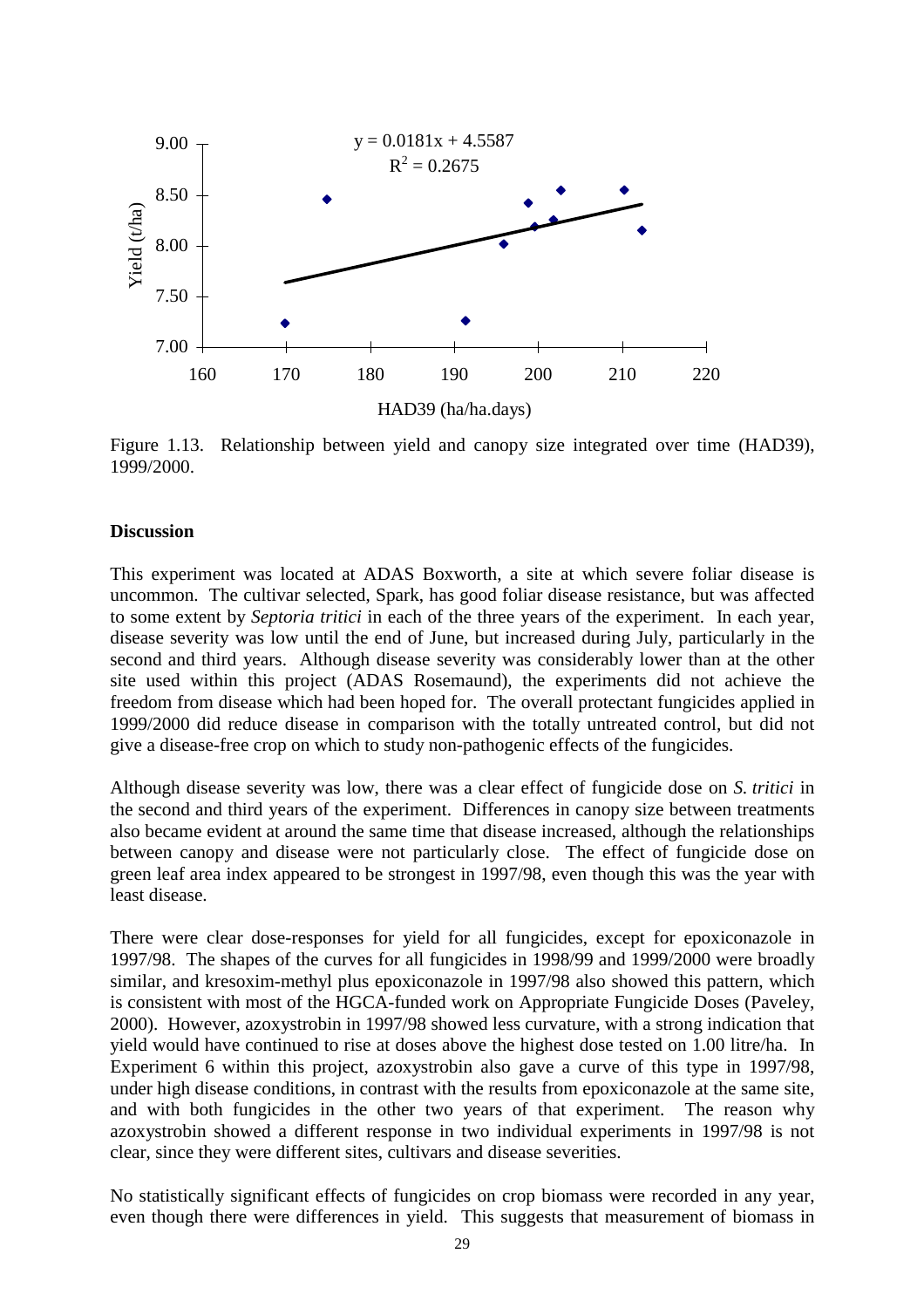this way may not be sufficiently sensitive to account for the relatively small effects of fungicide on yield that were recorded in this experiment.

Relationships between yield and canopy were poor in the first and third years and the best relationship, in 1998/99, accounted for only 59.5% of the total variance.

Overall, few conclusions can be drawn from this experiment regarding whether or not there are physiological effects of strobilurins which contribute significantly to crop yield. Although disease levels were relatively low, and yield increases modest compared with sites with severe disease, there were consistent dose-response relationships for yield which corresponded with differences in disease control and canopy retention. There were no clear indications that yield increases resulted from physiological effects on the crop, which is consistent with other Experiments within this Project. Because the differences were small, it may be that conventional assessments of canopy and crop growth are not sufficiently sensitive to detect small differences that may occur. The possibility of such differences resulting from physiological effects cannot be discounted but, since they are likely to be small, it would take very extensive and sensitive experimentation to detect them. These results show that their value to growers under normal conditions of moderate or high disease risk would be small in relation to the large fungicidal effects that occur consistently.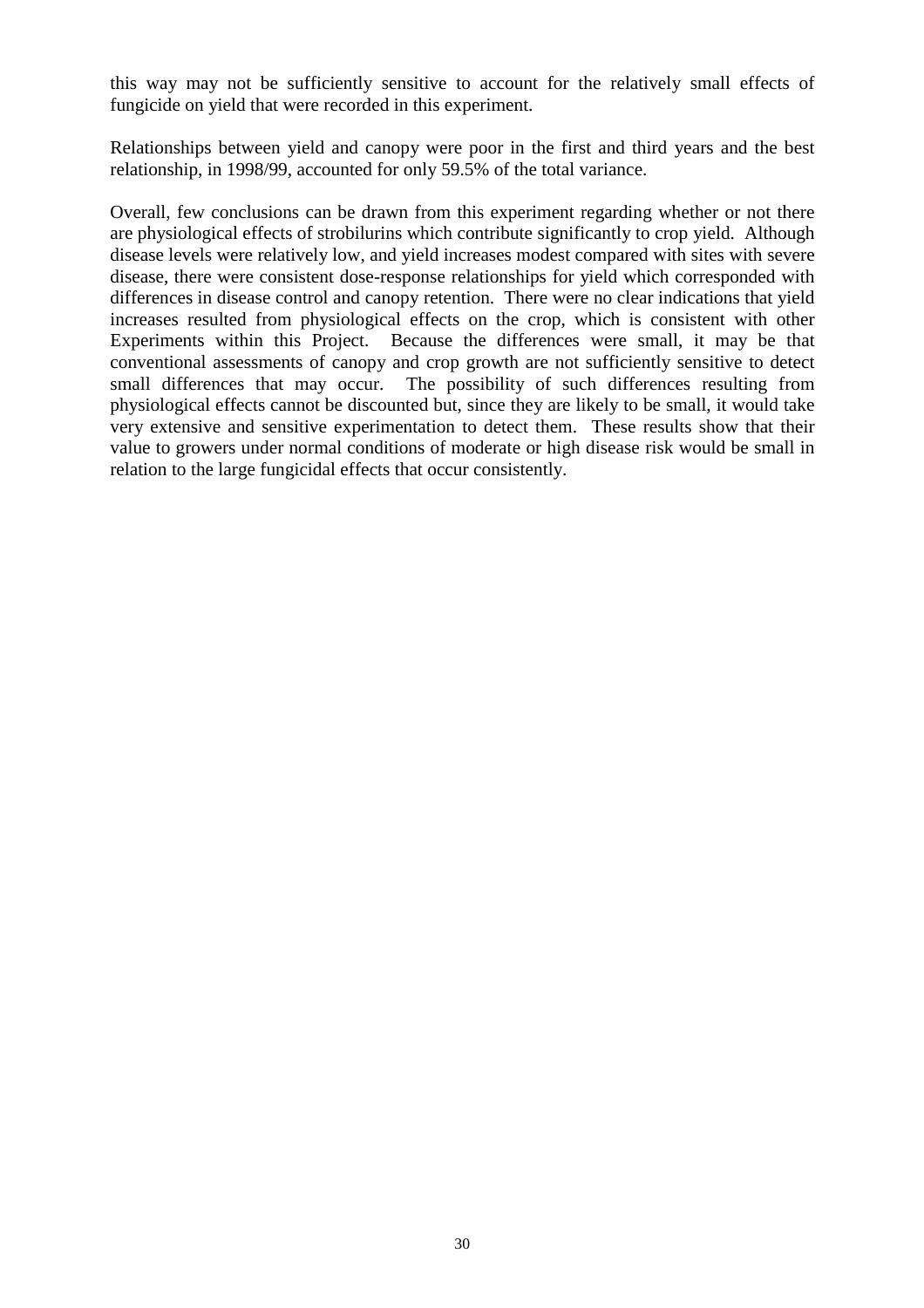## **APPENDIX 2**

### **Experiment 2: Interaction between strobilurin fungicides and cultivar susceptibility to disease**

### **Introduction**

Early experimental work with strobilurin fungicides showed that, in some instances, strobilurin application to winter wheat during stem elongation resulted in greater duration of green canopy than resulted from application of triazole fungicides on the same dates, although there was little difference between fungicides in disease control (Jones, 2000). During the development of both kresoxim-methyl and azoxystrobin, it was shown that the yield benefits from a strobilurin programme compared with a 'conventional' programme based on triazole fungicides was evident across all wheat cultivars, not just those which were most susceptible to disease.

The aim of this experiment was to investigate differences in response to strobilurins between susceptible and resistant cultivars, at sites with differing risk of severe foliar disease.

### **Methods**

Experiments were established in 1997/98 on two sites, one with a low risk of foliar disease at ADAS Boxworth, Cambridgeshire, on a clay loam of the Hanslope series, and one on a site with high disease risk at ADAS Rosemaund, Herefordshire, on a silty clay loam of the Bromyard series.

Three cultivars were selected which differed in susceptibility to the major foliar diseases. Riband is very susceptible to both *Septoria tritici* and brown rust (rating of 3 for each disease), Charger is moderately susceptible to *S. tritici* (rating 5), and Spark has good resistance (rating 7 or above ) to all major foliar pathogens (Anonymous, 1998). Cultivars and fungicides are detailed in Table 2.1. Fungicides were applied in 200-250 litre/ha water, using an MDM Oxford Precision Sprayer. The experimental design at was a two-factor randomised block with three replicates. Each experimental plot consisted of two adjacent duplicate sub-plots, sizes in the range  $36-60 \text{ m}^2$ , one of which was used for disease assessment and yield estimation and the other for destructive sampling for growth analysis.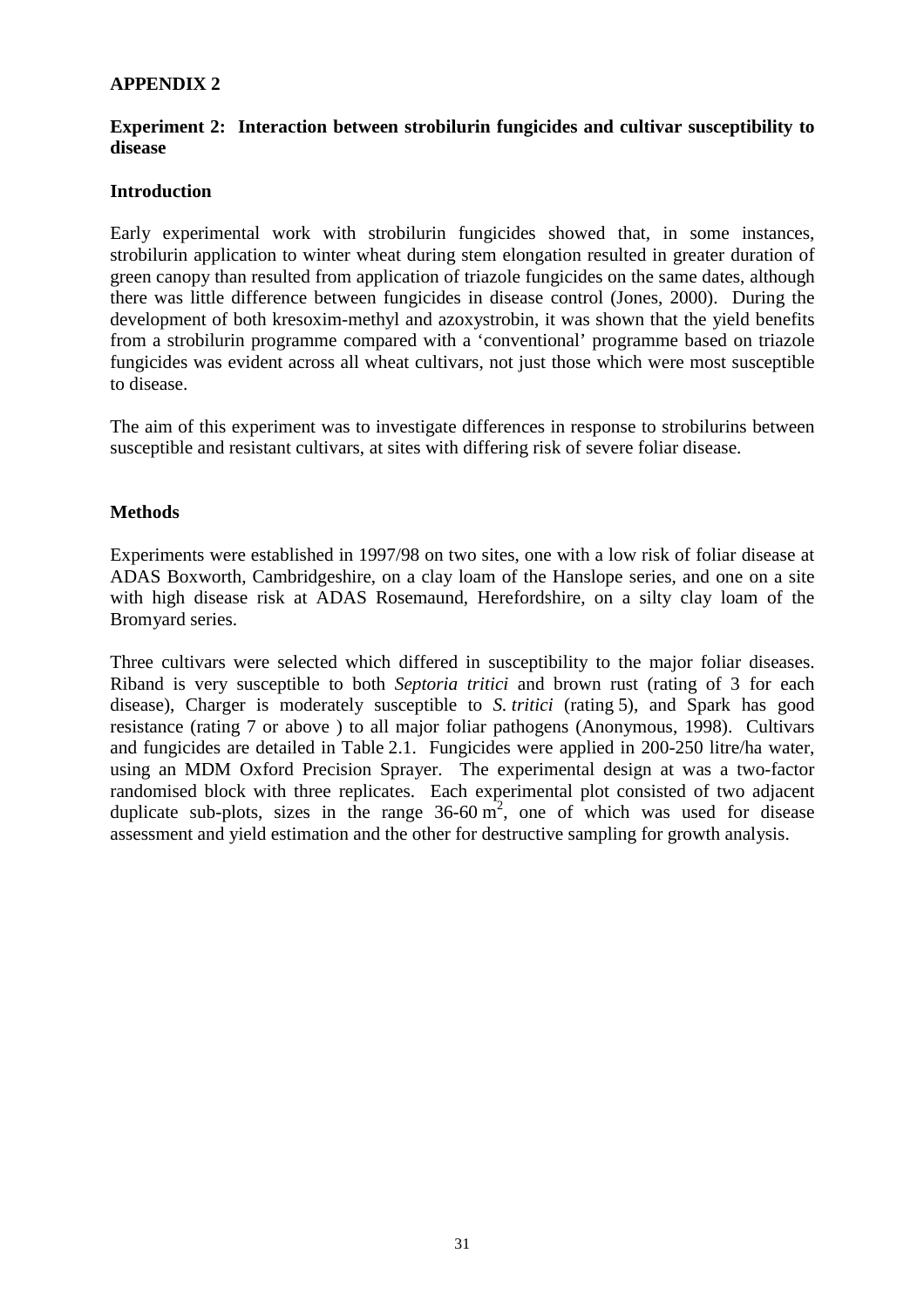| Treat-<br>ment | Cultivar | Fungicide                         | Product and application rate<br>of product/ha |               |  |
|----------------|----------|-----------------------------------|-----------------------------------------------|---------------|--|
|                |          |                                   |                                               |               |  |
|                | Riband   | <b>Untreated</b>                  |                                               |               |  |
| $\overline{2}$ | Riband   | Azoxystrobin                      | Amistar                                       | 1.00 litre/ha |  |
| 3              | Riband   | Kresoxim-methyl + epoxiconazole   | Landmark                                      | 1.00 litre/ha |  |
| $\overline{4}$ | Riband   | Epoxiconazole                     | Opus                                          | 1.00 litre/ha |  |
| 5              | Charger  | Untreated                         | ---                                           | ---           |  |
| 6              | Charger  | Azoxystrobin                      | Amistar                                       | 1.00 litre/ha |  |
| 7              | Charger  | $Kresoxim-methyl + epoxiconazole$ | Landmark                                      | 1.00 litre/ha |  |
| 8              | Charger  | Epoxiconazole                     | Opus                                          | 1.00 litre/ha |  |
| 9              | Spark    | Untreated                         |                                               | $---$         |  |
| 10             | Spark    | Azoxystrobin                      | Amistar                                       | 1.00 litre/ha |  |
| 11             | Spark    | $Kresoxim-methyl + epoxiconazole$ | Landmark                                      | 1.00 litre/ha |  |
| 12             | Spark    | Epoxiconazole                     | Opus                                          | 1.00 litre/ha |  |

Table 2.1. Cultivars and fungicides

Each treatment was applied on two occasions, at GS 31-32 and GS 39 (Tottman & Broad, 1987). Other agronomic inputs followed good commercial practice.

Foliar diseases were assessed as visual estimates of the percentage leaf area infected by each disease on each leaf layer, on 10 tillers taken at random from each sub plot at approximately 10 day intervals from the date of the first fungicide application until all leaves were senescent. Percentage green leaf area was also estimated. To provide a cumulative measure of the effect of disease during the life of the stem leaves, the area under disease progress curve (AUDPC) was calculated for each treatment. This can be visualised on a graph showing disease progress over time, as the area under the line showing disease development for that treatment.

Growth analysis was done at the third node stage, flag leaf emergence (GS 39), when 50% of all shoots reached mid-anthesis (GS 65), at the milky-ripe stage (GS 75) and at midsenescence (GS 87), calculated at 750 °Cd after GS 39 (Foulkes & Scott, 1998). On each occasion, an area of either  $0.50 \text{ m}^2$  (at Boxworth) or  $0.81 \text{ m}^2$  (at Rosemaund) was sampled, leaving at least 0.5 m between samples and at least three rows from plot edges to avoid edge effects (Austin & Blackwell, 1980). The plants were cut at ground level and taken to the laboratory for analysis. The number and dry weight of shoots were assessed separately for potentially fertile, dead and dying shoots. A shoot was classified as dying when no further leaf was emerging and the most recently emerged leaf was yellowing (Thorne & Wood, 1987).

Green area index (GAI) was calculated by determining actual leaf size on each occasion that diseases were assessed, using two of the ten leaves taken from each plot. Leaf length and width were measured , to the nearest 0.1 mm, and leaf area determined using a form factor of 0.83 (Bryson *et al*., 1997). GAI was calculated using the mean number of shoots per plot from assessments between mid-anthesis and mid-senescence. The leaf areas were then integrated over time from GS 39 until the end of all green canopy to give healthy area duration from GS 39 (HAD39; Bryson *et al.,* 1997). This provides a measure of green canopy size during the period in which photosynthesis is contributing primarily to grain filling rather than to canopy structure.

The water soluble carbohydrate (WSC) content of the stems was determined, for the experiment at Rosemaund, at mid-anthesis, the development stage at it is near to its maximum (Foulkes *et al*., 1998), and at mid-senescence, for the experiments at Rosemaund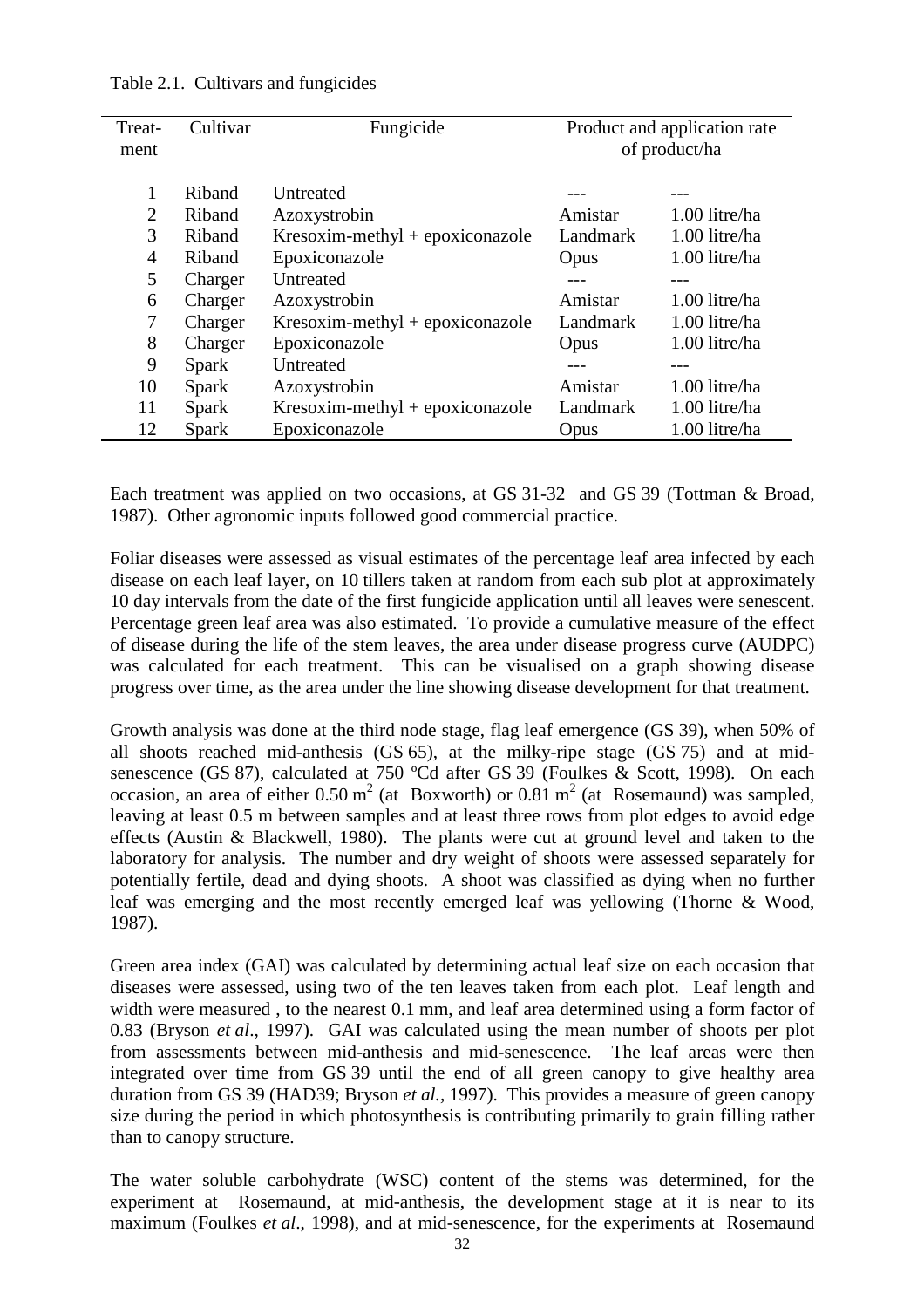only. This was determined on 8 shoots randomly selected from each plot and flash dried at 105ºC for 2 hours. The WSC content was then assessed using the spectrophotometery method described by Thomas (1977).

At harvest, a further 0.81  $m^2$  quadrat was removed from each sub plot at Rosemaund only, for estimation of yield components. Final crop dry weight and ear number were recorded. The ears were then threshed, grain dry weight measured and harvest index calculated. Grain yield was measured from the 2 m x 24 m strip allocated within each sub plot using a plot combine harvester. Grain was analysed for moisture content and specific weight using GAC 2000 grain analysis computer (Dickey-John Corporation). The thousand grain weight was determined on grain samples taken from the combine. The number of grains per ear was then calculated using the combine grain yield, the thousand grain weight and the number of ears/ $m^2$ .

### **Results - Boxworth**

Disease severity on the top two leaves remained very low through until late June, but *Septoria tritici* and brown rust both developed during the last three weeks of green leaf life. Both were most severe on Riband and least severe on Spark (Figures 2.1 and 2.2). Differences between cultivars in *S. tritici* severity, measured as area under disease progress curve (AUDPC) were significant on leaf 3 only, where Riband had most and Spark least disease, although there were indications of similar ranking for disease severity on leaves 2 and 4 (Table 2.2). For brown rust, Riband was affected more severely than the other two cultivars on leaves 1 and 2 (Table 2.3). All fungicides gave good control of both diseases on the top two leaves and, to a lesser extent, leaf 3, although differences for *S. tritici* on the flag leaves were not statistically significant. For both diseases, there were indications that kresoxim-methyl plus epoxiconazole gave the greatest reduction in disease, and azoxystrobin the smallest, although this also was not statistically significant.

Effects of fungicides on green canopy size were evident from mid-June on Riband and Charger, and also in July on Spark (Figure 2.4; Table 2.4). On Charger and Spark, green area was lost more quickly in untreated plots than in those treated with fungicide, but there were no significant differences between fungicides. On Riband, kresoxim-methyl plus epoxiconazole gave a greater canopy size than the other fungicides from day 162 until senescence.

Spark had higher shoot numbers than the other cultivars in each of the growth analyses, but there were no significant effects of fungicides on shoot number.

Growth analysis showed significant differences between cultivars at GS 39 only, when Charger had higher total dry matter than Spark (Table 2.4). Differences between fungicide treatments emerged only at the final assessment at GS 75, when all fungicide treatments had higher total dry matter than the untreated control, although differences between fungicides were not significant. There were no statistically significant interactions between cultivar and fungicide.

Yield differences were associated with both cultivar and fungicide (Table 2.5). Charger and Riband both gave higher mean yields than Spark. All fungicides increased yield, and the yield from kresoxim-methyl plus epoxiconazole was significantly higher than that from azoxystrobin. Cultivar x fungicide interactions were not statistically significant, but there was an indication of a greater yield response to fungicide on Riband (mean increase for the three fungicides 3.55 t/ha), compared with Charger (1.64 t/ha) or Spark (0.49 t/ha). Spark had the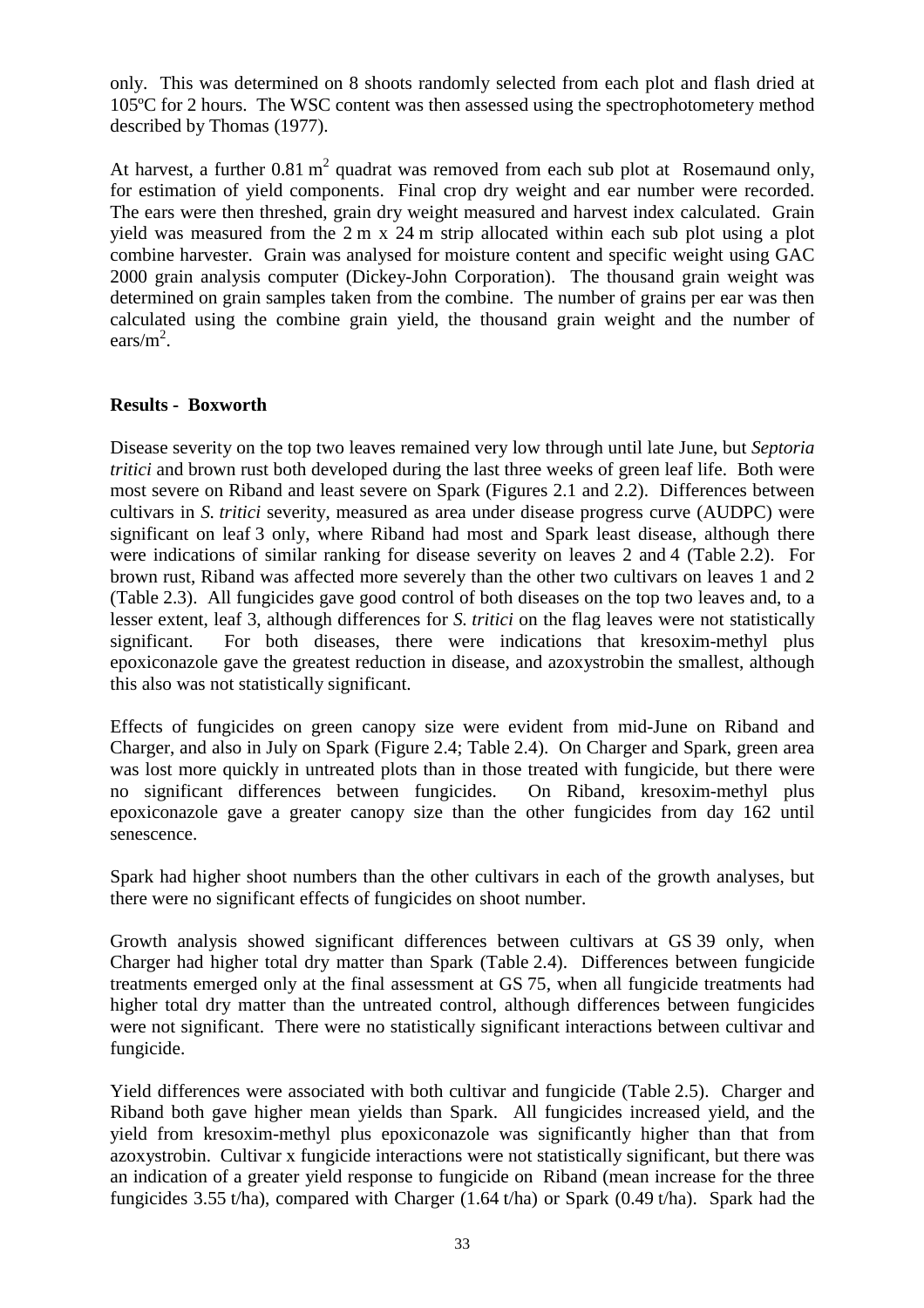highest specific weight and Riband the lowest. All fungicides increased specific weight, and the effect of fungicides on specific weight was greatest on Riband.

There were significant regressions on each cultivar of canopy duration (expressed as HAD39) on disease (expressed as total AUDPC for *S. tritici* and brown rust on the top four leaves) (Figure 2.5). The strongest relationship was on Charger ( $R^2 = 0.946$ ), compared with Riband (0.889) and Spark (0.744). Relationships between yield and canopy size showed a similar pattern  $(R^2 = 0.931$  for Charger, 0.878 for Riband and 0.582 for Spark; Figure 2.6).



Figure 2.1. *Septoria tritici* development in untreated plots on leaves 1-3, Boxworth.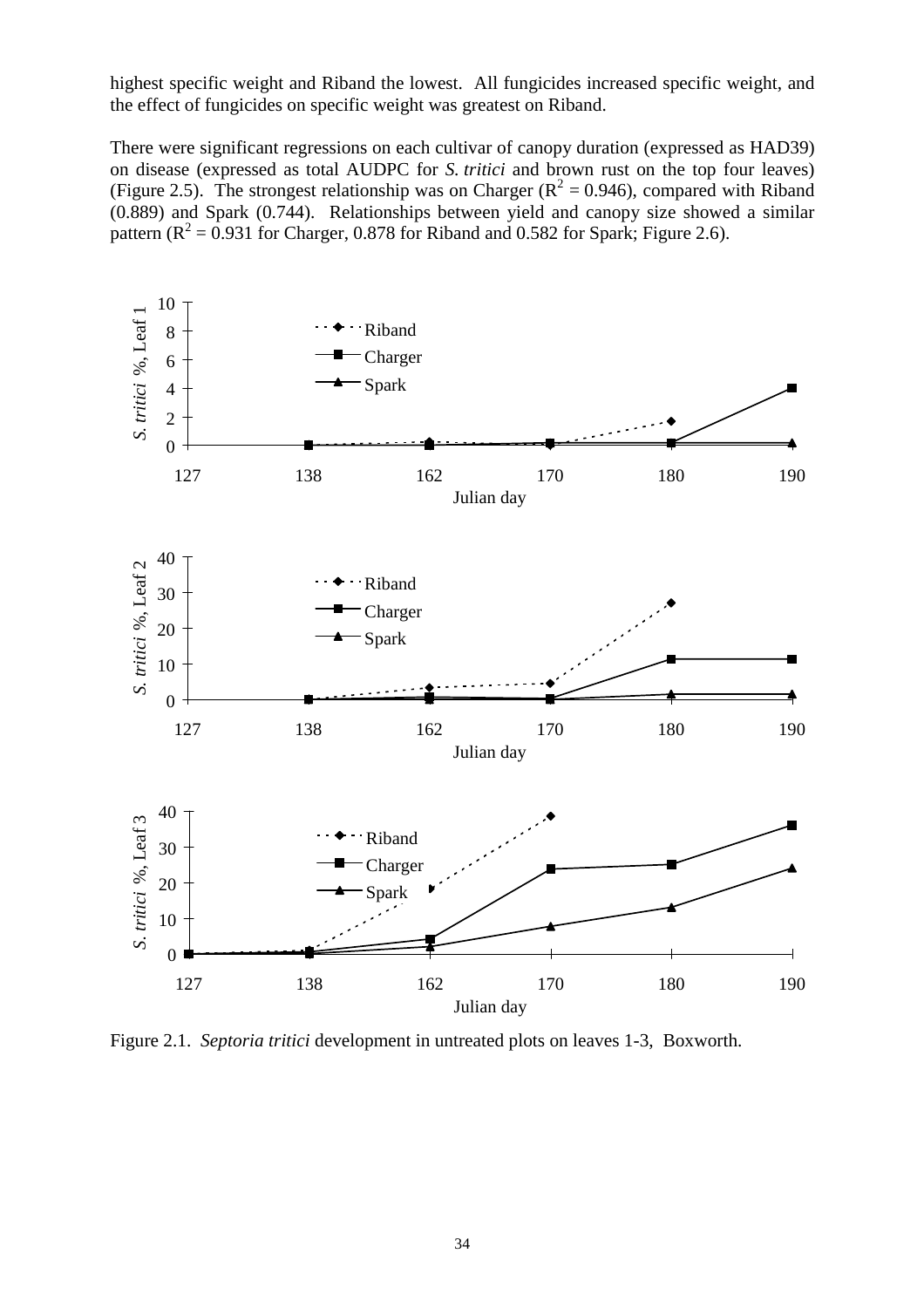

Figure 2.2. Brown rust development in untreated plots on leaves 1-3, Boxworth.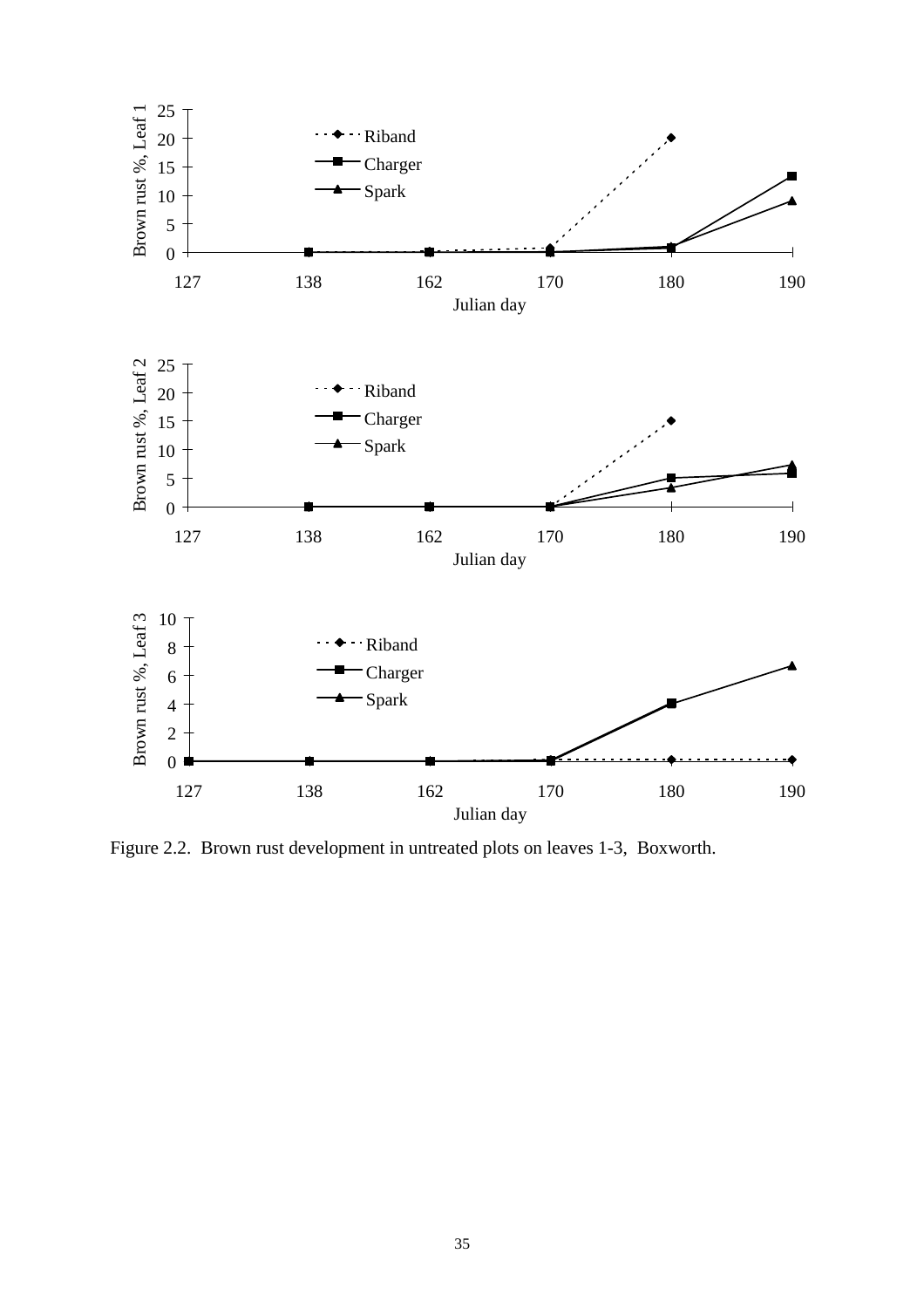| Cultivar             | Fungicide                         | Area under disease progress curve<br>(AUDPC) |                   |         |        |
|----------------------|-----------------------------------|----------------------------------------------|-------------------|---------|--------|
|                      |                                   | Leaf 1                                       | Leaf <sub>2</sub> | Leaf 3  | Leaf 4 |
|                      |                                   |                                              |                   |         |        |
| Riband               | Untreated                         | 47.1                                         | 795.8             | 950.8   | 690.0  |
| Riband               | Azoxystrobin                      | 1.3                                          | 48.7              | 483.0   | 689.3  |
| Riband               | $Kresoxim-methyl + epoxiconazole$ | 0.7                                          | 28.8              | 131.4   | 316.0  |
| Riband               | Epoxiconazole                     | 21.6                                         | 19.2              | 226.0   | 410.0  |
| Charger              | Untreated                         | 67.2                                         | 260.6             | 716.1   | 678.0  |
| Charger              | Azoxystrobin                      | 27.8                                         | 39.0              | 198.5   | 375.3  |
| Charger              | $Kresoxim-methyl + epoxiconazole$ | 1.5                                          | 4.0               | 42.9    | 183.0  |
| Charger              | Epoxiconazole                     | 1.7                                          | 19.6              | 138.5   | 294.1  |
| Spark                | Untreated                         | 2.2                                          | 28.3              | 351.8   | 477.3  |
| Spark                | Azoxystrobin                      | 8.3                                          | 20.2              | 84.9    | 218.7  |
| Spark                | Kresoxim-methyl + epoxiconazole   | 2.4                                          | 10.6              | 67.6    | 197.5  |
| Spark                | Epoxiconazole                     | 1.3                                          | 15.6              | 58.3    | 168.1  |
|                      |                                   |                                              |                   |         |        |
| Riband               | Mean                              | 17.7                                         | 223.1             | 447.8   | 526.3  |
| Charger              | Mean                              | 24.5                                         | 80.8              | 274.0   | 382.6  |
| Spark                | Mean                              | 3.6                                          | 18.7              | 140.7   | 265.4  |
|                      |                                   |                                              |                   |         |        |
| Mean                 | Untreated                         | 38.8                                         | 361.6             | 672.9   | 615.1  |
| Mean                 | Azoxystrobin                      | 12.4                                         | 36.0              | 255.5   | 427.8  |
| Mean                 | $Kresoxim-methyl + epoxiconazole$ | 1.5                                          | 14.5              | 80.6    | 232.2  |
| Mean                 | Epoxiconazole                     | 8.2                                          | 18.1              | 140.9   | 290.7  |
|                      |                                   |                                              |                   |         |        |
| $\text{SED}$ (22 df) |                                   |                                              |                   |         |        |
| Cultivar             |                                   | 11.74                                        | 84.9              | 89.1    | 100.6  |
| Fungicide            |                                   | 13.56                                        | 98.1              | 102.9   | 116.1  |
| Interaction          |                                   | 23.48                                        | 169.9             | 178.3   | 201.1  |
| P                    |                                   |                                              |                   |         |        |
| Cultivar             |                                   | 0.213                                        | 0.068             | 0.008   | 0.053  |
| Fungicide            |                                   | 0.058                                        | 0.004             | < 0.001 | 0.016  |
| Interaction          |                                   | 0.354                                        | 0.048             | 0.454   | 0.881  |

Table 2.2. Area under *Septoria tritici* disease progress curve for each fungicide on leaves 1-4, Boxworth.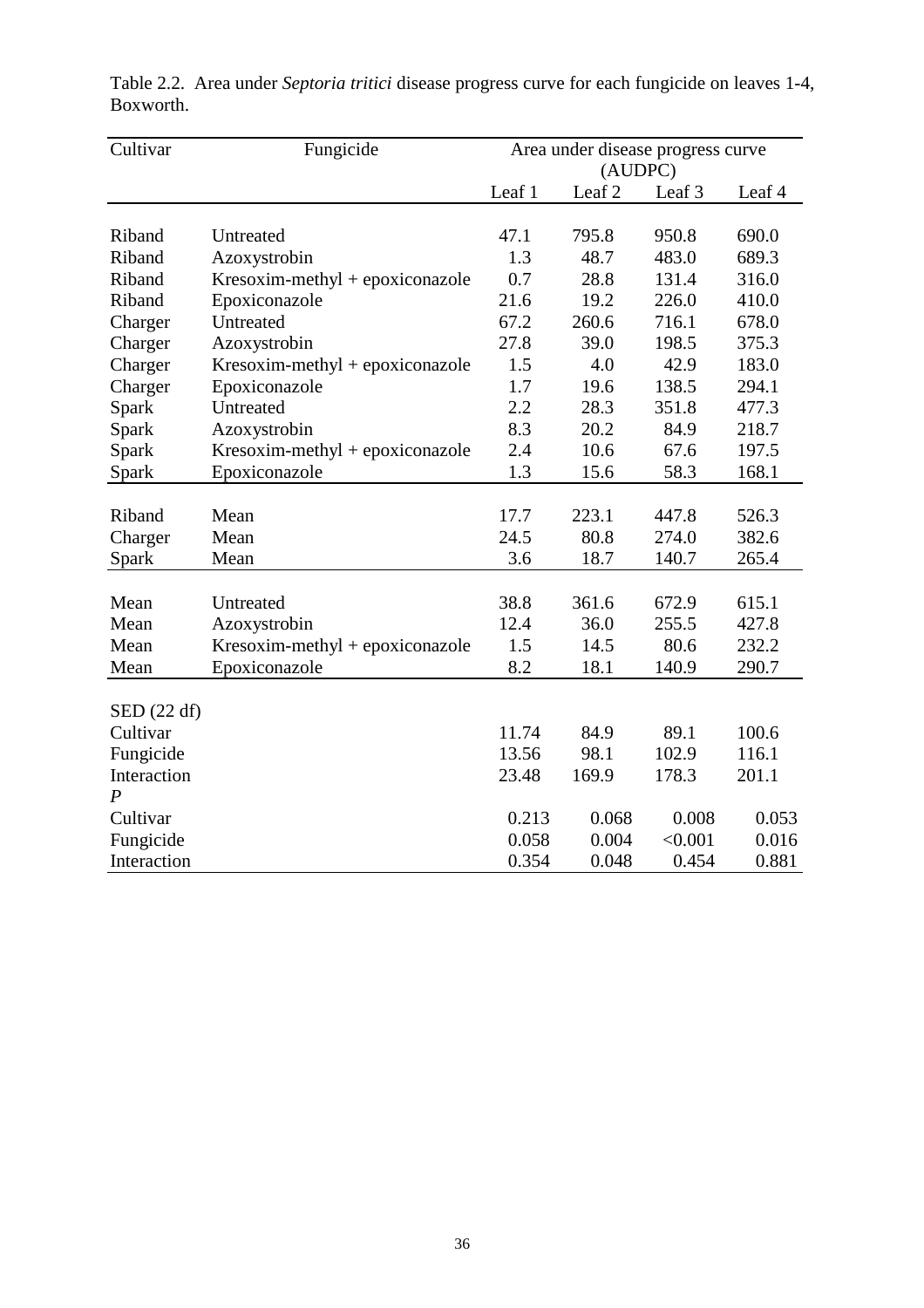| Cultivar             | Fungicide                         |         | Area under disease progress curve<br>(AUDPC) |        |        |
|----------------------|-----------------------------------|---------|----------------------------------------------|--------|--------|
|                      |                                   | Leaf 1  | Leaf <sub>2</sub>                            | Leaf 3 | Leaf 4 |
|                      |                                   |         |                                              |        |        |
| Riband               | Untreated                         | 419.6   | 390.0                                        | 2.4    | 0.0    |
| Riband               | Azoxystrobin                      | 122.8   | 164.5                                        | 39.9   | 0.0    |
| Riband               | Kresoxim-methyl + epoxiconazole   | 96.8    | 86.9                                         | 33.0   | 0.0    |
| Riband               | Epoxiconazole                     | 111.3   | 112.5                                        | 40.7   | 0.0    |
| Charger              | Untreated                         | 147.9   | 143.3                                        | 61.6   | 0.0    |
| Charger              | Azoxystrobin                      | 77.3    | 77.3                                         | 10.2   | 0.0    |
| Charger              | $Kresoxim-methyl + epoxiconazole$ | 4.9     | 10.5                                         | 9.2    | 0.0    |
| Charger              | Epoxiconazole                     | 13.7    | 11.6                                         | 39.8   | 0.0    |
| Spark                | Untreated                         | 214.5   | 150.7                                        | 73.3   | 0.0    |
| Spark                | Azoxystrobin                      | 47.1    | 35.7                                         | 5.7    | 0.0    |
| Spark                | $Kresoxim-methyl + epoxiconazole$ | 12.2    | 25.0                                         | 2.1    | 0.0    |
| Spark                | Epoxiconazole                     | 26.5    | 16.9                                         | 5.8    | 0.0    |
|                      |                                   |         |                                              |        |        |
| Riband               | Mean                              | 187.6   | 188.5                                        | 29.0   | 0.0    |
| Charger              | Mean                              | 61.0    | 60.7                                         | 30.2   | 0.0    |
| Spark                | Mean                              | 75.1    | 57.1                                         | 21.8   | 0.0    |
|                      |                                   |         |                                              |        |        |
| Mean                 | Untreated                         | 260.7   | 228.0                                        | 45.8   | 0.0    |
| Mean                 | Azoxystrobin                      | 82.4    | 92.5                                         | 18.6   | 0.0    |
| Mean                 | $Kresoxim-methyl + epoxiconazole$ | 38.0    | 40.8                                         | 14.7   | 0.0    |
| Mean                 | Epoxiconazole                     | 50.5    | 47.0                                         | 28.8   | 0.0    |
| $\text{SED}$ (22 df) |                                   |         |                                              |        |        |
| Cultivar             |                                   | 40.40   | 45.30                                        | 10.64  |        |
| Fungicide            |                                   | 46.60   | 52.30                                        | 12.28  |        |
| Interaction          |                                   | 80.80   | 90.50                                        |        |        |
| $\boldsymbol{P}$     |                                   |         |                                              | 21.27  | ---    |
|                      |                                   |         |                                              |        |        |
| Cultivar             |                                   | 0.009   | 0.012                                        | 0.696  |        |
| Fungicide            |                                   | < 0.001 | 0.005                                        | 0.082  | ---    |
| Interaction          |                                   | 0.593   | 0.782                                        | 0.014  |        |

Table 2.3. Area under brown rust disease progress curve for each fungicide on leaves 1-4, Boxworth.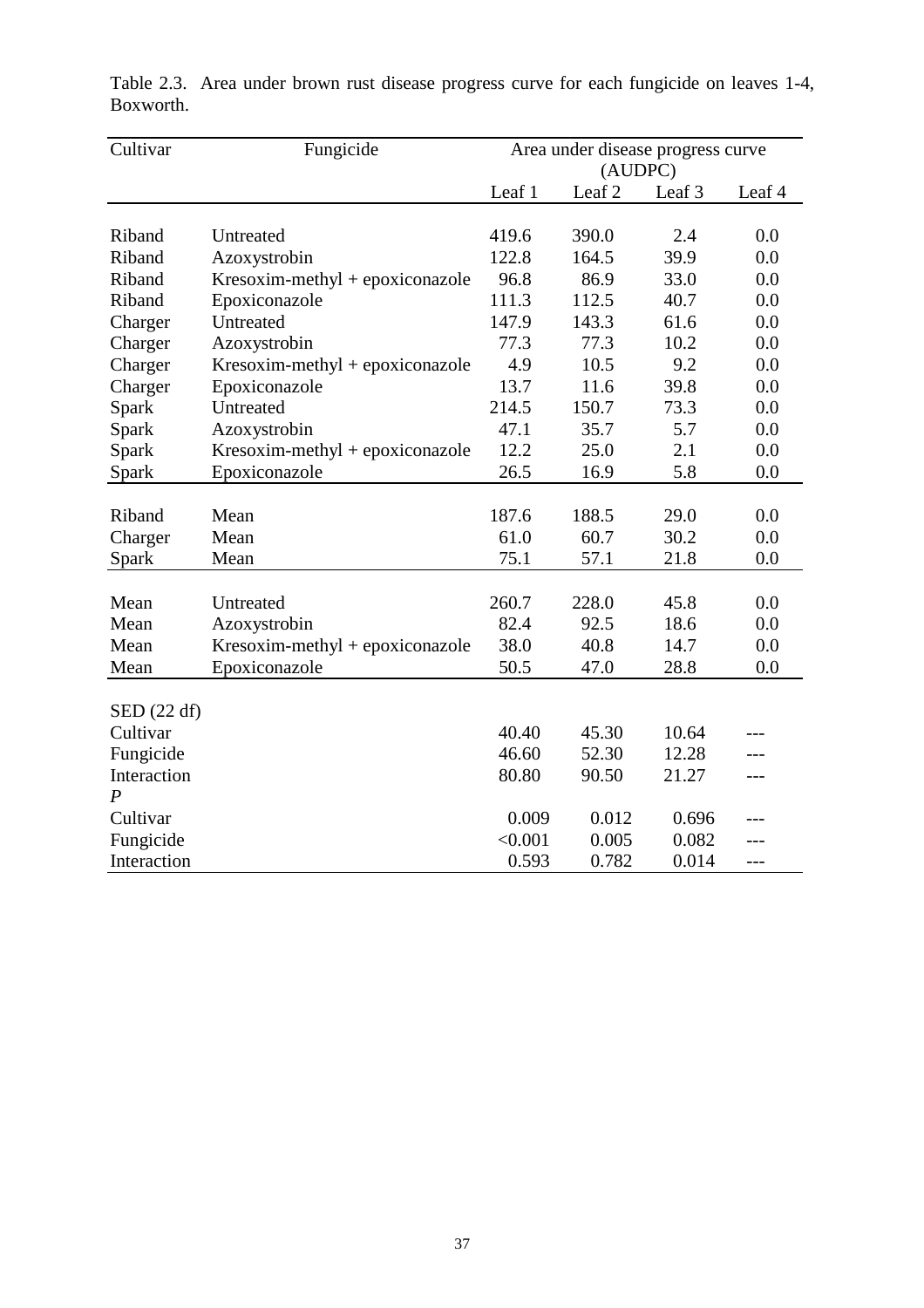

Figure 2.3. Green leaf area index (GLAI), Boxworth; Riband (upper), Charger (middle), Spark (lower).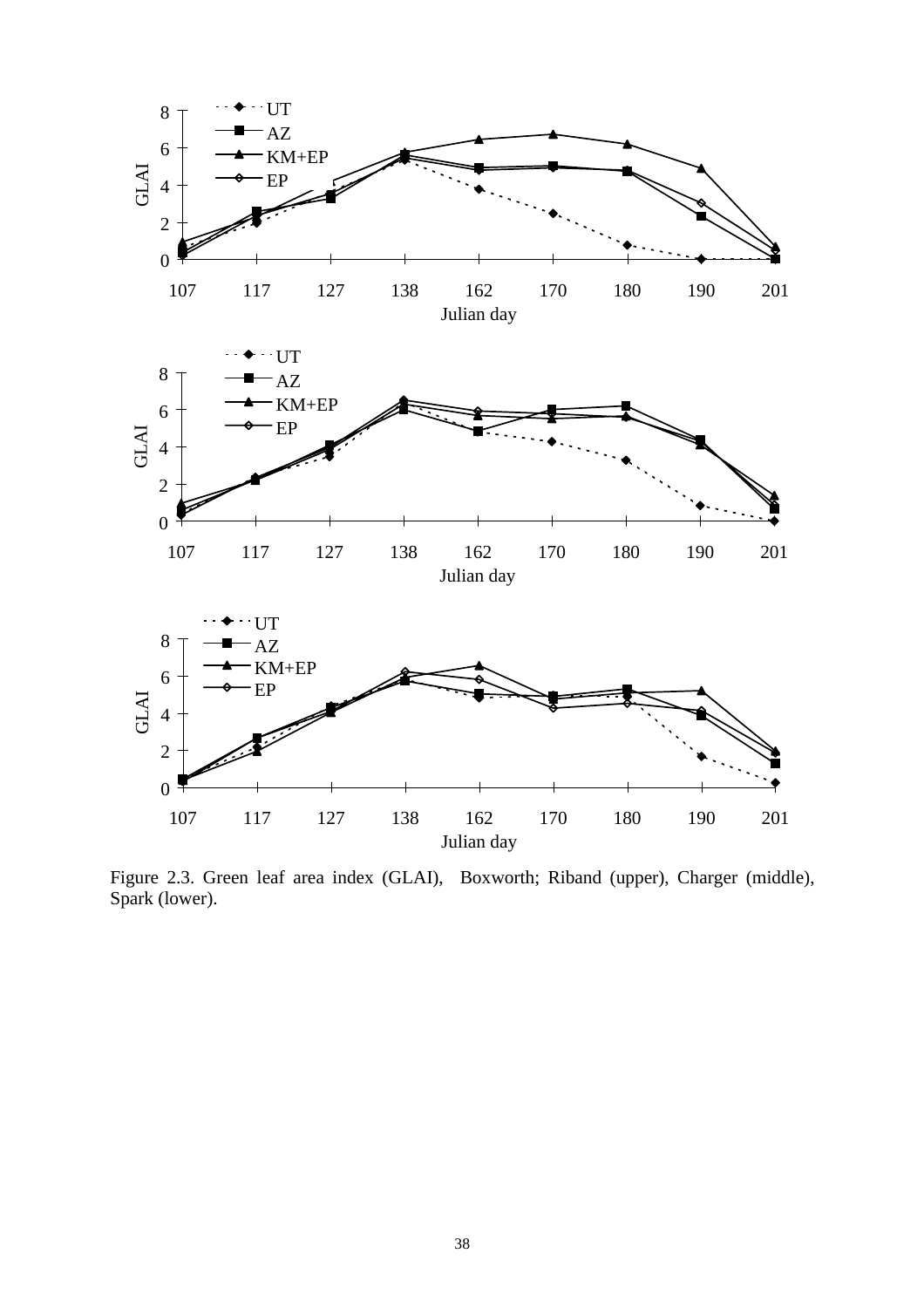

Figure 2.4. Total crop dry matter, Boxworth.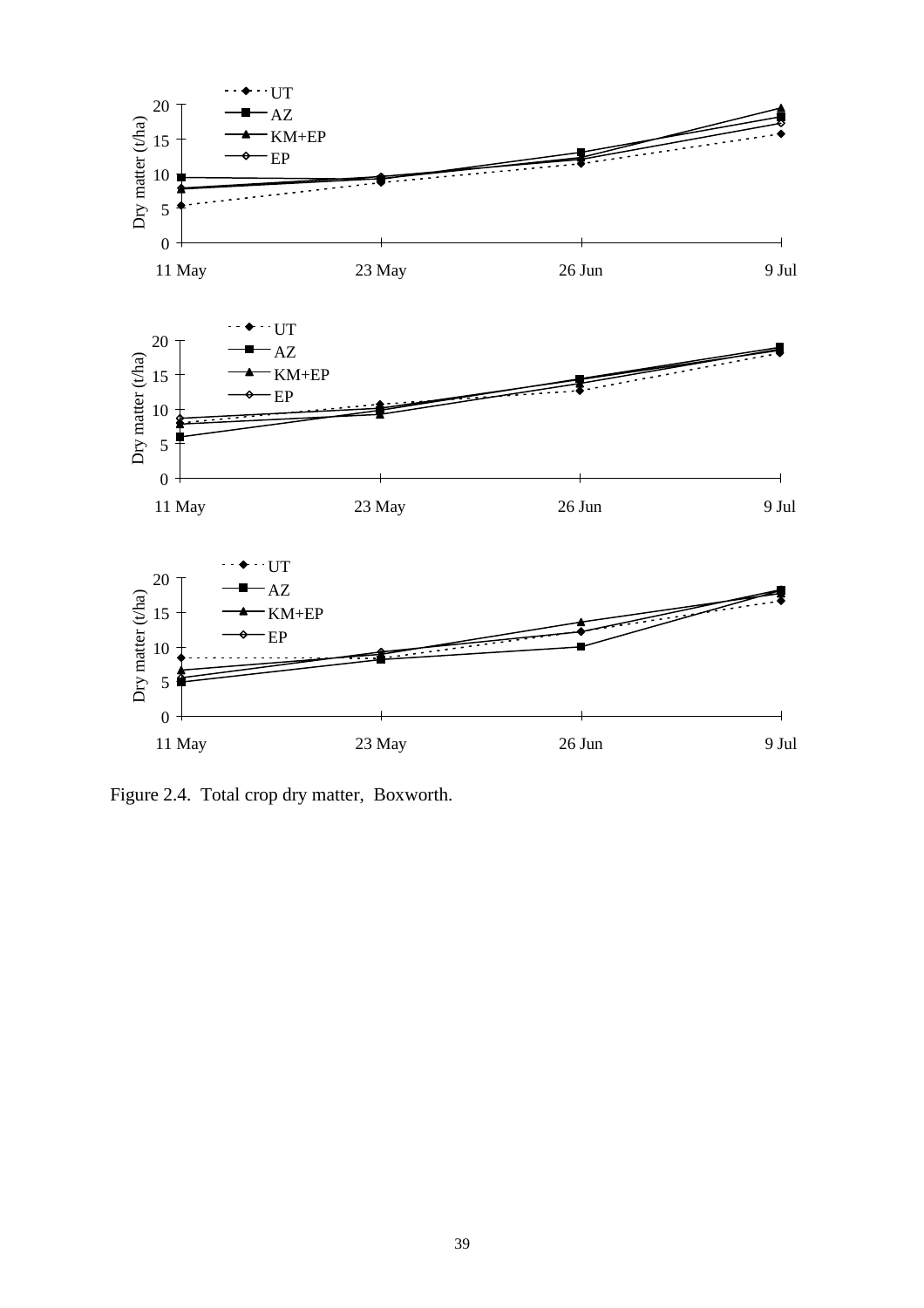| Cultivar          | Fungicide                         | Total dry matter (t/ha) |       |       |       |
|-------------------|-----------------------------------|-------------------------|-------|-------|-------|
|                   |                                   | GS 33                   | GS 39 | GS 65 | GS 75 |
|                   |                                   |                         |       |       |       |
| Riband            | Untreated                         | 5.35                    | 8.65  | 11.39 | 15.73 |
| Riband            | Azoxystrobin                      | 9.4                     | 9.17  | 13.05 | 18.20 |
| Riband            | $Kresoxim-methyl + epoxiconazole$ | 7.74                    | 9.23  | 12.29 | 19.47 |
| Riband            | Epoxiconazole                     | 7.85                    | 9.54  | 12.03 | 17.27 |
| Charger           | Untreated                         | 7.98                    | 10.70 | 12.65 | 18.10 |
| Charger           | Azoxystrobin                      | 5.96                    | 9.81  | 14.38 | 18.93 |
| Charger           | $Kresoxim-methyl + epoxiconazole$ | 7.82                    | 2.10  | 13.68 | 18.67 |
| Charger           | Epoxiconazole                     | 8.65                    | 10.10 | 14.27 | 18.50 |
| Spark             | Untreated                         | 8.38                    | 8.31  | 12.21 | 16.63 |
| Spark             | Azoxystrobin                      | 4.89                    | 8.16  | 10.00 | 18.17 |
| Spark             | Kresoxim-methyl + epoxiconazole   | 6.61                    | 8.89  | 13.56 | 17.73 |
| Spark             | Epoxiconazole                     | 5.49                    | 9.23  | 12.17 | 18.27 |
|                   |                                   |                         |       |       |       |
| Riband            | Mean                              | 7.58                    | 9.15  | 12.19 | 17.67 |
| Charger           | Mean                              | 7.60                    | 9.95  | 13.75 | 18.55 |
| Spark             | Mean                              | 6.34                    | 8.65  | 11.99 | 17.70 |
|                   |                                   |                         |       |       |       |
| Mean              | Untreated                         | 7.24                    | 9.22  | 12.08 | 16.82 |
| Mean              | Azoxystrobin                      | 6.75                    | 9.05  | 12.48 | 18.43 |
| Mean              | Kresoxim-methyl + epoxiconazole   | 7.39                    | 9.11  | 13.18 | 18.62 |
| Mean              | Epoxiconazole                     | 7.33                    | 9.62  | 12.82 | 18.01 |
|                   |                                   |                         |       |       |       |
| $\rm SED$ (22 df) |                                   |                         |       |       |       |
| Cultivar          |                                   | 1.044                   | 0.431 | 0.767 | 0.494 |
| Fungicide         |                                   | 1.206                   | 0.497 | 0.886 | 0.571 |
| Interaction       |                                   | 2.088                   | 0.862 | 1.535 | 0.988 |
| $\boldsymbol{P}$  |                                   |                         |       |       |       |
| Cultivar          |                                   | 0.401                   | 0.021 | 0.063 | 0.152 |
| Fungicide         |                                   | 0.949                   | 0.659 | 0.647 | 0.020 |
| Interaction       |                                   | 0.250                   | 0.602 | 0.390 | 0.331 |

# Table 2.4. Total crop dry matter, Boxworth.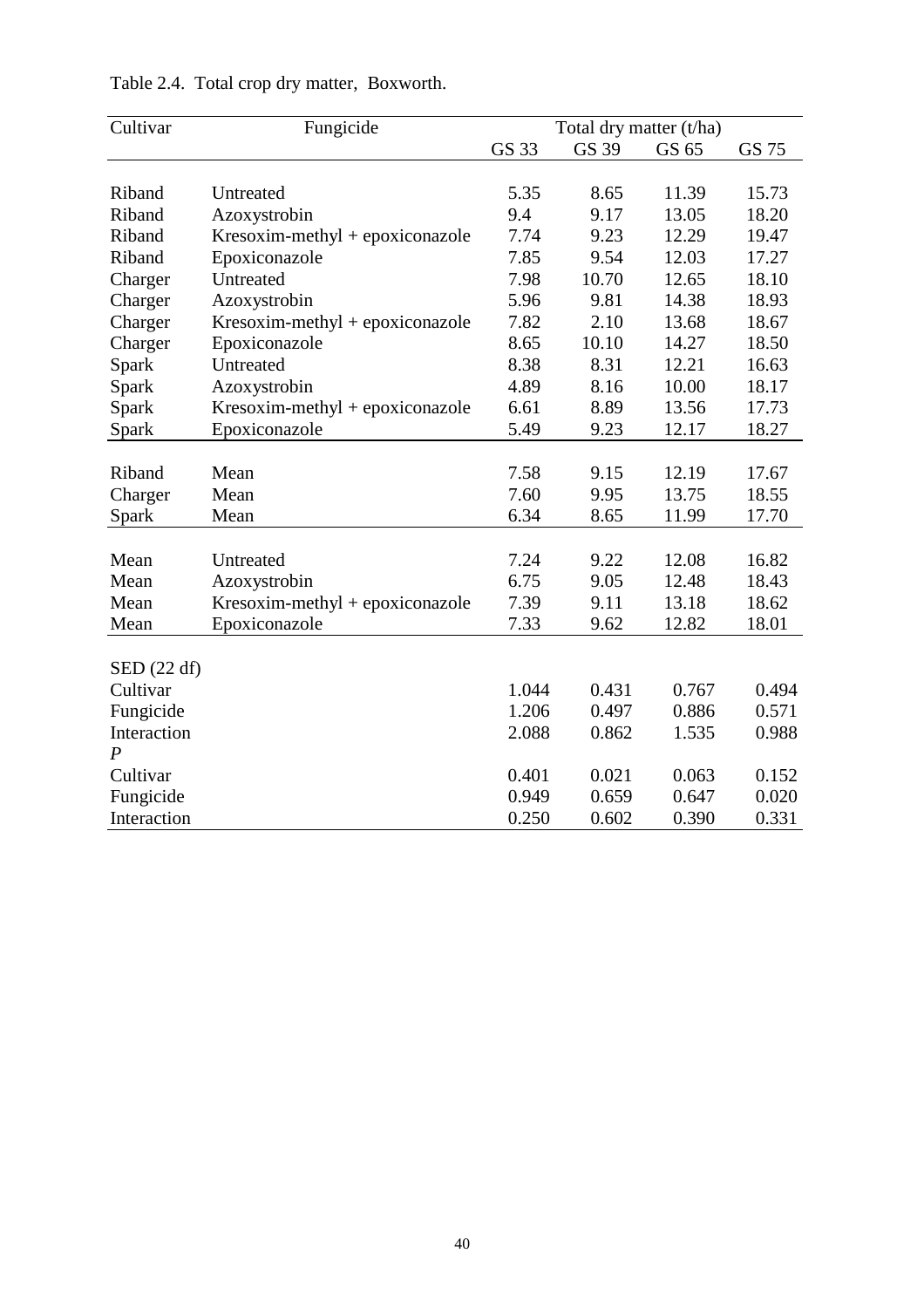| Cultivar             | Fungicide                         | Yield   | Specific weight |
|----------------------|-----------------------------------|---------|-----------------|
|                      |                                   | (t/ha)  | (kg/hl)         |
|                      |                                   |         |                 |
| Riband               | Untreated                         | 6.14    | 65.6            |
| Riband               | Azoxystrobin                      | 9.28    | 73.9            |
| Riband               | Kresoxim-methyl + epoxiconazole   | 10.10   | 75.8            |
| Riband               | Epoxiconazole                     | 9.68    | 75.1            |
| Charger              | Untreated                         | 7.51    | 74.4            |
| Charger              | Azoxystrobin                      | 8.97    | 75.4            |
| Charger              | $Kresoxim-methyl + epoxiconazole$ | 9.44    | 76.8            |
| Charger              | Epoxiconazole                     | 9.04    | 78.0            |
| Spark                | Untreated                         | 6.79    | 77.7            |
| Spark                | Azoxystrobin                      | 6.22    | 78.8            |
| Spark                | Kresoxim-methyl + epoxiconazole   | 7.92    | 79.3            |
| Spark                | Epoxiconazole                     | 7.69    | 79.5            |
|                      |                                   |         |                 |
| Riband               | Mean                              | 8.80    | 73.1            |
| Charger              | Mean                              | 8.74    | 76.2            |
| Spark                | Mean                              | 7.15    | 78.8            |
|                      |                                   |         |                 |
| Mean                 | Untreated                         | 6.81    | 73.2            |
| Mean                 | Azoxystrobin                      | 8.16    | 76.0            |
| Mean                 | $Kresoxim-methyl + epoxiconazole$ | 9.15    | 77.3            |
| Mean                 | Epoxiconazole                     | 8.80    | 77.5            |
| $\text{SED}$ (22 df) |                                   |         |                 |
| Cultivar             |                                   | 0.377   | 0.55            |
| Fungicide            |                                   | 0.435   | 0.63            |
| Interaction          |                                   | 0.754   | 1.10            |
| $\boldsymbol{P}$     |                                   |         |                 |
| Cultivar             |                                   | < 0.001 | < 0.001         |
| Fungicide            |                                   | < 0.001 | < 0.001         |
| Interaction          |                                   | 0.055   | 0.003           |

| Table 2.5. Yield, specific weight and harvest index, Boxworth. |  |  |  |  |  |
|----------------------------------------------------------------|--|--|--|--|--|
|----------------------------------------------------------------|--|--|--|--|--|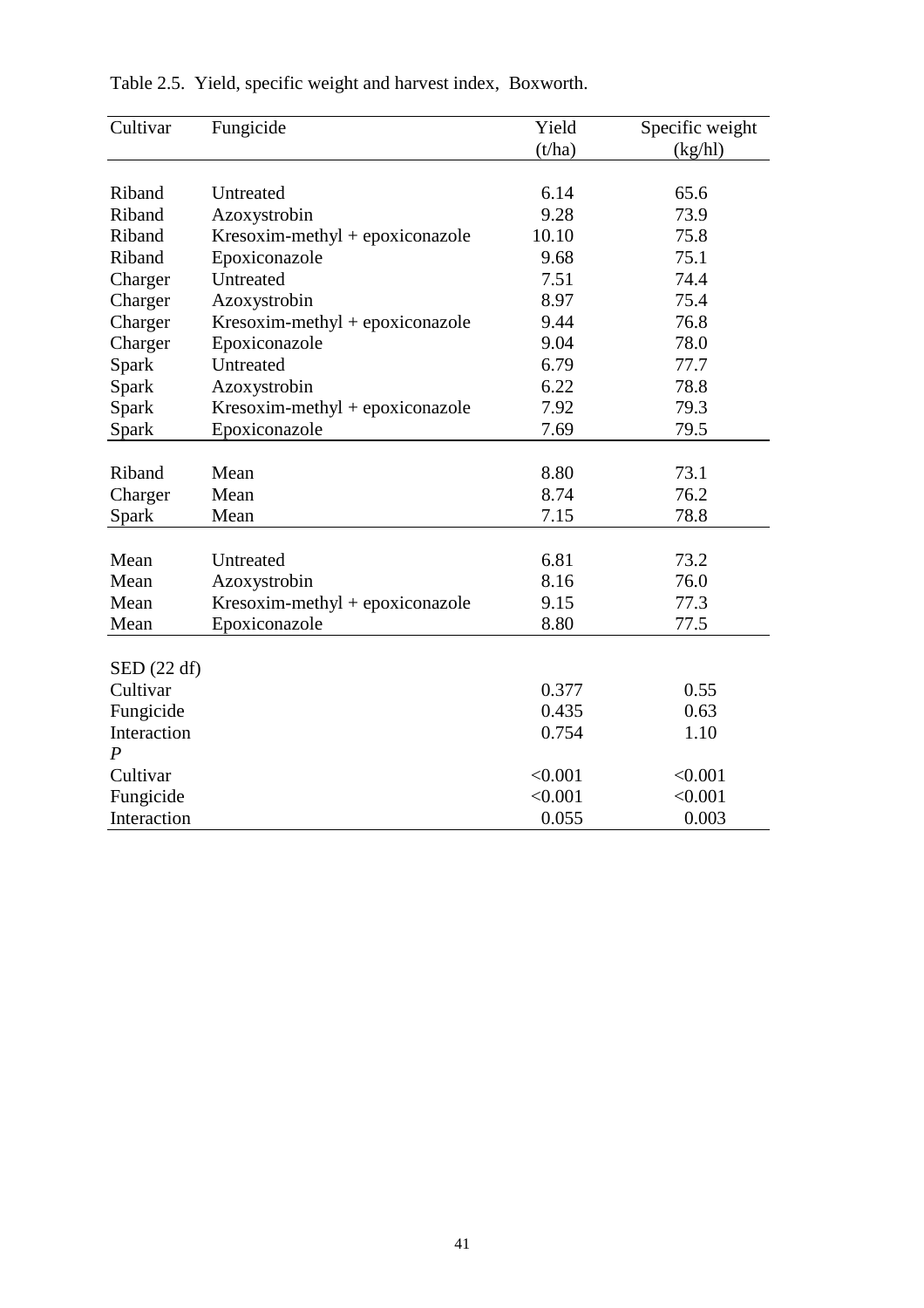

Figure 2.5. Relationship between canopy size integrated over time (HAD39) and disease (total AUDPC for leaves 1-4), Boxworth.  $R^2$  values: Riband 0.889, Charger 0.946, Spark 0.744.



Figure 2.6. Relationship between yield and canopy size integrated over time (HAD39), Boxworth.  $R^2$  values: Riband 0.878, Charger 0.931, Spark 0.582.

#### **Results - Rosemaund**

In contrast with Boxworth, there was a severe *S. tritici* epidemic at Rosemaund, and other diseases (mildew, brown rust) were recorded at trace levels only ( less than 1%) (Figure 2.7). There were significant differences between cultivars and fungicides in disease (AUDPC) on each leaf layer, but interactions between cultivar and disease were not statistically significant (Table 2.6). All fungicide significantly reduced disease, but azoxystrobin was less effective than either of the other fungicides on each of the top four leaves. Kresoxim-methyl plus epoxiconazole and epoxiconazole alone did not differ in disease control on the top three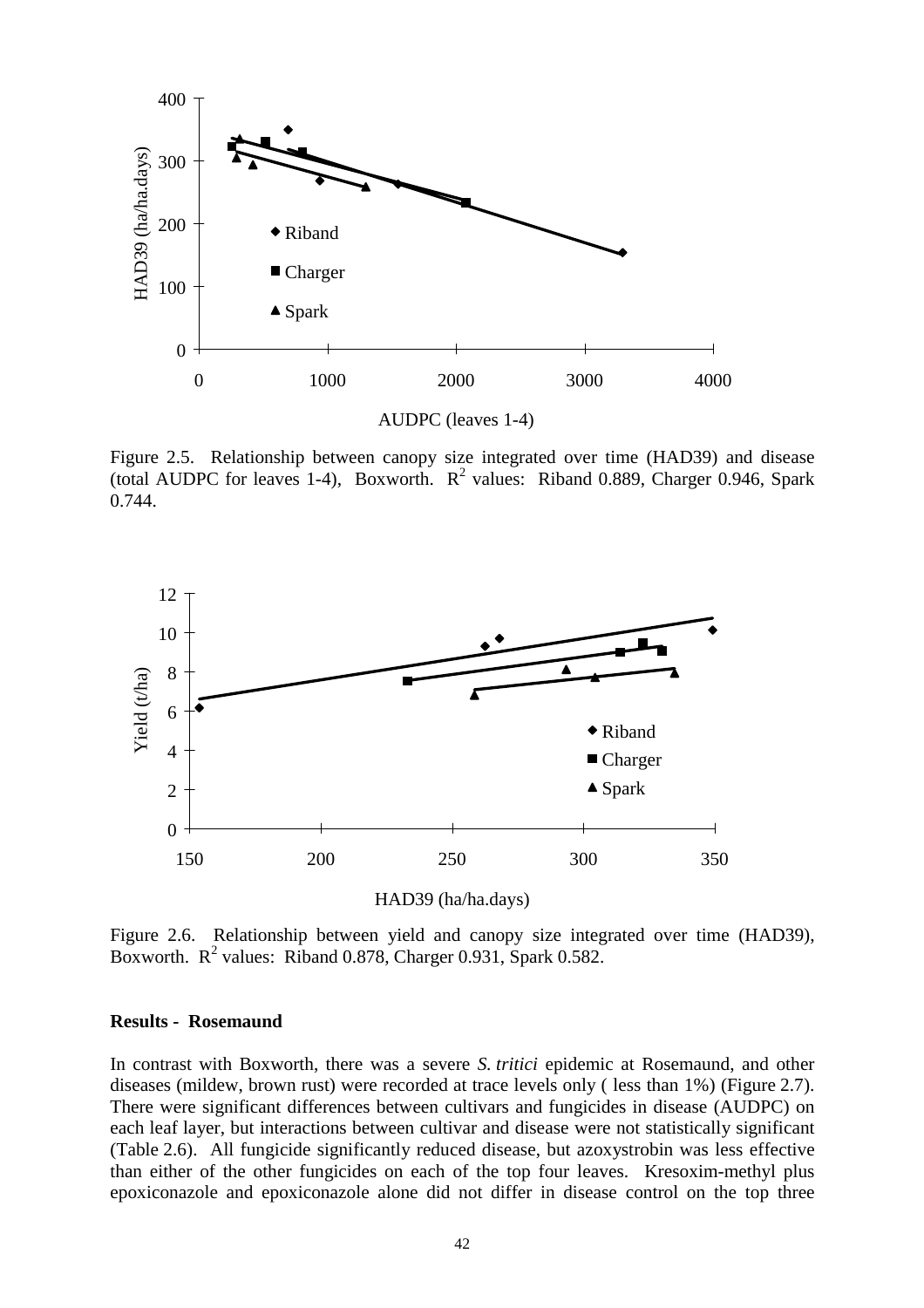leaves but, on leaf 4, there was an indication (not statistically significant) that epoxiconazole alone was the more effective.

On all three cultivars, green canopy was lowest in untreated plots from early June onwards (Figure 2.8). Azoxystrobin gave a smaller canopy than the other two fungicides on each cultivar from day 170 (June 20) onwards. There was a larger canopy (*P*<0.05) in early July from kresoxim-methyl plus epoxiconazole than from epoxiconazole alone.

There were significant differences in shoot number between cultivars, with Spark having the highest shoot numbers and Riband the lowest. For example, shoot numbers/ $m^2$  at GS 87 were Spark 727, Charger 638 and Riband 465 (SED 36.5, 22 df). There were no statistically significant effects of fungicide on shoot number, nor were there any significant interactions between fungicide and cultivar.

Differences in total crop dry matter from fungicide treatment were evident from anthesis (Table 2.7, Figure 2.9). All fungicides significantly increased dry matter at GS 65, GS 75 and GS 87. The only statistically significant difference between fungicides was that kresoximmethyl plus epoxiconazole had higher total dry matter than azoxystrobin at GS 87.

The water-soluble carbohydrates concentration at GS 65 was significantly higher in Riband than in Spark (Table 2.8). All fungicides increased water-soluble carbohydrate content in stems, but the three fungicide programmes did not differ significantly. At GS 87, levels had fallen sharply, but there were no significant differences between cultivars or fungicide regimes.

There were significant differences in yield associated with fungicides, but not between cultivars, and the interaction between cultivar and fungicide was significant (Table 2.9). All fungicides increased mean yield across cultivars, and all differed significantly from each other, with the largest increase from kresoxim-methyl plus epoxiconazole, followed by epoxiconazole alone. Azoxystrobin gave a significantly lower yield than either of the other two fungicides on each cultivar, whereas the yield advantage of kresoxim-methyl plus epoxiconazole over epoxiconazole alone was significant only on Spark. Spark gave the highest specific weights and Riband the lowest. It was increased by each fungicide, with significantly lower mean increase from azoxystrobin than from the other fungicides.

Grain number per ear differed between cultivars, with significantly higher grain numbers of Charger than Riband or Spark (Table 2.9). Effects of fungicides on grain number per ear were not significant. Harvest index was increased by all fungicides, with a larger increase from kresoxim-methyl plus epoxiconazole and epoxiconazole alone than from azoxystrobin. Spark had a lower harvest index than Riband or Charger. Nitrogen harvest index results corresponded closely with harvest index.

There were significant regressions on each cultivar of canopy duration (expressed as HAD39) on disease (expressed as total AUDPC for *S. tritici* on the top four leaves) (Figure 2.10). The percentage of variance accounted for by the regressions were 0.987 for Spark, 0.980 for Charger and 0.942 for Riband). Relationships between yield and canopy size were also highly significant  $(R^2 = 0.987$  for Riband, 0.998 for Charger and 0.883 for Spark; Figure 2.11).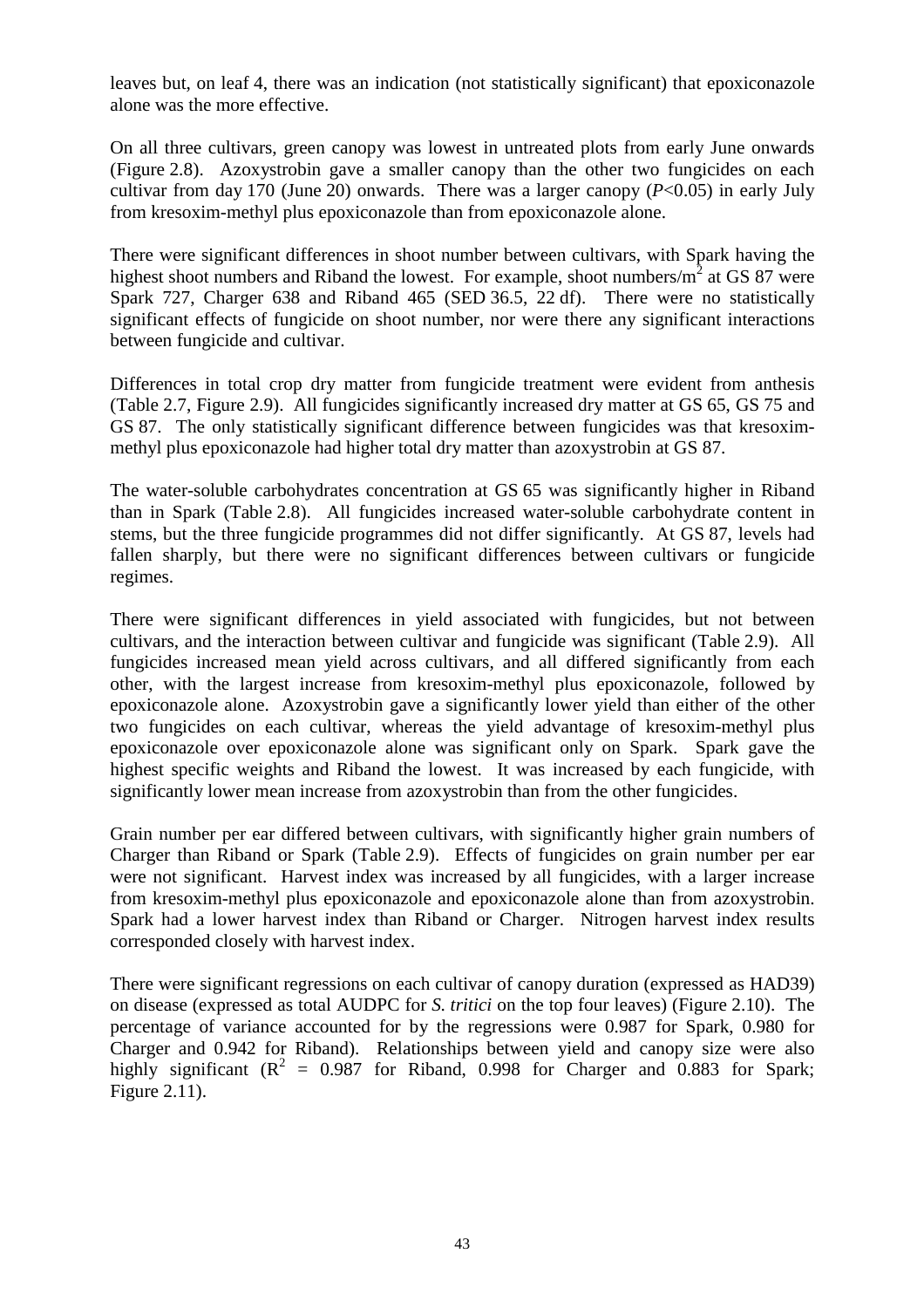

Figure 2.7. *Septoria tritici* development in untreated plots, Rosemaund.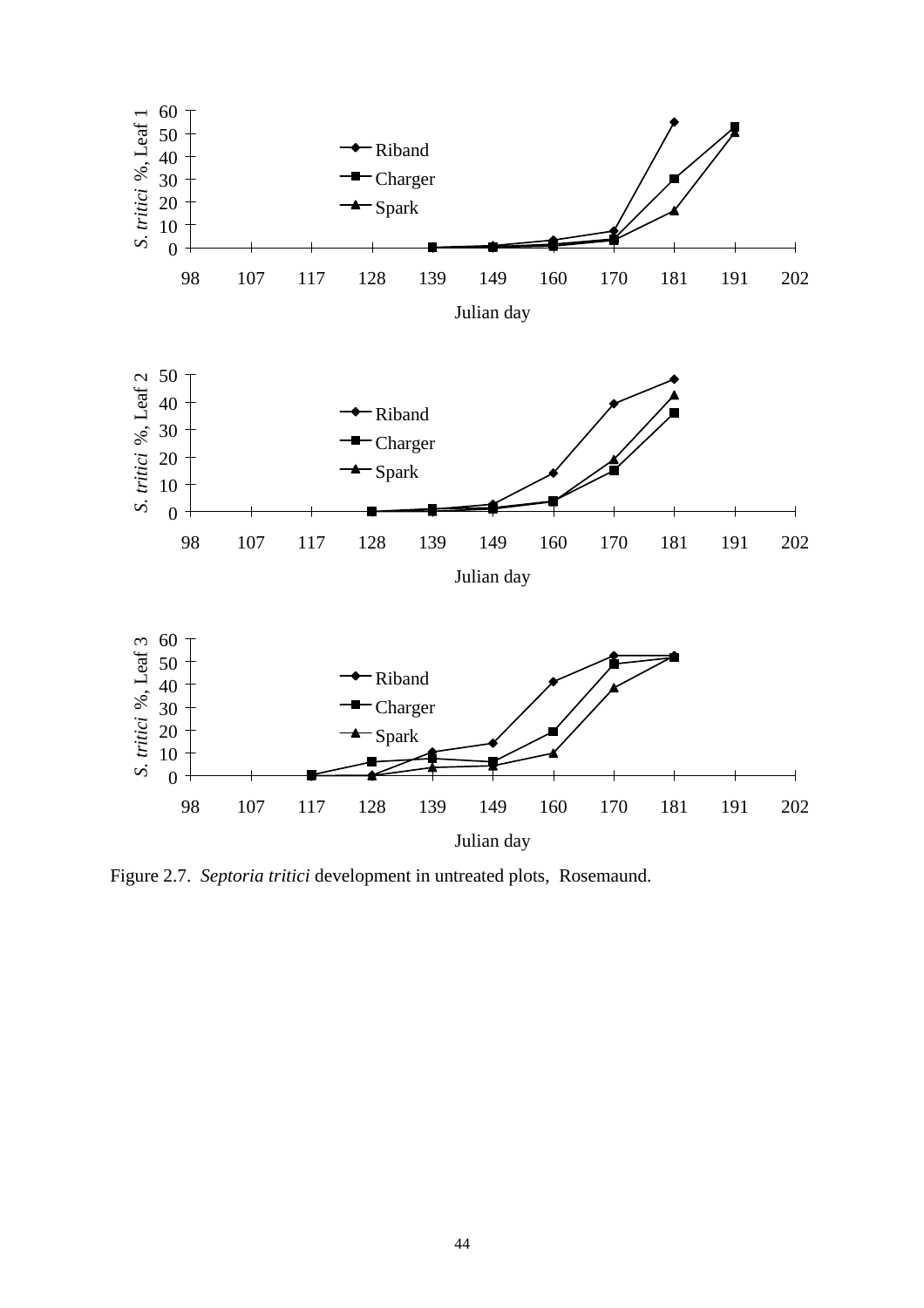| Cultivar               | Fungicide                         | Area under disease progress curve<br>(AUDPC) |                   |         |         |
|------------------------|-----------------------------------|----------------------------------------------|-------------------|---------|---------|
|                        |                                   | Leaf 1                                       | Leaf <sub>2</sub> | Leaf 3  | Leaf 4  |
|                        |                                   |                                              |                   |         |         |
| Riband                 | Untreated                         | 1568.1                                       | 1874.4            | 2055.3  | 2473.1  |
| Riband                 | Azoxystrobin                      | 1147.2                                       | 1184.0            | 1455.6  | 1892.2  |
| Riband                 | $Kresoxim-methyl + epoxiconazole$ | 337.9                                        | 466.1             | 600.1   | 1412.0  |
| Riband                 | Epoxiconazole                     | 375.2                                        | 497.5             | 579.0   | 879.9   |
| Charger                | Untreated                         | 1214.0                                       | 1174.7            | 1726.9  | 2595.0  |
| Charger                | Azoxystrobin                      | 657.6                                        | 984.8             | 1260.8  | 1855.0  |
| Charger                | $Kresoxim-methyl + epoxiconazole$ | 230.9                                        | 266.7             | 480.2   | 1275.6  |
| Charger                | Epoxiconazole                     | 223.6                                        | 309.9             | 542.6   | 1219.3  |
| Spark                  | Untreated                         | 1014.3                                       | 1408.7            | 1402.7  | 1679.1  |
| Spark                  | Azoxystrobin                      | 558.0                                        | 682.3             | 774.3   | 1193.3  |
| Spark                  | $Kresoxim-methyl + epoxiconazole$ | 174.2                                        | 215.8             | 261.7   | 931.8   |
| Spark                  | Epoxiconazole                     | 222.4                                        | 295.1             | 370.6   | 791.0   |
|                        |                                   |                                              |                   |         |         |
| Riband                 | Mean                              | 857.1                                        | 1005.5            | 1172.5  | 1664.3  |
| Charger                | Mean                              | 581.5                                        | 684.0             | 1002.6  | 1736.2  |
| Spark                  | Mean                              | 492.2                                        | 650.5             | 702.3   | 1148.8  |
|                        |                                   |                                              |                   |         |         |
| Mean                   | Untreated                         | 1265.5                                       | 1485.9            | 1728.3  | 2249.0  |
| Mean                   | Azoxystrobin                      | 787.6                                        | 950.3             | 1163.6  | 1646.8  |
| Mean                   | $Kresoxim-methyl + epoxiconazole$ | 247.7                                        | 316.2             | 447.3   | 1206.5  |
| Mean                   | Epoxiconazole                     | 273.7                                        | 367.5             | 497.4   | 963.4   |
|                        |                                   |                                              |                   |         |         |
| $\mathrm{SED}$ (22 df) |                                   |                                              |                   |         |         |
| Cultivar               |                                   | 60.9                                         | 116.7             | 104.1   | 117.0   |
| Fungicide              |                                   | 70.4                                         | 134.7             | 120.2   | 135.1   |
| Interaction            |                                   | 121.9                                        | 233.4             | 208.3   | 234.0   |
| P                      |                                   |                                              |                   |         |         |
| Cultivar               |                                   | < 0.001                                      | 0.011             | < 0.001 | < 0.001 |
| Fungicide              |                                   | < 0.001                                      | < 0.001           | < 0.001 | < 0.001 |
| Interaction            |                                   | 0.087                                        | 0.564             | 0.662   | 0.314   |

Table 2.6. Area under *Septoria tritici* disease progress curve for each fungicide on leaves 1-4, Rosemaund.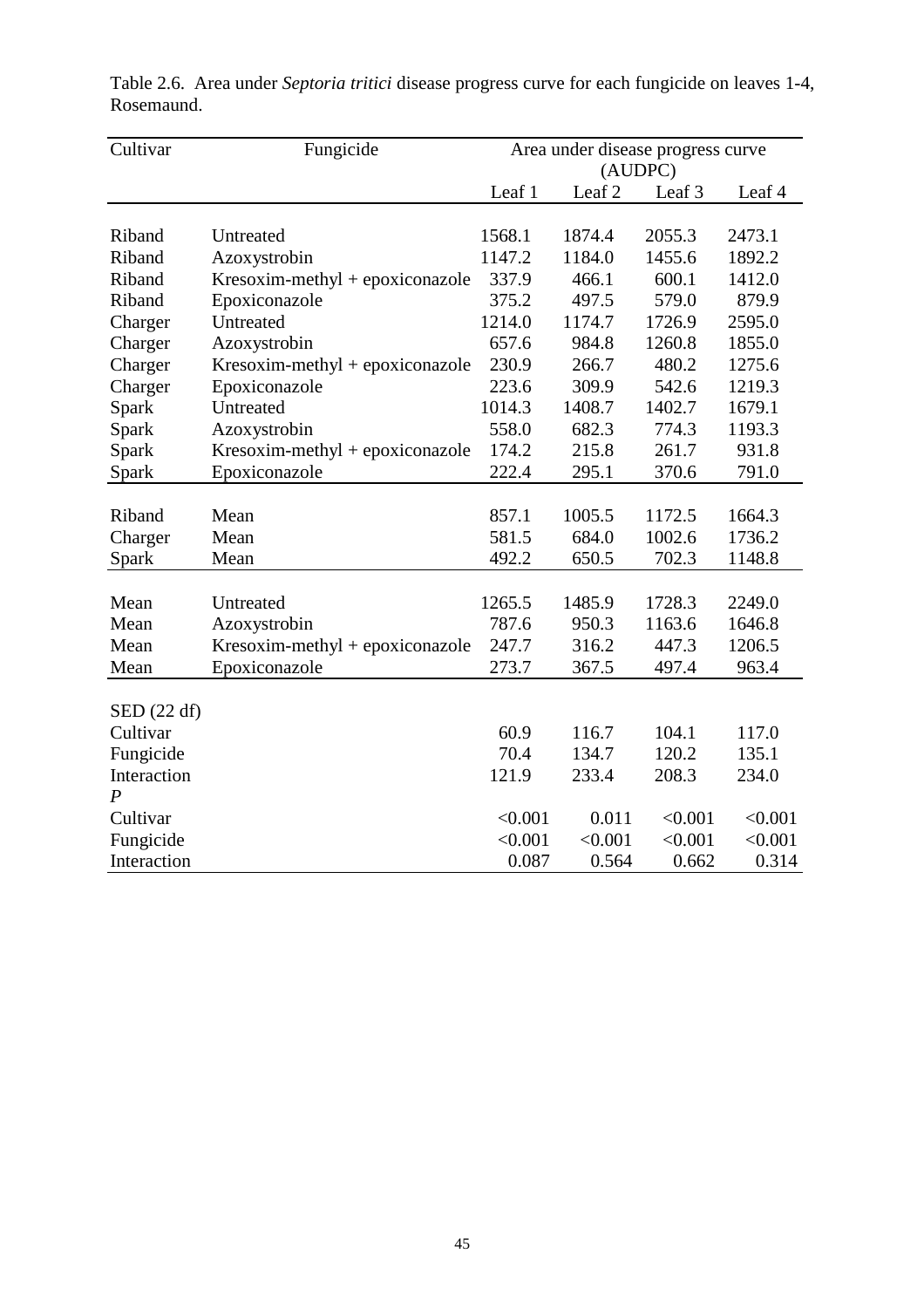

Figure 2.8. Green leaf area index (GLAI), Rosemaund; Riband (upper), Charger (middle), Spark (lower).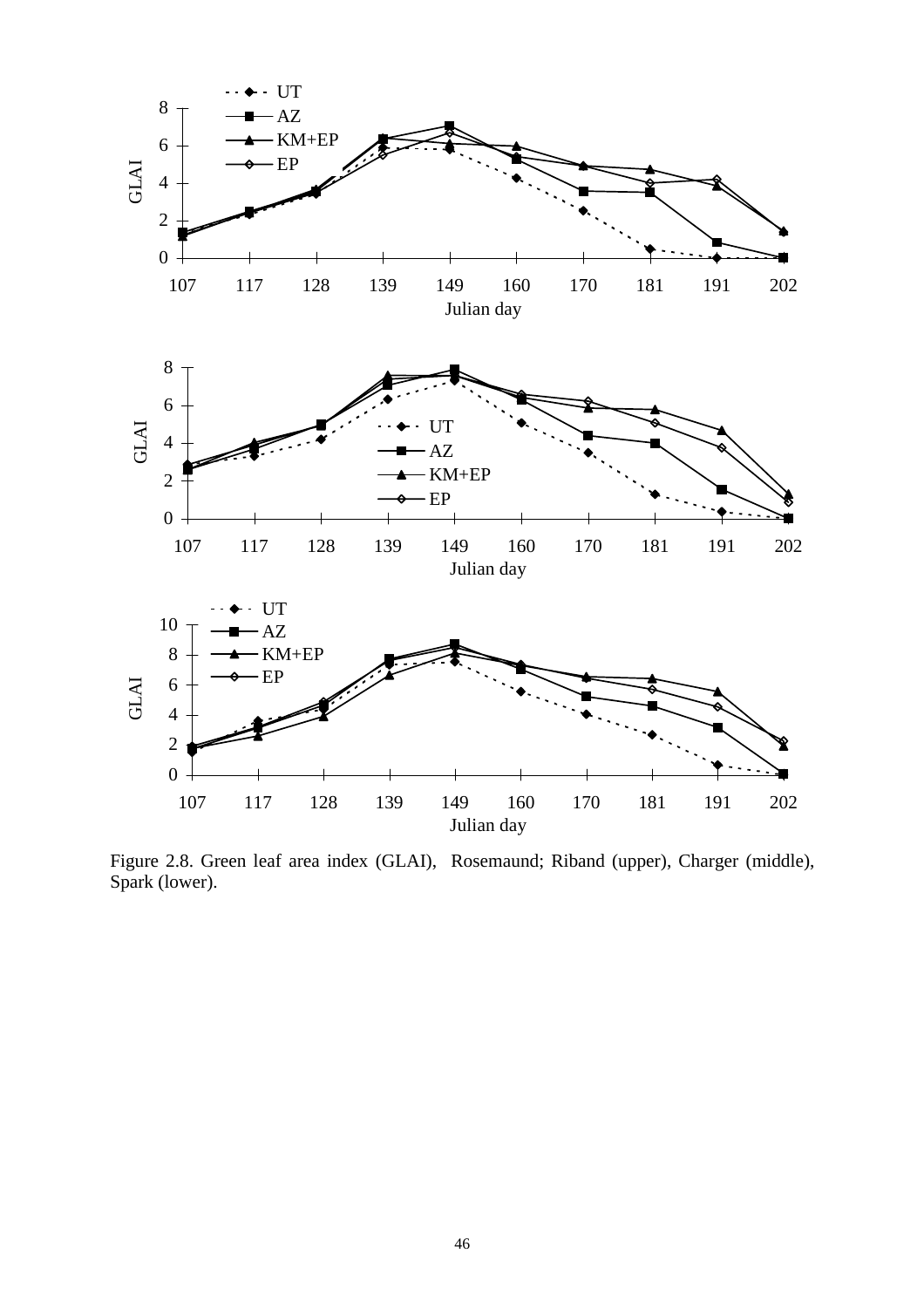

Figure 2.9. Total crop dry matter, Rosemaund; Riband (upper), Charger (middle), Spark (lower).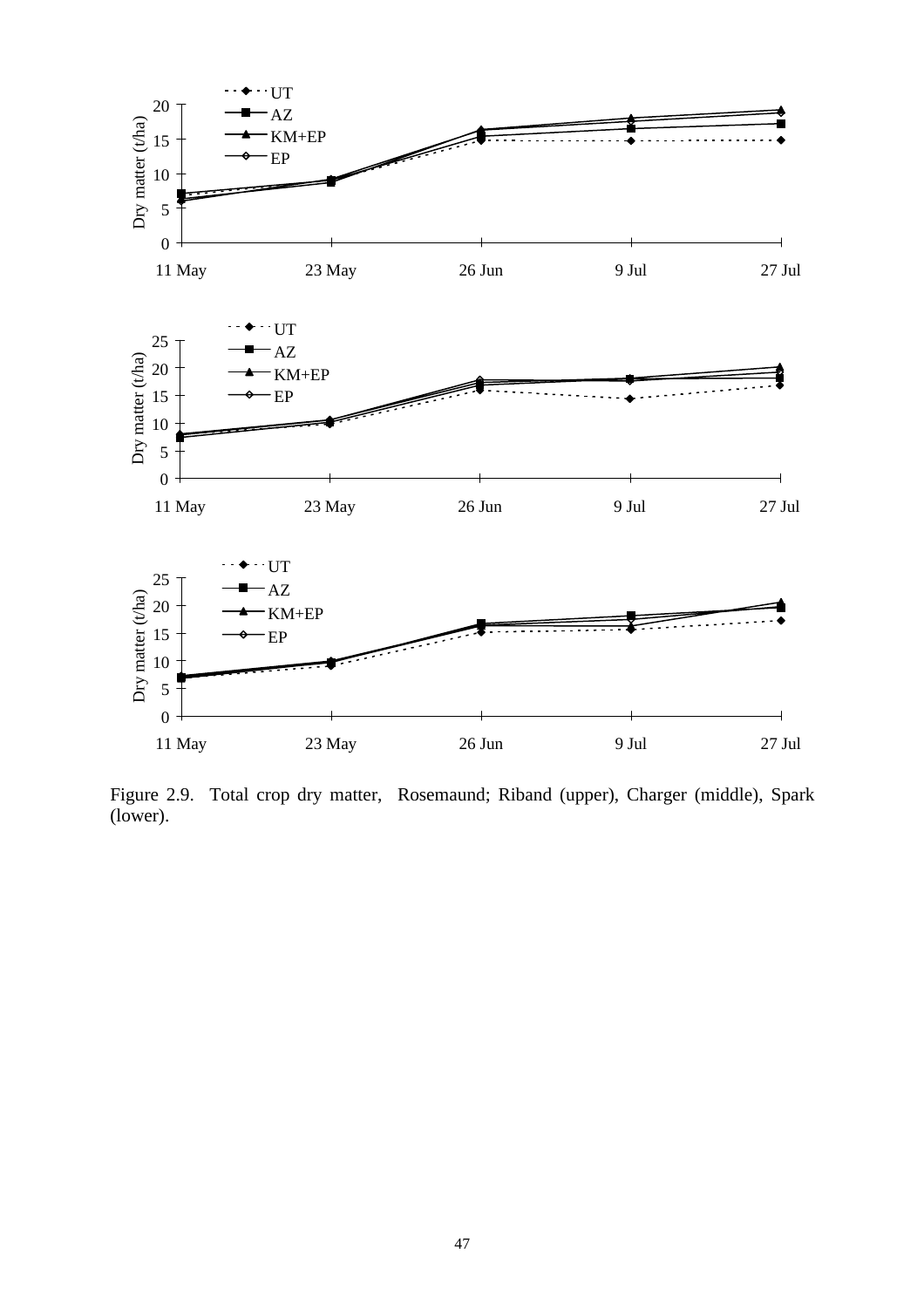| Cultivar             | Fungicide                        | Total dry matter (t/ha) |         |         |         |         |
|----------------------|----------------------------------|-------------------------|---------|---------|---------|---------|
|                      |                                  | 11 May                  | 23 May  | 26 June | 9 July  | 27 July |
|                      |                                  | (GS 33)                 | (GS 39) | (GS 65) | (GS 75) | (GS 87) |
|                      |                                  |                         |         |         |         |         |
| Riband               | Untreated                        | 6.79                    | 8.99    | 14.76   | 14.69   | 14.80   |
| Riband               | Azoxystrobin                     | 7.07                    | 9.00    | 15.37   | 16.46   | 17.21   |
| Riband               | $K-m^*$ + epoxiconazole          | 6.29                    | 8.68    | 16.35   | 18.01   | 19.20   |
| Riband               | Epoxiconazole                    | 5.97                    | 9.17    | 16.24   | 17.53   | 18.77   |
| Charger              | Untreated                        | 7.92                    | 9.77    | 15.90   | 14.35   | 16.77   |
| Charger              | Azoxystrobin                     | 7.35                    | 10.10   | 16.85   | 17.98   | 18.10   |
| Charger              | $K-m^*$ + epoxiconazole          | 7.98                    | 10.54   | 17.29   | 18.07   | 20.14   |
| Charger              | Epoxiconazole                    | 7.82                    | 10.52   | 17.81   | 17.57   | 19.19   |
| Spark                | Untreated                        | 6.81                    | 9.02    | 15.11   | 15.56   | 17.22   |
| Spark                | Azoxystrobin                     | 7.01                    | 9.64    | 16.68   | 18.10   | 19.59   |
| Spark                | $K-m^*$ + epoxiconazole          | 6.76                    | 9.70    | 16.29   | 16.23   | 20.55   |
| Spark                | Epoxiconazole                    | 7.23                    | 9.93    | 16.38   | 17.41   | 19.75   |
|                      |                                  |                         |         |         |         |         |
| Riband               | Mean                             | 6.53                    | 8.96    | 11.26   | 16.67   | 17.50   |
| Charger              | Mean                             | 7.77                    | 10.23   | 11.50   | 16.99   | 18.55   |
| Spark                | Mean                             | 6.95                    | 9.57    | 12.74   | 16.83   | 19.28   |
|                      |                                  |                         |         |         |         |         |
| Mean                 | Untreated                        | 7.17                    | 9.26    | 11.01   | 14.87   | 16.26   |
| Mean                 | Azoxystrobin                     | 7.15                    | 9.58    | 11.79   | 17.52   | 18.30   |
| Mean                 | K-m <sup>*</sup> + epoxiconazole | 7.01                    | 9.64    | 12.23   | 17.44   | 19.96   |
| Mean                 | Epoxiconazole                    | 7.01                    | 9.87    | 12.30   | 17.50   | 19.23   |
|                      |                                  |                         |         |         |         |         |
| $\text{SED}$ (22 df) |                                  |                         |         |         |         |         |
| Cultivar             |                                  | 0.218                   | 0.237   | 0.263   | 0.450   | 0.526   |
| Fungicide            |                                  | 0.252                   | 0.274   | 0.303   | 0.520   | 0.607   |
| Interaction          |                                  | 0.436                   | 0.475   | 0.525   | 0.900   | 1.052   |
| $\boldsymbol{P}$     |                                  |                         |         |         |         |         |
| Cultivar             |                                  | < 0.001                 | < 0.001 | < 0.001 | 0.782   | 0.009   |
| Fungicide            |                                  | 0.866                   | 0.192   | 0.001   | < 0.001 | < 0.001 |
| Interaction          |                                  | 0.141                   | 0.714   | 0.752   | 0.137   | 0.893   |

Table 2.7. Total crop dry matter, Rosemaund

 $*K-m = kresoxim-methyl$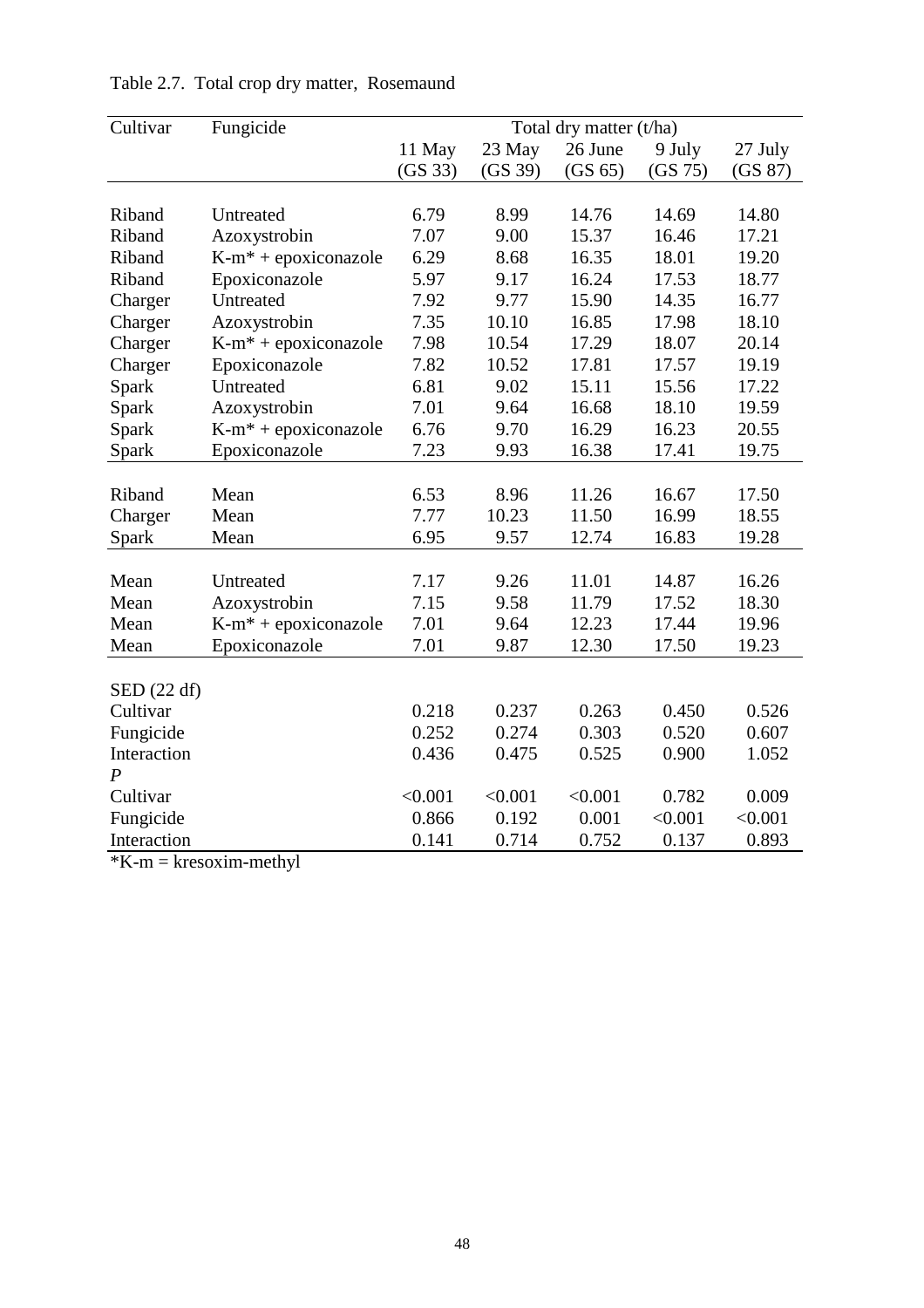| Cultivar             | Fungicide                         |             |             |
|----------------------|-----------------------------------|-------------|-------------|
|                      |                                   | GS 65       | GS 87       |
|                      |                                   | $(26$ June) | $(27$ July) |
|                      |                                   |             |             |
| Riband               | Untreated                         | 2.03        | 0.15        |
| Riband               | Azoxystrobin                      | 2.45        | 0.65        |
| Riband               | $Kresoxim-methyl + epoxiconazole$ | 3.12        | 0.65        |
| Riband               | Epoxiconazole                     | 3.06        | 0.38        |
| Charger              | Untreated                         | 2.27        | 0.34        |
| Charger              | Azoxystrobin                      | 2.99        | 0.65        |
| Charger              | $Kresoxim-methyl + epoxiconazole$ | 2.91        | 0.68        |
| Charger              | Epoxiconazole                     | 3.24        | 0.73        |
| Spark                | Untreated                         | 1.82        | 0.51        |
| Spark                | Azoxystrobin                      | 2.68        | 0.89        |
| Spark                | $Kresoxim-methyl + epoxiconazole$ | 2.02        | 0.61        |
| Spark                | Epoxiconazole                     | 2.00        | 0.70        |
|                      |                                   |             |             |
| Riband               | Mean                              | 2.85        | 0.46        |
| Charger              | Mean                              | 2.66        | 0.60        |
| Spark                | Mean                              | 2.13        | 0.68        |
|                      |                                   |             |             |
| Mean                 | Untreated                         | 2.04        | 0.33        |
| Mean                 | Azoxystrobin                      | 2.71        | 0.73        |
| Mean                 | Kresoxim-methyl + epoxiconazole   | 2.68        | 0.64        |
| Mean                 | Epoxiconazole                     | 2.77        | 0.60        |
|                      |                                   |             |             |
| $\text{SED}$ (22 df) |                                   | 0.268       | 0.125       |
| Cultivar             |                                   | 0.310       | 0.144       |
| Fungicide            |                                   | 0.536       | 0.249       |
| Interaction          |                                   |             |             |
| $\boldsymbol{P}$     |                                   |             |             |
| Cultivar             |                                   | 0.003       | 0.233       |
| Fungicide            |                                   | 0.012       | 0.061       |
| Interaction          |                                   | 0.270       | 0.845       |

# Table 2.8. Stem water-soluble carbohydrates, Rosemaund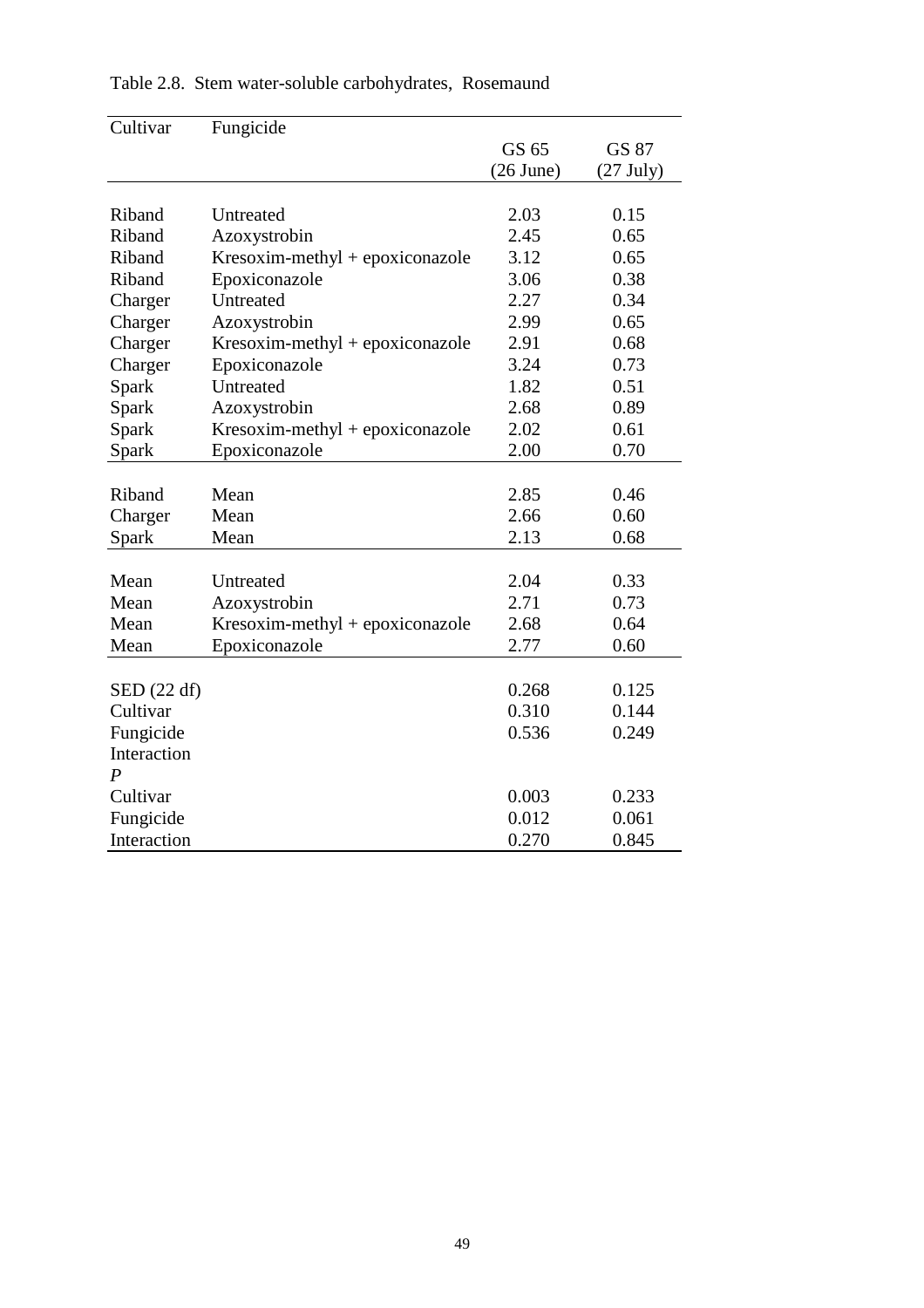| Cultivar         | Fungicide                        | Yield   | Specific | Grains per | Harvest | Nitrogen |
|------------------|----------------------------------|---------|----------|------------|---------|----------|
|                  |                                  | (t/ha)  | weight   | ear        | index   | harvest  |
|                  |                                  |         | (kg/hl)  |            |         | index    |
|                  |                                  |         |          |            |         |          |
| Riband           | Untreated                        | 4.44    | 65.7     | 31.4       | 37.9    | 43.6     |
| Riband           | Azoxystrobin                     | 6.90    | 71.2     | 27.5       | 41.6    | 44.9     |
| Riband           | $K-m^*$ + epoxiconazole          | 9.47    | 74.9     | 38.6       | 52.4    | 57.0     |
| Riband           | Epoxiconazole                    | 9.01    | 74.4     | 39.0       | 50.2    | 55.5     |
| Charger          | Untreated                        | 5.18    | 72.1     | 20.1       | 36.3    | 41.9     |
| Charger          | Azoxystrobin                     | 7.35    | 74.4     | 25.1       | 43.7    | 49.7     |
| Charger          | $K-m^*$ + epoxiconazole          | 8.46    | 76.0     | 24.3       | 48.3    | 56.8     |
| Charger          | Epoxiconazole                    | 8.10    | 76.1     | 28.8       | 49.0    | 55.6     |
| Spark            | Untreated                        | 5.25    | 75.2     | 21.3       | 29.9    | 36.4     |
| Spark            | Azoxystrobin                     | 6.73    | 78.2     | 21.9       | 36.2    | 44.5     |
| Spark            | $K-m^*$ + epoxiconazole          | 8.70    | 80.0     | 21.6       | 36.8    | 42.5     |
| Spark            | Epoxiconazole                    | 7.86    | 79.5     | 20.1       | 39.4    | 47.0     |
|                  |                                  |         |          |            |         |          |
| Riband           | Mean                             | 7.45    | 71.6     | 24.6       | 45.5    | 50.3     |
| Charger          | Mean                             | 7.27    | 74.6     | 34.1       | 44.3    | 51.0     |
| Spark            | Mean                             | 7.14    | 78.2     | 21.2       | 35.6    | 42.6     |
|                  |                                  |         |          |            |         |          |
| Mean             | Untreated                        | 4.96    | 71.0     | 24.3       | 34.7    | 40.7     |
| Mean             | Azoxystrobin                     | 6.99    | 74.6     | 24.8       | 40.5    | 46.4     |
| Mean             | K-m <sup>*</sup> + epoxiconazole | 8.87    | 76.9     | 28.2       | 45.8    | 52.1     |
| Mean             | Epoxiconazole                    | 8.33    | 76.7     | 29.3       | 46.2    | 52.7     |
|                  |                                  |         |          |            |         |          |
| SED (22 df)      |                                  |         |          |            |         |          |
| Cultivar         |                                  | 0.182   | 0.43     | 2.71       | 1.53    | 1.80     |
| Fungicide        |                                  | 0.210   | 0.49     | 3.13       | 1.77    | 2.08     |
| Interaction      |                                  | 0.363   | 0.85     | 5.42       | 3.06    | 3.60     |
| $\boldsymbol{P}$ |                                  |         |          |            |         |          |
| Cultivar         |                                  | 0.237   | < 0.001  | < 0.001    | < 0.001 | < 0.001  |
| Fungicide        |                                  | < 0.001 | < 0.001  | 0.315      | < 0.001 | < 0.001  |
| Interaction      |                                  | 0.005   | 0.003    | 0.505      | 0.399   | 0.217    |

| Table 2.9. Yield, specific weight and harvest index, Rosemaund |  |  |  |
|----------------------------------------------------------------|--|--|--|
|----------------------------------------------------------------|--|--|--|

 $*K-m = kresoxim-methyl$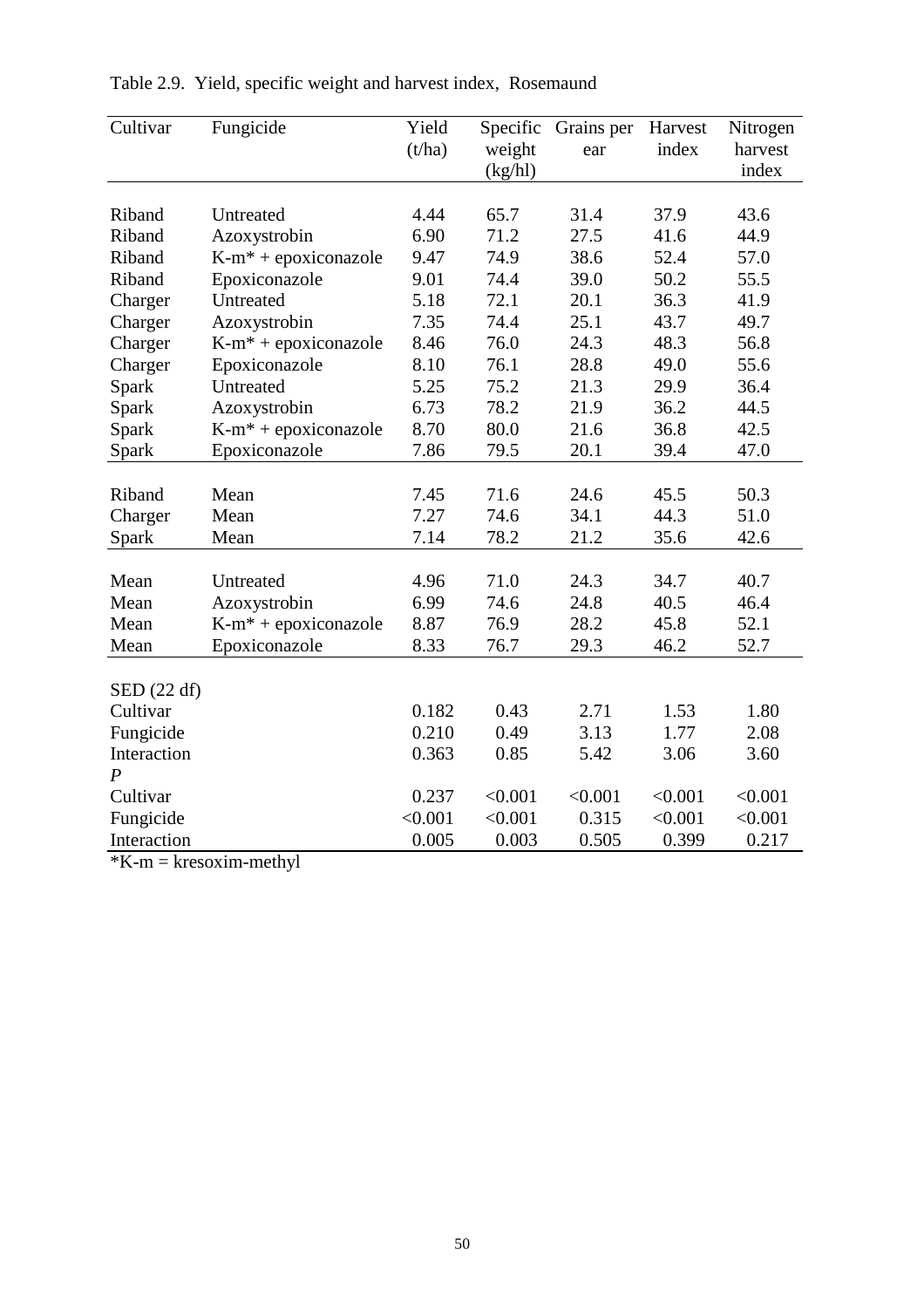

Figure 2.10. Relationship between canopy size integrated over time (HAD39) and disease (total AUDPC for leaves 1-4), Rosemaund.  $R^2$  values: Riband 0.942, Charger 0.980, Spark 0.987.



Figure 2.11. Relationship between yield and canopy size integrated over time (HAD39), Rosemaund.  $R^2$  values: Riband 0.987, Charger 0.998, Spark 0.883.

#### **Discussion**

The two experiments provided a marked contrast in terms of disease severity, and in effects of fungicides on disease control, crop growth and yield. There was a severe *Septoria tritici* epidemic at Rosemaund, with marked differences in disease between the three cultivars and large yield increases from fungicide (up to 5.03 t/ha on Riband, 3.28 t/ha on Charger and 3.55 t/ha on Spark). In contrast, at Boxworth, there were moderately severe epidemics of *S. tritici* and brown rust on Riband, but low disease levels on Charger and Spark. Yield increases were large on Riband (up to 3.96 t/ha), but smaller on the other cultivars (1.93 and 1.13 t/ha on Charger and Spark respectively).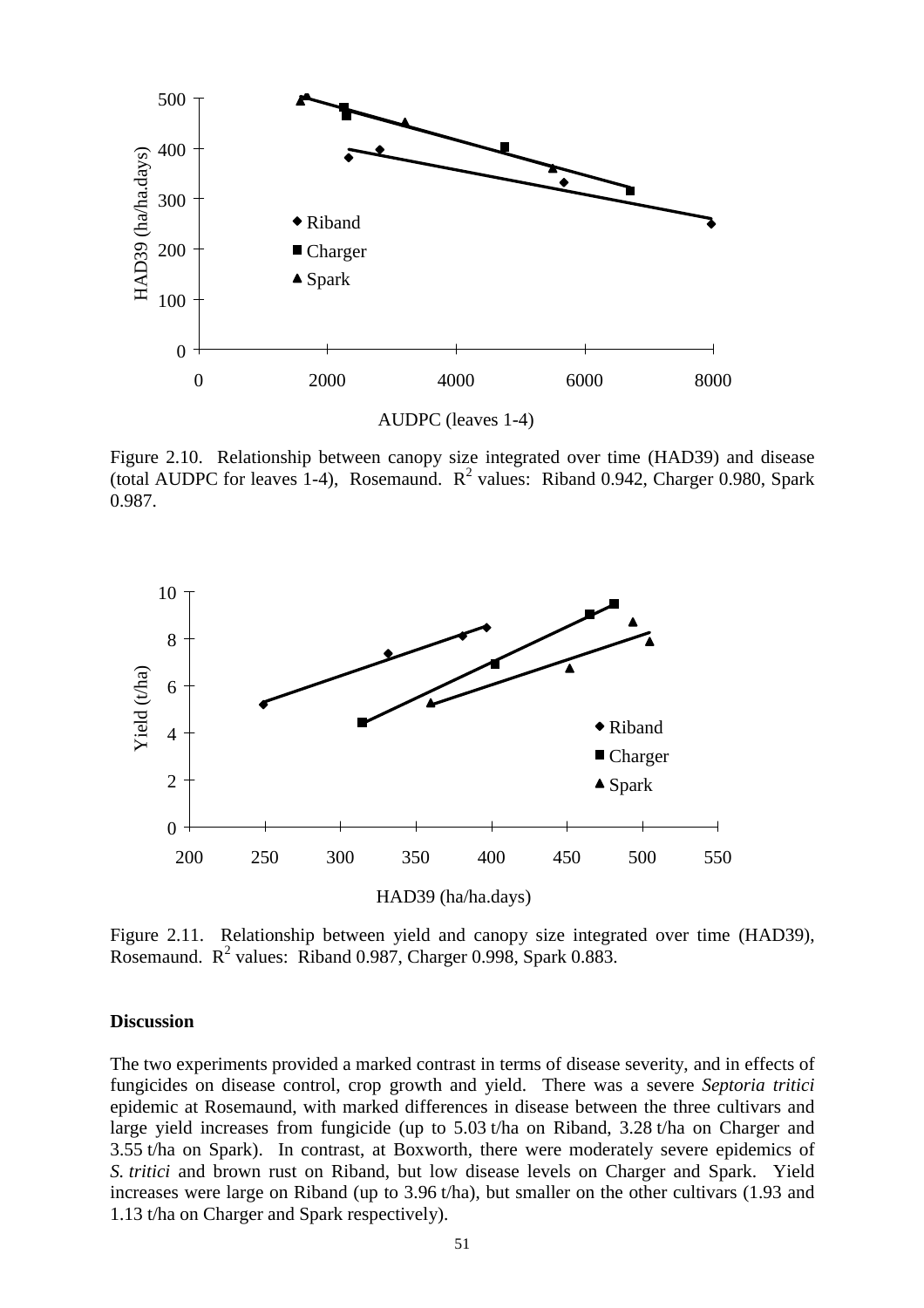The benefits from using a strobilurin fungicide were shown clearly through a comparison of kresoxim-methyl plus epoxiconazole with epoxiconazole alone. At the high disease site, Rosemaund, the mean yield advantage of the kresoxim-methyl mixture over epoxiconazole alone was 0.54 t/ha, and the difference was statistically significant on each of the three cultivars, despite the contrasting disease severities. There were also indications, though not statistically significant, that the treatment with kresoxim-methyl had less disease on each of the top three leaves. Canopy size was greater where the mixture was used, although there was no measurable effect on total biomass, grain number per ear, or harvest index.

At Boxworth, there was yield advantage from the kresoxim-methyl mixture over epoxiconazole on each cultivar (mean 0.35 t/ha), though this was not statistically significant. There was no clear evidence of improved control of the low levels of disease from the mixture, but the mixture gave larger green canopies from mid-June until the end of green canopy life.

The performance of azoxystrobin was markedly inferior to that from kresoxim-methyl plus epoxiconazole or epoxiconazole alone, and shows the need for a triazole fungicide in mixture with a strobilurin under conditions of severe disease. At Rosemaund, azoxystrobin had a smaller canopy from mid-June onwards, and an indication (not statistically significant) of smaller total biomass at GS 87. This resulted in a lower yield than from kresoxim-methyl plus epoxiconazole or from epoxiconazole alone, with a lower grain number per ear and harvest index. At the low disease site at Boxworth, azoxystrobin gave a lower yield than kresoxim-methyl plus epoxiconazole, although no differences were detected in canopy or crop biomass.

Although there were clear differences between cultivars and fungicides, there was only one significant cultivar x fungicide interaction in the experiment. This was in the yields at Rosemaund, where Riband gave a lower untreated yield but higher treated yields than other cultivars. Although yield increases from the strobilurins were smaller at Boxworth, particularly on the less disease-prone cultivars, there were still clear indications of a yield benefit from strobilurins on all cultivars under conditions of low disease, indicating benefits from use of strobilurins occur in both high and low disease situations.

The relationship between yield and green canopy from GS 39 (HAD39) was good on each cultivar at Rosemaund, and on the more susceptible cultivars (Riband and Charger) at Boxworth, but was markedly poorer on the cultivar with low disease, Spark. This suggests that, where disease caused substantial loss of green canopy, yield was strongly related to the increases in green canopy resulting from fungicide use, and that there was no evidence that canopy efficiency (radiation use efficiency) was altered. The relationship between disease and HAD39 was also good at Rosemaund and, on Riband and Charger, at Boxworth. This suggests that loss of canopy was largely associated with disease, and that the effect of fungicides on canopy survival was primarily associated with disease control. Under low disease conditions, on Spark at Boxworth, relationships were poorer, particularly between yield and canopy. However, no clear evidence was found in the experiment to account for any other factors, such as physiological effects, which may have affected the response of the cultivar to the fungicides.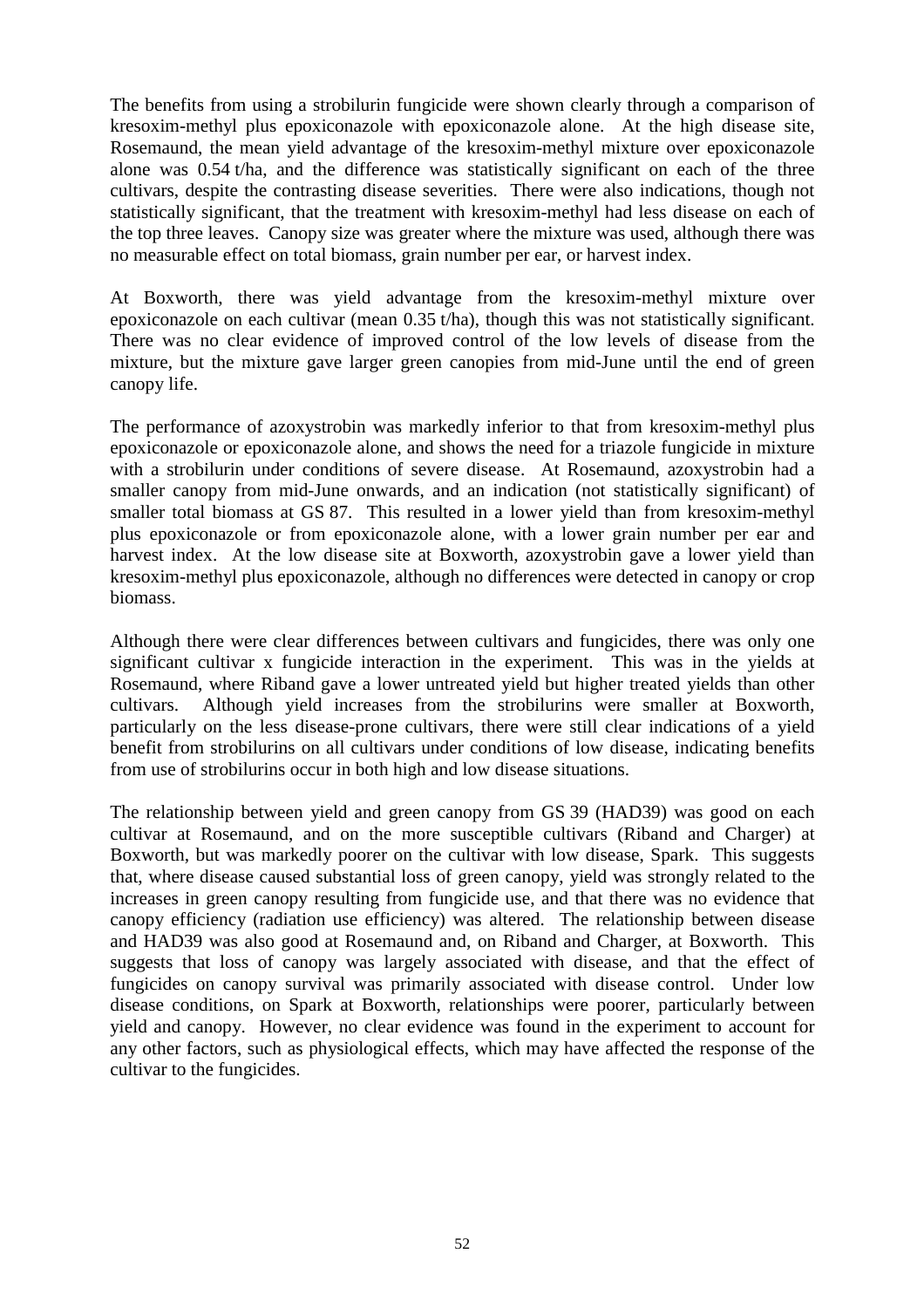## **APPENDIX 3**

## **Experiment 3: Interaction between strobilurin fungicides and seed rate**

### **Introduction**

Early experimental work with strobilurin fungicides showed that, in some instances, strobilurin application to winter wheat during stem elongation resulted in greater duration of green canopy than resulted from application of triazole fungicides on the same dates, although there was little difference between fungicides in disease control (Jones, 2000). It was suggested that this may be one contributory factor to the greater yields given by strobilurin fungicides.

It has been shown that the optimum canopy size for winter wheat was to reach a maximum GAI between 5 and 6, whereas canopies with GAI up to 9, or even higher are common in current farming practice (Sylvester-Bradley *et al*., 1998). In a canopy with GAI 5 or 6, there will be greater light penetration to the lower stem leaves, so it might be expected that the effect of strobilurin fungicides in keeping lower leaves green might have a greater effect on yield in such a canopy than in a denser canopy. Differences in canopy size are related primarily to shoot number, so manipulation of shoot number provides an ideal test system in which to determine whether there is an interaction between canopy size and the effect of strobilurin fungicides on disease, growth and yield.

### **Methods**

An experiment was established at ADAS Rosemaund, Herefordshire, in 1999/2000, on a stoneless silty clay loam of the Bromyard series. The previous crop was lupins. Two seed rates were used,  $100 \text{ seeds/m}^2$ , which is below the optimum for the sowing date of 16 October, and 350 seeds/m<sup>2</sup>, which represents a conventional commercial seed rate (Spink *et al*., 2000). Fungicides are detailed in Table 3.1. Fungicides were applied in 225 litre/ha water, using an MDM Oxford Precision Sprayer fitted with 03-F110 nozzles. The experiment was on cv. Consort, which is susceptible to the target pathogen, *Septoria tritici* (Anonymous, 1999). The experimental design was a two factor randomised block, with three replicates. The area of each plot was 4 m x 24 m, of which one 2 m x 24 m strip was used for disease assessment and yield estimation, and the other for destructive sampling for growth analysis.

|  | Table 3.1. Fungicides |
|--|-----------------------|
|--|-----------------------|

| Treat-<br>ment           | Active ingredient                                                                                                       | Product                                                    | Application rate<br>of product/ha                                    |
|--------------------------|-------------------------------------------------------------------------------------------------------------------------|------------------------------------------------------------|----------------------------------------------------------------------|
| 2<br>3<br>$\overline{4}$ | $Azoxystrobin + epoxiconazole$<br>Trifloxystrobin + epoxiconazole<br>$Kresoxim-methyl + epoxiconazole$<br>Epoxiconazole | Untreated<br>$Amistar + Opus$<br>Twist<br>Landmark<br>Opus | $0.5 + 0.5$ litre<br>$1.0 + 0.5$ litre<br>$0.5$ litre<br>$0.5$ litre |

Each treatment was applied on two occasions, at GS 31 (28 April) and GS 39 (24 May) Tottman & Broad, 1987). Other agronomic inputs followed good commercial practice.

Foliar diseases were assessed as visual estimates of the percentage leaf area infected by each disease on each leaf layer, on 10 tillers taken at random from each sub plot at 7 day  $(+/-1)$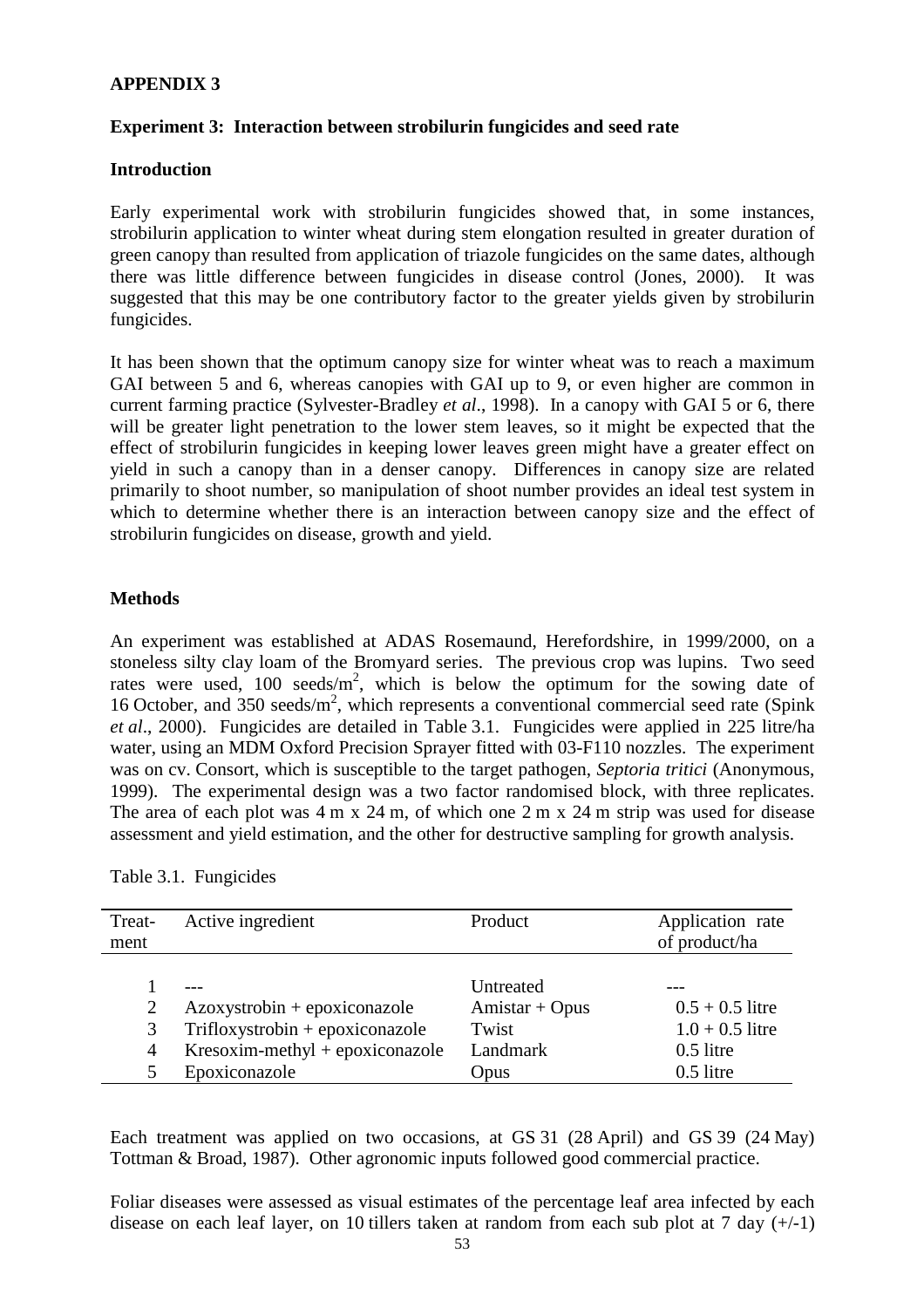intervals from the date of the first fungicide application until all leaves were senescent. Percentage green leaf area was also estimated. To provide a cumulative measure of the effect of disease during the life of the stem leaves, the area under disease progress curve (AUDPC) was calculated for each treatment. This can be visualised on a graph showing disease progress over time, as the area under the line showing disease development for that treatment.

Growth analysis was done at flag leaf emergence (GS 39), when 50% of all shoots reached mid-anthesis (GS 65), at the milky-ripe stage (GS 75) and at mid-senescence (GS 87), calculated at 750 ºCd after GS 39 (Foulkes & Scott, 1998). On each occasion, an area of  $1.0 \text{ m}$  x 6 rows  $(0.81 \text{ m}^2)$  was sampled, leaving 3 rows on each side and at least 0.5 m between samples to avoid edge effects (Austin & Blackwell, 1980). The plants were cut at ground level and taken to the laboratory for analysis, except at GS 31, when whole plants were dug up, taken to the laboratory and plant number counted before the roots were cut off. The number and dry weight of shoots were assessed separately for potentially fertile, dead and dying shoots. A shoot was classified as dying when no further leaf was emerging and the most recently emerged leaf was yellowing (Thorne & Wood, 1987).

Green area index (GAI) was calculated by determining actual leaf size on each occasion that diseases were assessed, using two of the ten leaves taken from each plot. Leaf length and width were measured , to the nearest 0.1 mm, and leaf area determined using a form factor of 0.83 (Bryson *et al*., 1997). GAI was calculated using the mean number of shoots per plot from assessments between mid-anthesis and mid-senescence. The leaf areas were then integrated over time from GS 39 until the end of all green canopy to give healthy area duration from GS 39 (HAD39; Bryson *et al.,* 1997). This provides a measure of green canopy size during the period in which photosynthesis is contributing primarily to grain filling rather than to canopy structure.

The water soluble carbohydrate (WSC) content of the stems was determined at mid-anthesis, the development stage at it is near to its maximum (Foulkes *et al*., 1998), and at midsenescence. This was determined on 8 shoots randomly selected from each plot and flash dried at 105°C for 2 hours. The WSC content was then assessed using the spectrophotometry method described by Thomas (1977).

At harvest, samples of 0.81 m<sup>2</sup> were removed from each sub plot. Final crop dry weight and ear number were recorded. The ears were then threshed, grain dry weight measured and harvest index calculated. Grain yield was measured from the 2 m x 24 m strip allocated within each sub plot using a plot combine harvester. Grain was analysed for moisture content and specific weight using GAC 2000 grain analysis computer (Dickey-John Corporation). The thousand grain weight was determined on grain samples taken from the combine. The number of grains per ear was then calculated using the combine grain yield, the thousand grain weight and the number of ears/m<sup>2</sup>.

### **Results**

The dominant disease at this site was *Septoria tritici* leaf spot, and the only other disease recorded was brown rust, which affected up to 1.5% of the top two leaves on fungicide-treated plots by 21 July; untreated plots had no green canopy by this time. There was no effect of seed rate on disease severity, so disease data are shown as the mean for each fungicide across seed rates. *S. tritici* development on the top four leaves is shown in Figure 3.1. There was a clear difference between all fungicide treatments and the untreated control on each leaf layer. One clear trend was that *S. tritici* was more severe on leaf 4 in the kresoxim-methyl + epoxiconazole treatment than in other treatments, a difference that was statistically significant in all except one of the weekly assessments from day 147 (26 May) until day 175 (23 June).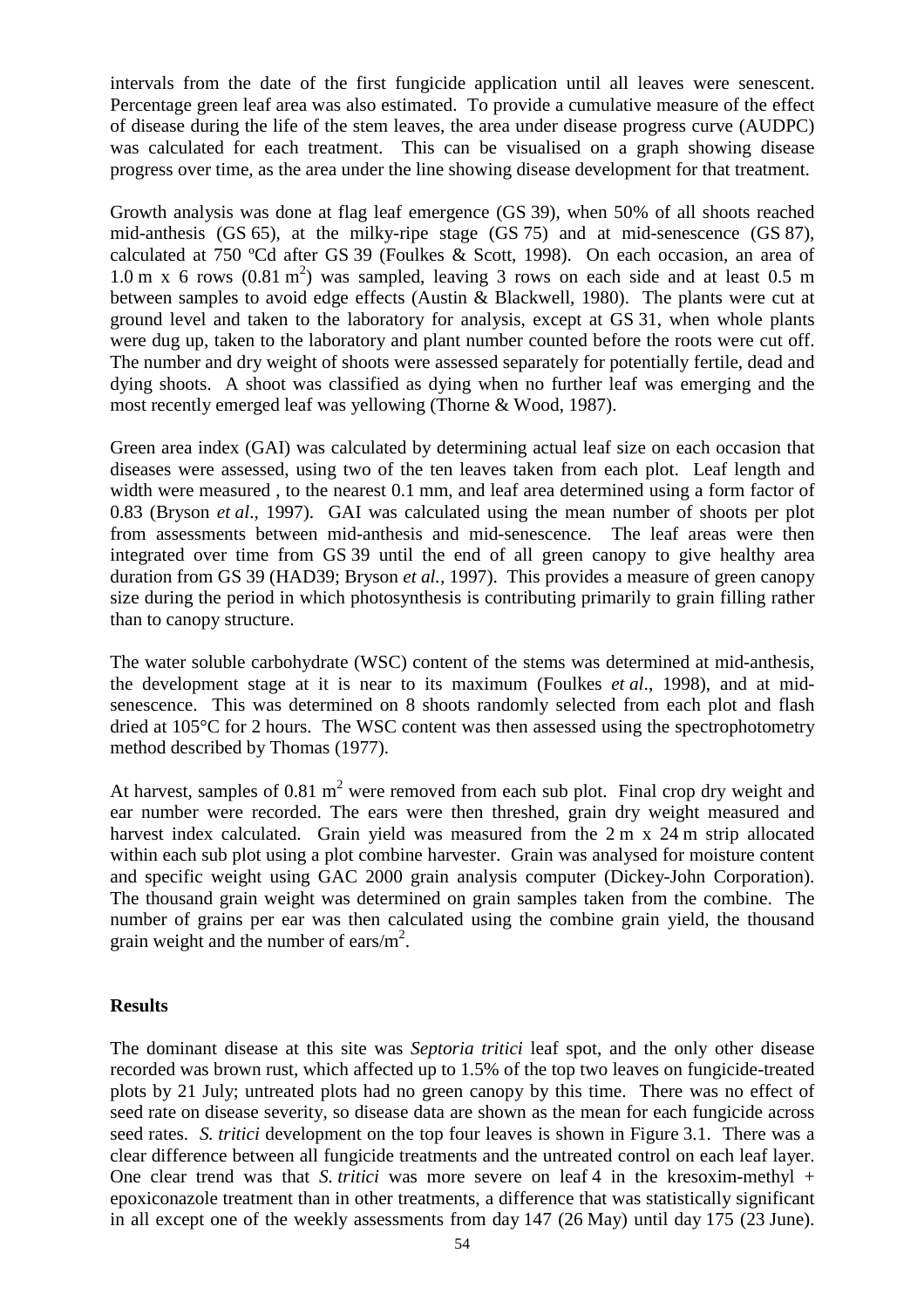This difference was not observed for this fungicide treatment on the top three leaves. The other difference which was evident on each of leaves 1-3 was that there were significant differences between fungicide programmes only towards the end of the life of each leaf, with significantly higher disease severity in the epoxiconazole treatment than in the three strobilurin plus epoxiconazole treatments on the final one or two assessment dates on each of these leaf layers. The three strobilurin mixtures showed only small differences in efficacy on leaves 2-4, but trifloxystrobin plus epoxiconazole had least disease on the flag leaves, followed by azoxystrobin plus epoxiconazole.

The area under disease progress curve (AUDPC) data show that, on all leaf layers, trifloxystrobin plus epoxiconazole had the lowest AUDPC (Figure 3.2), but this was not significantly different from azoxystrobin plus epoxiconazole on any leaf layer (Table 3.2). The AUDPC for kresoxim-methyl plus epoxiconazole was significantly higher than for trifloxystrobin plus epoxiconazole on leaves 3 and 4, as was the AUDPC for epoxiconazole on leaf 3. On each leaf layer, *S. tritici* was more severe on the low seed rate than the higher seed rate, although the difference was statistically significant on leaf 2 only.

Crop canopy, determined from measurement of sub-samples of leaves each week, showed a clear effect of seed rate throughout, and of fungicide from day 147 (26 May) (Figure 3.3). Mean differences between seed rates were statistically significant up to late June (day 175).

Differences between fungicide treatments were not statistically significant prior to day 161 (9 June). On that date, azoxystrobin plus epoxiconazole and trifloxystrobin plus epoxiconazole had significantly greater indices than the untreated control. The effect of fungicide increased progressively, until green canopy was lost completely in untreated plots by 15 July, on which date fungicide-treated plots had green lamina area indices of up to 4.5. Differences between fungicides emerged in July. Epoxiconazole alone had a smaller canopy than epoxiconazole in mixture with azoxystrobin or trifloxystrobin in all assessments from 7 July (day 189), and smaller than kresoxim-methyl plus epoxiconazole from 14 July onwards. Statistically significant interactions between seed rate and fungicide were not found on any date.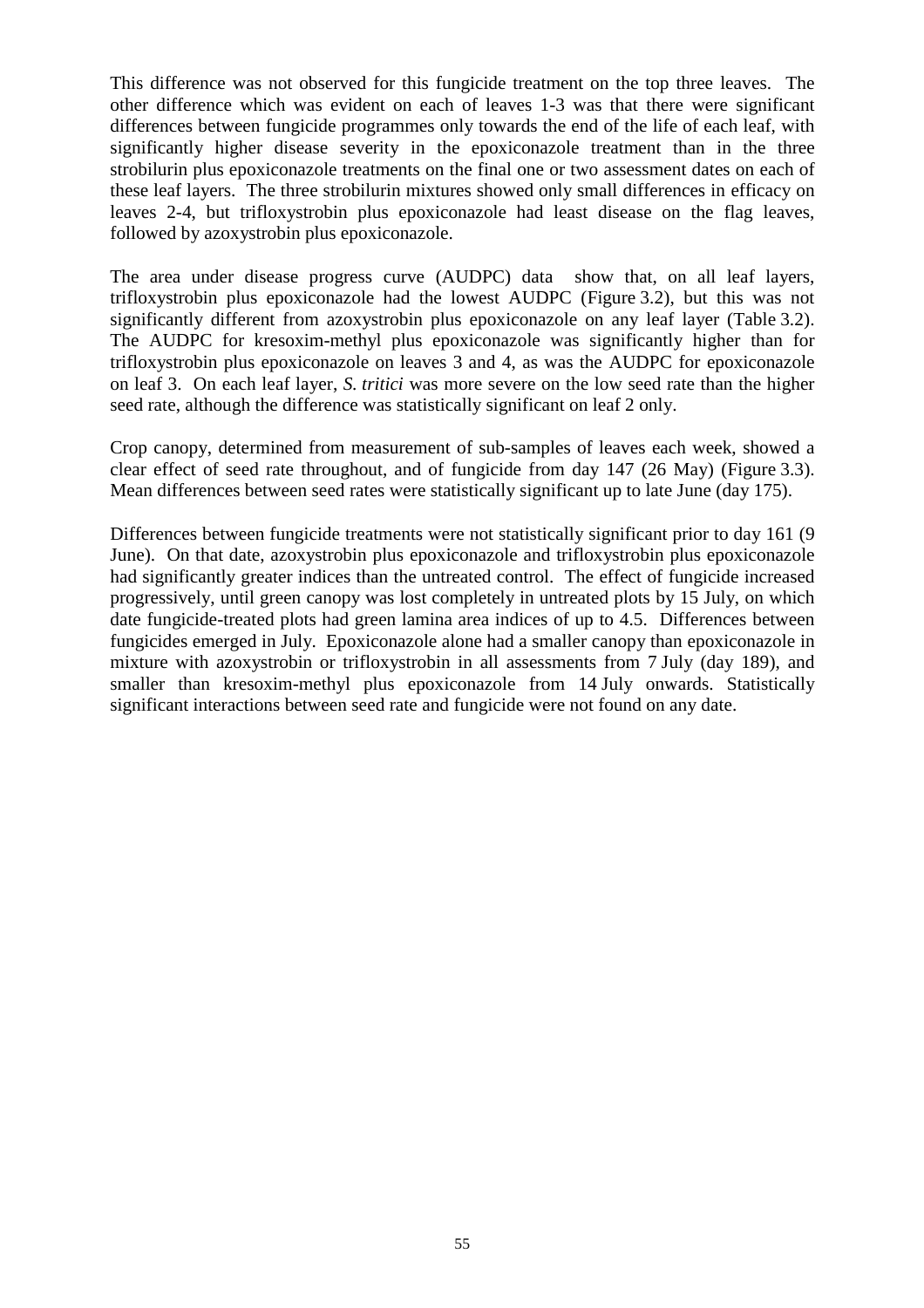

Figure 3.1. *Septoria tritici* development on the upper four leaves in each fungicide treatment (mean across seed rates).  $AZ = azoxystrobin, TR = trifloxystrobin, KM = kresoxim-methyl,$  $EP = epoxiconazole.$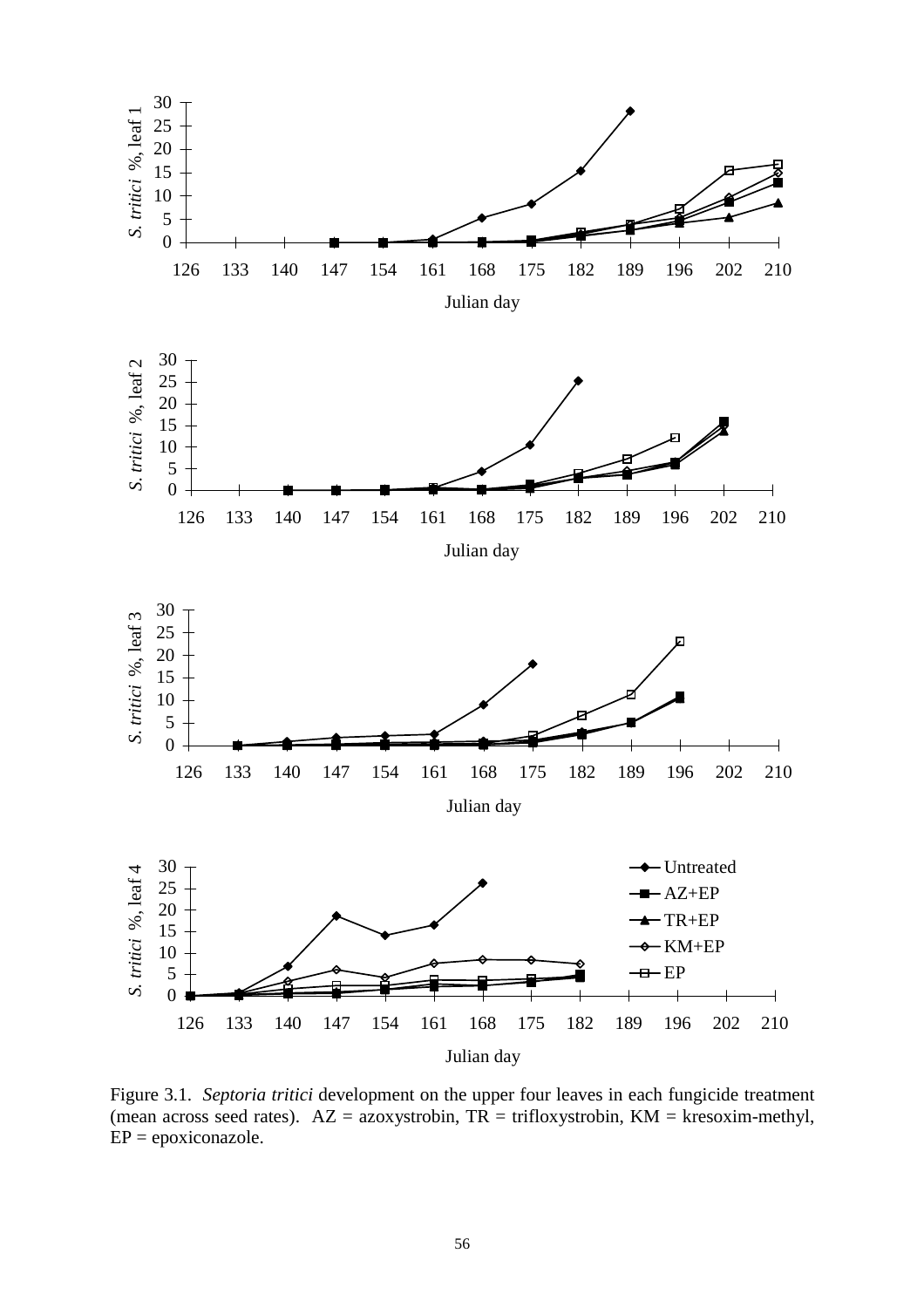| Seed rate/ $\overline{m^2}$ | Fungicide | Area under disease progress curve (AUDPC) |                   |         |         |
|-----------------------------|-----------|-------------------------------------------|-------------------|---------|---------|
|                             |           | leaf 1                                    | leaf <sub>2</sub> | leaf 3  | leaf 4  |
|                             |           |                                           |                   |         |         |
| 100                         |           | 382.7                                     | 449.7             | 339.7   | 334.4   |
| 350                         |           | 322.8                                     | 360.4             | 318.6   | 265.4   |
|                             |           |                                           |                   |         |         |
|                             | Untreated | 969.5                                     | 930.6             | 672.3   | 854.8   |
|                             | $AZ+EP$   | 172.0                                     | 247.0             | 207.0   | 95.1    |
|                             | TR+EP     | 134.3                                     | 203.9             | 154.9   | 93.9    |
|                             | $KM+EP$   | 206.0                                     | 263.9             | 272.9   | 298.4   |
|                             | EP        | 281.8                                     | 379.7             | 338.8   | 157.2   |
|                             |           |                                           |                   |         |         |
| 100                         | Untreated | 1077.7                                    | 1107.3            | 669.1   | 911.1   |
| 100                         | $AZ+EP$   | 188.3                                     | 273.4             | 250.8   | 119.1   |
| 100                         | TR+EP     | 149.2                                     | 215.6             | 166.4   | 105.5   |
| 100                         | $KM+EP$   | 217.3                                     | 277.7             | 251.1   | 372.4   |
| 100                         | EP        | 280.8                                     | 374.4             | 361.4   | 163.8   |
| 350                         | Untreated | 861.4                                     | 753.9             | 675.6   | 798.5   |
| 350                         | $AZ+EP$   | 155.6                                     | 220.7             | 163.3   | 71.2    |
| 350                         | TR+EP     | 119.4                                     | 192.1             | 143.3   | 82.3    |
| 350                         | $KM+EP$   | 194.6                                     | 250.1             | 294.7   | 224.5   |
| 350                         | EP        | 282.8                                     | 385.1             | 316.3   | 150.6   |
|                             |           |                                           |                   |         |         |
| SED(18 df)                  |           |                                           |                   |         |         |
| seed rate                   |           | 61.7                                      | 41.9              | 32.5    | 38.2    |
| fungicide                   |           | 97.5                                      | 66.2              | 51.4    | 60.5    |
| interaction                 |           | 137.9                                     | 93.6              | 72.8    | 85.5    |
|                             |           |                                           |                   |         |         |
| $\boldsymbol{P}$            |           |                                           |                   |         |         |
| seed rate                   |           | 0.344                                     | 0.047             | 0.525   | 0.088   |
| fungicide                   |           | < 0.001                                   | < 0.001           | < 0.001 | < 0.001 |
| interaction                 |           | 0.798                                     | 0.075             | 0.757   | 0.756   |

Table 3.2. Area under disease progress curve for each fungicide (mean across seed rates) on leaves 1-4.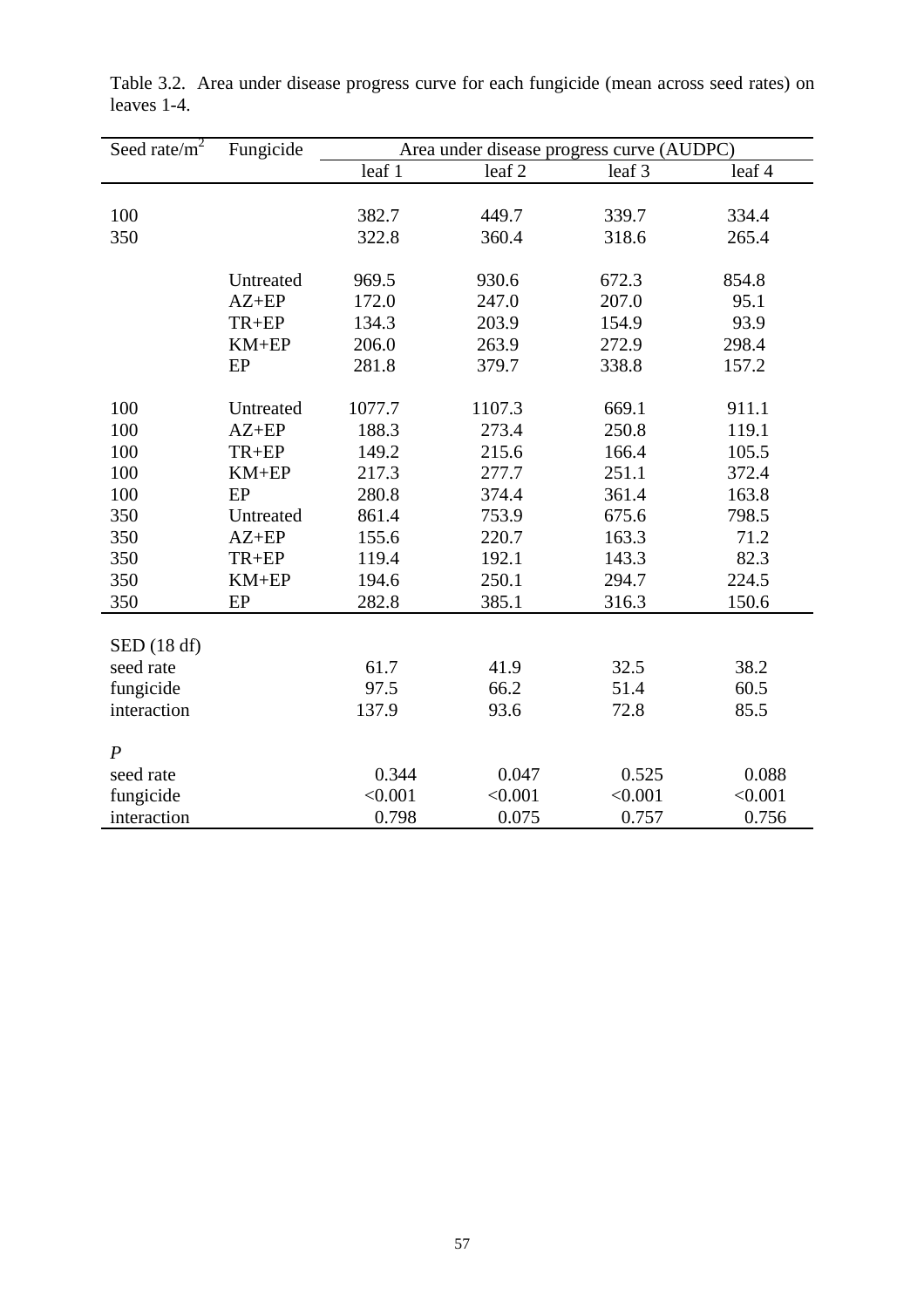

Figure 3.2. Area under disease progress curve for each fungicide (mean across seed rates) on leaves 1-4. AZ = azoxystrobin, TR = trifloxystrobin, KM = kresoxim-methyl, EP = epoxiconazole.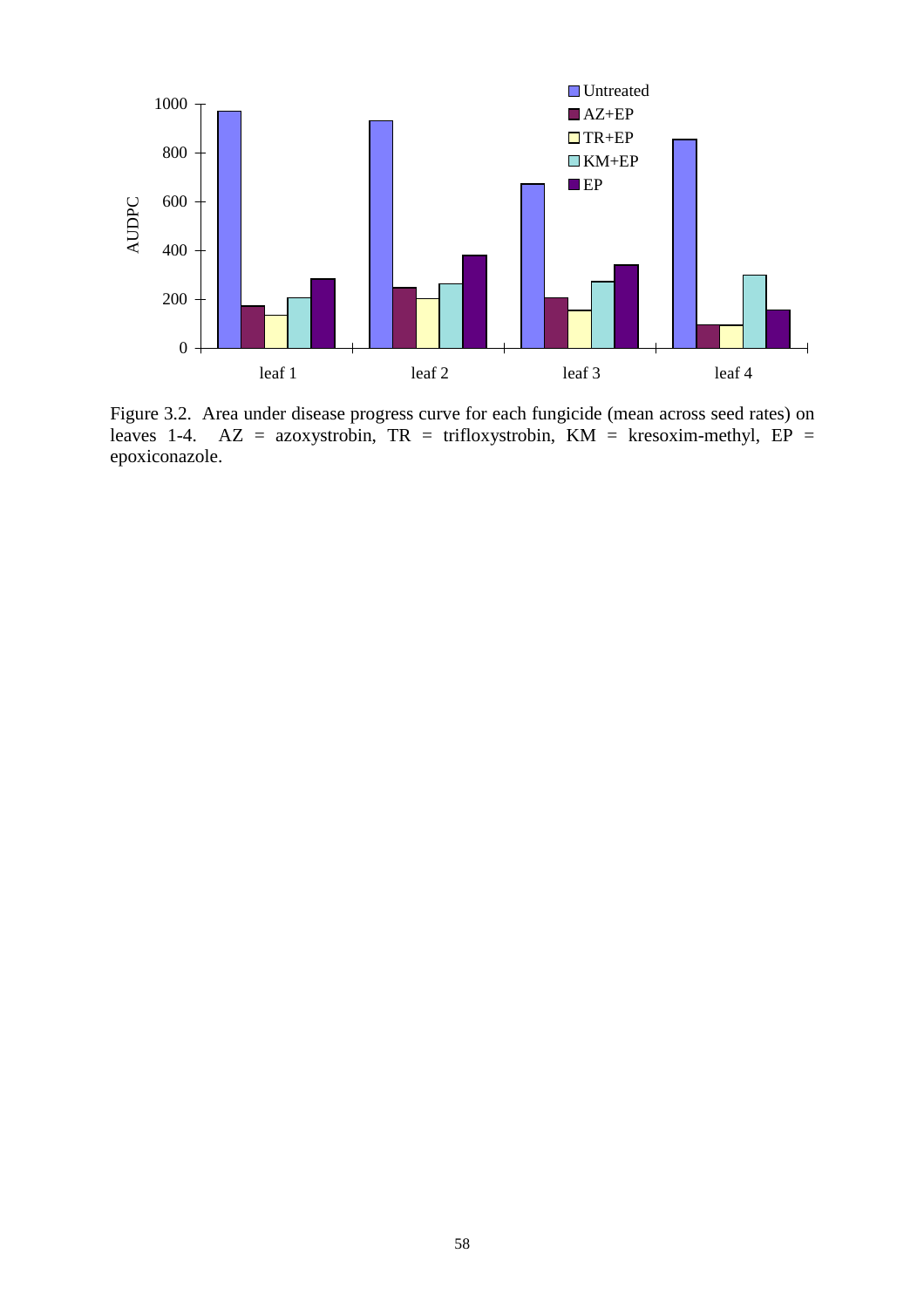

Figure 3.3. Green leaf area index (GLAI), mean for each seed rate (upper) and fungicide (lower). AZ = azoxystrobin,  $TR = \text{trifloxyst}$ robin,  $KM = \text{kresoxim-methyl}$ ,  $EP =$ epoxiconazole.

Seed rate  $(P = 0.002)$  and fungicide  $(P < 0.001)$  both had significant effects on canopy integrated over time from GS 39 (HAD39), but the interaction between seed rate and fungicide was not significant  $(P = 0.951)$ . The HAD39 for the lower and higher seed rates were  $348.2$  and  $410.0$  respectively (SED = 16.82). All fungicides increased HAD39  $(SED = 26.6)$ . Epoxiconazole had a significantly lower value than either azoxystrobin or trifloxystrobin plus epoxiconazole, but kresoxim-methyl plus epoxiconazole did not differ significantly from the other fungicides (Figure 3.4).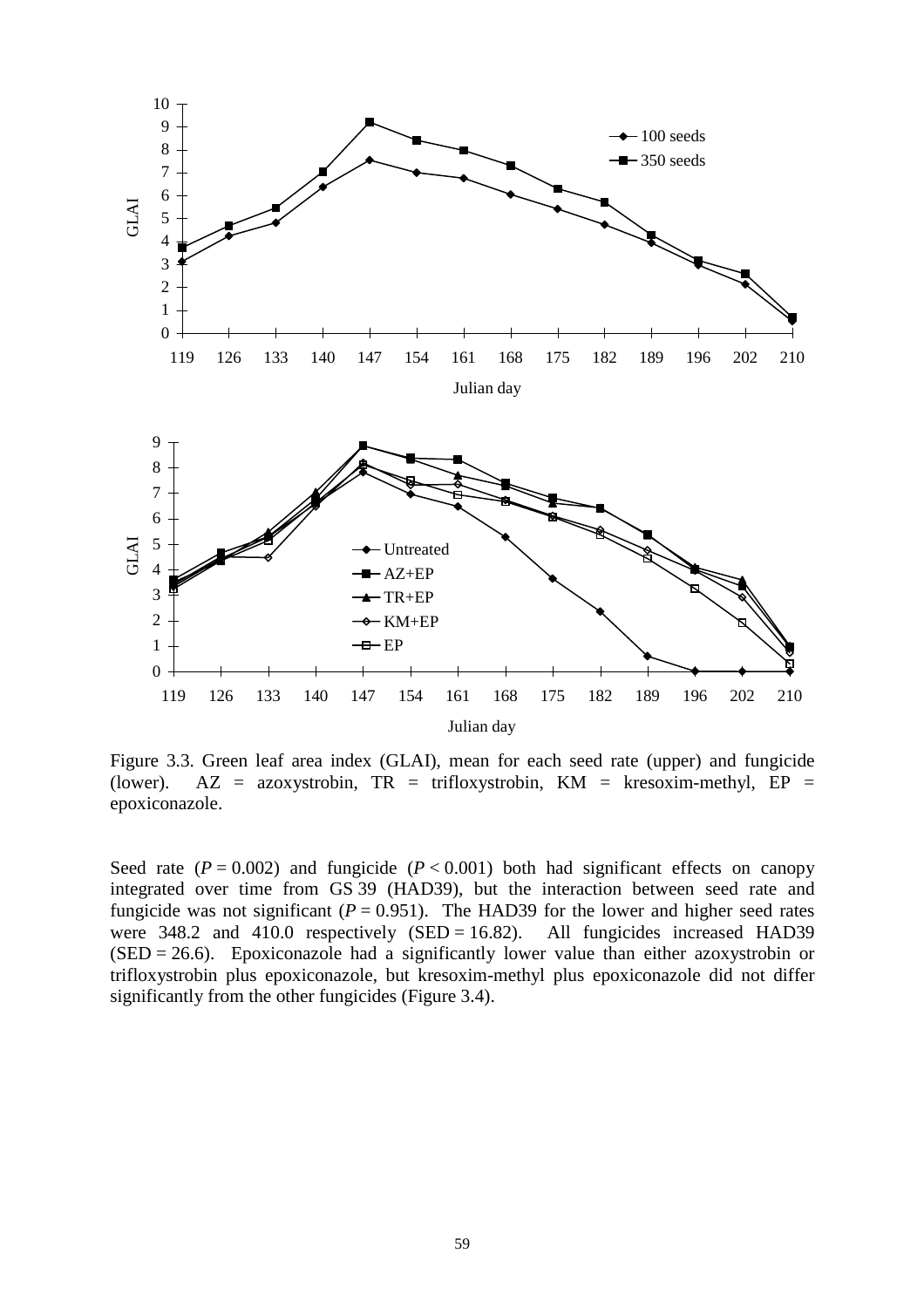

Figure 3.4. Healthy area duration from GS 39.  $AZ = azoxystrobin, TR = trifloxystrobin, KM$  $=$  kresoxim-methyl,  $EP = epoxiconazole$ .

Shoot numbers were higher on each date in the plots sown at  $350 \text{ seeds/m}^2$  (Figure 3.5), although the difference was statistically significant only at GS 65, GS 75 and GS 87. There were significant effects of fungicide on two instances, where one fungicide treatment had a lower population than others. These were kresoxim-methyl plus epoxiconazole treatment at GS 65 and epoxiconazole at GS 87. Interactions between seed rate and fungicide were not significant.

Seed rate had a significant effect on total biomass in the earlier three growth analyses, at GS 39, GS 65 and GS 75, and the apparent differences at the later assessments were not statistically significant (Figure 3.6, Table 3.3). In contrast, fungicide had a significant effect on biomass only from GS 87 onwards. At this stage, all fungicide treatments gave higher biomass than the untreated, and epoxiconazole alone was lower than the three strobilurin plus epoxiconazole mixtures. In the pre-harvest assessment (GS 93), the only differences that were statistically significant were that the azoxystrobin plus epoxiconazole mixture had higher total biomass than the untreated control. As with shoot number, there were no statistically significant interactions between seed rate and fungicide.

Water-soluble carbohydrate levels at GS 65 were higher in fungicide-treated than untreated plots  $(P=0.063$ ; Table 3.4). By GS 87, the untreated plots had significantly less than any fungicide treatment, and epoxiconazole had less than trifloxystrobin plus epoxiconazole.

There was a mean benefit in yield of 1.13 t/ha from the higher seed rate compared with the lower rate Table 3.5). All fungicides increased yield compared with the untreated control, and the yield from epoxiconazole was significantly lower than that from each of the strobilurin plus epoxiconazole mixtures. Specific weight and thousand grain weight were increased by each fungicide treatment, but not by seed rate (Table 3.5). Azoxystrobin plus epoxiconazole and trifloxystrobin plus epoxiconazole had higher thousand grain weights than the other two fungicide treatments. There were no significant differences in numbers of grains per ear. Harvest index was significantly higher in the lower seed rate plots, and was increased by each fungicide treatment, with significantly higher indices from azoxystrobin plus epoxiconazole and trifloxystrobin than from epoxiconazole alone (Table 3.5). Interactions between seed rate and fungicide were not statistically significant in yield, grain quality, grain number per ear and harvest index.

The relationship between disease (as AUDPC) and HAD39 showed that 84.7% of the variation in HAD39 was accounted for by disease (Figure 3.7). However, this regression was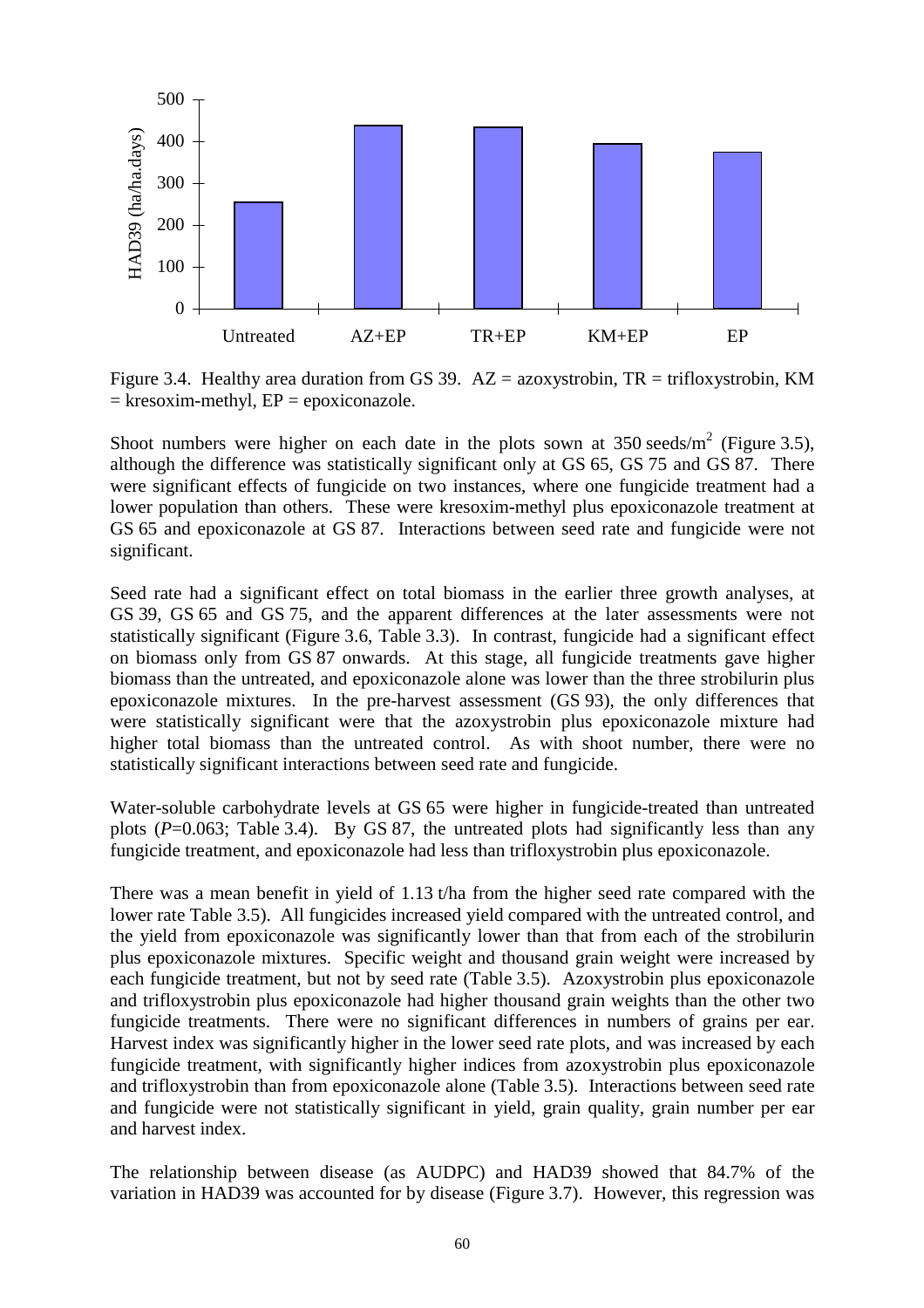heavily weighted by the two results from untreated plots and, where these were removed from the analysis, the regression accounted for only 63.8% of the variance.

The relationship between yield and canopy duration, expressed as HAD39, showed a highly significant regression, which accounted for 93% of the total variance (Figure 3.8).



Figure 3.5. Shoot numbers, mean for each seed rate (upper) and fungicide (lower).  $AZ =$ azoxystrobin,  $TR = \text{trifloxystrobin}$ ,  $KM = \text{kresoxim-methyl}$ ,  $EP = \text{epoxiconazole}$ .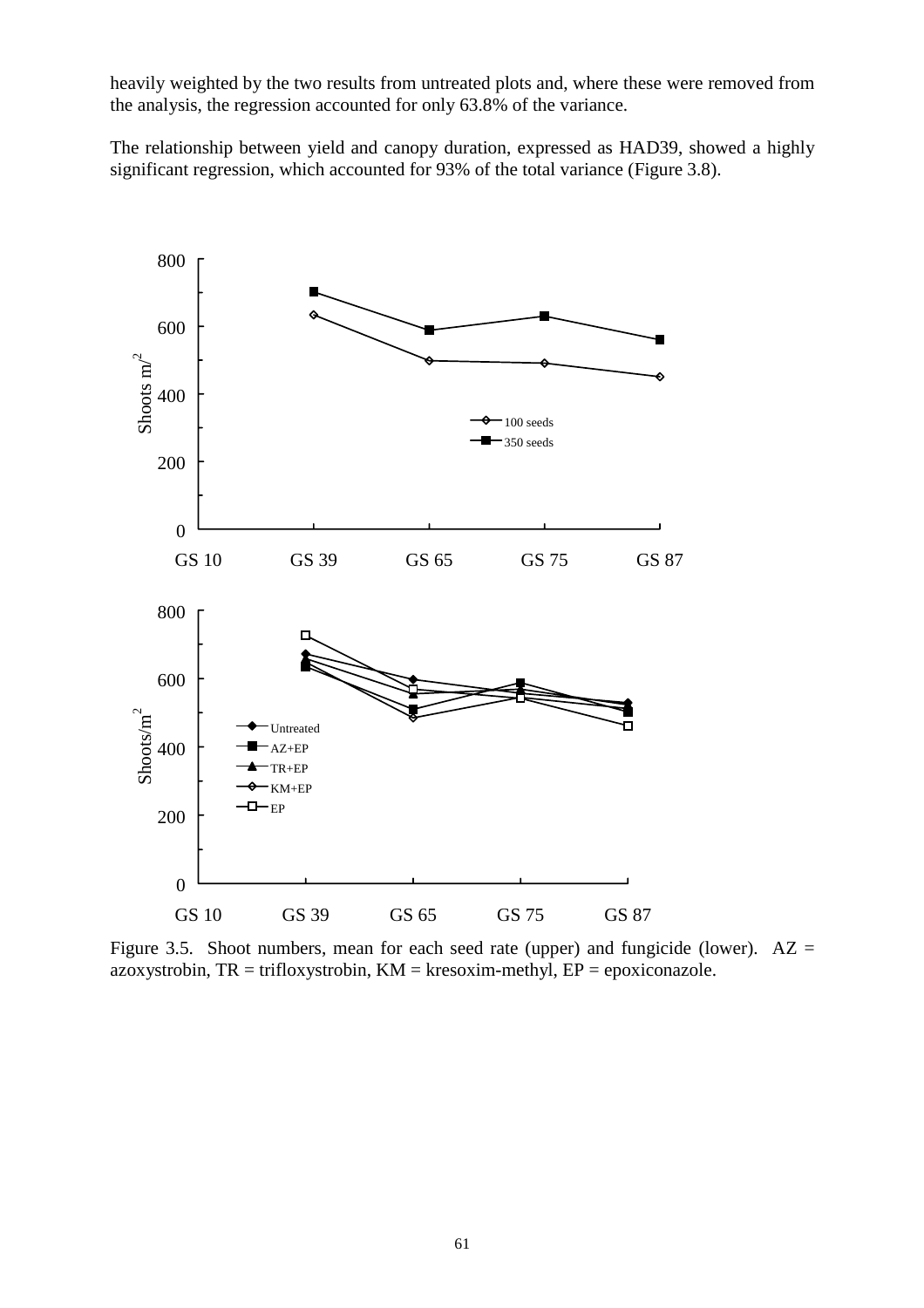

Figure 3.6. Total crop dry matter, mean for each seed rate (upper) and fungicide (lower). AZ  $=$  azoxystrobin, TR = trifloxystrobin, KM = kresoxim-methyl, EP = epoxiconazole.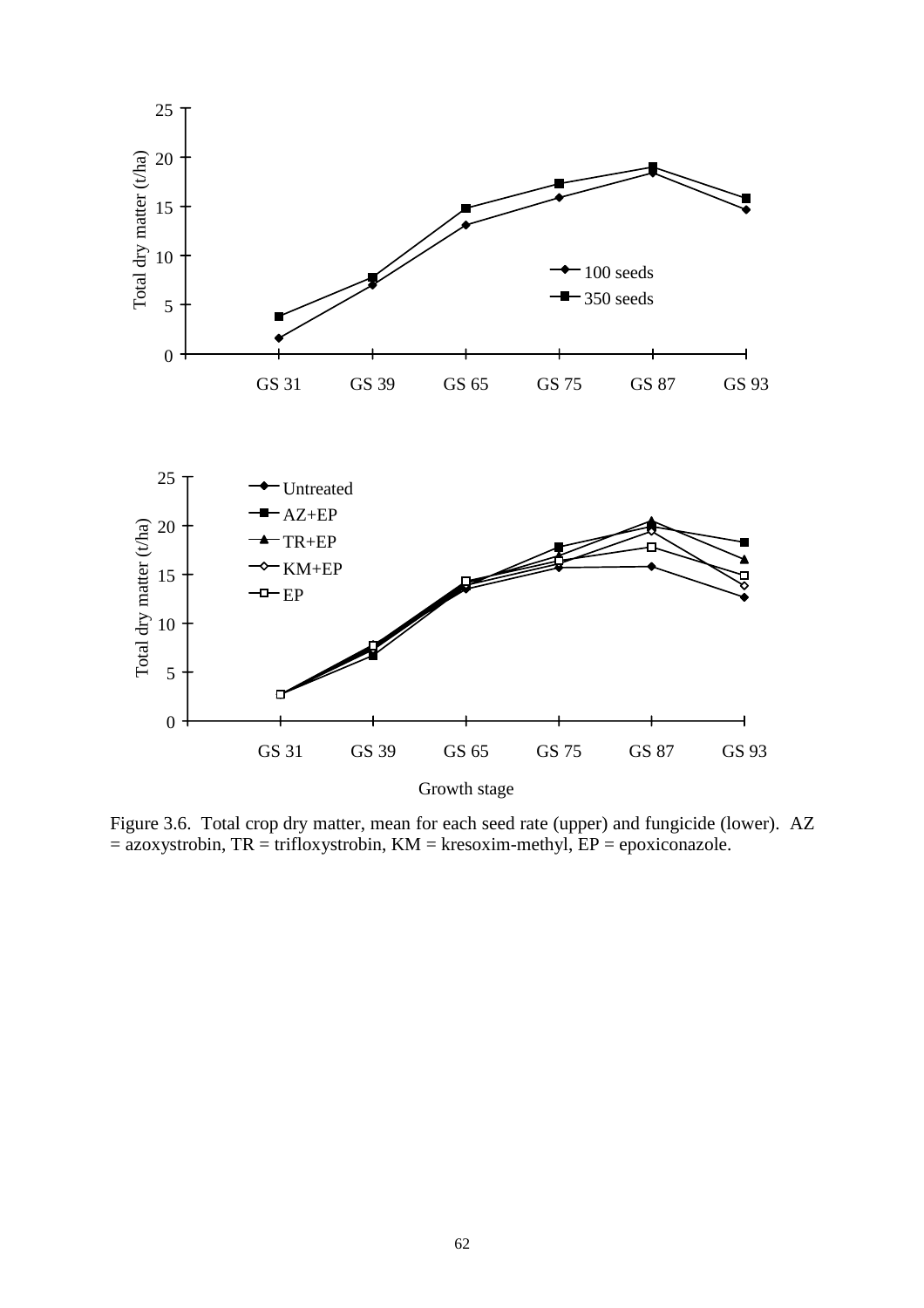| Seed rate/ $m^2$ | Fungicide | Total dry matter (t/ha) |             |                    |             |               |
|------------------|-----------|-------------------------|-------------|--------------------|-------------|---------------|
|                  |           | GS 39                   | GS 65       | GS 75              | GS 87       | GS 93         |
|                  |           | $(22$ May $)$           | $(19$ June) | $(3 \text{ July})$ | $(22$ July) | $(30$ August) |
|                  |           |                         |             |                    |             |               |
| 100              |           | 7.0                     | 13.1        | 15.9               | 18.4        | 14.7          |
| 350              |           | 7.8                     | 14.8        | 17.3               | 19.0        | 15.8          |
|                  |           |                         |             |                    |             |               |
|                  | Untreated | 7.8                     | 13.5        | 15.7               | 15.8        | 12.7          |
|                  | $AZ+EP$   | 6.7                     | 13.8        | 17.8               | 19.9        | 18.3          |
|                  | TR+EP     | 7.5                     | 14.1        | 16.9               | 20.5        | 16.5          |
|                  | $KM+EP$   | 7.3                     | 13.9        | 16.1               | 19.4        | 13.8          |
|                  | EP        | 7.7                     | 14.3        | 16.4               | 17.8        | 14.9          |
|                  |           |                         |             |                    |             |               |
| 100              | Untreated | 7.9                     | 13.1        | 14.9               | 15.1        | 12.0          |
| 100              | $AZ+EP$   | 6.6                     | 12.9        | 16.9               | 19.6        | 18.0          |
| 100              | TR+EP     | 7.0                     | 13.4        | 16.3               | 20.0        | 15.4          |
| 100              | $KM+EP$   | 6.6                     | 12.7        | 15.3               | 18.7        | 14.3          |
| 100              | EP        | 7.0                     | 13.2        | 15.8               | 18.5        | 13.7          |
| 350              | Untreated | $7.8\,$                 | 13.9        | 16.3               | 16.4        | 13.3          |
| 350              | $AZ+EP$   | 6.9                     | 14.7        | 18.7               | 20.3        | 18.6          |
| 350              | TR+EP     | 7.9                     | 14.9        | 17.6               | 20.9        | 17.7          |
| 350              | $KM+EP$   | 8.0                     | 15.1        | 16.9               | 20.1        | 13.4          |
| 350              | EP        | 8.4                     | 15.3        | 17.1               | 17.1        | 16.1          |
|                  |           |                         |             |                    |             |               |
| SED(18 df)       |           |                         |             |                    |             |               |
| seed rate        |           | 0.26                    | 0.41        | 0.46               | 0.53        | 1.37          |
| fungicide        |           | 0.41                    | 0.64        | 0.73               | 0.83        | 2.15          |
| interaction      |           | 0.58                    | 0.92        | 1.03               | 1.17        | 3.05          |
|                  |           |                         |             |                    |             |               |
| $\boldsymbol{P}$ |           |                         |             |                    |             |               |
| seed rate        |           | 0.007                   | < 0.001     | 0.005              | 0.261       | 0.406         |
| fungicide        |           | 0.111                   | 0.758       | 0.069              | < 0.001     | 0.120         |
| interaction      |           | 0.281                   | 0.782       | 0.997              | 0.431       | 0.931         |

Table 3.3. Total crop dry matter.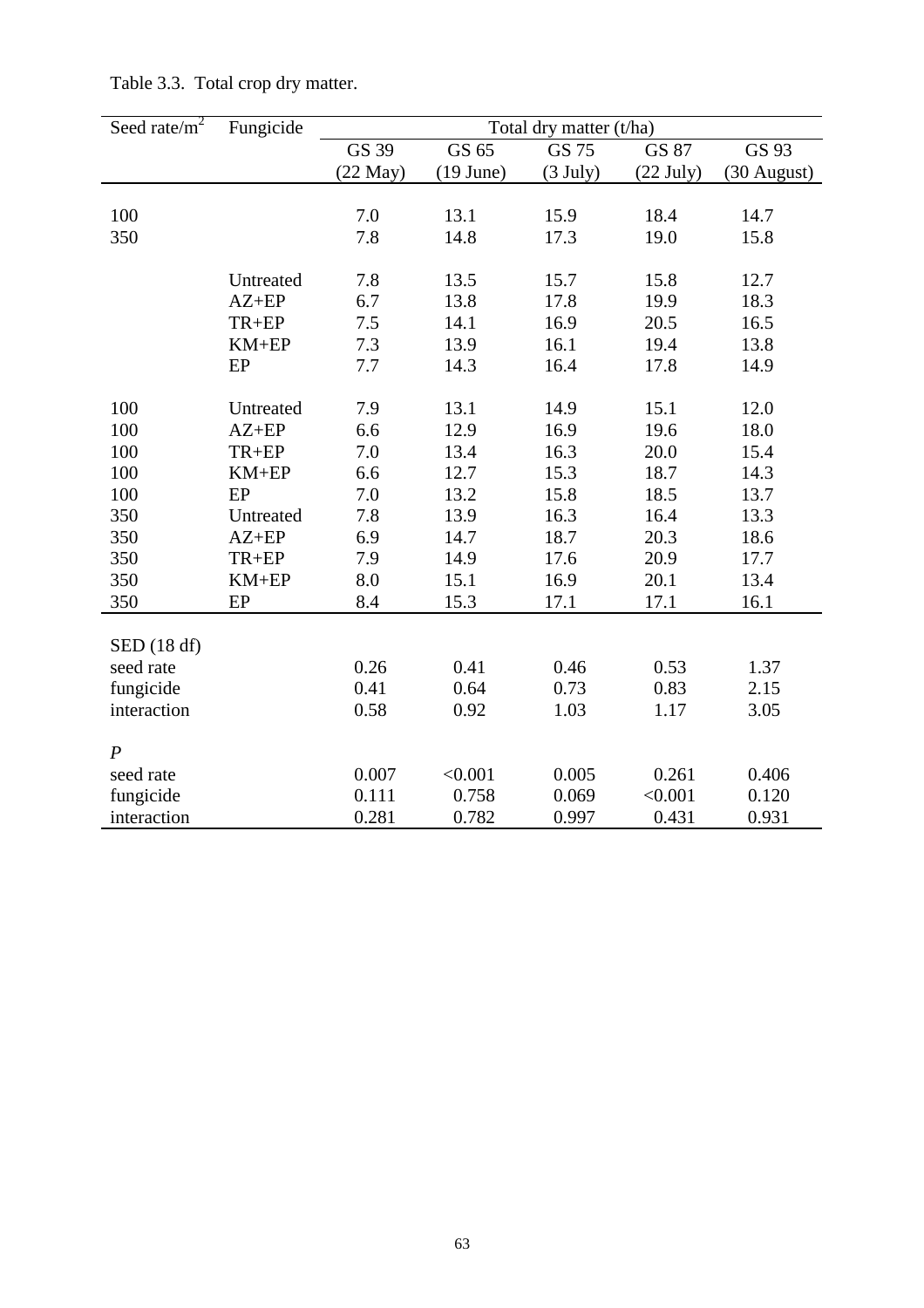| Seed rate/ $m^2$ | Fungicide | Water-soluble carbohydrates (t/ha) |         |  |
|------------------|-----------|------------------------------------|---------|--|
|                  |           | GS 65                              | GS 87   |  |
|                  |           |                                    |         |  |
| 100              |           | 2.62                               | 0.34    |  |
| 350              |           | 2.81                               | 0.27    |  |
|                  |           |                                    |         |  |
|                  | Untreated | 2.23                               | 0.07    |  |
|                  | $AZ+EP$   | 2.68                               | 0.40    |  |
|                  | TR+EP     | 2.88                               | 0.45    |  |
|                  | $KM+EP$   | 3.12                               | 0.32    |  |
|                  | EP        | 2.65                               | 0.28    |  |
|                  |           |                                    |         |  |
| 100              | Untreated | 2.00                               | 0.06    |  |
| 100              | $AZ+EP$   | 2.40                               | 0.42    |  |
| 100              | TR+EP     | 2.87                               | 0.52    |  |
| 100              | $KM+EP$   | 3.05                               | 0.35    |  |
| 100              | EP        | 2.78                               | 0.34    |  |
| 350              | Untreated | 2.46                               | 0.08    |  |
| 350              | $AZ+EP$   | 2.96                               | 0.39    |  |
| 350              | TR+EP     | 2.90                               | 0.37    |  |
| 350              | $KM+EP$   | 3.19                               | 0.30    |  |
| 350              | EP        | 2.52                               | 0.21    |  |
|                  |           |                                    |         |  |
| SED(18 df)       |           |                                    |         |  |
| seed rate        |           | 0.178                              | 0.039   |  |
| fungicide        |           | 0.282                              | 0.062   |  |
| interaction      |           | 0.399                              | 0.088   |  |
|                  |           |                                    |         |  |
| $\boldsymbol{P}$ |           |                                    |         |  |
| seed rate        |           | 0.306                              | 0.099   |  |
| fungicide        |           | 0.063                              | < 0.001 |  |
| interaction      |           | 0.612                              | 0.625   |  |

Table 3.4. Stem water-soluble carbohydrates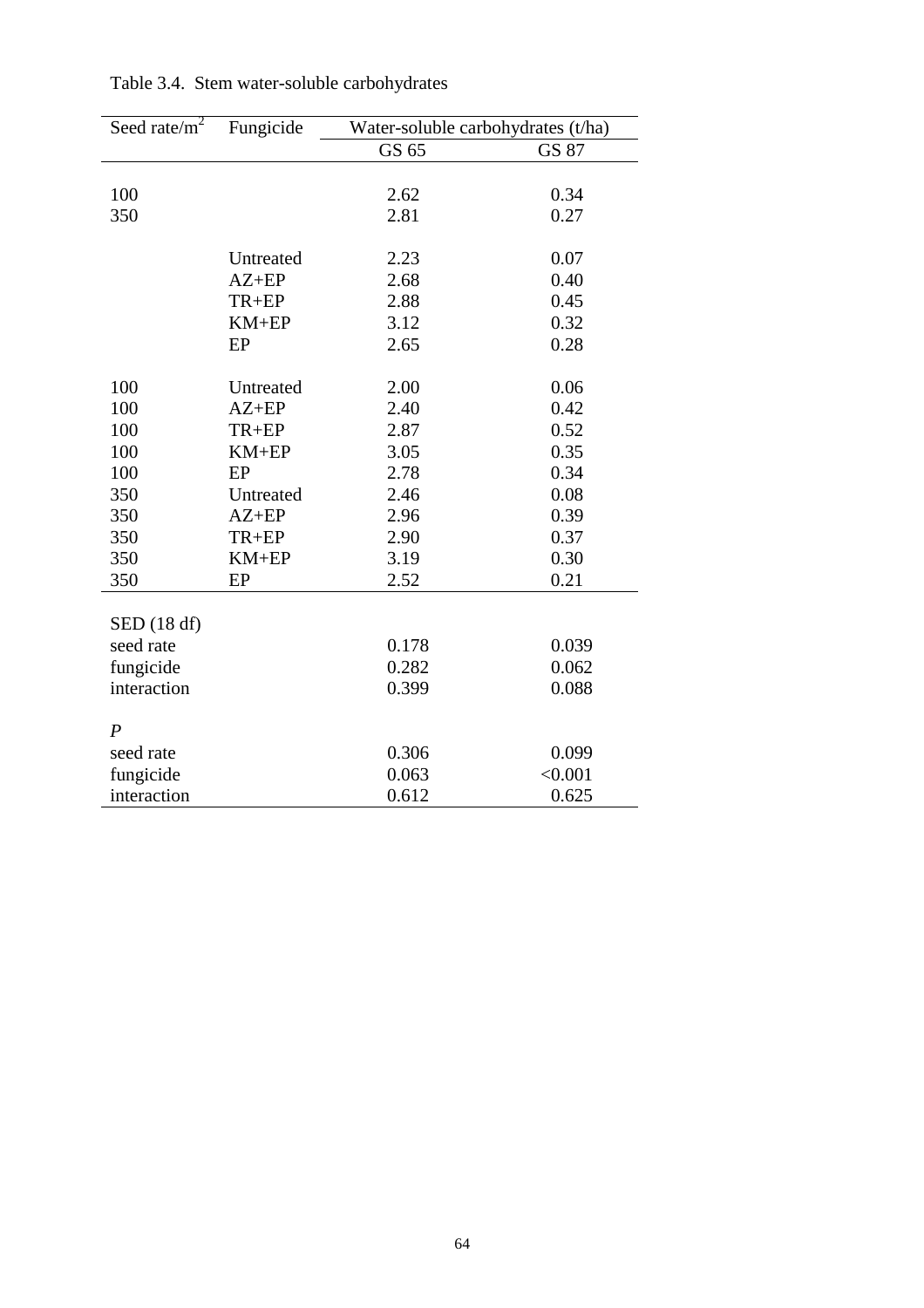| Seed rate/ $m^2$ | Fungicide            | Yield  | Specific<br>weight | Thousand<br>grain | Grains per<br>ear | Harvest<br>index |
|------------------|----------------------|--------|--------------------|-------------------|-------------------|------------------|
|                  |                      | (t/ha) | (kg/hl)            | weight $(g)$      |                   |                  |
|                  |                      |        |                    |                   |                   |                  |
| 100              |                      | 7.80   | 75.7               | 45.3              | 33                | 0.50             |
| 350              |                      | 8.67   | 76.2               | 45.9              | 28                | 0.48             |
|                  |                      |        |                    |                   |                   |                  |
|                  | Untreated            | 5.52   | 72.4               | 33.8              | 26                | 0.41             |
|                  | $AZ+EP$              | 9.08   | 76.9               | 51.2              | 35                | 0.53             |
|                  | TR+EP                | 9.12   | 77.1               | 50.5              | 31                | 0.52             |
|                  | $KM+EP$              | 9.01   | 76.8               | 47.3              | 28                | 0.51             |
|                  | EP                   | 8.43   | 76.5               | 45.2              | 32                | 0.49             |
| 100              |                      | 4.98   | 71.9               | 32.6              | 30                | 0.42             |
| 100              | Untreated<br>$AZ+EP$ | 8.47   | 76.8               | 51.7              | 39                | 0.54             |
| 100              | $TR+EP$              | 8.64   | 76.9               | 49.8              | 33                | 0.54             |
| 100              | $KM+EP$              | 8.73   | 76.5               | 47.5              | 32                | 0.52             |
| 100              | EP                   | 8.15   | 76.4               | 44.9              | 31                | 0.51             |
| 350              | Untreated            | 6.07   | 72.9               | 35.0              | 23                | 0.40             |
| 350              | $AZ+EP$              | 9.69   | 77.1               | 50.7              | 32                | 0.51             |
| 350              | TR+EP                | 9.61   | 77.3               | 51.1              | 28                | 0.51             |
| 350              | $KM+EP$              | 9.29   | 77.0               | 47.0              | 23                | 0.50             |
| 350              | EP                   | 8.71   | 76.6               | 45.6              | 32                | 0.48             |
|                  |                      |        |                    |                   |                   |                  |
| SED(18 df)       |                      |        |                    |                   |                   |                  |
| seed rate        |                      | 0.151  | 0.31               | 0.77              | 3.1               | 0.007            |
| fungicide        |                      | 0.239  | 0.50               | 1.21              | 4.9               | 0.011            |
| interaction      |                      | 0.337  | 0.70               | 1.71              | 6.9               | 0.015            |
| $\boldsymbol{P}$ |                      |        |                    |                   |                   |                  |
| seed rate        |                      | < .001 | 0.166              | 0.444             | 0.111             | 0.002            |
| fungicide        |                      | < .001 | < .001             | < .001            | 0.372             | < 0.001          |
| interaction      |                      | 0.532  | 0.924              | 0.634             | 0.862             | 0.970            |
|                  |                      |        |                    |                   |                   |                  |

Table 3.5. Yield and grain quality.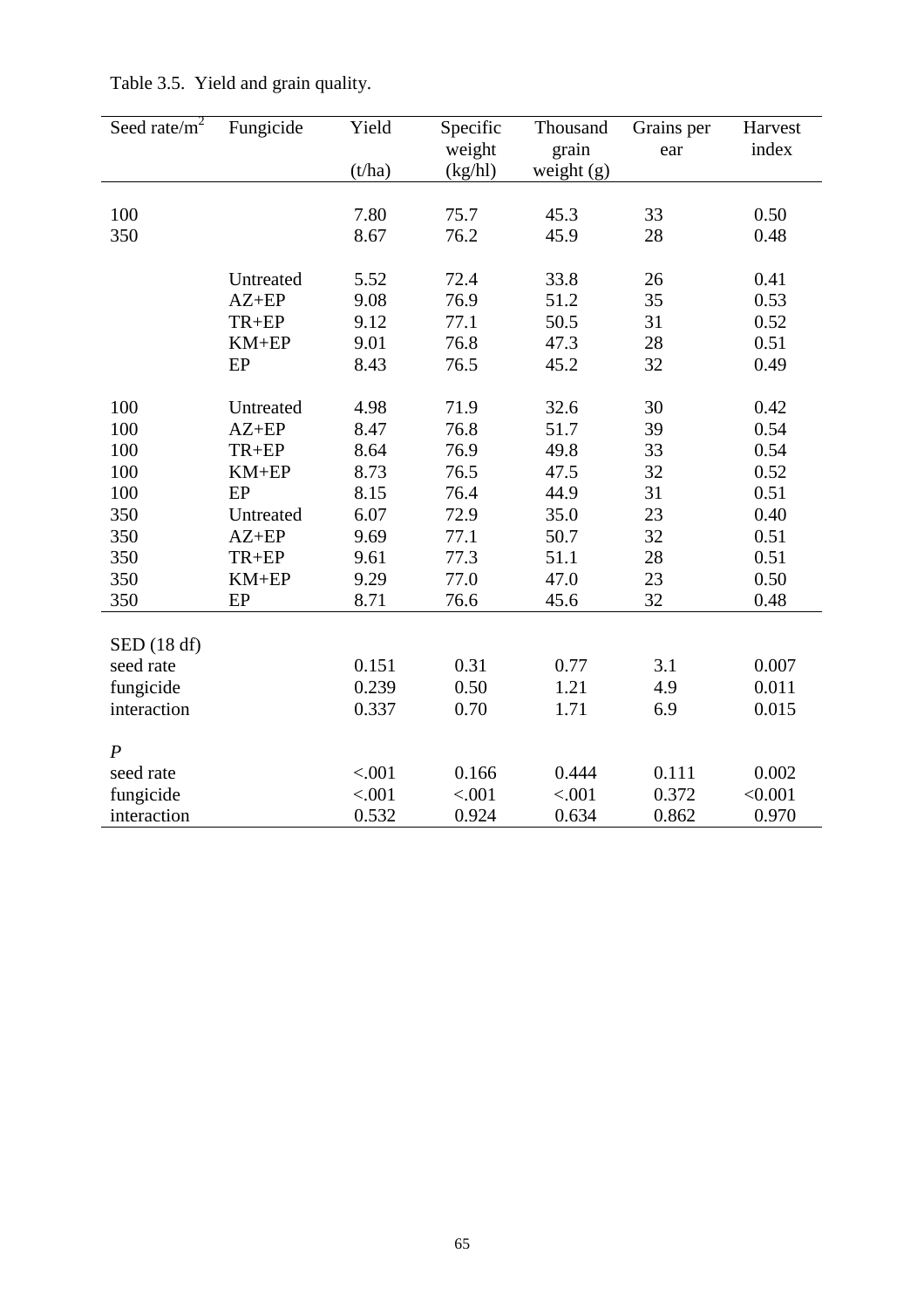

Figure 3.7. Relationship between canopy size integrated over time (HAD39) and disease.



Figure 3.8. Relationship between yield and canopy size integrated over time (HAD39).

#### **Discussion**

A consistent feature throughout the results of this experiment was the lack of statistical interactions between seed rate and fungicide. There were effects of both seed rate and fungicide, generally in line with what would be expected, but no evidence that the crop established from a low seed rate showed a different response to fungicides to the crop from the 'conventional' seed rate. The crop from the lower seed rate had lower shoot numbers, smaller canopy size until late June, lower total biomass until early July (GS 75), lower yield and higher harvest index. There was no effect of seed rate on disease or on water-soluble carbohydrates. Fungicides gave the expected reduction in disease, increased green canopy and crop biomass and higher yields.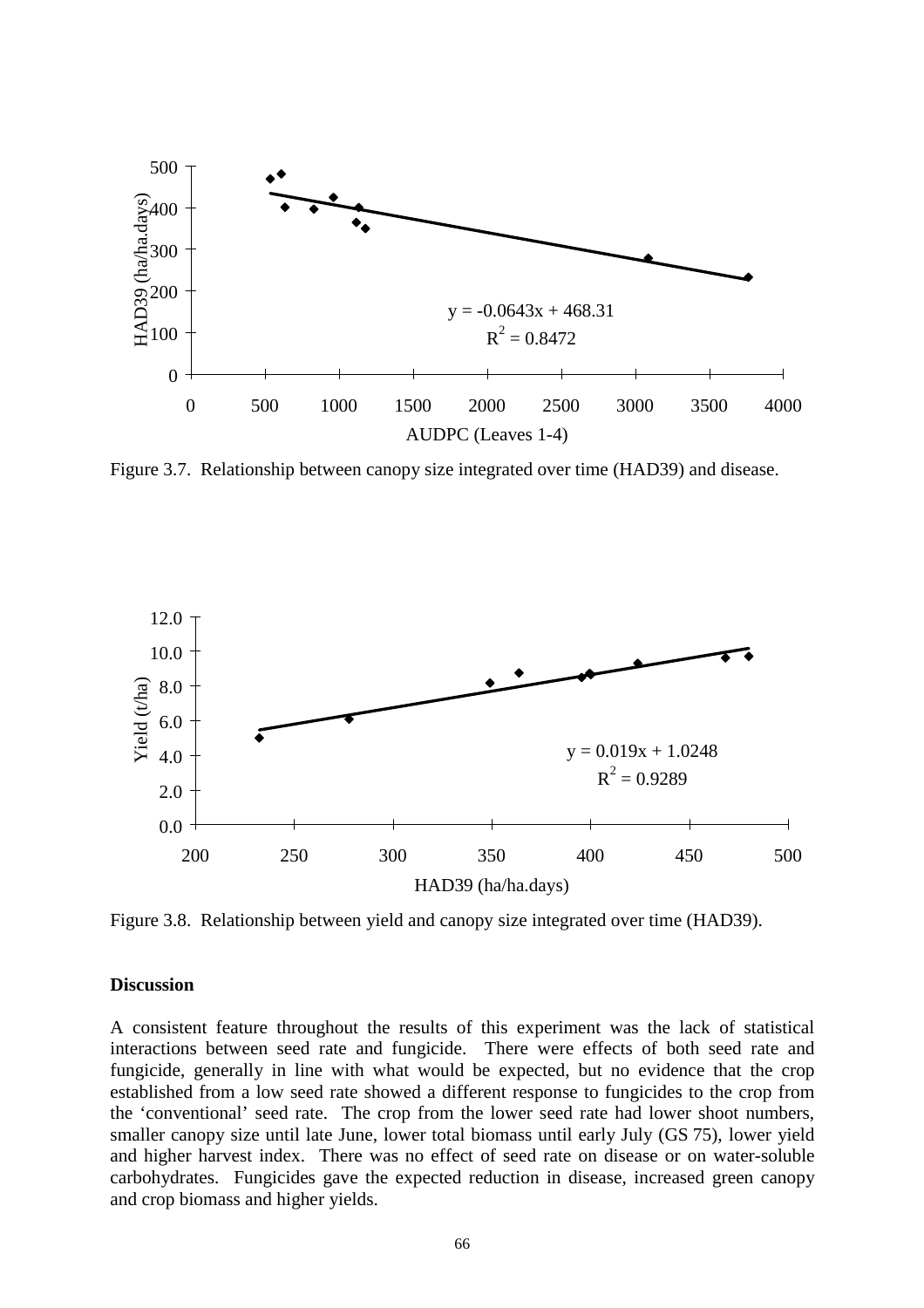Comparing fungicides, few differences were evident in terms of control of *Septoria tritici*, but there were some small effects. On leaf 4, where eradicant activity would have been tested most severely, kresoxim-methyl plus epoxiconazole was less effective than epoxiconazole alone or in mixture with either of the other strobilurins. There has been much discussion among agronomists about the efficacy of the epoxiconazole in the kresoxim-methyl coformulation (Landmark), compared with the straight epoxiconazole product Opus. It has been suggested that, because of the different type of formulation required for the mixture, epoxiconazole in Landmark was less effective than the same rate of active ingredient applied as Opus. Most of the results in this experiment show no difference between Landmark and Opus in *S. tritici* control, which is consistent with earlier HGCA-funded work (Jones, 2000). However, the eradicant activity of Landmark was slightly poorer, which only became evident where maximum eradicant activity was required. It is likely that this difference would also be evident if the dose applied had been reduced to the point at which it was only just sufficient to control the disease.

The other difference in disease control was that, on each of the top three leaves, the epoxiconazole mixtures with trifloxystrobin or azoxystrobin gave greater persistence of disease control than epoxiconazole alone or in mixture with kresoxim-methyl. This resulted in higher green leaf area indices in the last three weeks of green canopy life. There was a reasonably close relationship between green canopy integrated over time (HAD39) and disease, but a very close relationship between yield and HAD39. This suggests that the increased yield which resulted from the fungicide treatments was directly related to the increase in green canopy size and, therefore, it is unlikely that more efficient function of the canopy (perhaps through increased radiation use efficiency) was a significant factor. The slightly poorer relationship between disease and HAD39 may indicate that some of the increase in canopy may have resulted from activity other than direct fungicidal activity on the principal pathogen *S. tritici*. This could, perhaps, be associated with delaying colonisation of the leaf by saprophytes, which has been shown with azoxystrobin (Bertelsen *et al*., 2001) On the other hand, this may be a reflection of the difficulty in making measurements of the actual amount of disease, as opposed to total necrotic area, particularly towards the end of the life of a leaf.

Overall, this experiment did not provide any evidence to support the hypothesis that there may be a greater benefit from strobilurins in thin crops, where the lower stem leaves make a greater contribution to yield, than in thick crops. The actual crop canopy which resulted from sowing 100 seeds/ $m^2$  was not quite as small as some commercial crop canopies which result from late sowing or adverse conditions (e.g. following severe slug damage), but sufficiently small to indicate that the benefits from strobilurins will not be fundamentally different on a thin crop. The experiment also showed that, under conditions of severe foliar disease, the strobilurins gave greater persistence of disease control, resulting in greater green canopy duration, and that yield was closely correlated with canopy size. Under these conditions, there was no evidence in this experiment of any physiological effects of strobilurins.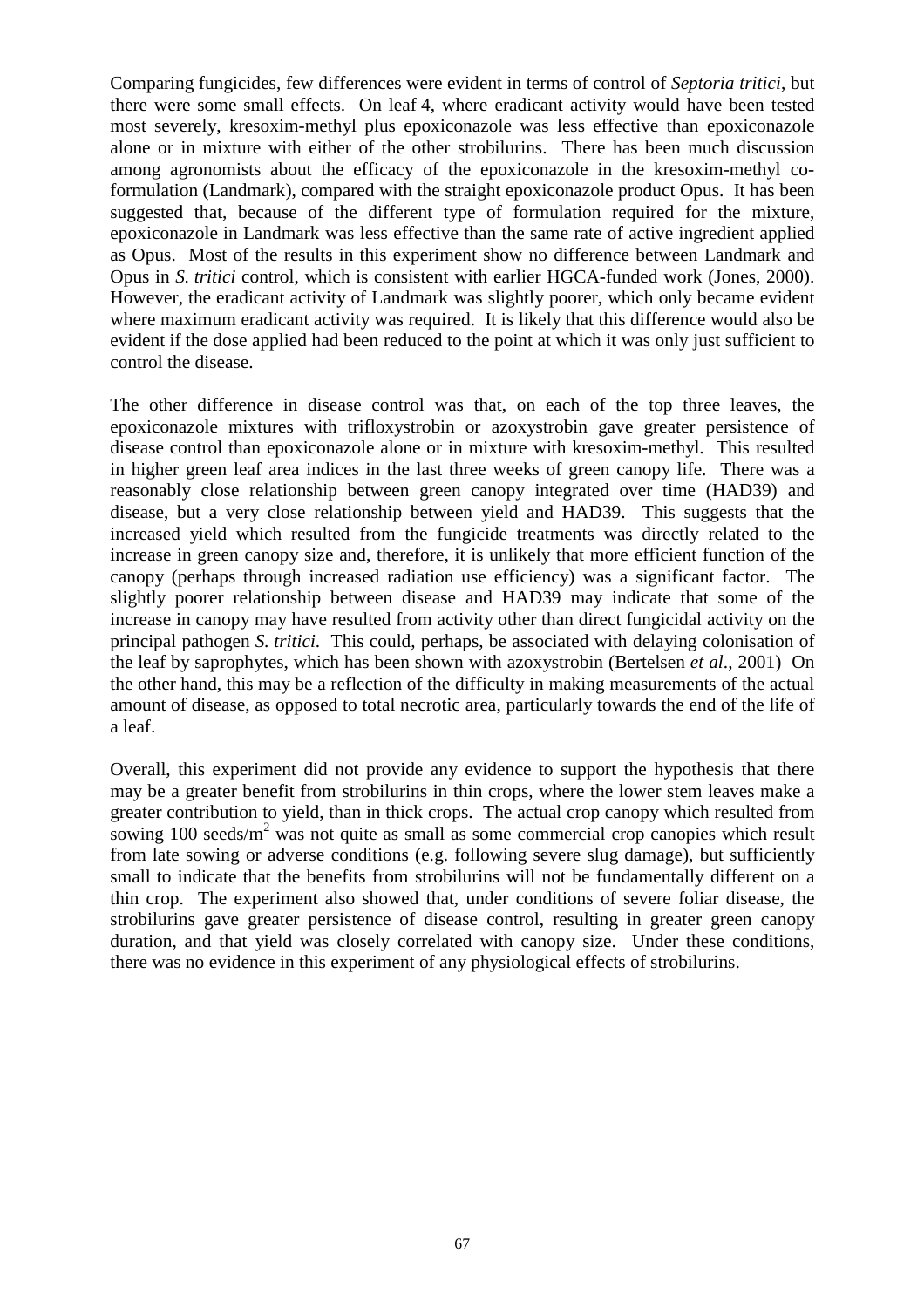## **APPENDIX 4**

## **Experiment 4: Interaction between strobilurin fungicides and nitrogen utilisation**

## **Introduction**

Early field experiments with strobilurin fungicides showed increases in green canopy and yield which could not be related directly to improvements in disease control. This was observed particularly with kresoxim-methyl plus epoxiconazole, compared with epoxiconazole alone, but also with azoxystrobin plus epoxiconazole (Jones and Bryson, 1998; Jones, 2000). This raised interest in whether the strobilurins have direct physiological effects on plants which contribute to green canopy duration and thereby to yield.

There is evidence from glasshouse, growth room or detached leaf studies that kresoximmethyl can affect various physiological processes in plants. Dark inactivation of nitrate reductase was reduced (Köhle *et al.*, 1997), and degradation of nitrate reductase inhibited (Glaab and Kaiser, 1999) which may increase nitrogen uptake and lead to a larger canopy size and, possibly, increased radiation use efficiency. Grossman and Retzlaff (1997) and Grossman *et al.* (1999) showed that kresoxim-methyl inhibited ethylene biosynthesis and increased abscisic acid levels, which may delay senescence. They also showed that stomatal aperture was reduced, which could reduce transpiration and, consequently, water stress on the plants.

The two main components of yield are the number of grains/ $m<sup>2</sup>$  and grain weight. The number of grains/m<sup>2</sup> is a function of the number of ears/m<sup>2</sup> and the number of fertile florets remaining following floret death pre-anthesis. Jones and Bryson (1998) showed that application of kresoxim-methyl plus epoxiconazole at GS 31 rather than GS 32 gave a higher yield, with a greater effect on grains/ $m<sup>2</sup>$ , than on grain weight. This could have been associated with larger green canopy and increased assimilate production around the time of anthesis. This could be advantageous, since the maximum potential grain weight of wheat is influenced by the number of endosperm cells in the grain, which is determined at around anthesis (Brocklehurst, 1977). Endosperm cell numbers are affected by the level of assimilates available during the period of division, so the potential yield is dependent upon assimilate availability at around anthesis. Therefore, fungicides which give greater protection of canopy size up to anthesis could affect yield through increases in grain number as well as grain weight, whereas delaying canopy senescence after this stage can only increase yield through increased grain weight, which may be limited by the number of grains which have been produced.

In addition to the possibility of direct physiological effects on the crop, it has also been suggested by Bertlesen *et al*. (2001) that the high frequency of defence reactions against attempted fungal infection could result in the associated energy expenditure adversely affecting yield. They hypothesised that the yield advantage observed in field experiments for azoxystrobin treated crops could be due to the initiation of fewer defence reactions by the plants, particularly when compared with treatment with epoxiconazole.

This experiment was designed to investigate whether, under field conditions, direct effects of strobilurin fungicides on nitrogen uptake and utilisation could be detected, and whether there were effects on the crop nitrogen requirement.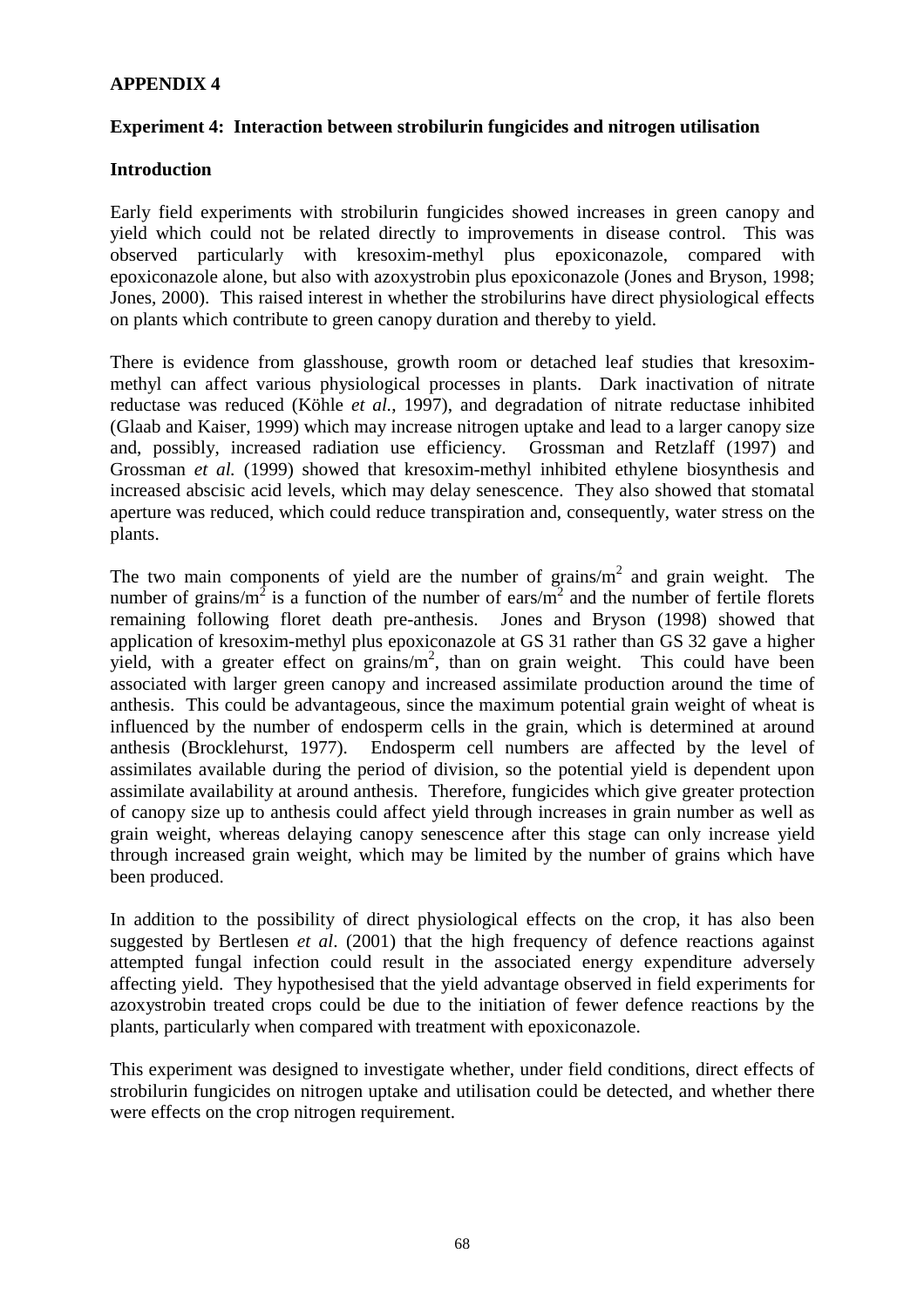## **Materials and methods**

Experiments were established at ADAS Boxworth, Cambridge, in 1998/99 and 1999/2000, on a clay soil of the Hanslope series. In both years, the previous crop was winter beans. The crops were drilled at a seed rate of  $140 \text{ seeds/m}^2$  on 15 October in 1999 and 6 October in 2000. The experiments were on cv. Spark, which has a rating of 7 for resistance to *Septoria tritici* (Anomymous, 1998).

The experimental design was the same in both years, and was fully randomised with three replicates. There were five nitrogen treatments (0, 80, 160, 240 and 320 kg/ha), four fungicide treatments (kresoxim-methyl, azoxystrobin, epoxiconazole and a control with no fungicide, referred to as 'no strobilurin') and three replicates. There were an additional 18 plots (6 per replicate) for destructive sampling. The total number of plots was 78, and the area of each plot was 4 m x 24 m. Treatments are detailed in Tables 4.1 - 4.3. In addition, there were overall applications of fungicides thought unlikely to have any physiological effects, to minimise the risk of disease and increase the probability of detecting any nonpathological effects of the treatment fungicides. These are detailed in Table 4.4.

Table 4.1. Treatments

| Treatment no.  | Fungicide       | N treatment    |
|----------------|-----------------|----------------|
|                |                 |                |
| 1              | No strobilurin  | N1             |
| $\overline{2}$ | No strobilurin  | N <sub>2</sub> |
| 3              | No strobilurin  | N <sub>3</sub> |
| $\overline{4}$ | No strobilurin  | N <sub>4</sub> |
| 5              | No strobilurin  | N <sub>5</sub> |
| 6              | Azoxystrobin    | N1             |
| 7              | Azoxystrobin    | N <sub>2</sub> |
| 8              | Azoxystrobin    | N <sub>3</sub> |
| 9              | Azoxystrobin    | N <sub>4</sub> |
| 10             | Azoxystrobin    | N <sub>5</sub> |
| 11             | Kresoxim-methyl | N1             |
| 12             | Kresoxim-methyl | N <sub>2</sub> |
| 13             | Kresoxim-methyl | N <sub>3</sub> |
| 14             | Kresoxim-methyl | N <sub>4</sub> |
| 15             | Kresoxim-methyl | N <sub>5</sub> |
| 16             | Epoxiconazole   | N1             |
| 17             | Epoxiconazole   | N <sub>2</sub> |
| 18             | Epoxiconazole   | N <sub>3</sub> |
| 19             | Epoxiconazole   | N <sub>4</sub> |
| 20             | Epoxiconazole   | N <sub>5</sub> |

# Table 4.2. Fungicides

| Fungicide treatment | Product | Rate/ha      |  |
|---------------------|---------|--------------|--|
| No strobilurin      |         |              |  |
|                     |         |              |  |
| Azoxystrobin        | Amistar | $1.00$ litre |  |
| Kresoxim-methyl     | Stroby  | $0.25$ kg    |  |
| Epoxiconazole       | Opus    | 1.00 litre   |  |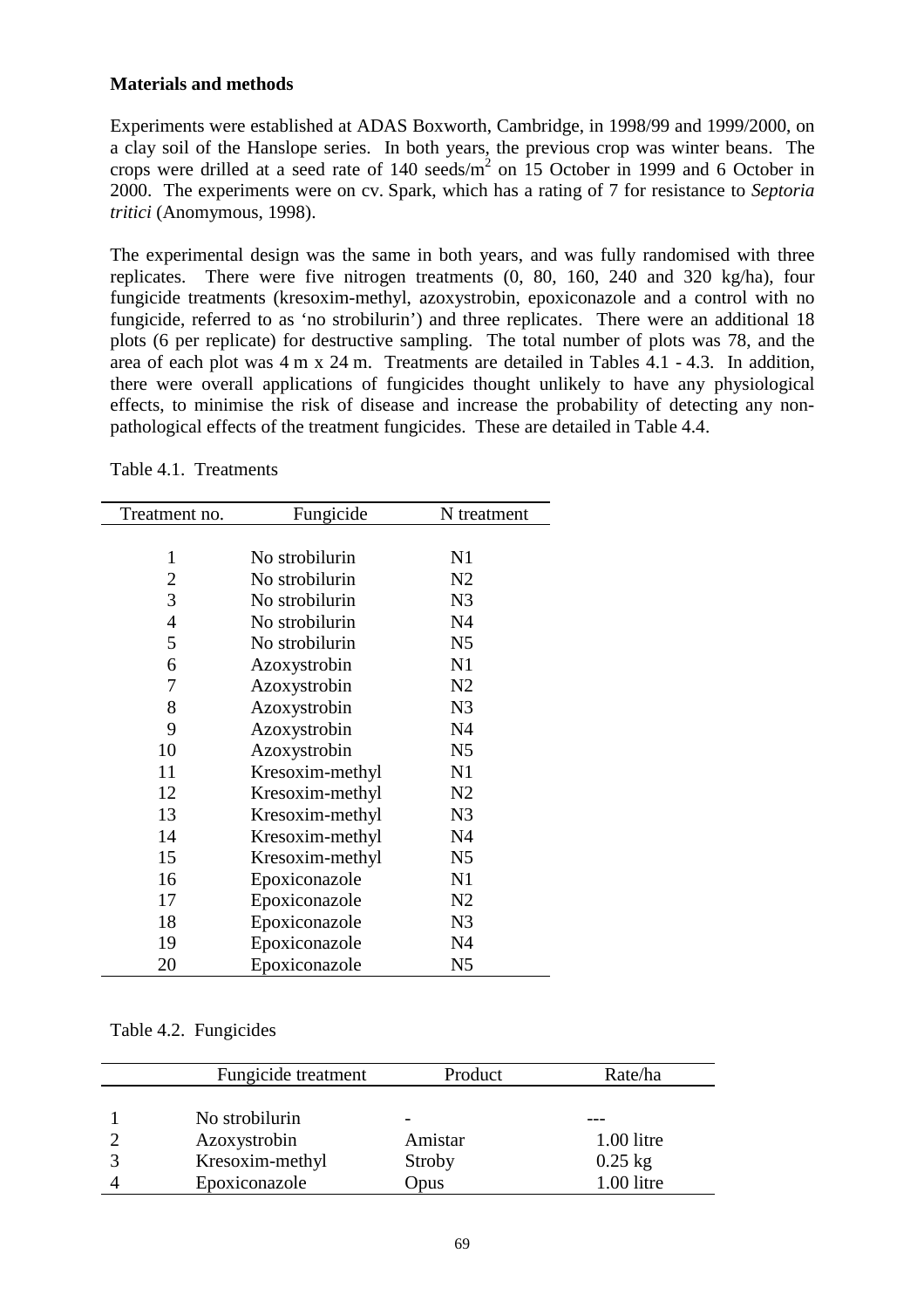Each fungicide treatment was applied on two occasions, at GS 31-32 (30 April 1999 and 8 May 2000) and GS 39 (29 May 1999 and 24 May 2000) (Tottman & Broad, 1987). Other agronomic inputs followed good commercial practice.

| N treatment    | kg/ha N at each application |     |       |  |  |
|----------------|-----------------------------|-----|-------|--|--|
|                | 1st                         | 2nd | Total |  |  |
|                |                             |     |       |  |  |
| N <sub>1</sub> |                             |     |       |  |  |
| N2             | 40                          | 40  | 80    |  |  |
| N <sub>3</sub> | 80                          | 80  | 160   |  |  |
| N <sub>4</sub> | 120                         | 120 | 240   |  |  |
| N <sub>5</sub> | 160                         | 160 | 320   |  |  |

Table 4.3. Nitrogen treatments

Nitrogen was applied on 22 April and 8 May in 1999, and 18 April and 25 April in 2000.

| Active ingredient | Fungicide product | Application rate of<br>product/ha | Date of application |
|-------------------|-------------------|-----------------------------------|---------------------|
| Chlorothalonil    | <b>Bravo</b>      | 1.00                              | 16 April 1999       |
| Quinoxyfen        | <b>Fortress</b>   | 0.15                              | 16 April 1999       |
| Chlorothalonil    | <b>Bravo</b>      | 1.00                              | 19 May 1999         |
| Chlorothalonil    | <b>Bravo</b>      | 1.00                              | 19 April 2000       |
| Quinoxyfen        | <b>Fortress</b>   | 0.15                              | 19 April 2000       |
| Chlorothalonil    | <b>Bravo</b>      | 1.00                              | 30 May 2000         |

Table 4.4. Overall fungicide applications

Foliar diseases were assessed as visual estimates of the percentage leaf area infected by each disease on each leaf layer, on 10 tillers taken at random from each sub plot at 7 day  $(+/-1)$ intervals from the date of the first fungicide application until all leaves were senescent. Percentage green leaf area was also estimated. The crop was not assessed for take-all, but as in both years the experiment was on a first wheat, take-all would not be expected to be important.

Growth analysis was done weekly on fungicide Treatments 1-3 from the onset of stem extension (GS 31), until harvest. On each occasion, the area within a quadrat was sampled (two 0.5 m<sup>2</sup> quadrats in 1999, and one 0.72 m<sup>2</sup> quadrat in 2000), leaving 3 rows on each side and at least 0.5 m between samples to avoid edge effects (Austin & Blackwell, 1980). The plants were cut at ground level and taken to the laboratory for analysis, except at GS 31 where plants were removed from the field intact and plant number counted before cutting off the roots at ground level. The number and dry weight of shoots were assessed separately for potentially fertile, dead and dying shoots. A shoot was classified as dying when no further leaf was emerging and the most recently emerged leaf was yellowing (Thorne & Wood, 1987).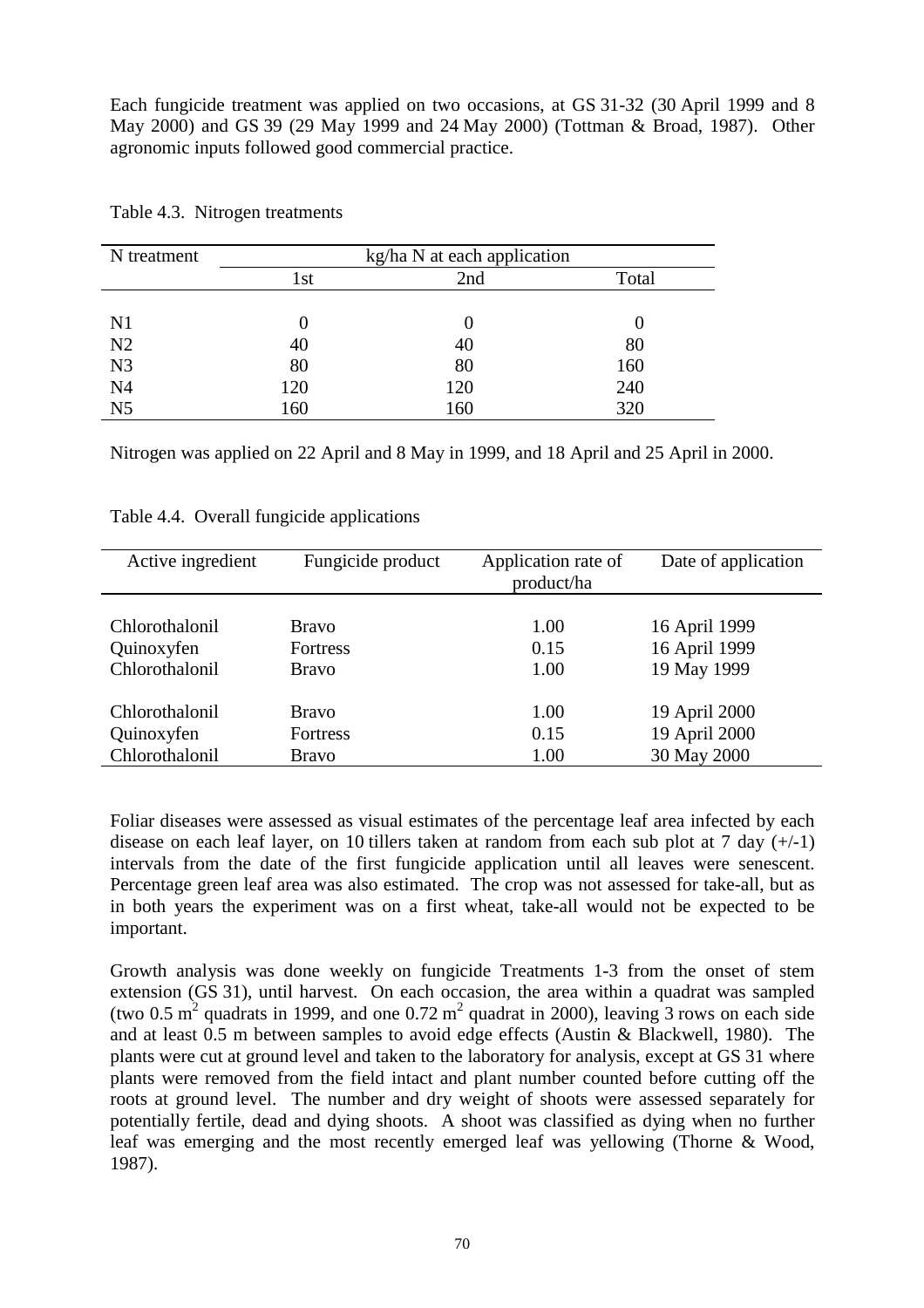Green area index (GAI) was calculated by determining actual leaf size on each occasion that diseases were assessed, using two of the ten leaves taken from each plot. Leaf length and width were measured , to the nearest 0.1 mm, and leaf area determined using a form factor of 0.83 (Bryson *et al*., 1997). GAI was calculated using the mean number of shoots per plot from assessments between mid-anthesis and mid-senescence. The leaf areas were then integrated over time from GS 39 until the end of all green canopy to give healthy area duration from GS 39 (HAD39; Bryson *et al.,* 1997). This provides a measure of green canopy size during the period in which photosynthesis is contributing primarily to grain filling rather than to canopy structure.

GAI was also calculated from the quadrat sampled crop at each sampling occasion in 1999, and at GS 61 in 2000. The projected green areas of separated leaves, stems and ears were recorded from a 10% sub-sample, using a LiCor 3100 leaf area meter, and the green areas for the fractions summed to calculate GAI.

Fitted curves were applied to green area data from FLAME measurements on both years, and from GAI measurements in 1999. Logistic curves of the form  $A + C/(1 + EXP(-B<sup>*</sup>(x - M)))$ were fitted to values for green area per leaf, per shoot, and per  $m<sup>2</sup>$ , and the estimates of the M parameters of these curves was taken to correspond to the date of 50% green area loss, and the C parameter to correspond to maximum green area. The A parameter was constrained to 0. The parameters were compared across treatments by using a t-test. An example curve is shown in Figure 4.10.

A SPAD meter (Minolta SPAD-502 Tokyo, Japan) was used to measure leaf 'greenness' both seasons. Ten measurements were made per leaf, on ten leaves per plot, by clamping the SPAD sensor over the leaf lamina. Measurements were taken at weekly intervals on all leaves from 25 May until senescence 1999, and in 2000, at GS 65 on leaves 1-3.

Samples were taken in 2000 to predict the potential mature grain weight from grain water content, as described by Macbeth (1996). Samples were taken 28 days after the beginning of anthesis (GS 61) from nitrogen treatments 0 and 160, and fungicide treatments azoxystrobin, kresoxim-methyl and No Strobilurin. Ten ears were randomly selected and cut below the collar. The ears for each sample were immediately wrapped in polyethylene film, sealed in a labelled polyethythene bag, and placed in a cool box for transport back to the laboratory.

In the laboratory, grains were immediately excised from florets 1 and 2 in three spikelets: the central spikelet and the two below it. The total number of excised grains per ten ear sample was recorded. Fresh weights were recorded, and the grains were then dried at 80ºC for 48 hours, within open tins, and the dry weight recorded. These results were used to calculate the potential maximum grain weights.

Potential mature grain weight was then calculated as follows:  $PGW = 44.02 + (0.51 \times GWC) - (0.24 \times GNNO) - (0.01 \times S/m^2)$ Where  $PGW =$  potential grain weight  $GWC = \text{grain water content}$  $GNNO = \text{grain number per ear}$  $S/m^2$  = shoots per m<sup>2</sup>

In both seasons, at harvest, a  $0.5 \text{ m}^2$  sample was removed from each plot. Final crop dry weight and ear number were recorded. The ears were then threshed, grain dry weight measured and harvest index calculated. Grain yield was measured from an accurately measured length of each plot using a plot combine harvester. Grain was analysed for moisture content and specific weight using GAC 2000 grain analysis computer (Dickey-John Corporation). The thousand grain weight was determined on grain samples taken from the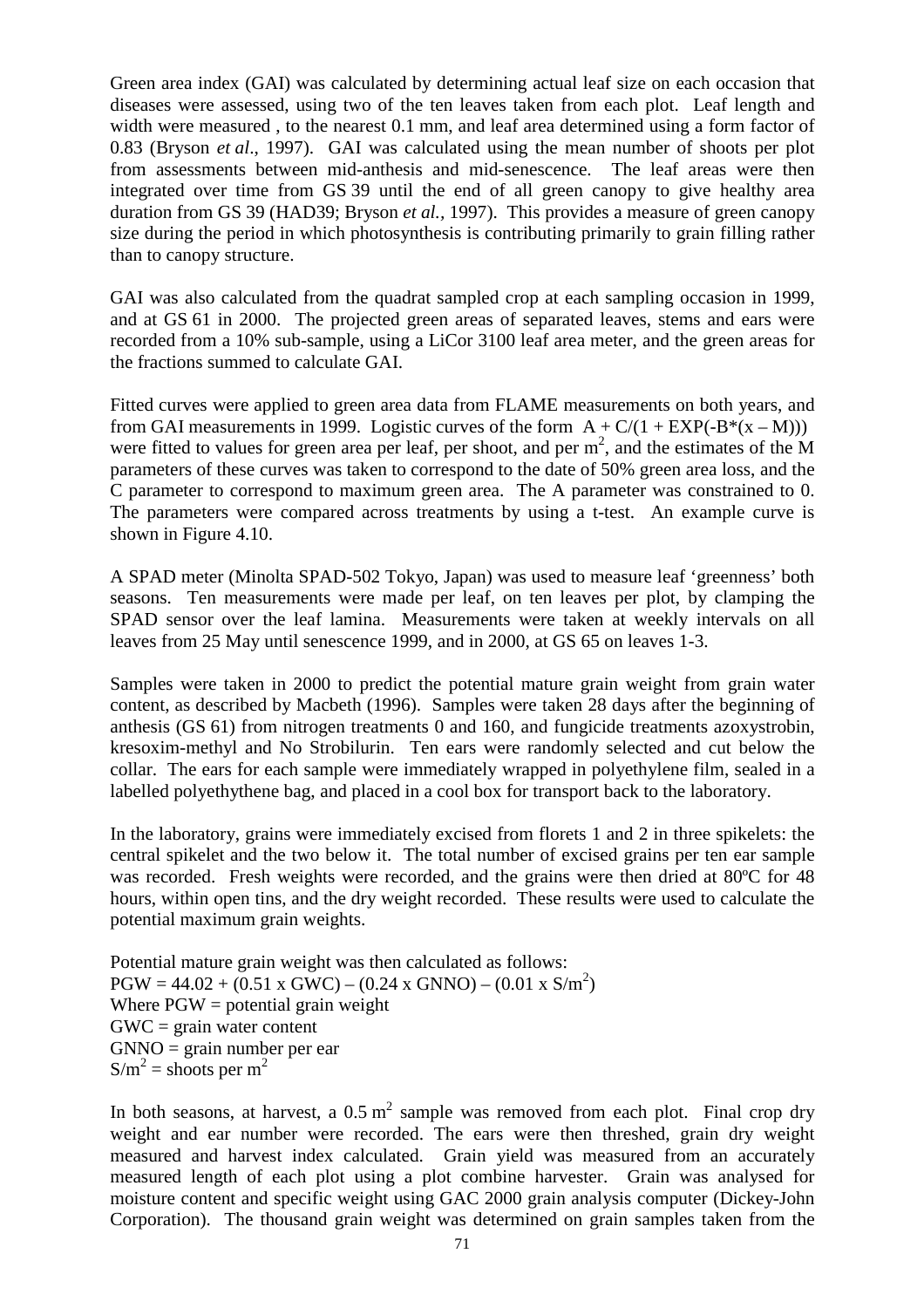combine. The number of grains per ear was then calculated using the combine grain yield, the thousand grain weight and the number of ears/ $m^2$ .

### **Results**

### *Disease*

Despite attempts to eliminate disease from the experiments, *Septoria tritici* infection reached significant levels in both years. This may have been in part due to rainfall, which occurred shortly after the fungicide was sprayed. In 1999, the application of the experimental fungicides was on the 29 May, and this was followed by heavy rainfall (27mm) on 30 May. In 2000, the final application of the experimental fungicides on 24 May, and the final overall fungicide on 30 May, were both made on days with some rainfall. The disease was particularly prevalent in the 'No Strobilurin' treatment (Figure 4.1).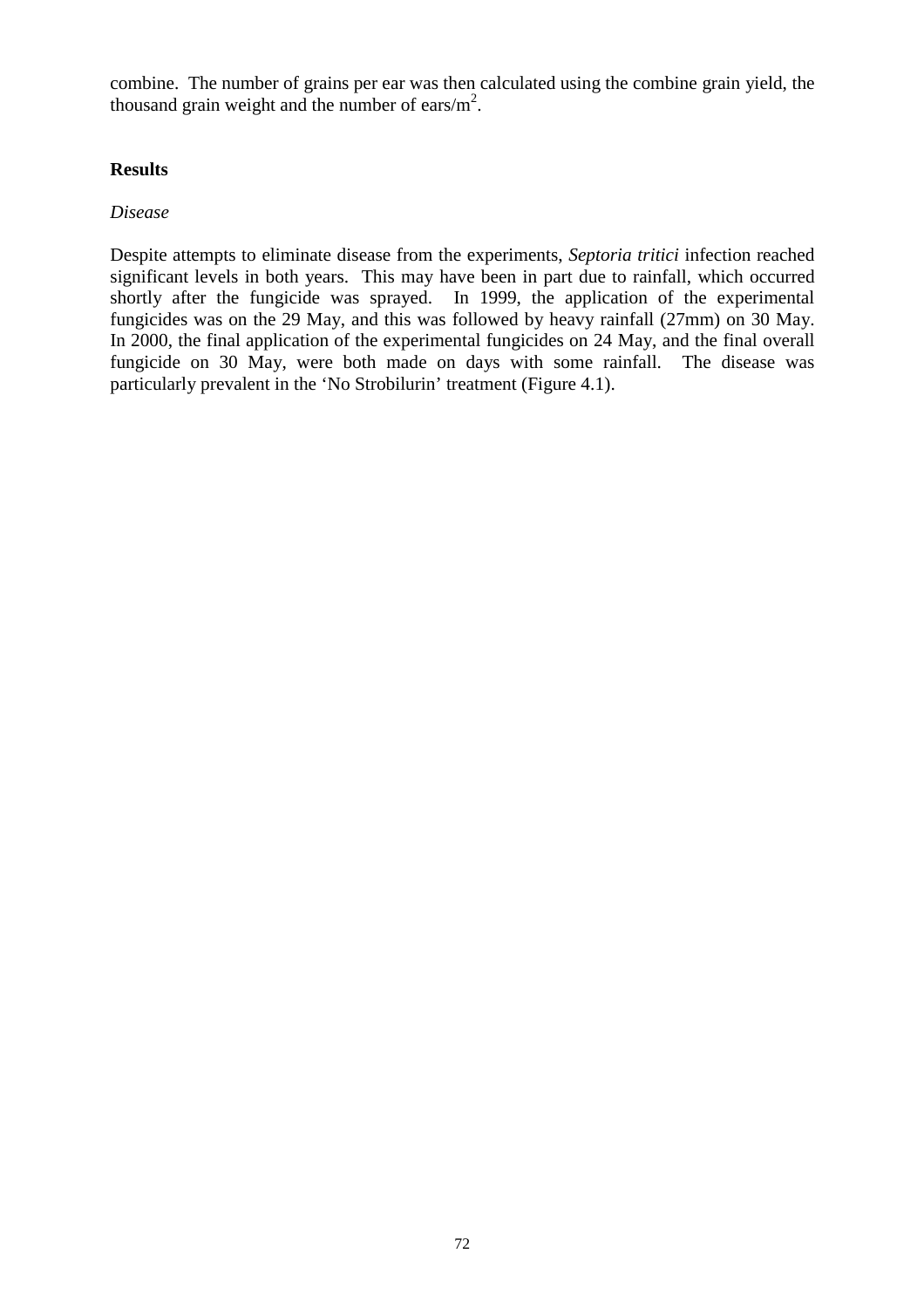

Figure 4.1. Area of leaves 1-3 at GS 75, shown as (from bottom to top in each bar) green area, non-green area with no disease symptoms, and symptom area.  $NS =$  no strobilurin,  $AZ$  $=$  azoxystrobin, KM = kresoxim-methyl, EP = epoxiconazole

These figures demonstrate that on the whole, strobilurins did not affect the amount of nondiseased, non-green area in leaves. This could indicate that the strobilurins have no real effect on reducing natural senescence, and that in the absence of disease, no difference in the maintenance of green area would be expected.

In 1999, disease progress became rapid on about 9 June (Figure 4.2), at which point the crop could no longer be considered disease-free. Since an examination of the physiological effects of strobilurin fungicides would be compromised once disease had occurred, any observed differences between fungicide treatments pre-anthesis provide the best evidence for any physiological effects.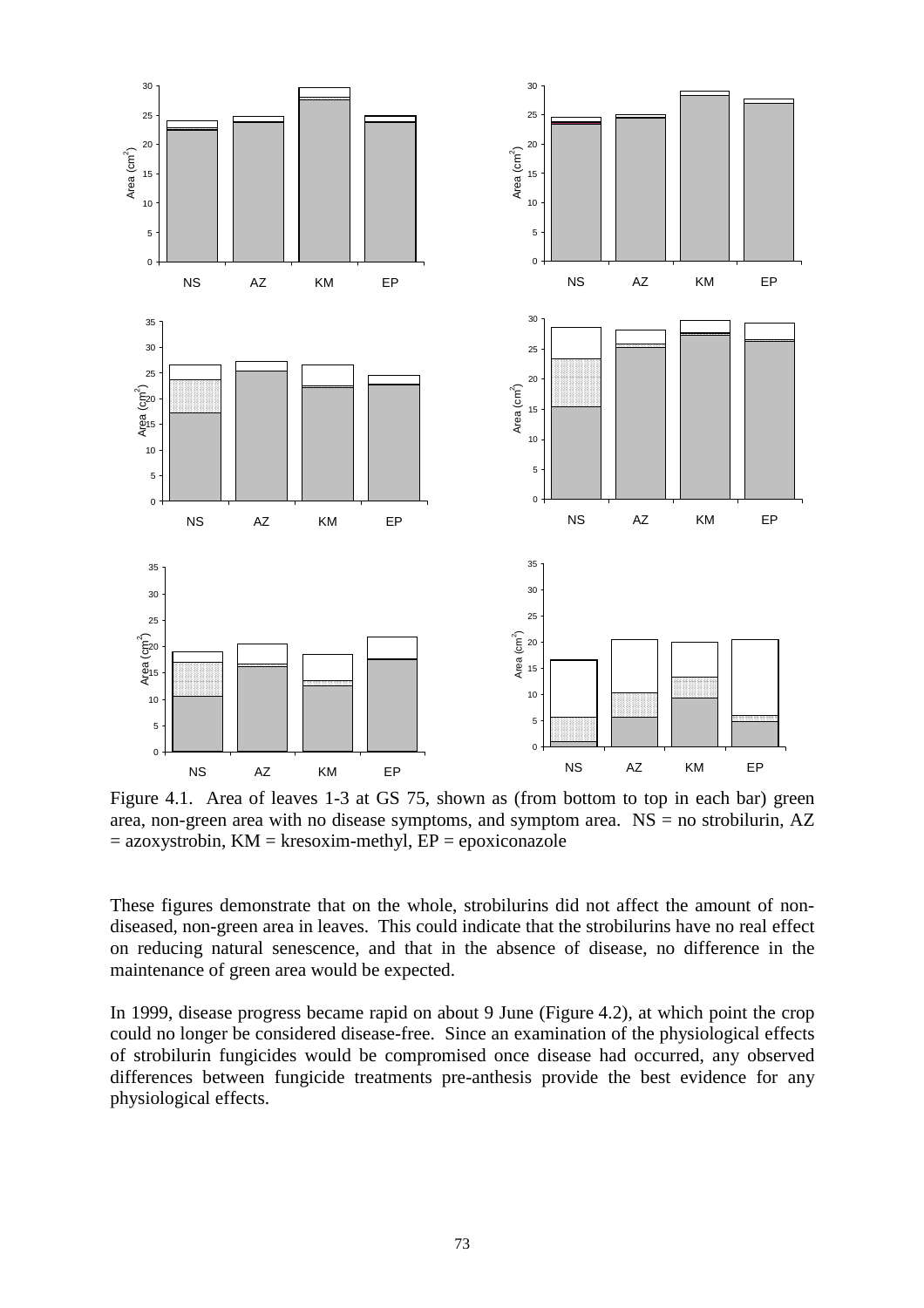

Figure 4.2. *Septoria tritici* progress curves 1999, 160N treatment. Error bars are s.e.d. with 6 df (last point 2 df, penultimate point 4 df).



Figure 4.3. *Septoria tritici* progress curves 2000, 160N treatment. Error bars are s.e.d. with 6 df (last point 2 df, penultimate two points 4 df).

As in the previous year, the crop could only be considered disease-free until about 3 June in 2000 (Figure 4.3).

The nitrogen treatment also had an effect on disease severity, particularly in the No Strobilurin treated plots (Figures 4.4 and 4.5).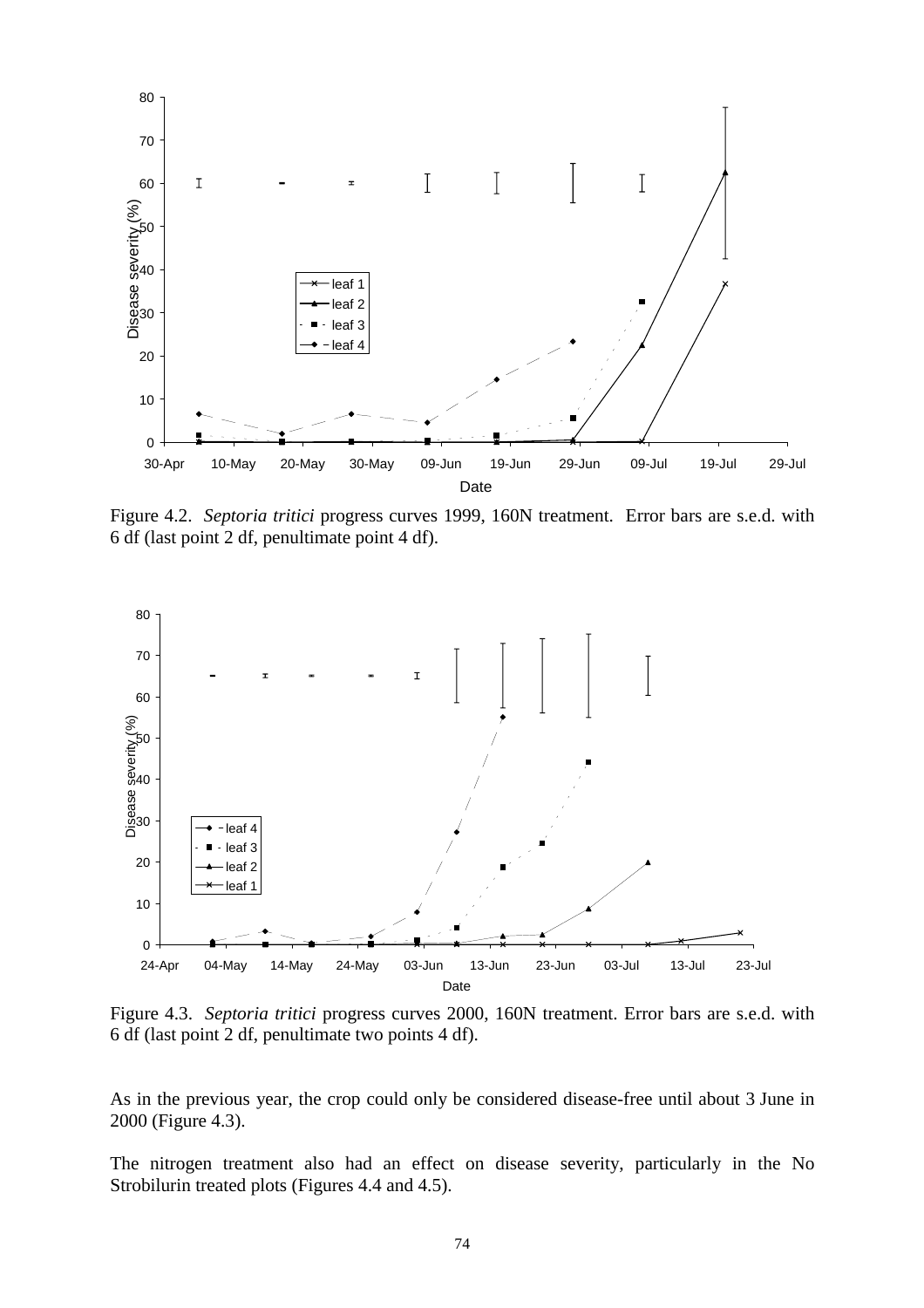

Figure 4.4. Disease severity with increasing levels of nitrogen application in 1999. No Strobilurin  $(\overline{-} \blacktriangle -)$ , Azoxystrobin (- - $\blacksquare$ -), Kresoxim-methyl (---- $\blacklozenge$ ----), Epoxiconazole  $(\overrightarrow{\bullet})$ .



Figure 4.5. Disease severity with increasing levels of nitrogen application in 2000. No Strobilurin  $(\overline{-} \blacktriangle -)$ , Azoxystrobin (- - $\blacksquare$ - -), Kresoxim-methyl (--- $\blacktriangleright$ ----), Epoxiconazole  $(\neg \bullet \neg)$ .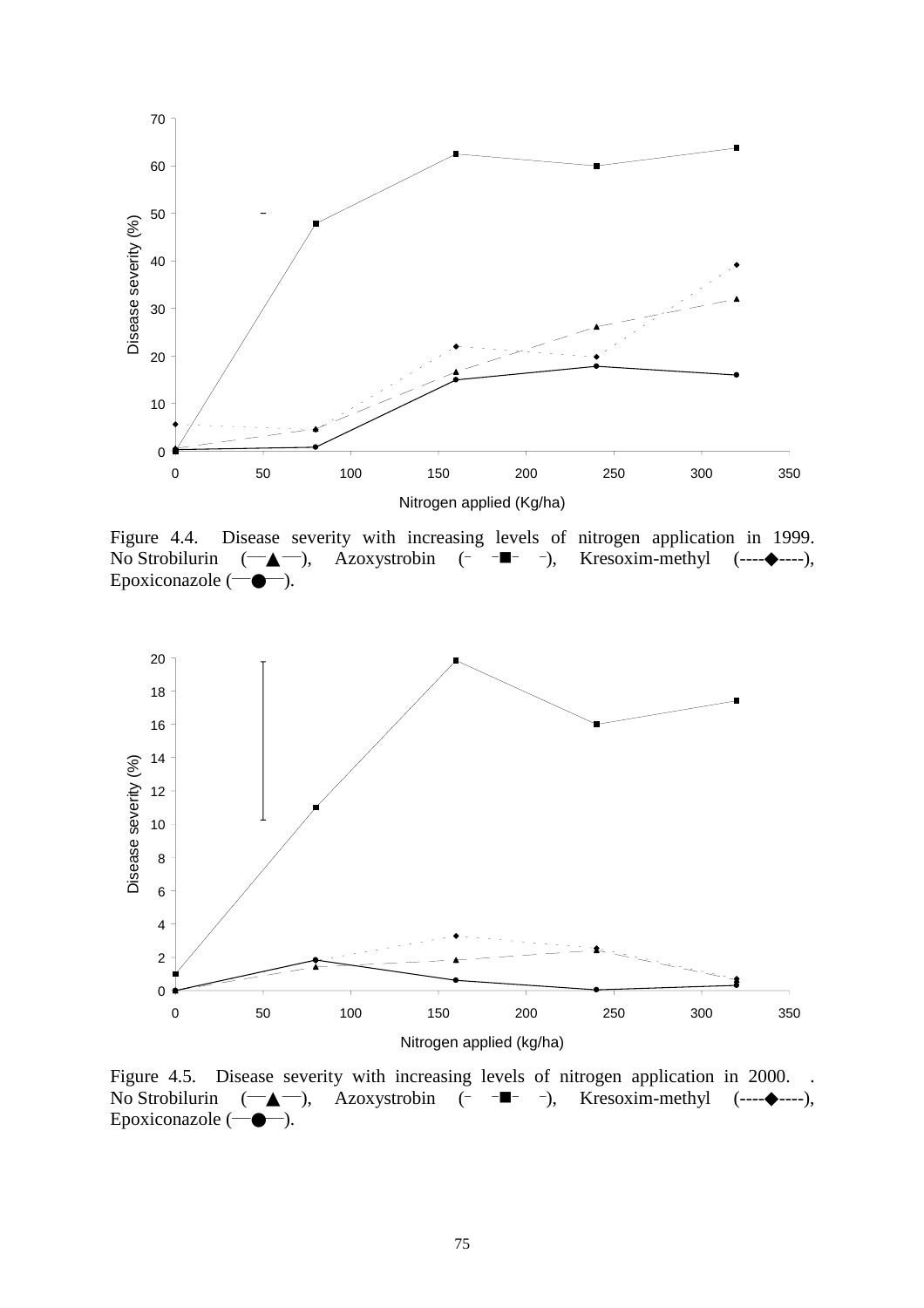#### *Shoot numbers*

Shoot numbers were recorded at weekly intervals in two nitrogen treatments (160N and 0N), and three fungicide treatments (No Strobilurin, Azoxystrobin, and Kresoxim-methyl). Final ear numbers (taken from pre-harvest analysis on all treatment combinations) showed a difference between N treatments in both years  $(P = 0.001$  in 1999, and  $P < 0.001$  in 2000), with higher N levels producing more ears than the 0N and 80N treatments (Figures 4.6) and 4.7). There was also a statistically significant effect of fungicide  $(P = 0.025)$  in 2000, with epoxiconazole treated crops producing more ears than the other treatments at 80 and 160N levels. This could be as a result of eradicant activity of epoxiconazole allowing for an increase in shoot survival when it is not limited by nitrogen. This effect was not observed in 1999.



Figure 4.6. Final ear number in 1999. No Strobilurin  $(-\triangle -)$ , Azoxystrobin ( $-\blacksquare$ -), Kresoxim-methyl (---- $\blacklozenge$ ----), Epoxiconazole ( $\blacksquare$ ). Error bar is S.E.D. with 37 df.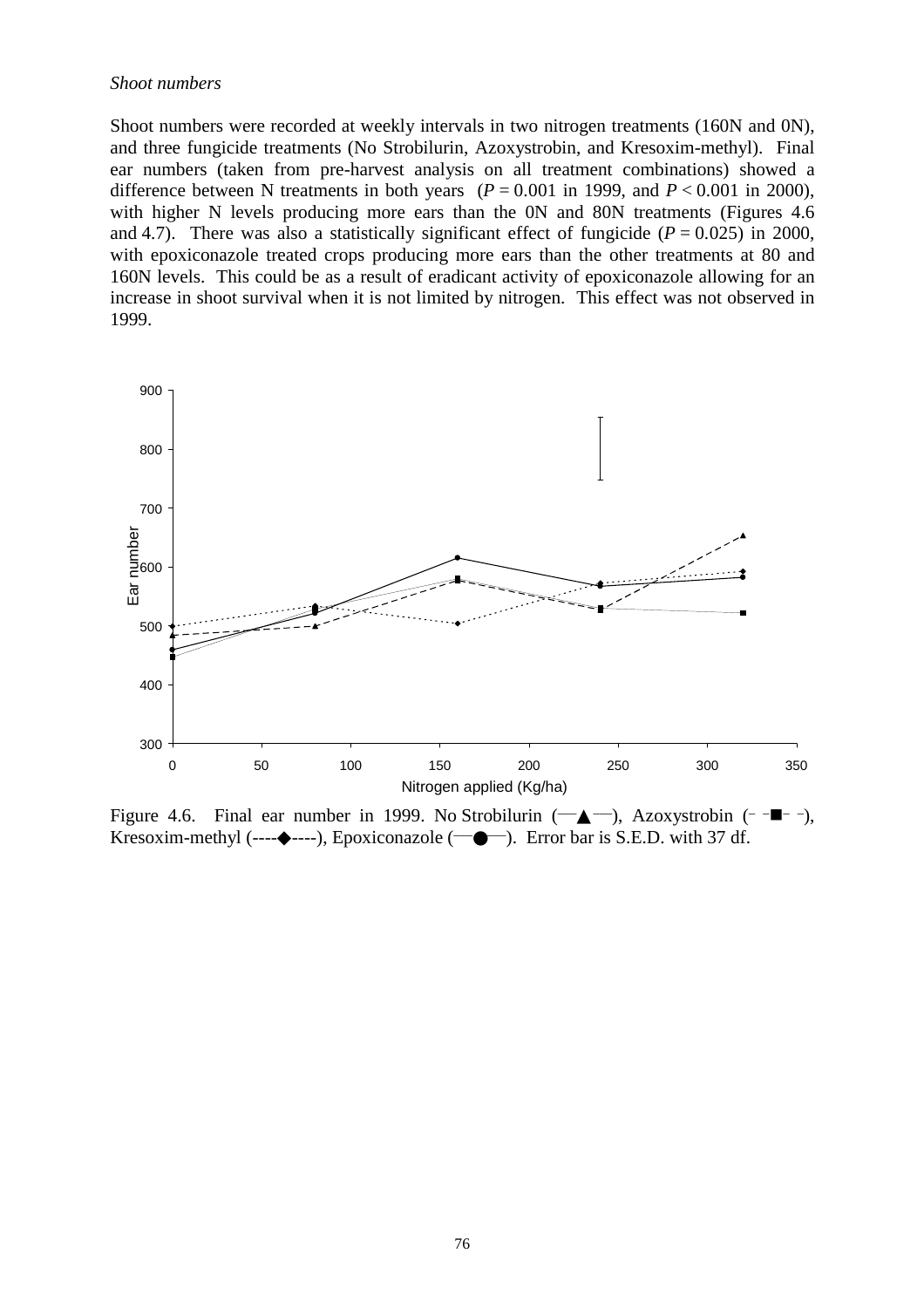

Figure 4.7. Final ear number in 2000. No Strobilurin  $(-\triangle -)$ , Azoxystrobin ( $-\blacksquare -$ ), Kresoxim-methyl (---- $\bullet$ ----), Epoxiconazole ( $\leftarrow \bullet$ ). Error bar is S.E.D. with 38 df.

#### *N uptake*

There were early differences in N uptake between N treatments, the 160N treatment showing a more rapid uptake than the 0N treatment in both seasons.



Figure 4.8 Total N uptake 1999. Error bars are S.E.D. with 10 df.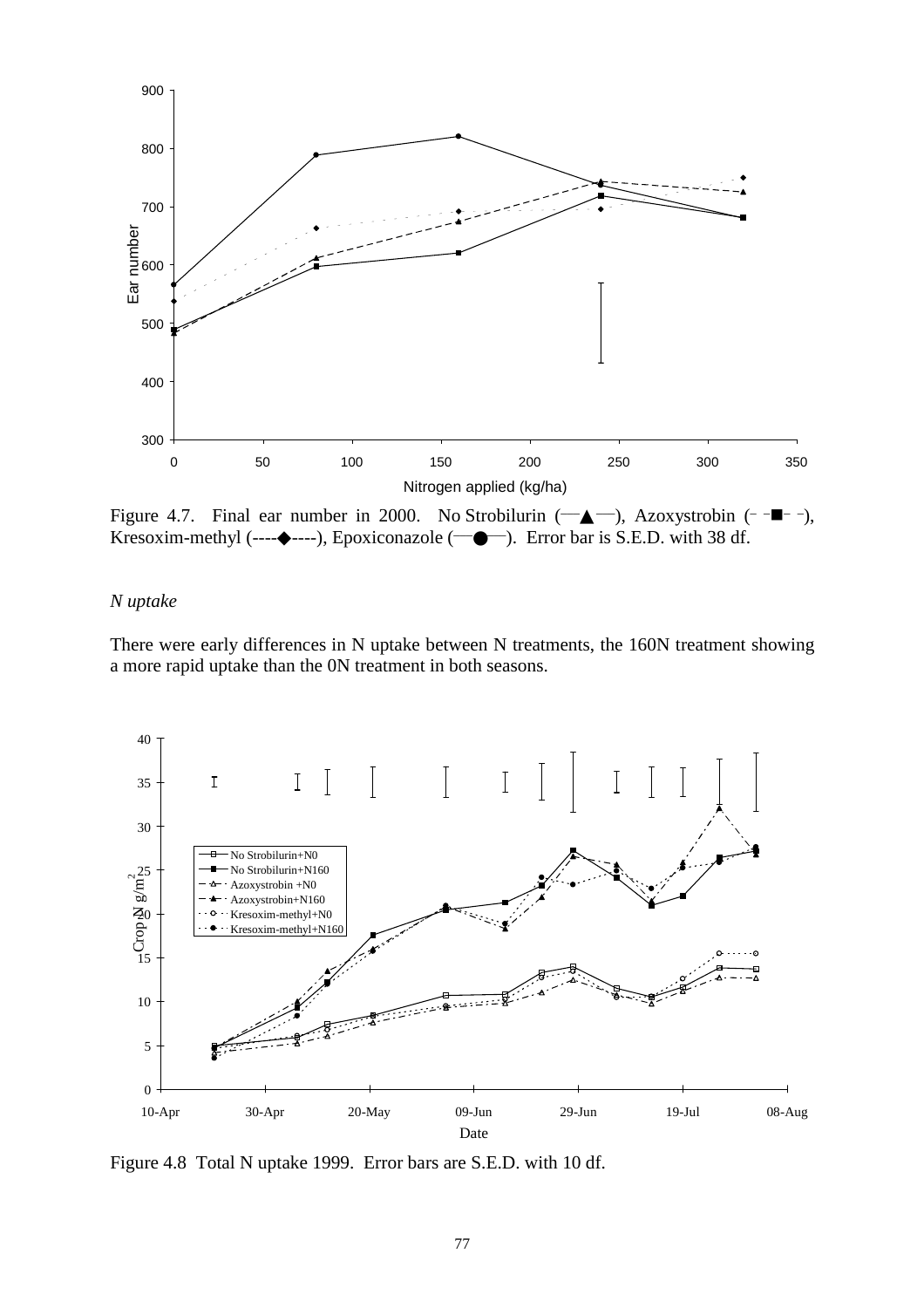

Figure 4.9. Total N uptake 2000. Error bars are S.E.D. with 10 df.

The 160N treatment showed more rapid early uptake in 2000 than in 1999, possibly due to a combination of higher rainfall in May, as well as earlier N application (the second N application was made on 6 May in 1999, and on 25 April in 2000) (Figures 4.8 and 4.9).

As disease was in the crop from about the 9 June in 1999, and 3 June in 2000, statistical comparison of N uptake between fungicide treatments was made using samples taken before these dates. Regression analysis of crop N over time was used to compare rates and starting values for fungicide treatments within each N level.

In 1999, at 160N, there was no statistically significant difference between fungicide treatment in N uptake  $(P = 0.451, 2 \text{ df})$ , although at 0N there was a difference between fungicide treatments  $(P = 0.045, 2 df)$ .

In 2000, the results were similar, with no difference between fungicide treatment in at either level of N (*P* = 0.075, 2 df at 0N, and *P* = 0.264, 2 df at 160N).

#### *Nitrogen in grain at harvest*

There was no evidence of strobilurins affecting the grain N% in either year, at any level of applied nitrogen. Grain N% increased with increasing N application, as expected.

The only significant difference was in 1999 for the 320N treatment, in which the 'No Strobilurin' had a significantly lower N% than both Azoxystrobin and Epoxiconazole. Kresoxim-methyl was also significantly lower than Azoxystrobin.

#### *Green area*

GAI was calculated both from the projected areas of a sub-sample from weekly quadrat analysis (performed on all samples in 1999, and at GS 61 in 2000), and leaf area index (LAI)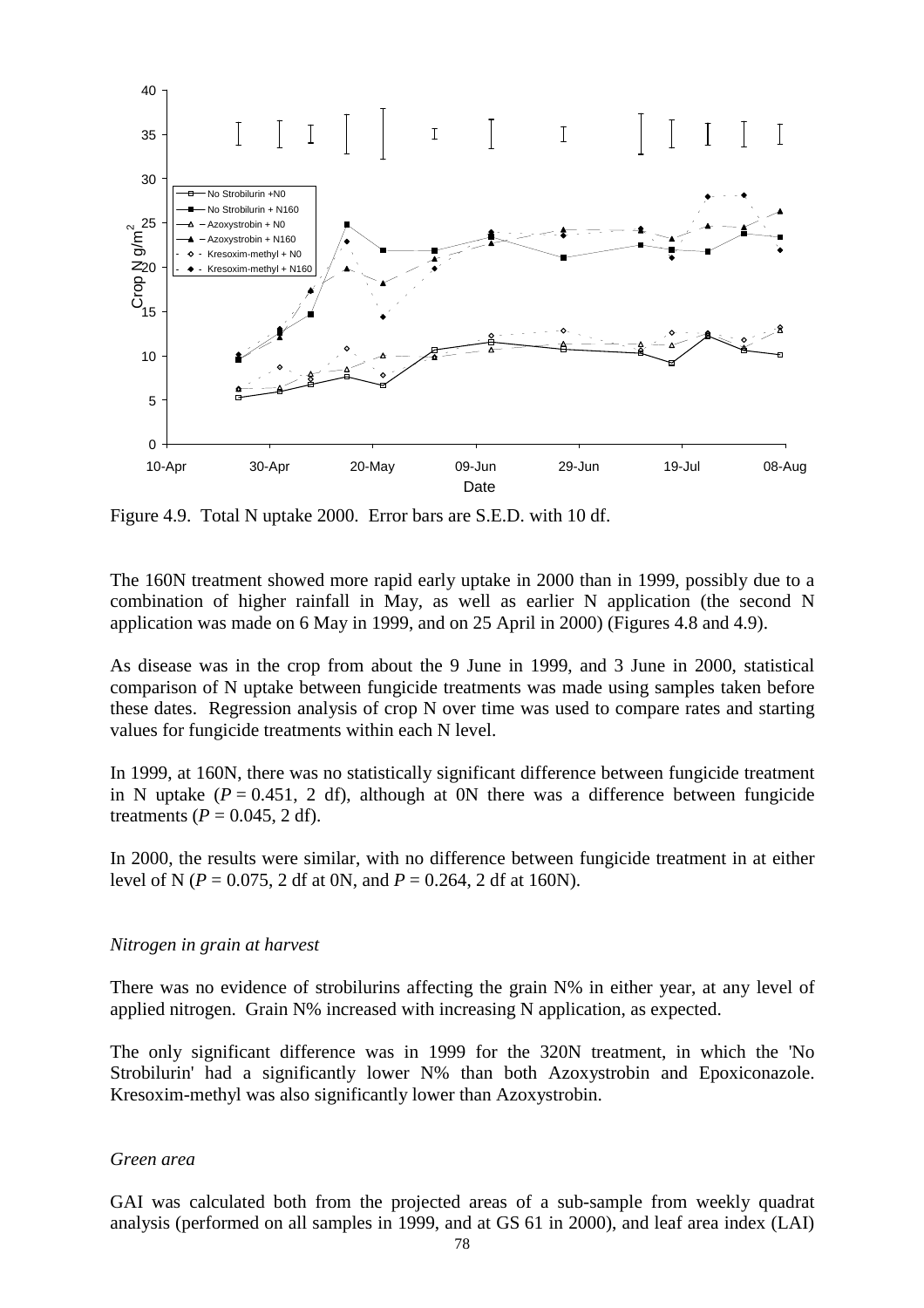from data obtained from FLAME measurements. Maximum LAI was determined by fitting a logistic curve to the data. An example curve is shown in Figure 4.10.



Figure 4.10. Fitted senescence curve for Azoxystrobin 0N, from FLAME measurements in 2000. Parameters C (maximum green area), and M (mid-point of senescence), are shown with their associated s.e.; 27 df.

The maximum green area per shoot for each treatment from FLAME measurements are shown in Tables 4.7 and 4.8. Results showed that increased levels of nitrogen produced larger canopies. Across fungicides, however very few differences were shown. No differences were shown in 1999, and in 2000, only Azoxystrobin had a greater green area per shoot  $(113 \text{ cm}^2)$  than No Strobilurin  $(100 \text{ cm}^2)$  at 80N.

As both shoot number and leaf expansion were not affected by the strobilurin treatment, leaf senescence was analysed to test any effects on canopy persistence.

Results from projected GAI data in 1999 showed that increased levels of nitrogen delayed mid-senescence. Results generally showed that strobilurins delayed senescence when compared to the No Strobilurin treatment – particularly at higher N levels. At 160N, both strobilurin treatments experienced a delayed senescence compared to the No Strobilurin, whereas at 0N, no differences were apparent. These results were generally consistent whether data were analysed as GAI, or in leaf layers, although on a per shoot basis, senescence was only statistically significantly delayed for azoxystrobin compared to No Strobilurin.

However, GAI was not measured in all fungicide treatments. FLAME data were available for all treatments, and when compared to Epoxiconazole, there were no significant differences for the strobilurins in LAI senescence. The parameters for each treatment from FLAME measurements per shoot are shown in Tables 4.5 and 4.6. Statistically significant differences were compared between treatments by using a t-test.

In both years there was a strong relationship shown between GAIs measured by projected area and LAIs measured by FLAME at GS 61 ( $\mathbb{R}^2 = 0.97$  in 1999, and 0.93 in 2000). However, in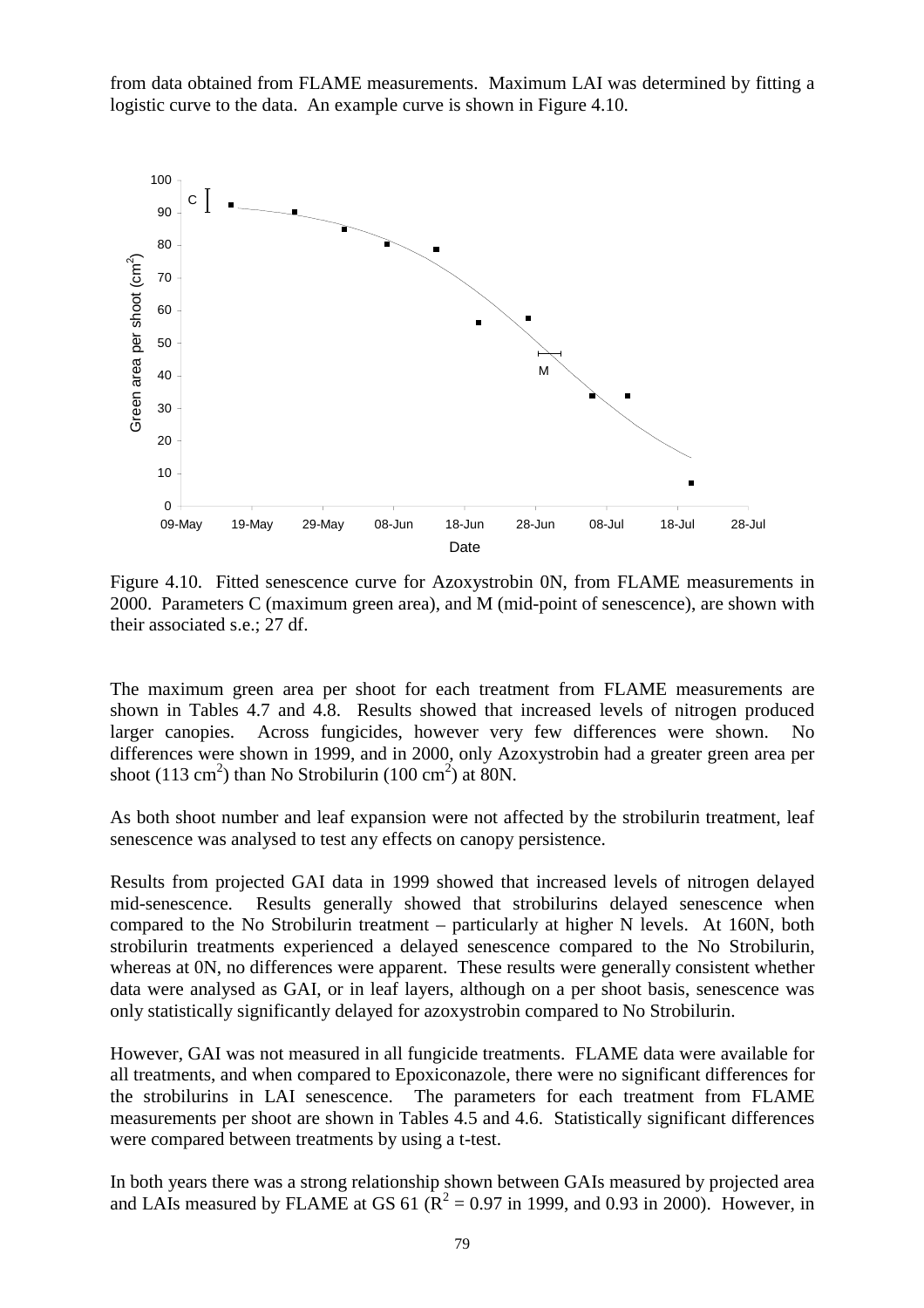both years, the FLAME values were larger than the projected GAI areas (an average of 10.4% larger in 1999, and as much as 40.0% larger in 2000). This is likely to have been due different criteria for shoot selection and perhaps to the disease incidence on the leaves, as diseased areas were removed from samples before measuring their projected areas, whereas the % incidence of disease was estimated when taking FLAME measurements, and these values applied to the data. FLAME measurements may therefore provide a more accurate measurement of green area when disease is present.

The equation of the curve was re-arranged to allow calculation of the date of the onset of senescence (2% loss in green area from the maximum) and the end of senescence (when 2% of green area remained). The duration of senescence was then calculated as the difference between these two dates.

The equation

 $y = C/(1+EXP(-B<sup>*</sup>(x-M)))$  was rearranged to  $x = M + (Log((C/v)-1)/(-B))$ where y had been calculated as 2% below C and 2% of C to calculate the onset and end of senescence respectively.

Table 4.5. Senescence parameters from FLAME data 1999 (followed by s.e.), and the onset and duration of senescence calculated from these parameters.

| Fungicide       | Nitrogen         | Mid-point of  | Onset of      | Duration of      | Maximum                  |
|-----------------|------------------|---------------|---------------|------------------|--------------------------|
| treatment       | treatment        | senescence    | senescence    | senescence       | green area               |
|                 |                  | (Julian date) | (Julian date) | $\frac{days}{9}$ | (cm <sup>2</sup> /shoot) |
|                 |                  |               |               |                  |                          |
| Azoxystrobin    | $\theta$         | 193<br>$(*)$  | 188           | 11.6             | 66.5<br>$(*)$            |
|                 | 80               | 191 (1.71)    | 185           | 12.5             | 83.0 (4.58)              |
|                 | 160              | 193 (1.59)    | 186           | 14.1             | 85.3 (4.08)              |
|                 | 240              | 193<br>$(*)$  | 188           | 11.7             | 85.0<br>$(*)$            |
|                 | 320              | 194<br>$(*)$  | 188           | 12.3             | 88.8<br>$(*)$            |
| Kresoxim-methyl | $\overline{0}$   | 196<br>$(*)$  | 189           | 13.4             | 66.2<br>$(*)$            |
|                 | 80               | 191 (1.76)    | 185           | 13.3             | 81.3 (4.66)              |
|                 | 160              | 193(1.13)     | 187           | 12.5             | 83.3 (2.83)              |
|                 | 240              | 196<br>$(*)$  | 189           | 13.9             | 82.5<br>$(*)$            |
|                 | 320              | 192 (0.68)    | 187           | 10.4             | 87.3 (1.67)              |
| Epoxiconazole   | $\boldsymbol{0}$ | 190(1.36)     | 183           | 14.8             | 67.6(3.29)               |
|                 | 80               | 190 (1.77)    | 181           | 18.1             | 84.6 (5.01)              |
|                 | 160              | 192 (85.5)    | 186           | 11.0             | 85.5 (2.72)              |
|                 | 240              | 194<br>$(*)$  | 188           | 12.6             | 86.4<br>$(*)$            |
|                 | 320              | 193<br>$(*)$  | 188           | 11.7             | 89.5<br>$(*)$            |
| No Strobilurin  | $\boldsymbol{0}$ | 189 (2.37)    | 181           | 17.1             | 68.5(5.65)               |
|                 | 80               | 191 (2.02)    | 186           | 10.2             | 76.1 (4.48)              |
|                 | 160              | 188 (1.12)    | 178           | 18.8             | 90.3(3.61)               |
|                 | 240              | 189 (1.24)    | 182           | 13.7             | 85.1 (4.17)              |
|                 | 320              | 190(1.10)     | 184           | 12.3             | 81.7 (3.07)              |

\* denotes that no s.e. could be obtained.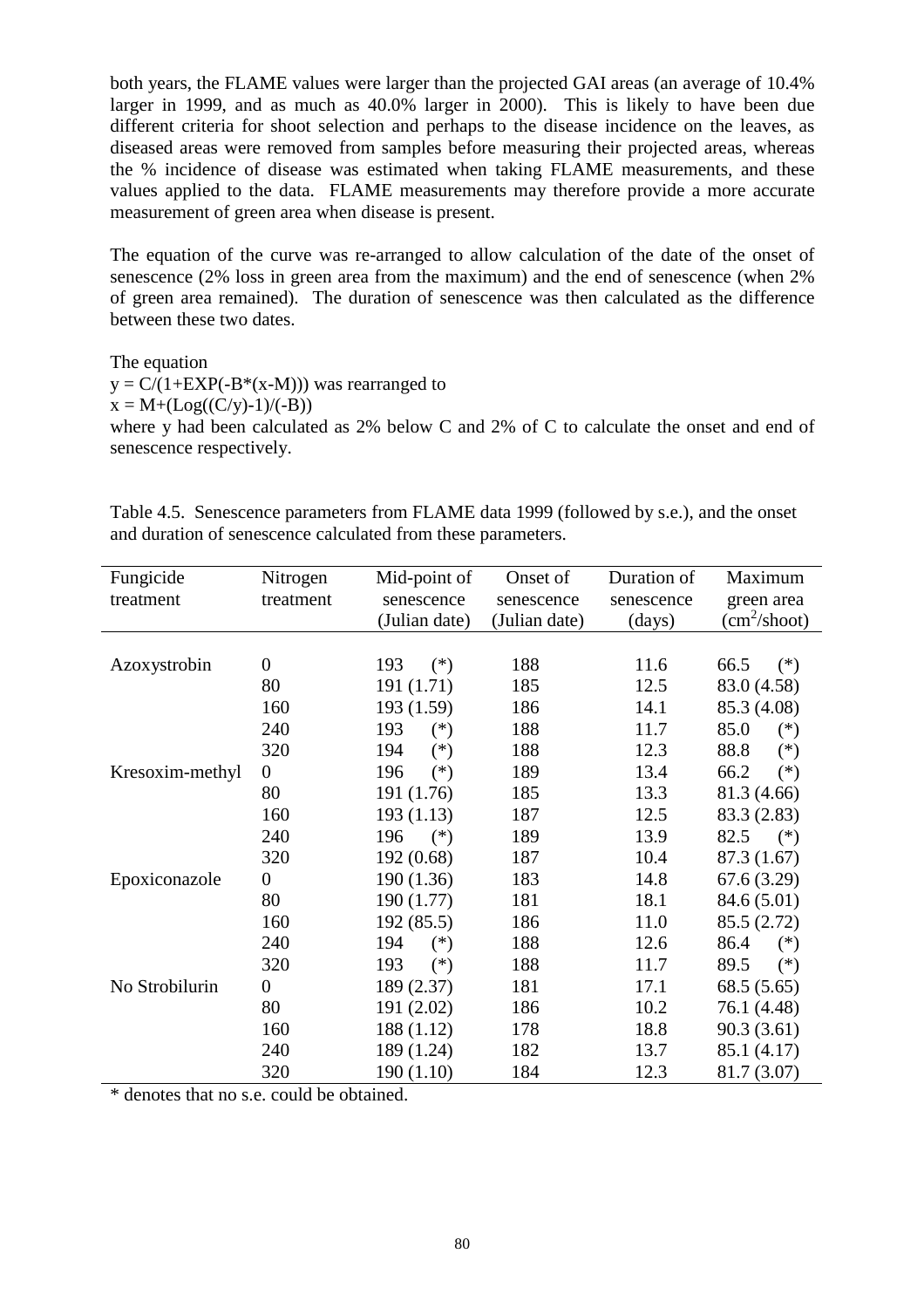| Fungicide       | Nitrogen         | Mid-point of  | Onset of      | Duration of | Maximum               |
|-----------------|------------------|---------------|---------------|-------------|-----------------------|
| treatment       | treatment        | senescence    | senescence    | senescence  | green area            |
|                 |                  | (Julian date) | (Julian date) | (days)      | $(cm^2/\text{shoot})$ |
|                 |                  |               |               |             |                       |
| Azoxystrobin    | $\overline{0}$   | 182 (1.57)    | 162           | 40.5        | 94 (3.56)             |
|                 | 80               | 186 (2.00)    | 163           | 46.8        | 113(5.23)             |
|                 | 160              | 190 (1.76)    | 169           | 41.9        | 111 (4.45)            |
|                 | 240              | 192 (1.50)    | 170           | 45.9        | 114 (3.81)            |
|                 | 320              | 197(2.07)     | 172           | 49.0        | 112 (4.89)            |
| Kresoxim-methyl | $\boldsymbol{0}$ | 183 (1.49)    | 165           | 36.8        | 95 (3.45)             |
|                 | 80               | 184 (1.86)    | 164           | 40.3        | 111 (4.91)            |
|                 | 160              | 189 (1.27)    | 173           | 32.4        | 110(3.27)             |
|                 | 240              | 191 (1.04)    | 180           | 21.7        | 107(2.78)             |
|                 | 320              | 190(1.53)     | 176           | 27.8        | 108 (3.90)            |
| Epoxiconazole   | $\overline{0}$   | 189 (1.90)    | 170           | 31.0        | 91 (3.64)             |
|                 | 80               | 189 (1.90)    | 170           | 38.8        | 105(4.60)             |
|                 | 160              | 192 (1.38)    | 175           | 34.5        | 109(3.34)             |
|                 | 240              | 196 (1.68)    | 168           | 36.9        | 112 (3.85)            |
|                 | 320              | 197(1.65)     | 177           | 39.8        | 113 (3.67)            |
| No Strobilurin  | $\overline{0}$   | 179 (1.56)    | 160           | 38.7        | 93 (3.64)             |
|                 | 80               | 182 (1.29)    | 166           | 30.8        | 100(3.26)             |
|                 | 160              | 182 (0.98)    | 168           | 28.8        | 104(2.52)             |
|                 | 240              | 182 (1.43)    | 177           | 29.6        | 114(4.13)             |
|                 | 320              | 182 (1.39)    | 167           | 30.4        | 113 (3.94)            |

Table 4.6. Senescence parameters from FLAME data 2000 (followed by s.e.), and the onset and duration of senescence calculated from these parameters.

Senescence occurred later, and was more rapid in 1999 than in 2000 In general, the end of senescence occurred on a similar calendar date in both years. In 1999, senescence tended to start earlier in the No Strobilurin treatment than in the other fungicide treatment plots, resulting in a longer duration of senescence at the 0 and 160N treatments (Table 4.5). Fungicide treatment appeared to have little effect on the date of the end of senescence. In 2000, epoxiconazole experienced a later onset of senescence at the lower N treatments, which resulted in a shorter duration of senescence compared to the other fungicide treatments (Table 4.6). In general, the No Strobilurin treatment finished senescence earlier than the other three fungicide treatments.

The fit of the curves was improved in 2000, as senescence was less rapid, and so the number of samples taken during this phase was greater. The date of the mid-point of senescence was plotted against the nitrogen treatment (Figure 4.11), and showed a delayed senescence at the higher N levels for all fungicide treatments except the No Strobilurin.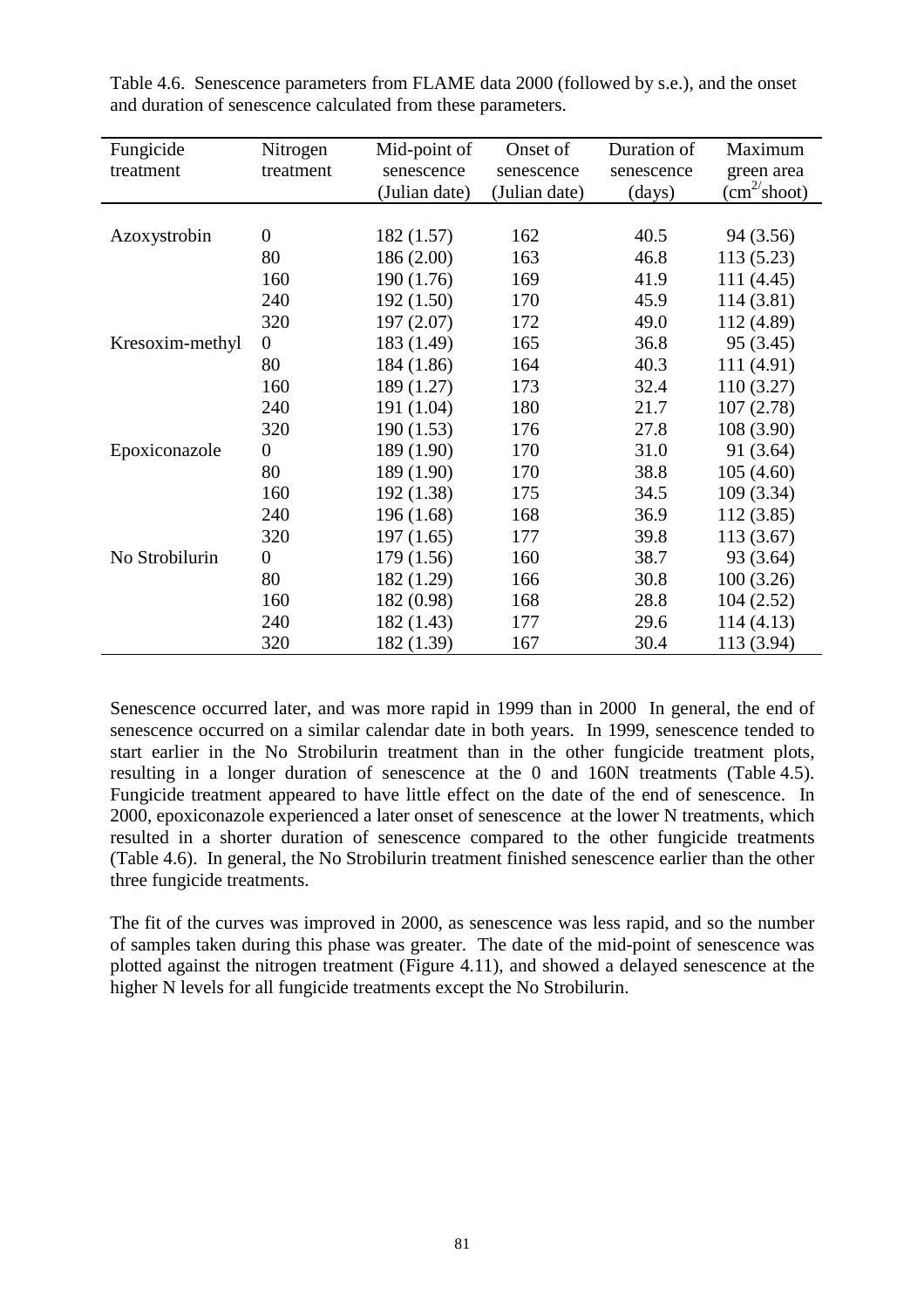

Figure 4.11. The mid point of senescence (Julian date), derived from fitted curves, in 2000. No Strobilurin  $(\rightarrow \blacktriangle -)$ , Azoxystrobin (- - $\blacktriangleright$  -), Kresoxim-methyl (--- $\blacktriangleright$ ----), Epoxiconazole  $(\rightarrow \rightarrow \rightarrow)$ . Error bars are s.e. for each fitted point; 27df.

These effects on senescence, however, do not appear to be unrelated to disease incidence, as disease was present in both years (particularly *Septoria tritici*), and was most severe in the No Strobilurin treatment, and least severe in the epoxiconazole.

A calculation of green area lost per unit area of disease was made, in order to standardise the disease levels to enable comparisons across treatments. This was calculated from the FLAME measurements on leaf 2 taken on all plots at GS 75 as follows:

Maximum total leaf area – Total leaf area / Diseased area

It would be predicted that if the strobilurins have a physiological effect of delaying senescence, that the plots treated with strobilurins would show less depletion in green area with the same amount of disease.

Results showed statistically significant differences between fungicide treatment in the amount of green area loss per cm<sup>2</sup> of disease ( $P = 0.006$ ). However, the results were not as expected, with the No Strobilurin treatment showing the least reduction in green area per unit area disease.

#### *Biomass*

There was an early effect of N treatment, but very little evidence for a fungicide effect, except at the end of the season, when disease is likely to have affected growth (Figures 4.12 and 4.13). Pre-harvest samples showed no differences in total above-ground biomass between fungicide treatments at any nitrogen level.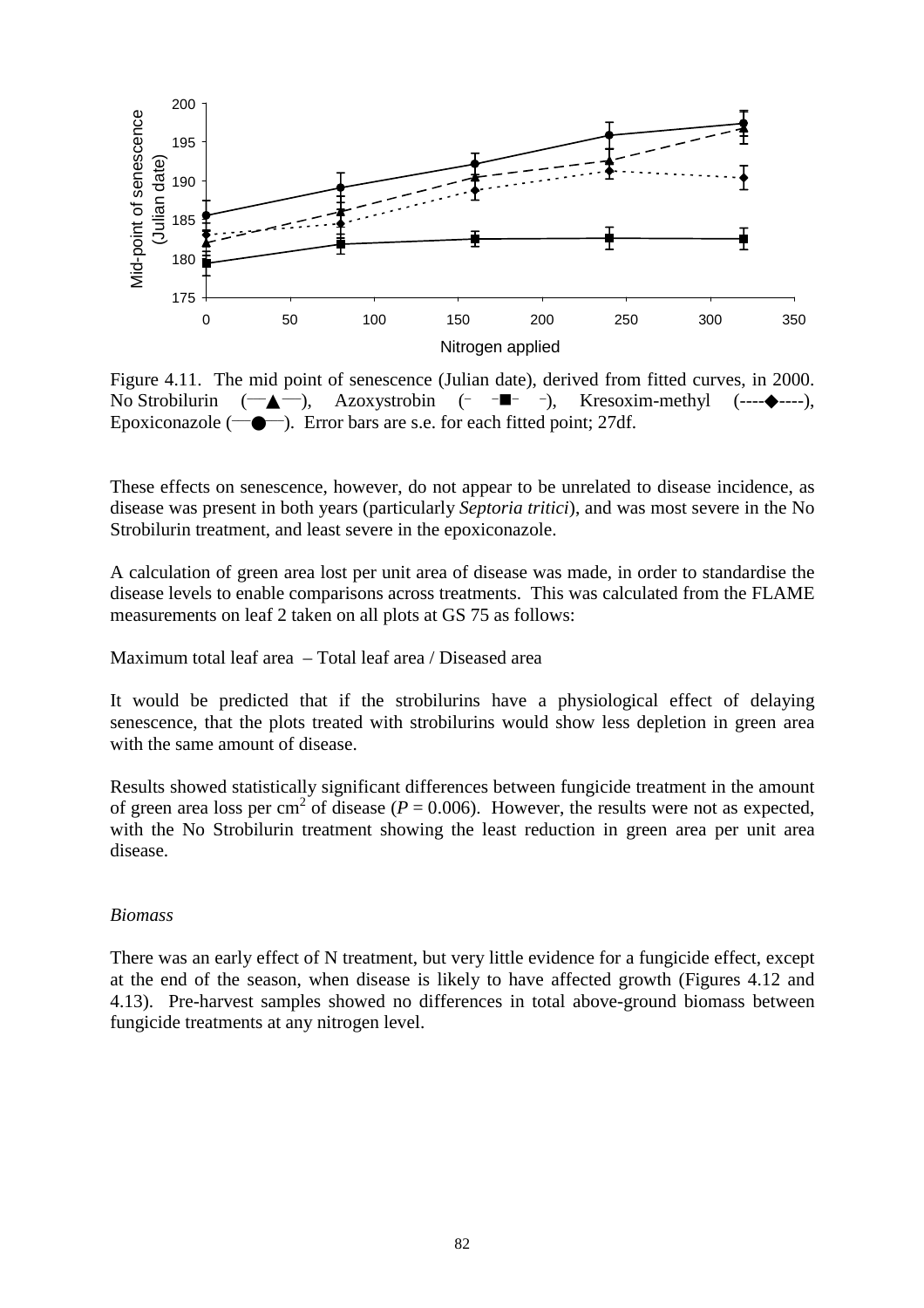

Figure 4.12. Dry matter production in 1999. Error bars are S.E.D. with 10 df



Figure 4.13. Dry matter production in 2000 Error bars are S.E.D. with 10 df

#### *Radiation Use Efficiency (RUE)*

RUE was calculated by fitting a linear relationship between cumulative biomass accumulation (from weekly growth analysis measurements from the beginning of May until disease was present in early June), and cumulative radiation interception over the same period (LAI was calculated from FLAME measurements and shoot counts for the 0N and 160N, No Strobilurin, Azoxystrobin and Kresoxim-methyl, treatment combinations). PAR interception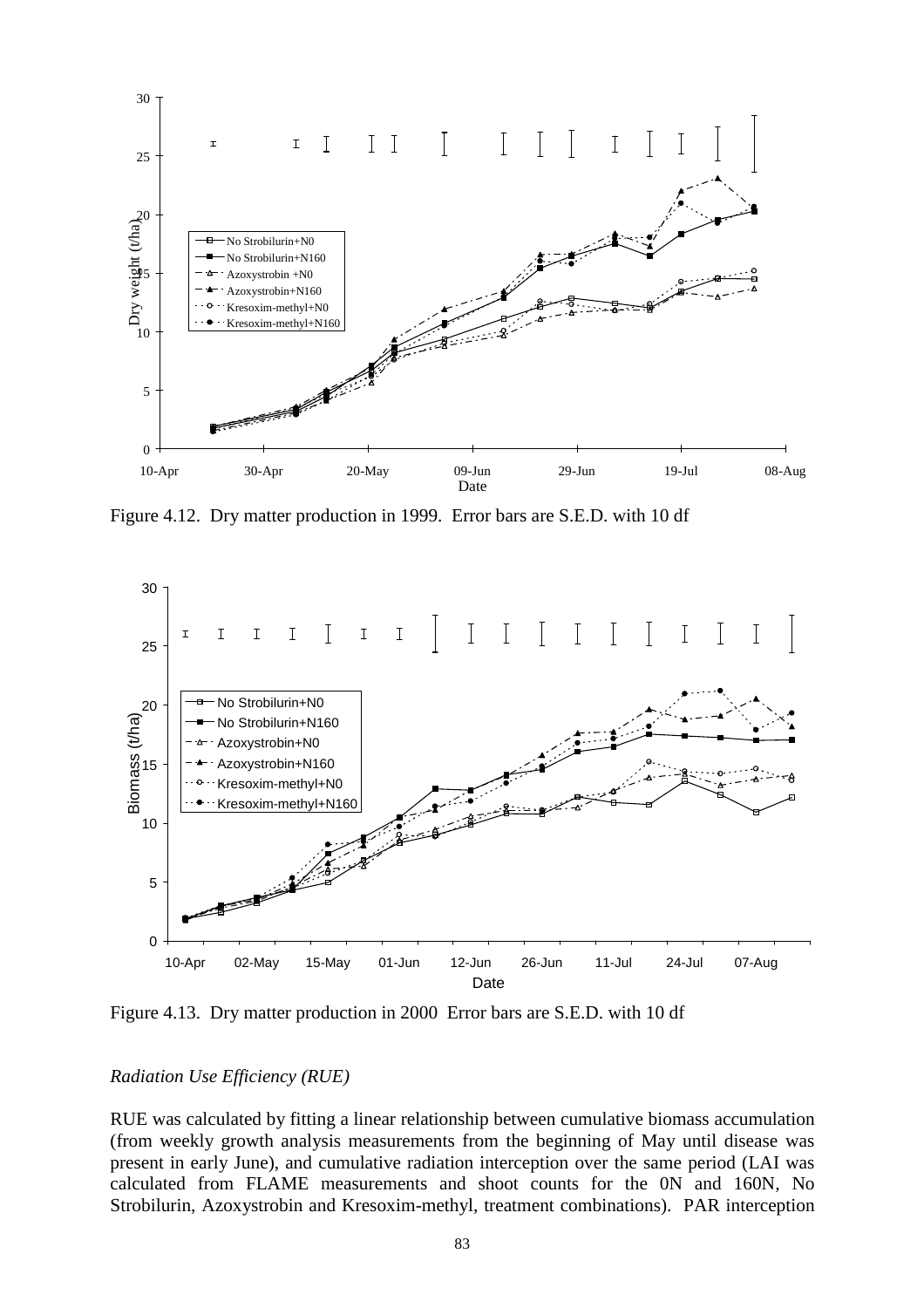was calculated from records of incident radiation by applying a standard extinction coefficient for the variety Spark of 0.43 k<sub>PAR</sub> (J. Whaley, personal communication). RUE was then calculated as the slope of the linear relationship, restricted to pass through zero. This approach is widely used (Sinclair and Muchow, 1999). It should be noted however, that in these calculations, LAI was used instead of GAI, as no measurements of stem plus sheath green area were available. This would lead to an under-estimation of light interception, and hence and over-estimation of RUE.

In both experimental years, the nitrogen treatment caused differences in RUE, the 160N treatment generally having a higher RUE than the 0N treatment  $(P = 0.013)$  (Table 4.7). However, no differences were shown between fungicide treatments, demonstrating that the strobilurins did not increase RUE  $(P = 0.718)$ .

| Nitrogen       | Fungicide       | RUE(g/MJ) |      |
|----------------|-----------------|-----------|------|
|                |                 | 1999      | 2000 |
|                |                 |           |      |
| $\overline{0}$ | No Strobilurin  | 3.44      | 2.21 |
| $\overline{0}$ | Azoxystrobin    | 3.69      | 2.31 |
| $\overline{0}$ | Kresoxim-methyl | 3.24      | 2.28 |
| 160            | No Strobilurin  | 3.68      | 3.02 |
| 160            | Azoxystrobin    | 2.96      | 2.94 |
| 160            | Kresoxim-methyl | 3.61      | 2.88 |
|                |                 |           |      |
| <b>SED</b>     |                 |           |      |
| Year           | (4 df)          | 0.069     |      |
| Nitrogen       | (20 df)         | 0.117     |      |
| Fungicide      | (20 df)         | 0.143     |      |
| Interaction    | (20 df)         | 0.202     |      |

Table 4.7 Radiation use efficiency before disease incidence

RUE was calculated post anthesis in a similar manner, from GS 61 until complete senescence using an extinction coefficient for post ear-emergence Spark  $(0.47 \text{ k}_{PAR}, \text{ J. Whaley personal})$ communication). Calculated RUE was lower than the pre-anthesis values for all treatment combinations. In both experimental years, the nitrogen treatment caused differences in RUE, the 160N treatment generally having a higher RUE than the 0N treatment  $(P = 0.004)$ (Table 4.8). However, no differences were shown between fungicide treatments, demonstrating that the strobilurins did not increase RUE ( $P = 0.785$ ), although as the data were associated with high standard errors, small differences would be difficult to detect. In this way, despite the strobilurins appearing to have a higher post-anthesis RUE at 160N in 2000, variability in the data resulted in these differences not being statistically significant.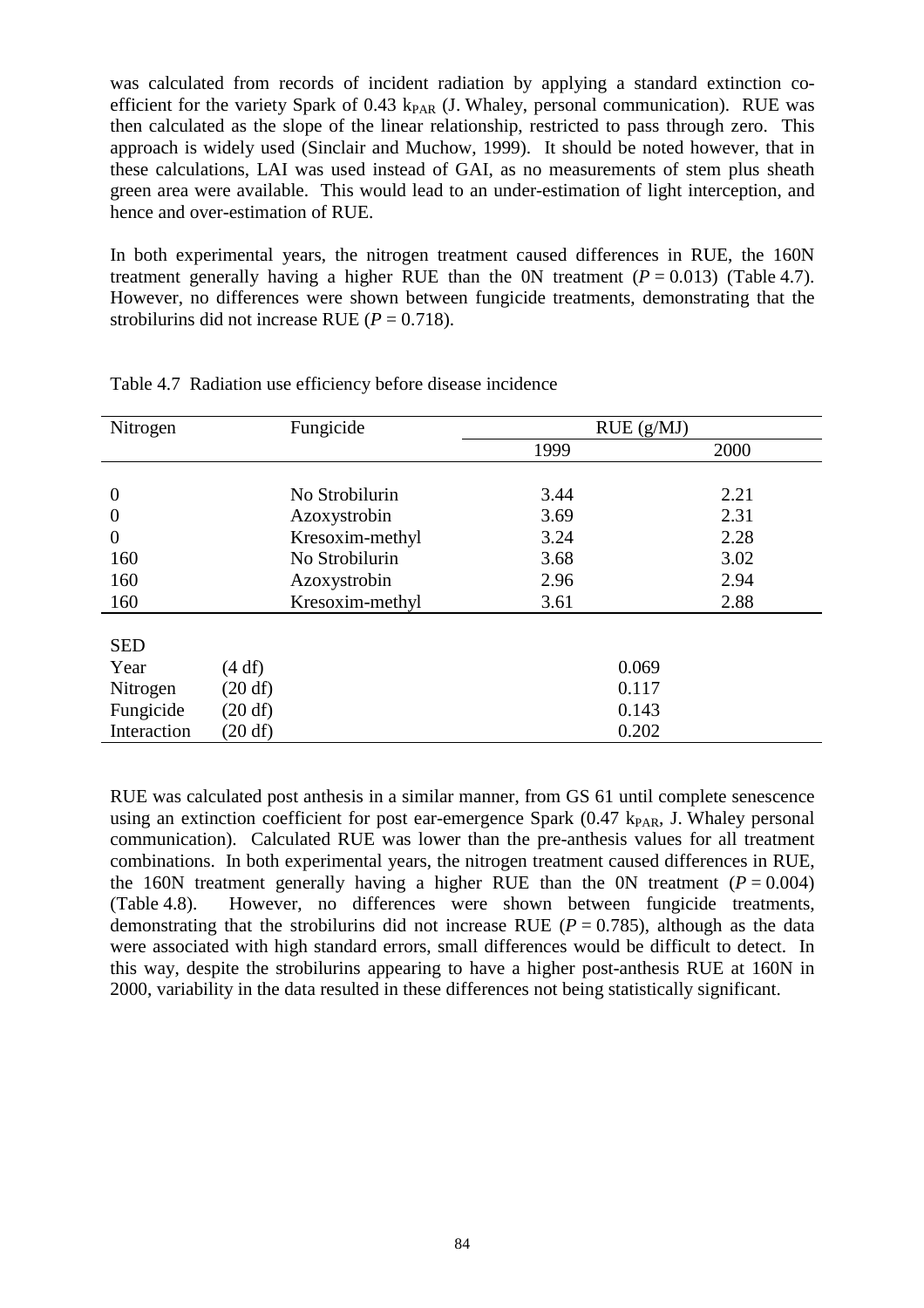| Nitrogen         | Fungicide       |      | RUE(g/MJ) |
|------------------|-----------------|------|-----------|
|                  |                 | 1999 | 2000      |
|                  |                 |      |           |
| $\overline{0}$   | No Strobilurin  | 0.95 | 1.55      |
| $\boldsymbol{0}$ | Azoxystrobin    | 1.85 | 1.59      |
| $\overline{0}$   | Kresoxim-methyl | 1.30 | 1.45      |
| 160              | No Strobilurin  | 2.75 | 1.99      |
| 160              | Azoxystrobin    | 1.22 | 2.78      |
| 160              | Kresoxim-methyl | 2.56 | 2.82      |
|                  |                 |      |           |
| <b>SED</b>       |                 |      |           |
| Year             | (4 df)          |      | 0.491     |
| Nitrogen         | (17 df)         |      | 0.270     |
| Fungicide        | (17 df)         |      | 0.330     |
| Interaction      | (17 df)         |      | 0.467     |

### Table 4.8 Radiation use efficiency post-anthesis

### *Yield*

No significant yield advantage was shown for either kresoxim-methyl or azoxystrobin over epoxiconazole. At nitrogen treatment levels of over 160N, the No Strobilurin treatment yielded significantly less than the other fungicide treatments in both seasons (with the exception of the 320N treatment in 2000, for which there were no statistically significant differences).

Curves were fitted to the combine yield data, to determine whether there was a significant interaction between nitrogen level and fungicide. In both years there was a significant effect of both fungicide and nitrogen level and, in 1999, there was also a significant interaction between fungicide and nitrogen (Figures 4.14 and 4.15).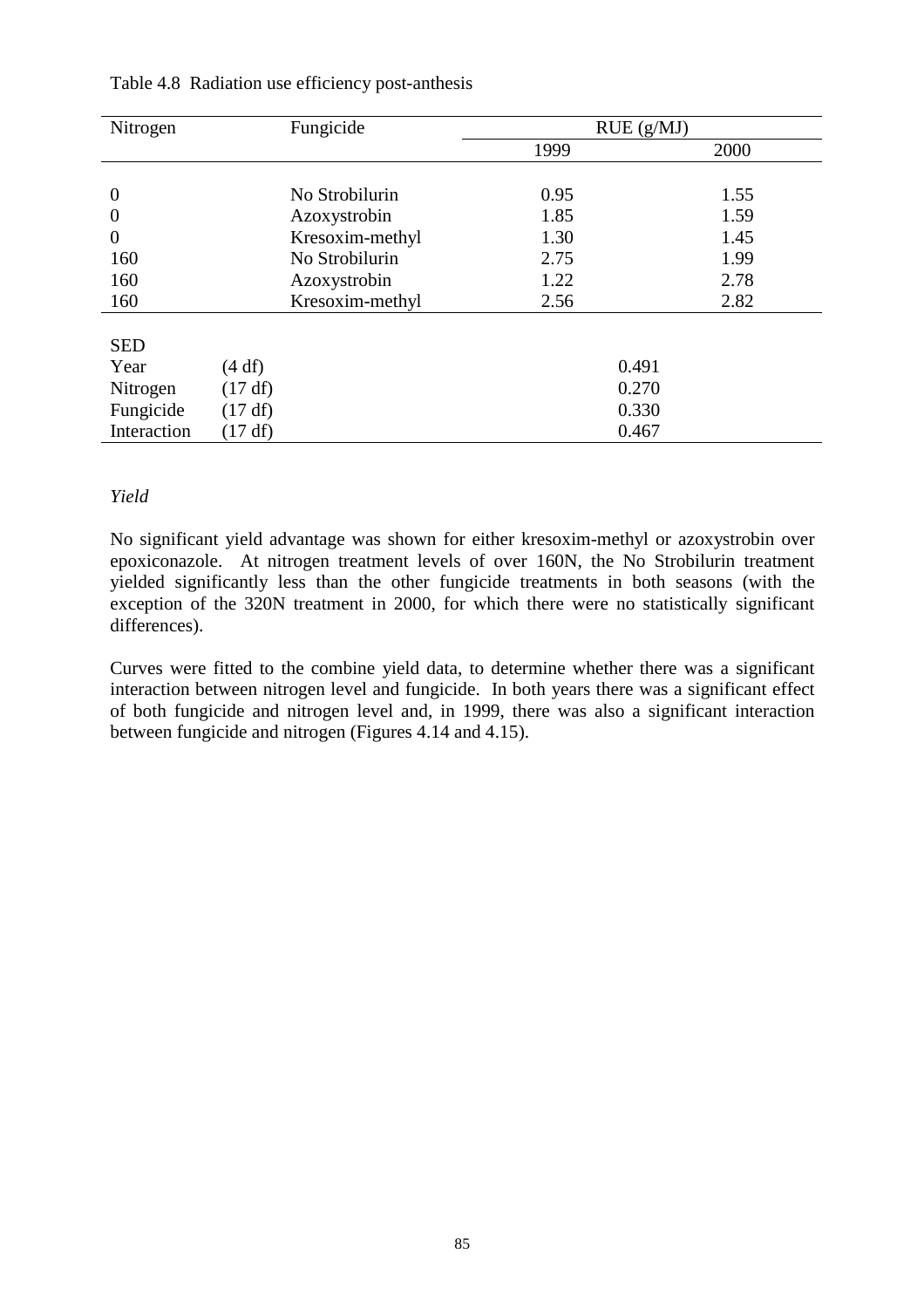

Figure 4.14. Fitted curves for combine yield with increasing N in 1999. X denotes Nitrogen optima. No Strobilurin ( $\longrightarrow$ ), Azoxystrobin (- $\blacksquare$ --), Kresoxim-methyl (--- $\blacklozenge$ ----), Epoxiconazole  $(\neg \blacklozenge \neg)$ . Error bar is s.e.d. with 38 df.



Figure 4.15. Fitted curves for combine yield with increasing N in 2000. X denotes Nitrogen optima. No Strobilurin ( $\longrightarrow$ ), Azoxystrobin (- $\blacksquare$ --), Kresoxim-methyl (--- $\blacklozenge$ ----), Epoxiconazole  $(\rightarrow \rightarrow \rightarrow)$ . Error bar is s.e.d. with 38 df.

From this analysis it was possible to calculate nitrogen optima. The N optimum (calculated on the basis of a 3:1 ratio) was not significantly increased by the strobilurins, although N optima with strobilurins were consistently higher than those for both the epoxiconazole and the control treatment (Table 4.9). N optima could not be calculated from the kresoxim-methyl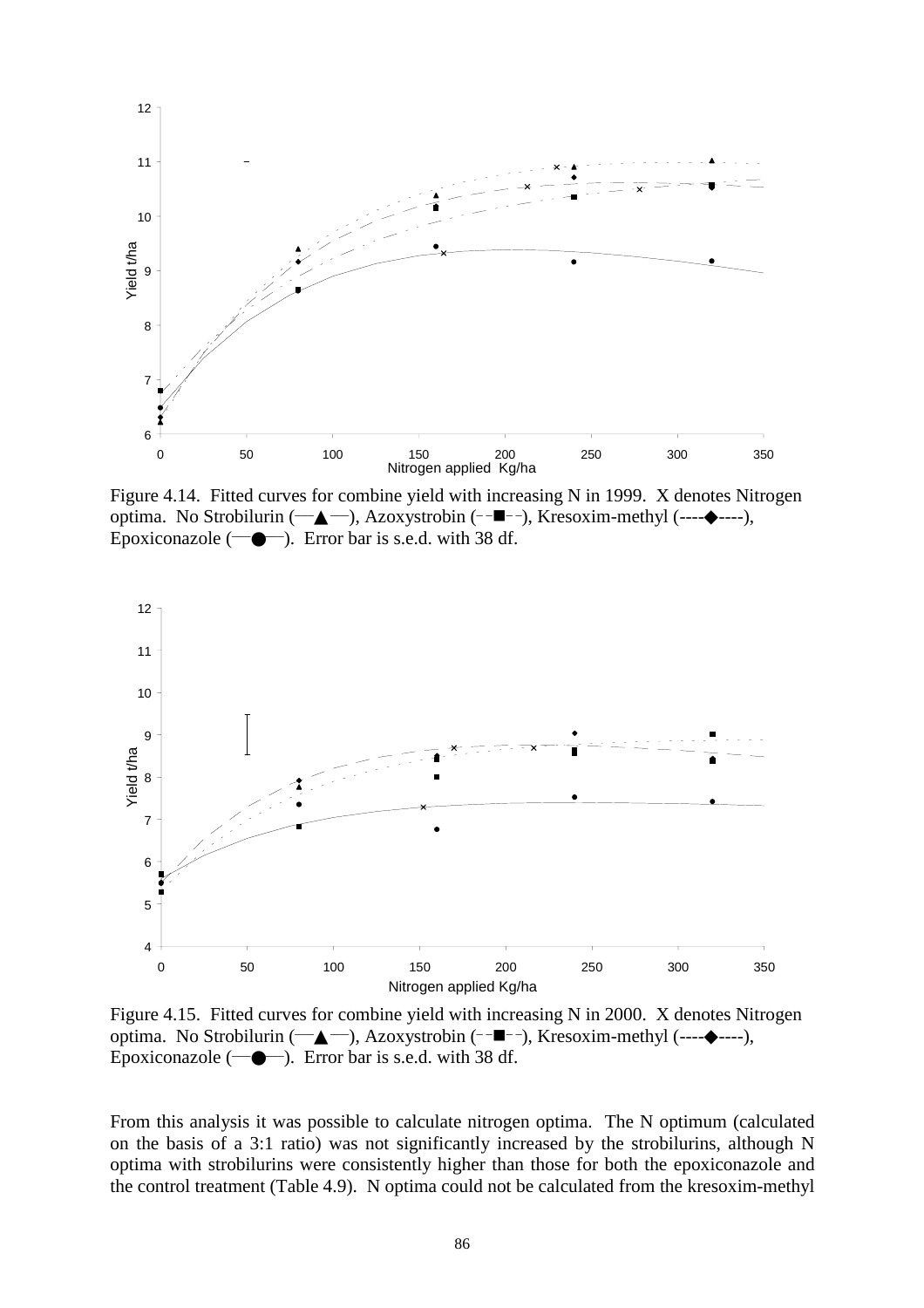data in 2000, as the slope of the curve remained positive above the highest level of N applied (320 kg/ha).

| Fungicide       | N optimum $(kg/ha)$ |             |        |  |  |  |
|-----------------|---------------------|-------------|--------|--|--|--|
|                 | 1999                | 2000        | Mean   |  |  |  |
| No Strobilurin  | (19)<br>164         | 152<br>(37) | 158    |  |  |  |
| Azoxystrobin    | (34)<br>230         | (56)<br>216 | 223    |  |  |  |
| Kresoxim-methyl | 278<br>(107)        | $\ast$      | $\ast$ |  |  |  |
| Epoxiconazole   | (27)<br>213         | 170<br>(29) | 191    |  |  |  |
| Mean            | 221                 | 179         | 200    |  |  |  |

|  |  |  |  |  |  |  |  | Table 4.9. N optimum (followed by standard errors in parentheses). |  |
|--|--|--|--|--|--|--|--|--------------------------------------------------------------------|--|
|--|--|--|--|--|--|--|--|--------------------------------------------------------------------|--|

#### *Yield components*

No statistically significant difference was shown between fungicide treatments at any nitrogen level for ear number per m<sup>2</sup>, grain number per m<sup>2</sup>, or grain number per ear.

A statistically significant difference was shown in thousand grain weight at the higher nitrogen levels in both years, but not at 0N, nor 80N (Table 4.10). The level of significance increased with the amount of nitrogen applied. Where significant differences occurred, the No Strobilurin treatment consistently had the lowest mean grain weight and, at the highest two N levels, kresoxim-methyl produced a lower grain weight than either epoxiconazole or azoxystrobin (although this was only significant in 2000).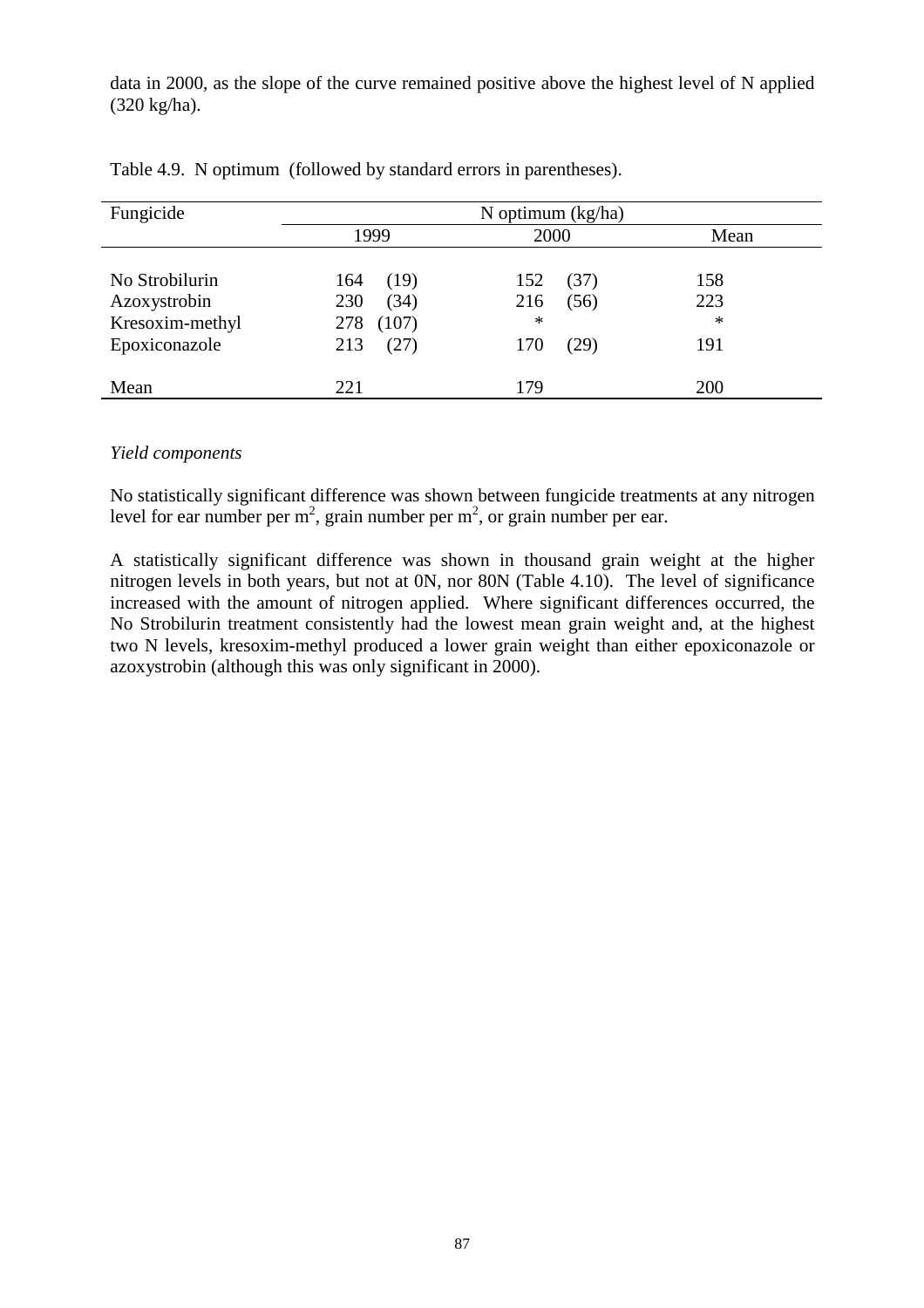| Nitrogen         | Fungicide       | Thousand grain weight (g) |      |
|------------------|-----------------|---------------------------|------|
|                  |                 | 1999                      | 2000 |
|                  |                 |                           |      |
| $\boldsymbol{0}$ | Azoxystrobin    | 39.2                      | 40.5 |
|                  | Kresoxim-methyl | 37.1                      | 39.0 |
|                  | Epoxiconazole   | 36.7                      | 40.4 |
|                  | No Strobilurin  | 37.6                      | 39.8 |
|                  | Mean            | 37.6                      | 39.9 |
|                  |                 |                           |      |
| 80               | Azoxystrobin    | 37.5                      | 40.2 |
|                  | Kresoxim-methyl | 38.4                      | 39.6 |
|                  | Epoxiconazole   | 37.4                      | 40.7 |
|                  | No Strobilurin  | 37.0                      | 37.1 |
|                  | Mean            | 37.6                      | 39.4 |
|                  |                 |                           |      |
| 160              | Azoxystrobin    | 36.9                      | 40.5 |
|                  | Kresoxim-methyl | 36.6                      | 38.7 |
|                  | Epoxiconazole   | 37.7                      | 41.4 |
|                  | No Strobilurin  | 33.8                      | 36.0 |
|                  | Mean            | 36.3                      | 39.1 |
|                  |                 |                           |      |
| 240              | Azoxystrobin    | 40.4                      | 41.5 |
|                  | Kresoxim-methyl | 37.2                      | 36.3 |
|                  | Epoxiconazole   | 39.6                      | 40.6 |
|                  | No Strobilurin  | 34.5                      | 33.1 |
|                  | Mean            | 37.9                      | 37.9 |
|                  |                 |                           |      |
| 320              | Azoxystrobin    | 38.7                      | 40.2 |
|                  | Kresoxim-methyl | 37.2                      | 34.9 |
|                  | Epoxiconazole   | 38.4                      | 39.2 |
|                  | No Strobilurin  | 34.5                      | 32.1 |
|                  | Mean            | 37.2                      | 36.6 |
|                  |                 |                           |      |
| Mean             | Azoxystrobin    | 38.6                      | 40.6 |
|                  | Kresoxim-methyl | 37.3                      | 37.7 |
|                  | Epoxiconazole   | 38.0                      | 40.5 |
|                  | No Strobilurin  | 35.5                      | 35.6 |
|                  | Mean            | 37.3                      | 38.6 |
|                  |                 |                           |      |
| SED (38 df)      |                 |                           |      |
| Fungicide        |                 | 0.55                      | 0.47 |
| Nitrogen         |                 | 0.62                      | 0.53 |
| Interaction      |                 | 1.24                      | 1.06 |

Table 4.10. Thousand grain weights.

Potential mature grain weight was measured in the 0N and 160N treatments in 2000, for No Strobilurin, kresoxim-methyl, and azoxystrobin (Table 4.11). No statistically significant difference was shown between fungicides at either N level. A difference was shown between the nitrogen treatments, with the 0N treated plots having a higher potential grain weight than the 160N.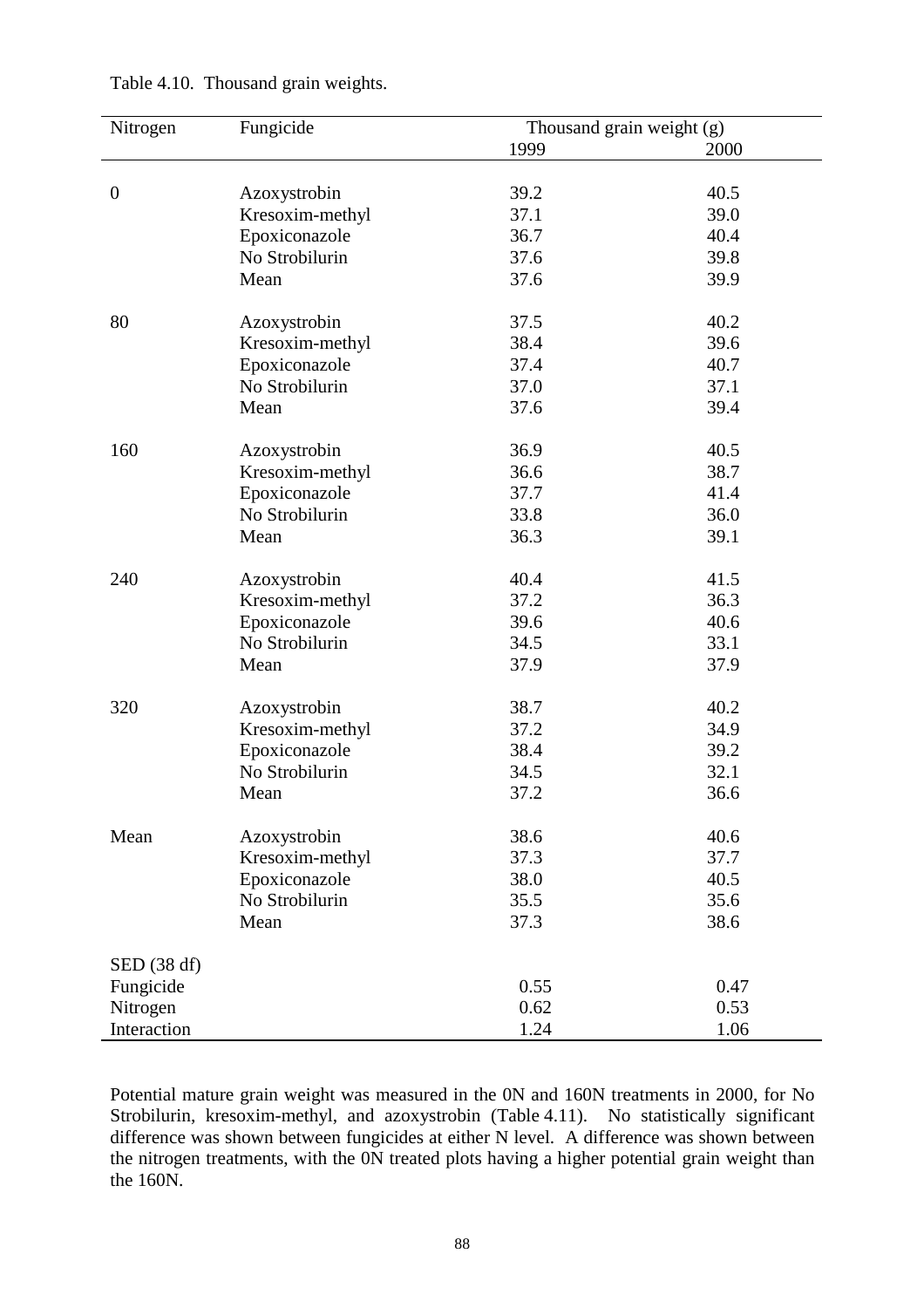| Nitrogen             | Fungicide           | Predicted mature grain |
|----------------------|---------------------|------------------------|
|                      |                     | weight (mg)            |
|                      |                     |                        |
| $\theta$             | Azoxystrobin        | 48.3                   |
|                      | Kresoxim-methyl     | 48.0                   |
|                      | No Strobilurin      | 48.5                   |
|                      | Mean                | 48.3                   |
| 160                  | Azoxystrobin        | 44.0                   |
|                      | Kresoxim-methyl     | 44.6                   |
|                      | No Strobilurin      | 44.0                   |
|                      | Mean                | 44.2                   |
| Mean                 | Azoxystrobin        | 46.2                   |
|                      | Kresoxim-methyl     | 46.4                   |
|                      | No Strobilurin      | 46.3                   |
|                      | <b>Overall Mean</b> | 46.3                   |
|                      |                     |                        |
| $\text{SED}$ (10 df) |                     |                        |
| Fungicide            |                     | 0.82                   |
| Nitrogen             |                     | 0.67                   |
| Interaction          |                     | 1.15                   |

Table 4.11. Potential mature grain weights (mg).

In 1999, results for harvest index (taken to be the ratio of grain dry weight to total aboveground dry weight at harvest) were associated with high standard errors, as such, no statistically significant differences were evident between fungicide treatments  $(P = 0.295)$ (Table 4.12). In 2000, however, statistically significant differences were shown between fungicide treatments ( $P < 0.001$ ), with the No Strobilurin treatment showing a lower harvest index than the other treatments. An effect of N treatment was observed in 1999 ( $P = 0.002$ ), as harvest index was shown to increase with higher levels of N. No difference between N level was shown in 2000 ( $P = 0.323$ ).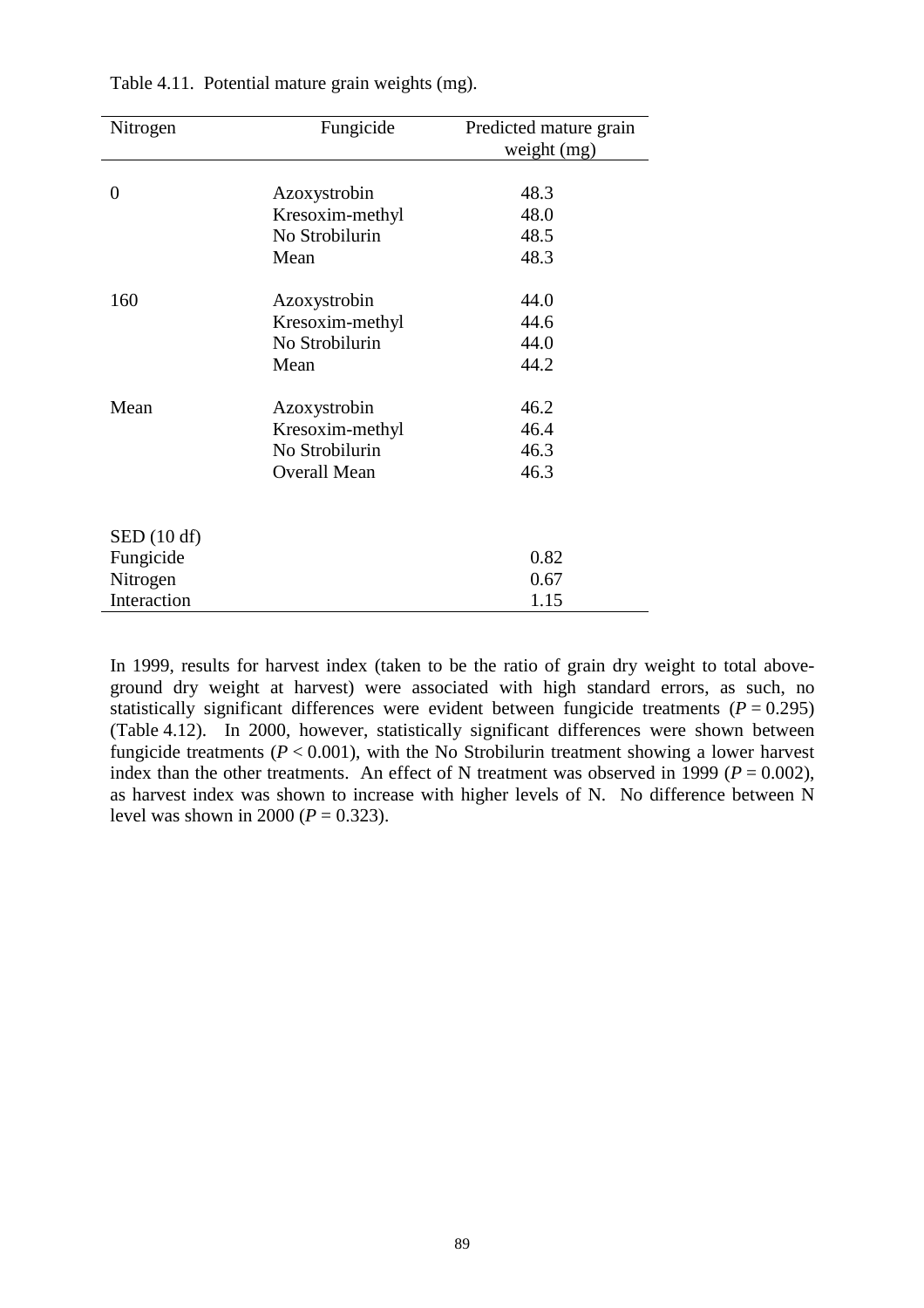| Nitrogen       | Fungicide       | Harvest index |       |
|----------------|-----------------|---------------|-------|
|                |                 | 1999          | 2000  |
|                |                 |               |       |
| $\overline{0}$ | Azoxystrobin    | 0.45          | 0.38  |
|                | Kresoxim-methyl | 0.45          | 0.39  |
|                | Epoxiconazole   | 0.40          | 0.40  |
|                | No Strobilurin  | 0.43          | 0.38  |
|                | Mean            | 0.43          | 0.39  |
|                |                 |               |       |
| 80             | Azoxystrobin    | 0.48          | 0.38  |
|                | Kresoxim-methyl | 0.48          | 0.39  |
|                | Epoxiconazole   | 0.48          | 0.39  |
|                | No Strobilurin  | 0.45          | 0.37  |
|                | Mean            | 0.47          | 0.38  |
| 160            | Azoxystrobin    | 0.50          | 0.40  |
|                | Kresoxim-methyl | 0.51          | 0.39  |
|                | Epoxiconazole   | 0.45          | 0.44  |
|                | No Strobilurin  | 0.47          | 0.38  |
|                | Mean            | 0.48          | 0.40  |
|                |                 |               |       |
| 240            | Azoxystrobin    | 0.49          | 0.40  |
|                | Kresoxim-methyl | 0.50          | 0.41  |
|                | Epoxiconazole   | 0.58          | 0.40  |
|                | No Strobilurin  | 0.48          | 0.35  |
|                | Mean            | 0.51          | 0.39  |
|                |                 |               |       |
| 320            | Azoxystrobin    | 0.57          | 0.41  |
|                | Kresoxim-methyl | 0.50          | 0.40  |
|                | Epoxiconazole   | 0.51          | 0.41  |
|                | No Strobilurin  | 0.48          | 0.36  |
|                | Mean            | 0.52          | 0.39  |
| Mean           | Azoxystrobin    | 0.50          | 0.39  |
|                | Kresoxim-methyl | 0.49          | 0.40  |
|                | Epoxiconazole   | 0.49          | 0.41  |
|                | No Strobilurin  | 0.46          | 0.37  |
|                | Mean            | 0.48          | 0.39  |
|                |                 |               |       |
| SED (38 df)    |                 |               |       |
| Fungicide      |                 | 0.019         | 0.007 |
| Nitrogen       |                 | 0.021         | 0.008 |
| Interaction    |                 | 0.043         | 0.017 |

### Table 4.13 Harvest Index

# **Discussion**

Strobilurins have been hypothesised here to affect the green area of treated crops through either a) increased N uptake, and hence leaf expansion, resulting in a larger canopy, b) increased photosynthesis, or c) delayed senescence.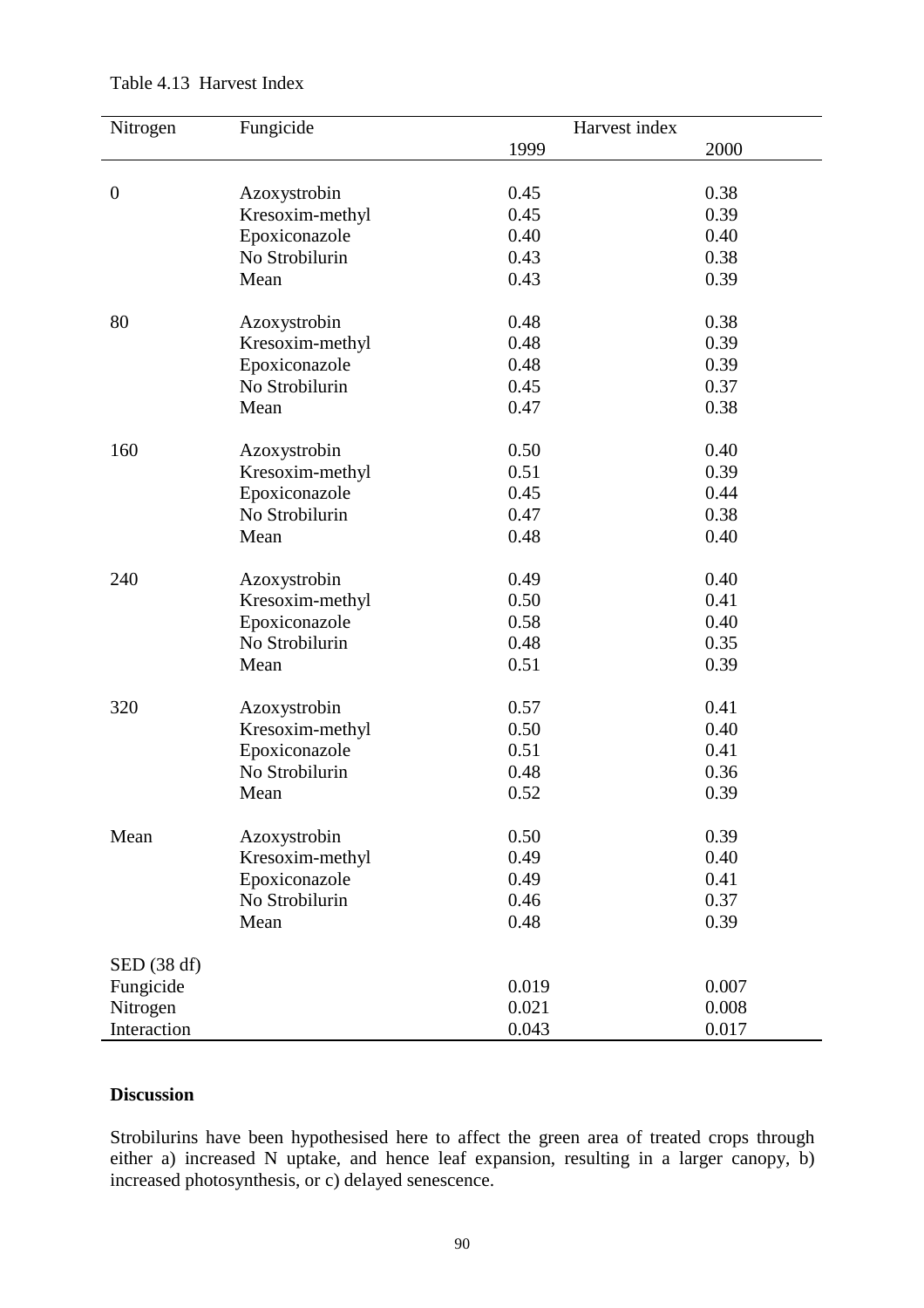Despite efforts to keep the crop disease-free (use of a resistant cultivar and base-line fungicides at a low disease site), the crop was affected to some extent by *Septoria tritici* in both experimental years and, therefore, physiological effects of the strobilurin fungicides were difficult to test once the disease had reached significant levels.

Analysis of the crop growth before disease (up to GS 55-59) showed little effect of fungicide treatment. There was no increase in nitrogen uptake observed at either N application level monitored. This would indicate that, if disease had been successfully prevented, any effects of delayed senescence for the strobilurin treated plots would not have been due to an increase in early nitrogen uptake.

In addition, there was no difference between strobilurins and epoxiconazole in maximum GAI. It would appear, therefore, that the strobilurins had no effect on N uptake and canopy expansion. There was also no evidence of any effect on radiation use efficiency either preanthesis or post-anthesis. Differences between treatments in the rate of senescence appeared to be related to the level of disease in each treatment. Since no increase in nitrogen uptake was observed associated with the strobilurins, it is not possible to determine whether there were any physiological effects on senescence.

No increases were observed in any yield component due to strobilurins over epoxiconazole and, as a result, there was no yield advantage of either strobilurin over epoxiconazole in either experimental year. However, even if disease had been more effectively controlled, it would be difficult to verify that the 'untreated' control plots in a field experiment are absolutely disease-free. For example, it has recently been shown that azoxystrobin may also control the root pathogen causing take-all (Jenkyn *et al*., 2000). Consequently, even if there are no observed effects on foliar pathogens, this does not necessarily indicate that any observed yield effects are due to physiological activity. In this way, physiological effects on both yield components and on senescence are difficult to separate from disease-effects in field experiments.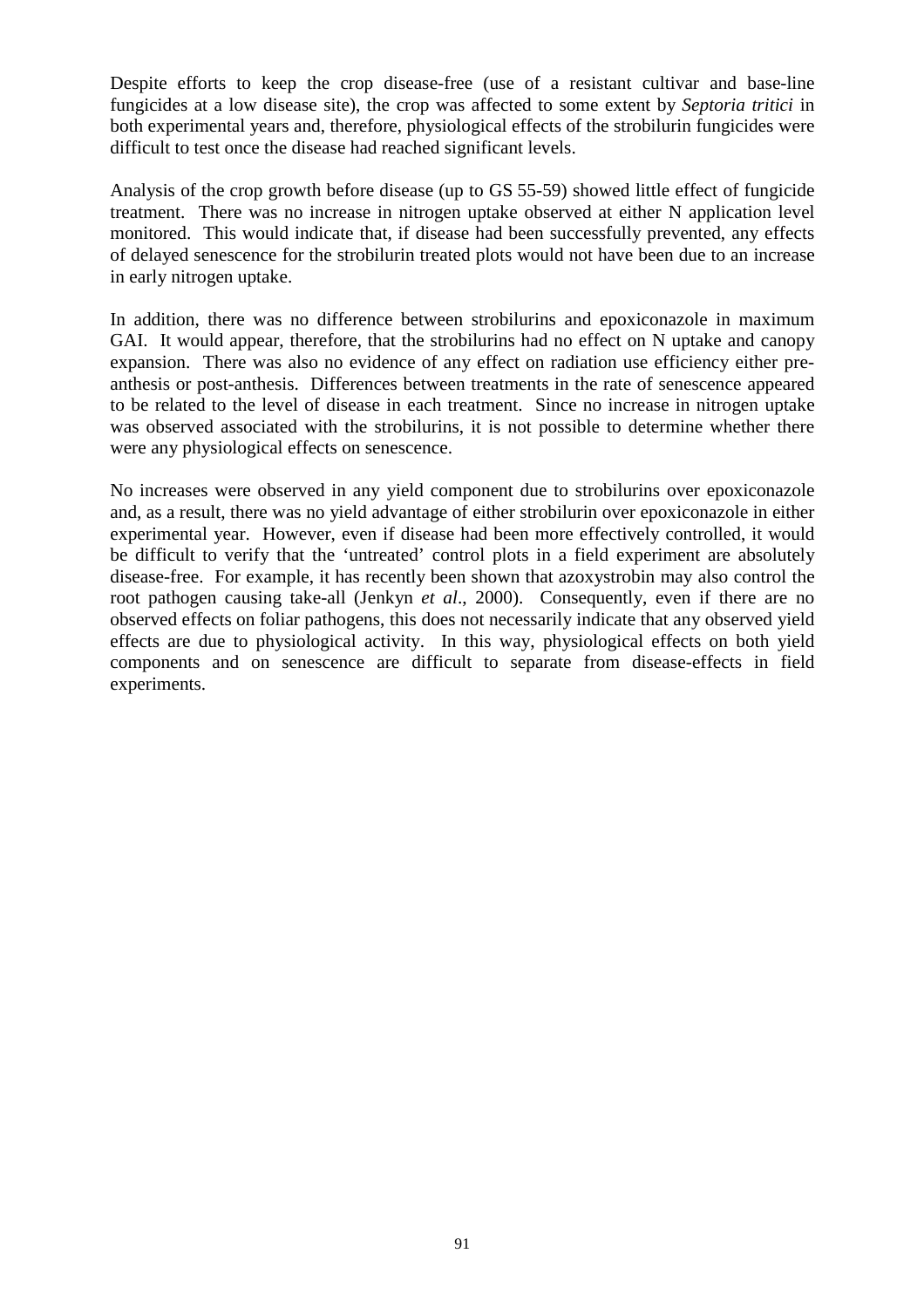# **APPENDIX 5**

### **Experiment 5: Dose-response for azole fungicides in mixture with strobilurins**

#### **Introduction**

Previous work funded by the HGCA had shown that the strobilurin fungicide azoxystrobin, when used alone, did not give satisfactory control of *Septoria tritici* at sites with severe disease (Jones, 2000; Jones & Bryson, 1998). This related to the lack of eradicant activity of azoxystrobin, in contrast with triazole fungicides which showed eradicant activity against this pathogen. It was clear that, in commercial practice, strobilurins would need to be used in mixture with triazole fungicides to give acceptable control of *S. tritici*. This experiment was designed to evaluate the relative efficacies of triazole fungicides in mixture with azoxystrobin.

### **Methods**

Experiments were established at ADAS Rosemaund, Herefordshire, in each of 1997/98, 1998/99 and 1999/2000, on a stoneless silty clay loam of the Bromyard series. The previous crops were oilseed rape, beans and oilseed rape respectively. In each experiment, azoxystrobin was evaluated alone, and in mixture with each of a series of triazole fungicides at various doses. Trifloxystrobin was also evaluated in mixture with epoxiconazole in 1999/2000. Owing to constraints on the size of the experiments, it was not possible to evaluate more than one dose of each strobilurin fungicide, and the dose selected for each strobilurin was half of the commercially recommended rate, with triazoles at one quarter, half and full rate. One eighth rate was also included in 1999/2000 to increase the precision of dose-response estimation. Treatments are detailed in Tables 5.1 - 5.3, and fungicide active ingredients are given in Table 5.4. Fungicides were applied in 225 litre/ha water, using an MDM Oxford Precision Sprayer fitted with 03-F110 nozzles. The experiments were on cv. Riband in the first two years, and on cv. Consort in 1999/2000; both cultivars are susceptible to the target pathogen, *Septoria tritici* (Anonymous, 1999). The experimental design was a randomised block with three replicates of each treatment except for Nos 1 and 2, and also No. 3 in 1999/2000, which were replicated six times. Plot sizes were in the range  $24 - 48$  m<sup>2</sup>.

Each treatment was applied on two occasions, at GS 31-32 and GS 39 (Tottman & Broad, 1987). Application dates and growth stages are listed in Table 5.5. Other agronomic inputs followed good commercial practice.

Foliar diseases were assessed, as visual estimates of the percentage leaf area infected by each disease on each leaf layer, on 10 tillers taken at random from each plot approximately 21 and 35 days after the date of the second fungicide application. Percentage green leaf area was also estimated.

Grain yield was measured from each whole plot using a plot combine harvester. Grain was analysed for moisture content and specific weight using GAC 2000 grain analysis computer (Dickey-John Corporation).

For each experiment, fitted curves were calculated for the dose-response for disease on each leaf and for yield, using the exponential function  $y = a + be^{k}$  (Paveley, 2000). An example is shown in Figure 5.1. Within this model, parameter a is the lower asymptote which represents the lowest level of disease achievable, and is a measure of the efficacy of the fungicide. Parameter b is the difference between the untreated AUDPC and the lower asymptote, which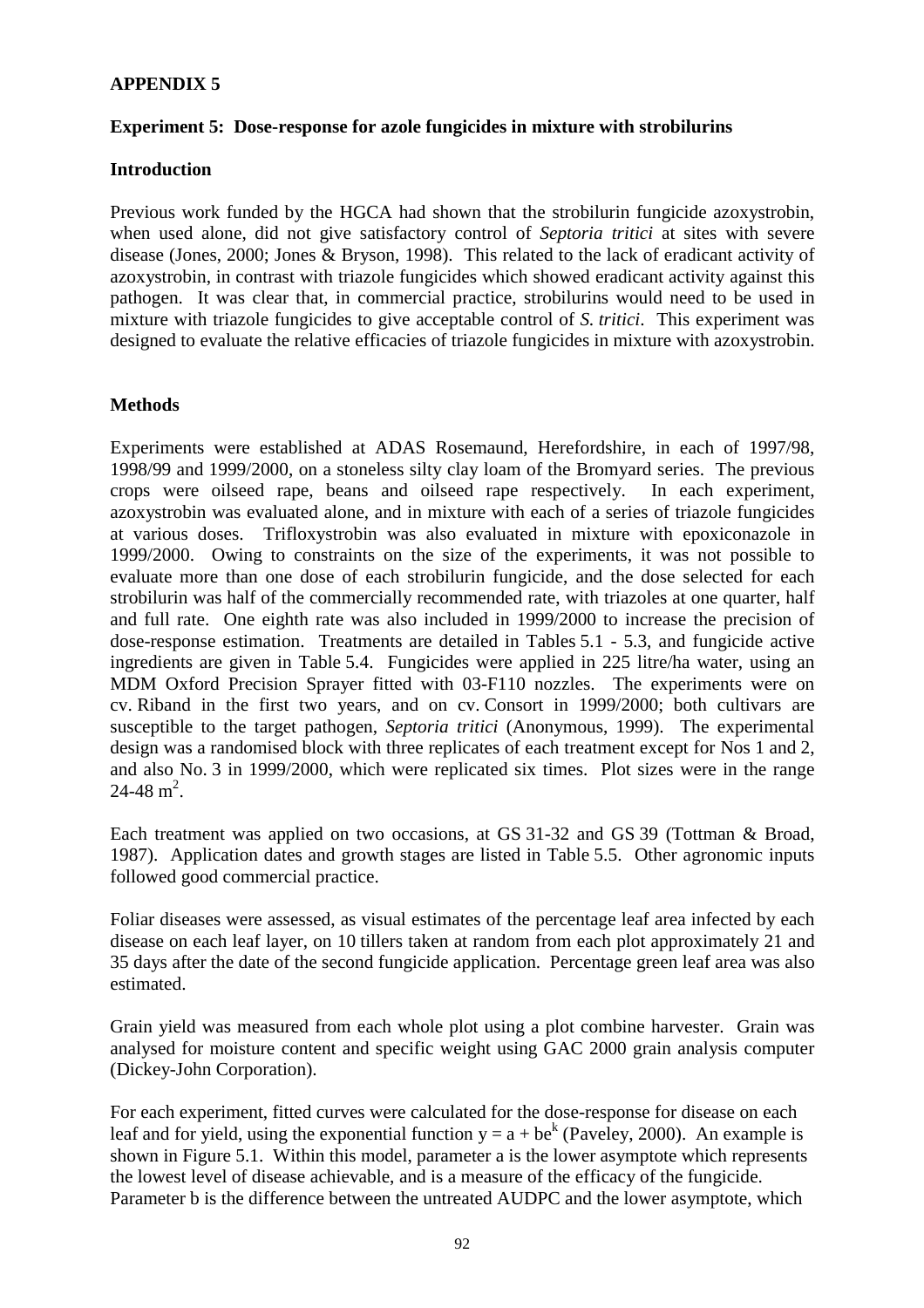represents the range of disease control which could potentially be achieved by the fungicide. Parameter k is a measure of the curvature of the line.



Figure 5.1. Example dose - response curve, showing parameters a and b.

In the figures below, actual data points are shown, and the solid line is the fitted curve.

| Treat-         | Active ingredient              | Product              | Application rate     |
|----------------|--------------------------------|----------------------|----------------------|
| ment           |                                |                      | of product/ha        |
|                |                                | Untreated            |                      |
| $\overline{2}$ | Azoxystrobin                   | Amistar              | $0.50$ litre         |
| 3              | $Azoxystrobin + epoxiconazole$ | $Amistar + Opus$     | $0.50 + 0.25$ litre  |
| $\overline{4}$ | Azoxystrobin + epoxiconazole   | Amistar + Opus       | $0.50 + 0.50$ litre  |
| 5              | $Azoxystrobin + epoxiconazole$ | $Amistar + Opus$     | $0.50 + 1.00$ litre  |
| 6              | Azoxystrobin + tebuconazole    | $Amistar + Folicur$  | $0.50 + 0.25$ litre  |
| 7              | Azoxystrobin + tebuconazole    | Amistar + Folicur    | $0.50 + 0.50$ litre  |
| 8              | Azoxystrobin + tebuconazole    | Amistar + Folicur    | $0.50 + 1.00$ litre  |
| 9              | $Azoxystrobin + cyproconazole$ | Amistar + Alto       | $0.50 + 0.20$ litre  |
| 10             | $Azoxystrobin + cyproconazole$ | $Amistar + Alto$     | $0.50 + 0.40$ litre  |
| 11             | $Azoxystrobin + cyproconazole$ | $Amistar + Alto$     | $0.50 + 0.80$ litre  |
| 12             | Azoxystrobin + flusilazole     | $Amistar + Sanction$ | $0.50 + 0.10$ litre  |
| 13             | $Azoxystrobin + fluxilazole$   | $Amistar + Sanction$ | $0.50 + 0.20$ litre  |
| 14             | Azoxystrobin + flusilazole     | $Amistar + Sanction$ | $0.50 + 0.40$ litre  |
| 15             | $Azoxystrobin + propiconazole$ | Amistar + Tilt       | $0.50 + 0.125$ litre |
| 16             | $Azoxystrobin + propiconazole$ | $Amistar + Tilt$     | $0.50 + 0.250$ litre |
| 17             | Azoxystrobin + propiconazole   | $Amistar + Tilt$     | $0.50 + 0.50$ litre  |
| 18             | Azoxystrobin + flutriafol      | $Amistar + Pointer$  | $0.50 + 0.25$ litre  |
| 19             | Azoxystrobin + flutriafol      | Amistar + Pointer    | $0.50 + 0.50$ litre  |
| 20             | $Azoxystrobin + flutriafol$    | Amistar + Pointer    | $0.50 + 1.00$ litre  |

Table 5.1. Treatments in 1997/98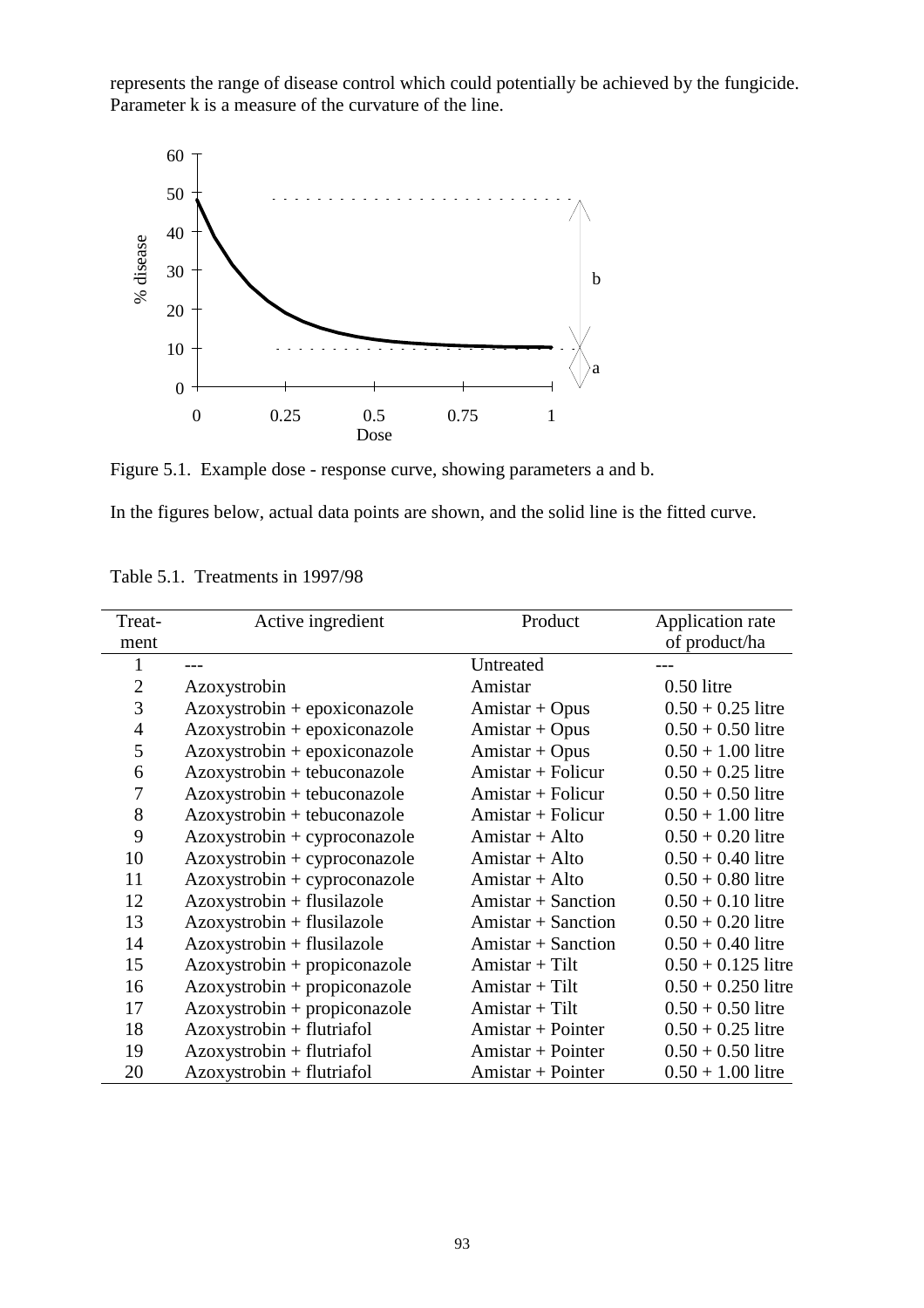| Treat-         | Active ingredient              | Product              | Application rate of  |
|----------------|--------------------------------|----------------------|----------------------|
| ment           |                                |                      | product/ha           |
|                |                                | Untreated            |                      |
| $\overline{2}$ | Azoxystrobin                   | Amistar              | $0.50$ litre         |
| 3              | Azoxystrobin + epoxiconazole   | $Amistar + Opus$     | $0.50 + 0.25$ litre  |
| $\overline{4}$ | $Azoxystrobin + epoxiconazole$ | Amistar + Opus       | $0.50 + 0.50$ litre  |
| 5              | $Azoxystrobin + epoxiconazole$ | $Amistar + Opus$     | $0.50 + 1.00$ litre  |
| 6              | Azoxystrobin + flusilazole     | $Amistar + Sanction$ | $0.50 + 0.10$ litre  |
| 7              | Azoxystrobin + flusilazole     | $Amistar + Sanction$ | $0.50 + 0.20$ litre  |
| 8              | Azoxystrobin + flusilazole     | $Amistar + Sanction$ | $0.50 + 0.40$ litre  |
| 9              | Azoxystrobin + fluquinconazole | $Amistar + Flamenco$ | $0.50 + 0.313$ litre |
| 10             | Azoxystrobin + fluquinconazole | $Amistar + Flamenco$ | $0.50 + 0.625$ litre |
| 11             | Azoxystrobin + fluquinconazole | $Amistar + Flamenco$ | $0.50 + 1.25$ litre  |
| 12             | Azoxystrobin + tetraconazole   | $Amistar + Eminent$  | $0.50 + 0.25$ litre  |
| 13             | Azoxystrobin + tetraconazole   | $Amistar + Eminent$  | $0.50 + 0.50$ litre  |
| 14             | Azoxystrobin + tetraconazole   | $Amistar + Eminent$  | $0.50 + 1.00$ litre  |
| 15             | Azoxystrobin + metconazole     | $Amistar + Caramba$  | $0.50 + 0.375$ litre |
| 16             | $Azoxystrobin + metconazole$   | $Amistar + Caramba$  | $0.50 + 0.75$ litre  |
| 17             | Azoxystrobin + metconazole     | $Amistar + Caramba$  | $0.50 + 1.50$ litre  |

Table 5.2. Treatments in 1998/99

Table 5.3. Treatments in 1999/2000

| Treat-           | Active ingredient                | Product             | Application rate of  |
|------------------|----------------------------------|---------------------|----------------------|
| ment             |                                  |                     | product/ha           |
| 1                |                                  | Untreated           |                      |
| $\overline{2}$   | Azoxystrobin                     | Amistar             | $0.50$ litre         |
| 3                | Trifloxystrobin                  | Twist               | 1.00 litre           |
| $\overline{4}$   | Azoxystrobin + epoxiconazole     | Amistar + Opus      | $0.50 + 0.125$ litre |
| 5                | Azoxystrobin + epoxiconazole     | Amistar + Opus      | $0.50 + 0.25$ litre  |
| 6                | Azoxystrobin + epoxiconazole     | $Amistar + Opus$    | $0.50 + 0.50$ litre  |
| $\boldsymbol{7}$ | $Azoxystrobin + epoxiconazole$   | Amistar + Opus      | $0.50 + 1.00$ litre  |
| 8                | Azoxystrobin + fluquinconazole   | Amistar + Flamenco  | $0.50 + 0.156$ litre |
| 9                | Azoxystrobin + fluquinconazole   | Amistar + Flamenco  | $0.50 + 0.313$ litre |
| 10               | Azoxystrobin + fluquinconazole   | Amistar + Flamenco  | $0.50 + 0.625$ litre |
| 11               | $Azoxystrobin + fluquinconazole$ | Amistar + Flamenco  | $0.50 + 1.25$ litre  |
| 12               | Azoxystrobin + tetraconazole     | $Amistar + Eminent$ | $0.50 + 0.125$ litre |
| 13               | Azoxystrobin + tetraconazole     | $Amistar + Eminent$ | $0.50 + 0.25$ litre  |
| 14               | Azoxystrobin + tetraconazole     | $Amistar + Eminent$ | $0.50 + 0.50$ litre  |
| 15               | Azoxystrobin + tetraconazole     | $Amistar + Eminent$ | $0.50 + 1.00$ litre  |
| 16               | Azoxystrobin + metconazole       | $Amistar + Caramba$ | $0.50 + 0.188$ litre |
| 17               | Azoxystrobin + metconazole       | $Amistar + Caramba$ | $0.50 + 0.375$ litre |
| 18               | Azoxystrobin + metconazole       | $Amistar + Caramba$ | $0.50 + 0.75$ litre  |
| 19               | Azoxystrobin + metconazole       | Amistar + Caramba   | $0.50 + 1.50$ litre  |
| 20               | Trifloxystrobin + epoxiconazole  | $Amistar + Opus$    | $1.00 + 0.125$ litre |
| 21               | Trifloxystrobin + epoxiconazole  | $Amistar + Opus$    | $1.00 + 0.25$ litre  |
| 22               | Trifloxystrobin + epoxiconazole  | $Amistar + Opus$    | $1.00 + 0.50$ litre  |
| 23               | Trifloxystrobin + epoxiconazole  | $Amistar + Opus$    | $1.00 + 1.00$ litre  |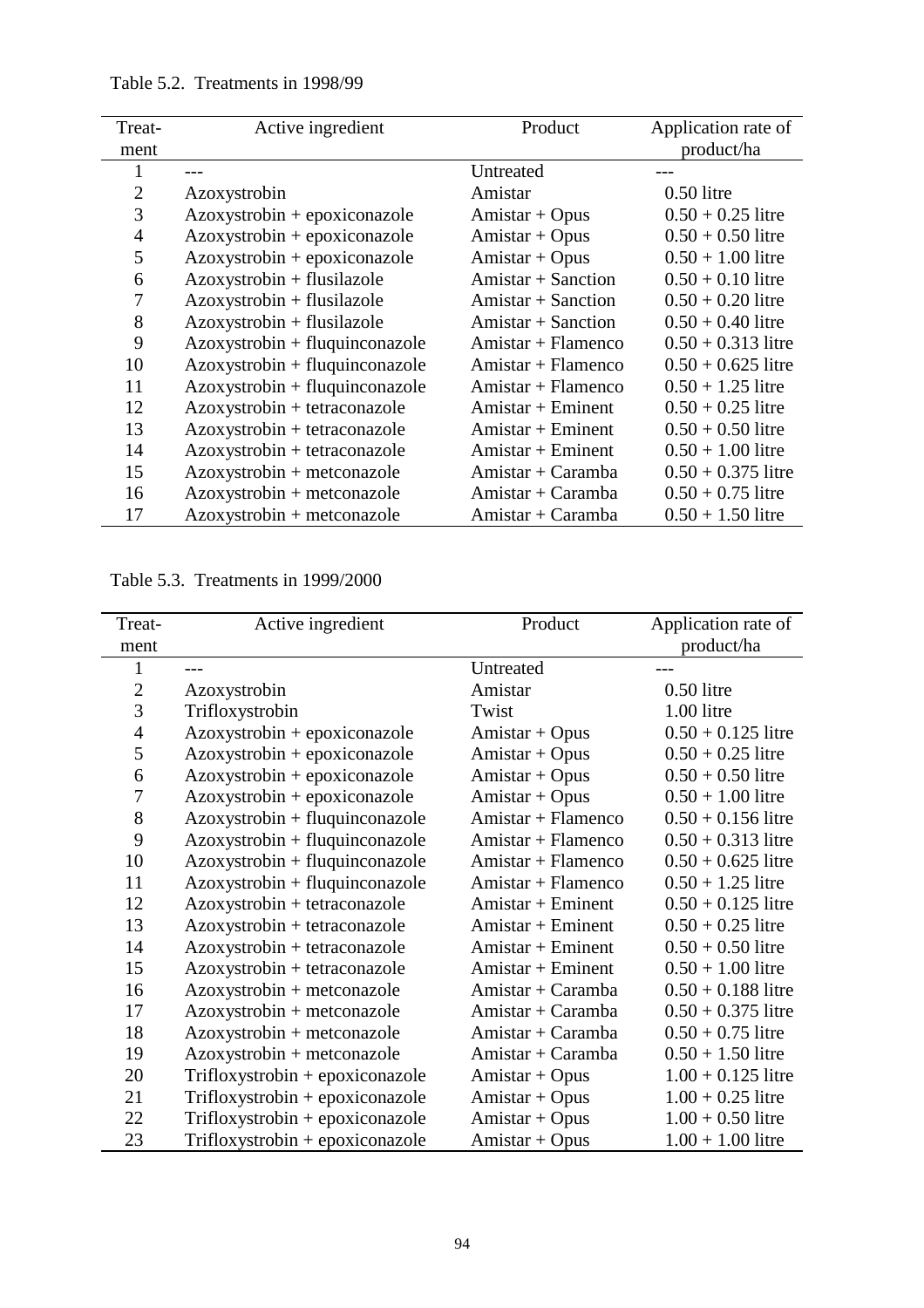| Active ingredient | Product  | Rate of a.i. in          | Full            |
|-------------------|----------|--------------------------|-----------------|
|                   |          | product                  | recommended     |
|                   |          |                          | rate of product |
| Azoxystrobin      | Amistar  | $250$ g/l                | $1.0$ l/ha      |
| Epoxiconazole     | Opus     | $125 \text{ g}/\text{l}$ | $1.0$ $1/ha$    |
| Fluquinconazole   | Flamenco | $100 \text{ g}/\text{l}$ | $1.25$ l/ha     |
| Flusilazole       | Sanction | $400$ g/l                | $0.4$ l/ha      |
| Flutriafol        | Pointer  | $125 \text{ g}/\text{l}$ | $1.0$ $1/ha$    |
| Metconazole       | Caramba  | $60 \text{ g/l}$         | $1.5$ l/ha      |
| Propiconazole     | Tilt     | $250$ g/l                | $0.5$ l/ha      |
| Tebuconazole      | Folicur  | $250$ g/l                | $1.0$ $1/ha$    |
| Tetraconazole     | Eminent  | $125 \text{ g}/\text{l}$ | $1.0$ $1$ /ha   |
| Trifloxystrobin   | Twist    | $125 \text{ g/l}$        | $2.0$ l/ha      |

# Table 5.4. Fungicides

### **Results**

Dose-response curves, together with actual data points, are shown in Figures 5.2 - 5.8, and dose-response parameters are listed in Tables 5.5 and 5.6. The disease data shown are for those dates and leaf layers which provided curves with the best fit. In two instances, a curve could not be fitted to the data points for yield.

*Septoria tritici* was severe in the 1998 and 1999 experiments, and moderately severe in 2000. The only other diseases recorded were traces of mildew and brown rust in 1998, both at less than 1% leaf area affected.

In 1998, there was little difference in disease control between azole fungicides at full rate. All gave marked reductions compared with azoxystrobin alone, even though azoxystrobin reduced disease severity by 38% and 30% on leaves 1 and 2 respectively (Figures 5.2 and 5.3). Differences between azoles became clearer at lower doses. On each of the top two leaves, epoxiconazole at half or quarter rate had less than 5% additional disease compared with the full rate treatment, whereas other fungicides showed a marked reduction in efficacy at quarter rate and, in the cases of flusilazole and propiconazole, at half rate. There was a greater effect of reducing fungicide rate on yield than on disease (Figure 5.4). Azoxystrobin alone increased yield by 1.86 t/ha, and there were substantial additional increases from mixture with each of the azole fungicides. The fitted curves show that, for epoxiconazole, tebuconazole and cyproconazole, the curves were approaching the upper asymptote at full rate, whereas other curves, particularly propiconazole, were still rising at full rate. There was a greater difference between epoxiconazole and other azoles in yield than in disease control, with a higher yield from quarter rate epoxiconazole than from full rate of any other fungicide.

In 1999, *S. tritici* was very severe in completely untreated plots, but azoxystrobin alone gave a greater reduction than in 1998 (Figure 5.5). Epoxiconazole was the most effective fungicide for control of *S. tritici*, but fluquinconazole was almost as effective. The yield increase from azoxystrobin alone was 2.81 t/ha, larger than in 1998. Yield increases from addition of an azole fungicide were lower than in 1998 but, as in 1998, the difference in yield between epoxiconazole and other azoles was more marked than difference in disease control (Figure 5.6). The fitted curve shows that the yield from full rate epoxiconazole was well below the upper asymptote. Fluquinconazole gave the next highest yields, but there was little benefit in yield from the other three azoles compared with azoxystrobin alone.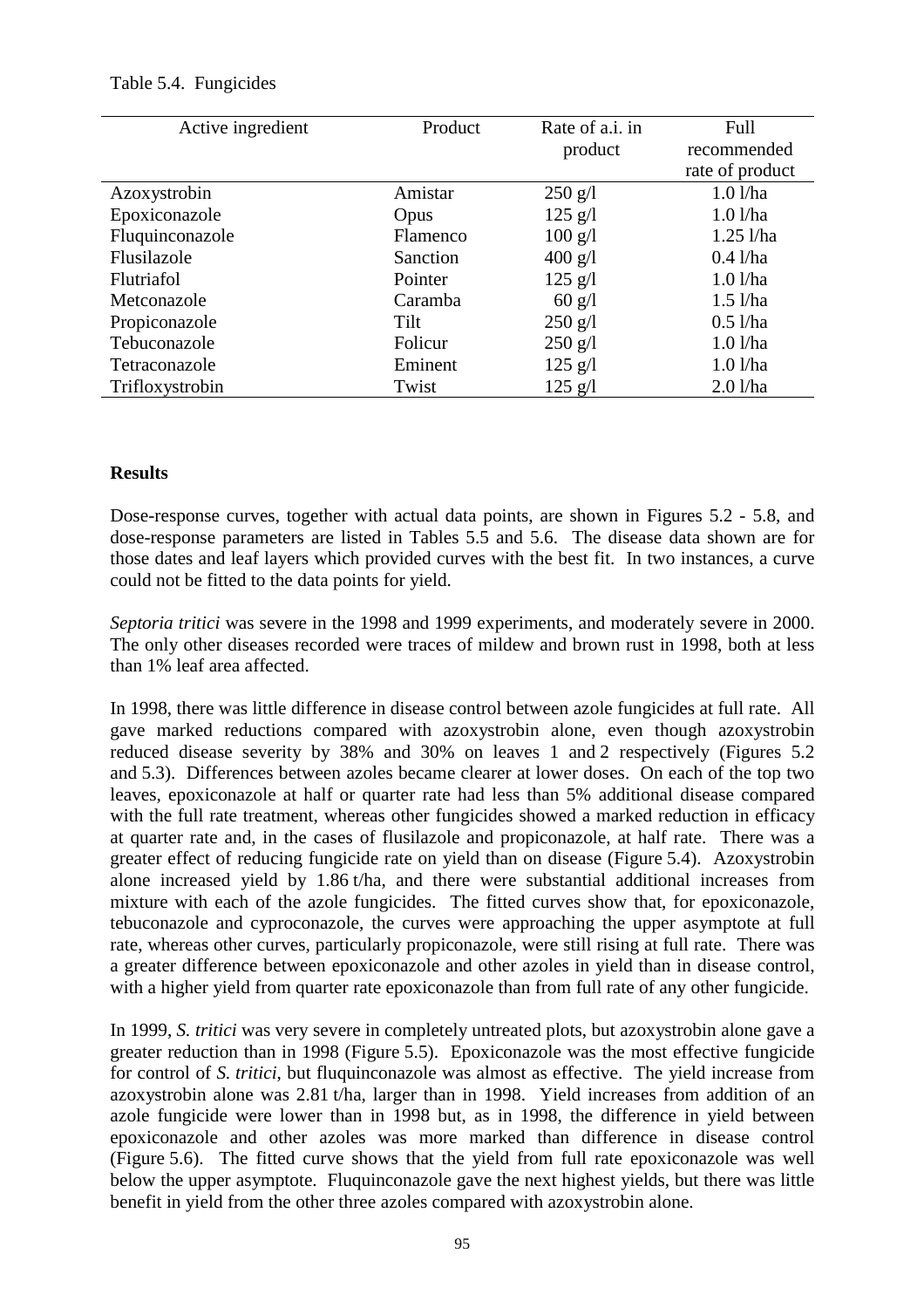All fungicide gave good *S. tritici* control in 2000, but the fitted curve showed that epoxiconazole was slightly more effective than the other azoles (Figure 5.7). Trifloxystrobin alone was more effective than azoxystrobin alone but, in mixture with epoxiconazole, there was no difference between these two strobilurins. As in the previous two years, epoxiconazole plus azoxystrobin gave higher yields than any other treatment. Trifloxystrobin alone gave a higher yield increase (2.89 t/ha) than azoxystrobin alone (2.65 t/ha), but this advantage was not apparent in mixture with epoxiconazole (Figure 5.8). It should, however, be noted that the curve for trifloxystrobin plus epoxiconazole was a poor fit (45.3% of variance accounted for), so results from this mixture should be interpreted with caution.



Figure 5.2. Dose-response curves for disease control on leaf 1 from triazole fungicides in mixture with 0.5 l/ha Amistar, two-spray programme (GS  $31/32 +$  GS 39), cv. Riband, 1998. Untreated disease severity 77.7%.



Figure 5.3. Dose-response curves for disease control on leaf 2 from triazole fungicides in mixture with azoxystrobin, two-spray programme  $(GS\ 31/32 + GS\ 39)$ , cv. Riband, 1998. Untreated disease severity 79.0%.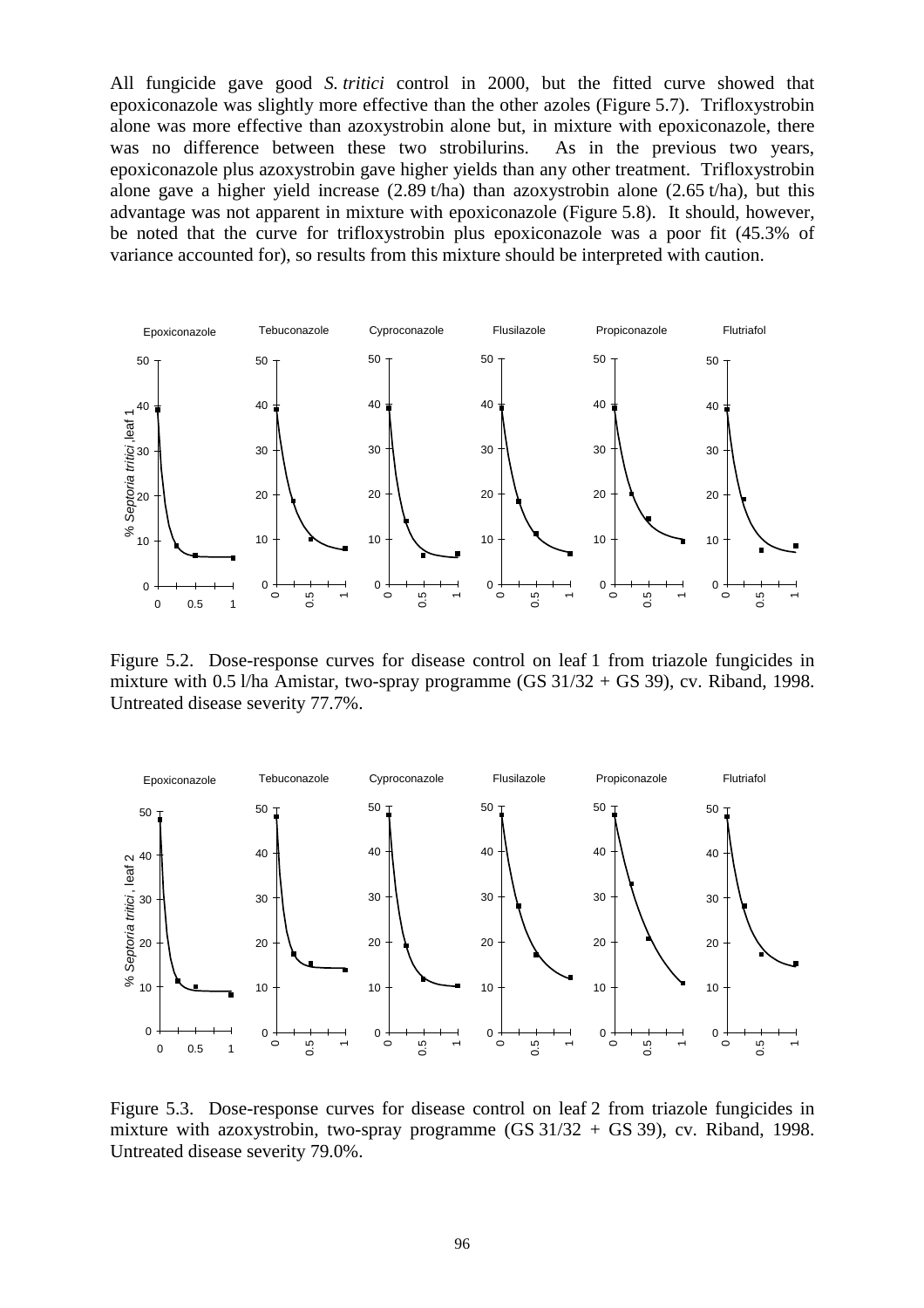

Figure 5.4. Dose-response curves for effect on yield of triazole fungicides in mixture with azoxystrobin, two-spray programme (GS  $31/32 +$  GS 39), cv. Riband, 1998. Untreated yield 5.79 t/ha.



Figure 5.5. Dose-response curves for disease control on leaf 2 from triazole fungicides in mixture with azoxystrobin, two-spray programme (GS 31/32 + GS 39), cv. Riband, 1999. Untreated disease severity 100.0%.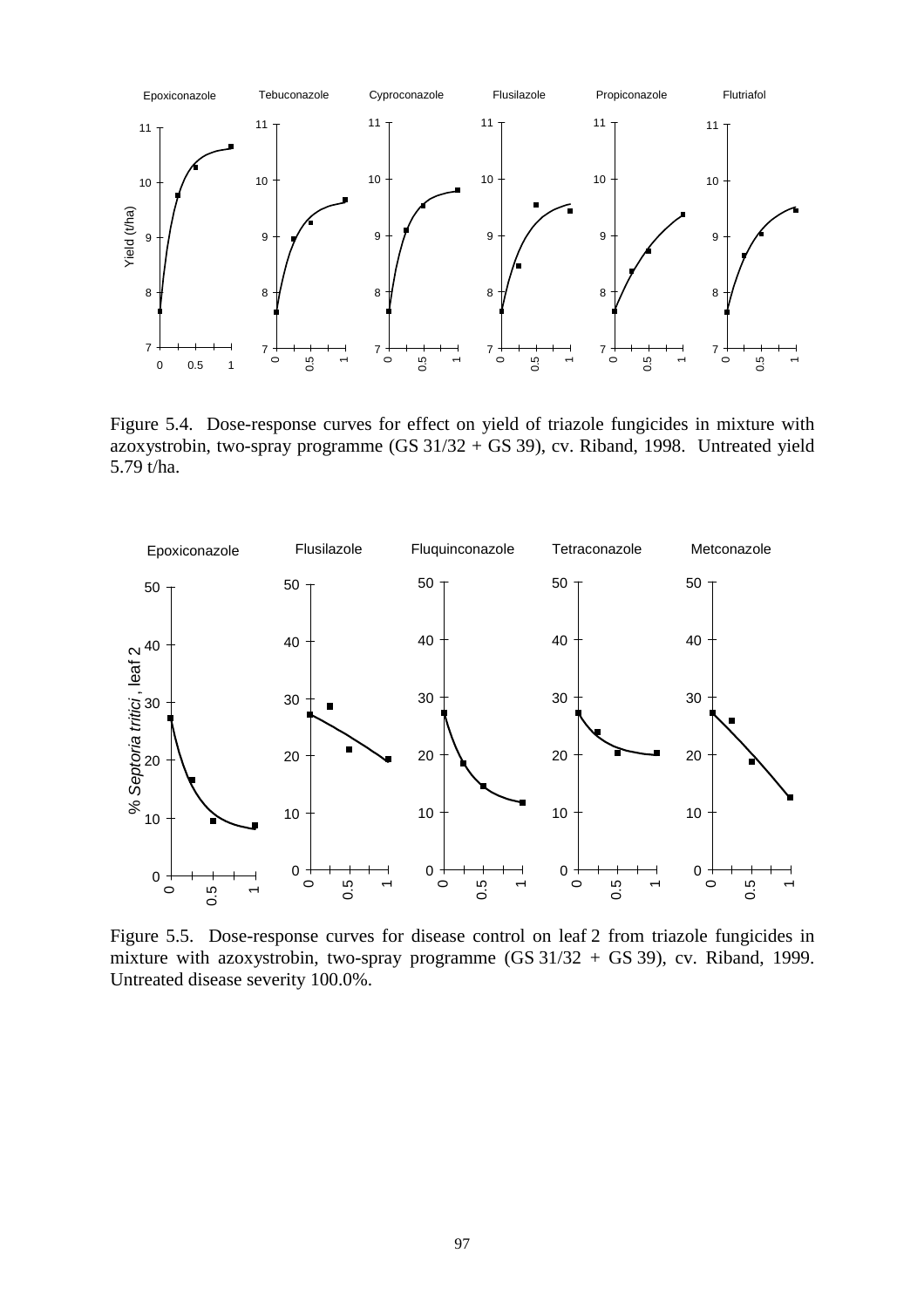

Figure 5.6. Dose-response curves for effect on yield of triazole fungicides in mixture with azoxystrobin, two-spray programme  $(GS\ 31/32 + GS\ 39)$ , cv. Riband, 1999. Untreated yield 4.93 t/ha.



Figure 5.7. Dose-response curves for disease control on leaf 3 from triazole fungicides in mixture with trifloxystrobin or azoxystrobin, two-spray programme (GS  $31/32 +$  GS 39), cv. Consort, 2000. Untreated disease severity 25.8%.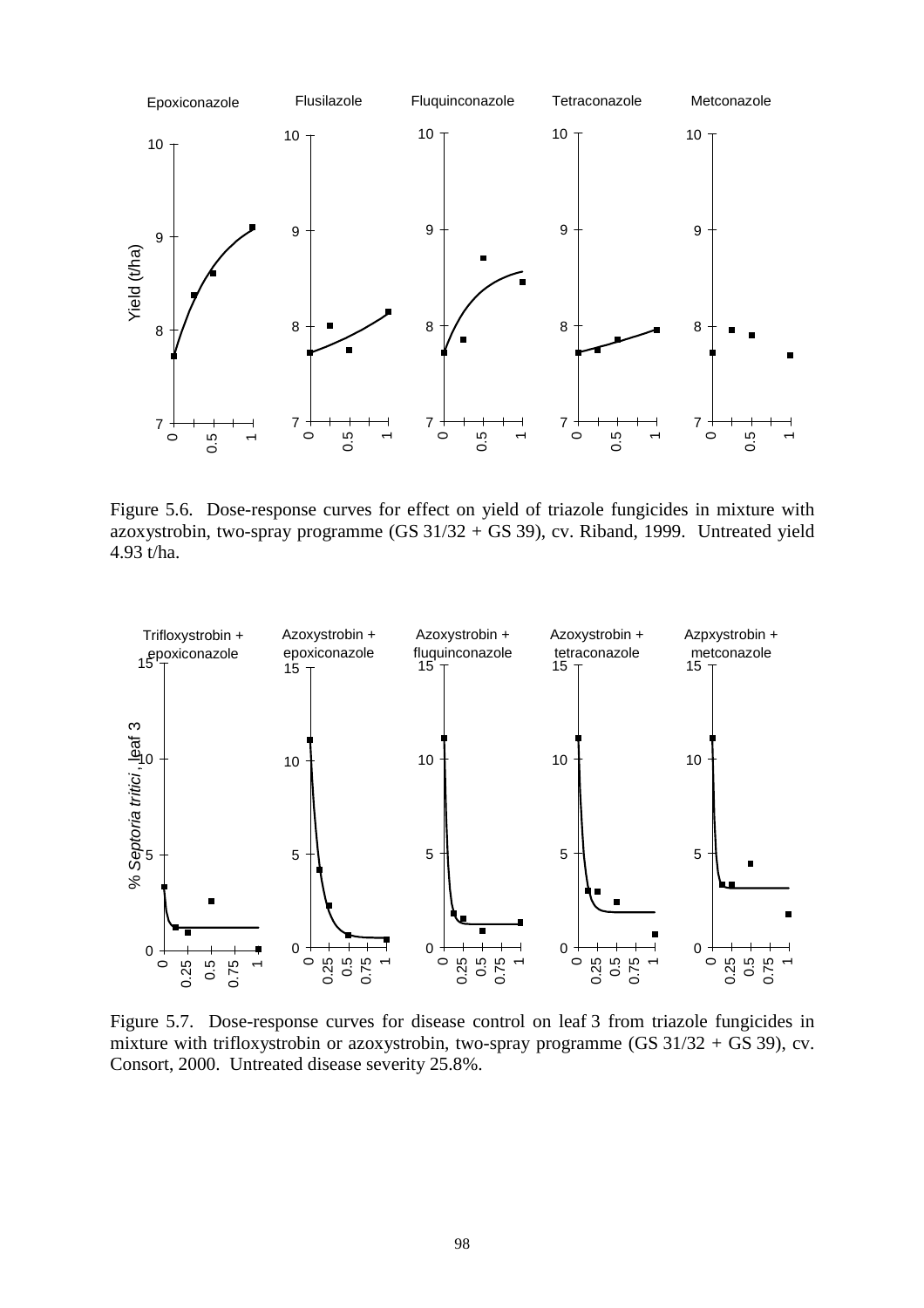

Figure 5.8. Dose-response curves for yield from triazole fungicides in mixture with trifloxystrobin or azoxystrobin, two-spray programme (GS 31/32 + GS 39), cv. Consort, 2000. Untreated yield 5.94 t/ha.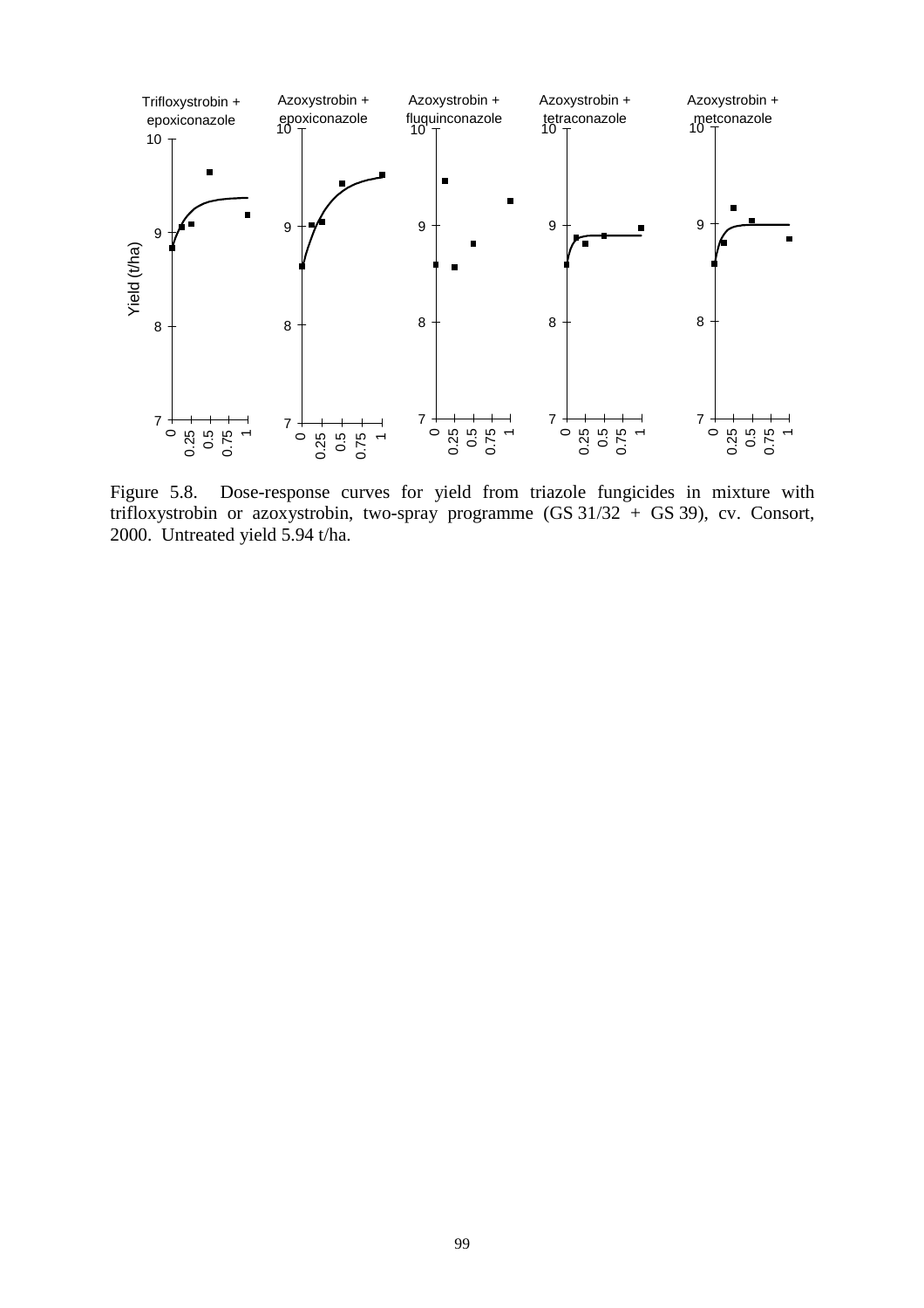| Year | Active ingredients*    | Leaf           | a    | $\mathbf b$ | $a+b$ | $\mathbf k$ | $R^2$ |
|------|------------------------|----------------|------|-------------|-------|-------------|-------|
|      |                        |                |      |             |       |             |       |
| 1998 | $az + epoxiconazole$   | 1              | 6.4  | 32.6        | 39.0  | $-10.20$    | 100.0 |
| 1998 | $az + tebuconazole$    | $\mathbf{1}$   | 7.2  | 31.8        | 39.0  | $-4.30$     | 99.7  |
| 1998 | $az + cyproconazole$   | 1              | 5.8  | 33.2        | 39.0  | $-5.88$     | 99.5  |
| 1998 | $az + flusilazole$     | $\mathbf{1}$   | 6.4  | 32.6        | 39.0  | $-3.98$     | 99.9  |
| 1998 | $az + propiconazole$   | 1              | 9.3  | 29.7        | 39.0  | $-3.90$     | 99.6  |
| 1998 | $az + flutriafol$      | $\mathbf{1}$   | 6.7  | 32.3        | 39.0  | $-4.43$     | 97.2  |
| 1998 | $az + epoxiconazole$   | $\overline{2}$ | 9.0  | 39.1        | 48.1  | $-11.07$    | 99.8  |
| 1998 | $az + tebuconazole$    | $\overline{2}$ | 14.3 | 33.8        | 48.1  | $-9.45$     | 99.9  |
| 1998 | $az + cyproconazole$   | $\overline{2}$ | 10.0 | 38.1        | 48.1  | $-5.79$     | 100.0 |
| 1998 | $az + flusilazole$     | $\overline{2}$ | 10.2 | 37.9        | 48.1  | $-3.18$     | 99.8  |
| 1998 | $az + propiconazole$   | $\overline{c}$ | 2.9  | 45.2        | 48.1  | $-1.76$     | 99.7  |
| 1998 | $az + flutriafol$      | $\overline{2}$ | 13.8 | 34.3        | 48.1  | $-3.78$     | 99.1  |
|      |                        |                |      |             |       |             |       |
| 1999 | $az + epoxiconazole$   | $\overline{2}$ | 7.5  | 19.7        | 27.2  | $-3.56$     | 97.8  |
| 1999 | $az + flusilazole$     | $\overline{2}$ | 50.2 | $-23.0$     | 27.2  | 0.31        | 61.7  |
| 1999 | $az + fluquinoonazole$ | $\overline{2}$ | 10.9 | 16.3        | 27.2  | $-3.05$     | 100.0 |
| 1999 | $az + tetraconazole$   | $\overline{2}$ | 19.5 | 7.7         | 27.2  | $-3.05$     | 92.0  |
| 1999 | $az + metconazole$     | $\overline{2}$ | 82.2 | $-55.0$     | 27.2  | 0.24        | 93.4  |
|      |                        |                |      |             |       |             |       |
| 2000 | $tr + epoxiconazole$   | 3              | 1.2  | 2.1         | 3.3   | $-35.66$    | 34.5  |
| 2000 | $az + epoxiconazole$   | 3              | 0.5  | 10.6        | 11.1  | $-8.12$     | 99.2  |
| 2000 | $az + fluquinoonazole$ | 3              | 1.2  | 9.9         | 11.1  | $-22.14$    | 99.7  |
| 2000 | $az + tetraconazole$   | 3              | 1.8  | 9.3         | 11.1  | $-14.99$    | 95.2  |
| 2000 | $az + metconazole$     | 3              | 3.1  | 8.0         | 11.1  | $-30.40$    | 90.9  |

# Table 5.5. Parameter estimates - disease control

\* az = azoxystrobin

tr = trifloxystrobin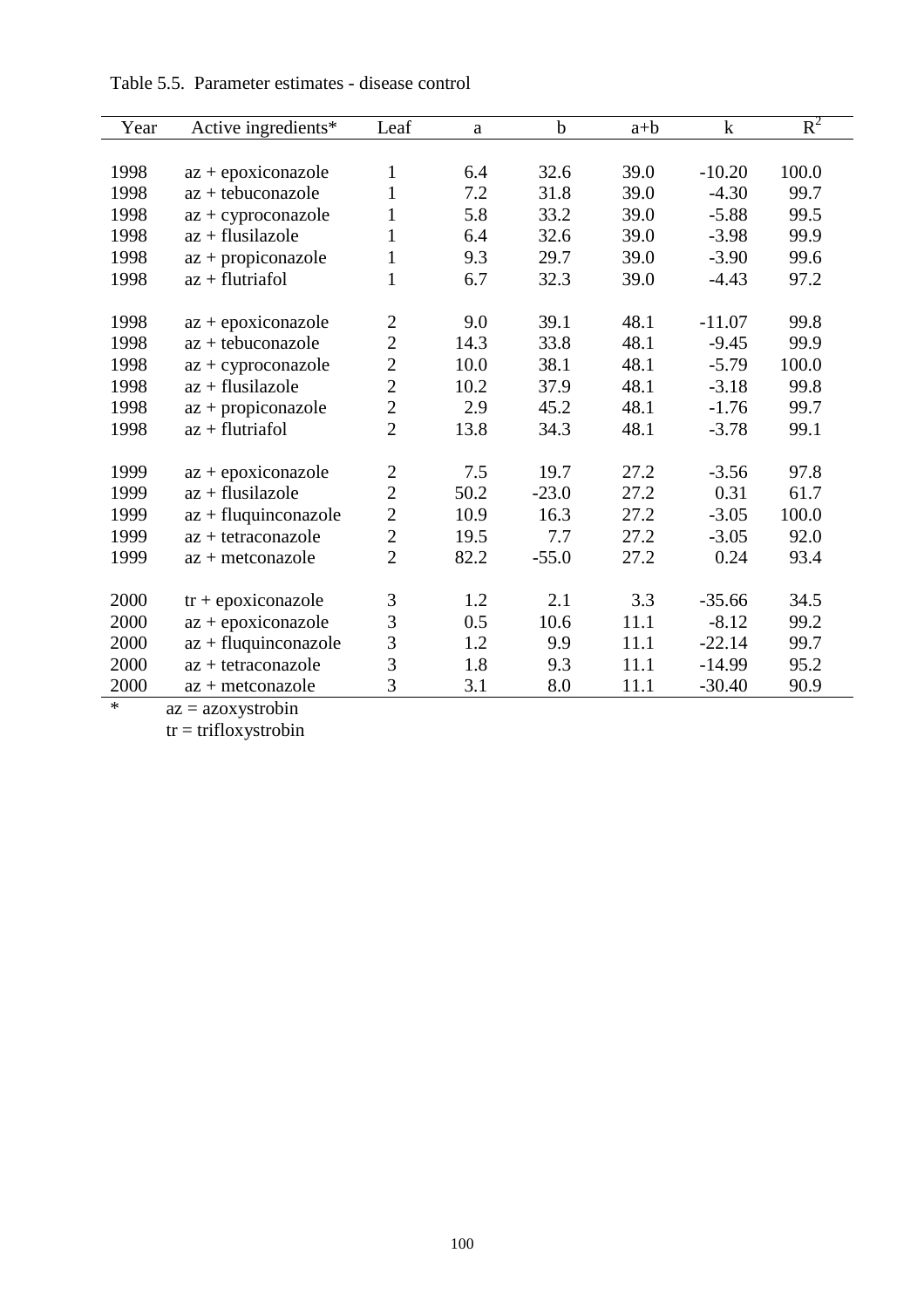| Year | Active ingredients*    | a      | $\mathbf b$ | $a+b$  | $\mathbf k$ | $R^2$  |
|------|------------------------|--------|-------------|--------|-------------|--------|
|      |                        |        |             |        |             |        |
| 1998 | $az + epoxiconazole$   | 10.6   | $-3.0$      | 7.6    | $-4.72$     | 99.7   |
| 1998 | $az + tebuconazole$    | 9.6    | $-2.0$      | 7.6    | $-3.82$     | 98.7   |
| 1998 | $az + cyproconazole$   | 9.8    | $-2.2$      | 7.6    | $-4.26$     | 99.9   |
| 1998 | $az + fluxilazole$     | 9.6    | $-2.0$      | 7.6    | $-3.03$     | 88.2   |
| 1998 | $az + propiconazole$   | 10.0   | $-2.4$      | 7.6    | $-1.31$     | 99.4   |
| 1998 | $az + flutriafol$      | 9.7    | $-2.1$      | 7.6    | $-2.50$     | 99.3   |
|      |                        |        |             |        |             |        |
| 1999 | $az + epoxiconazole$   | 9.4    | $-1.6$      | 7.7    | $-1.78$     | 98.3   |
| 1999 | $az + fluxilazole$     | 7.3    | 0.4         | 7.7    | 0.66        | 24.5   |
| 1999 | $az + fluquinoonazole$ | 8.6    | $-0.9$      | 7.7    | $-2.43$     | 53.4   |
| 1999 | $az + tetraconazole$   | 7.1    | 0.6         | 7.7    | 0.32        | 93.3   |
| 1999 | $az + metconazole$     | *      | $\ast$      | *      | *           | *      |
|      |                        |        |             |        |             |        |
| 2000 | $tr + epoxiconazole$   | 9.4    | $-0.5$      | 8.8    | $-5.04$     | 45.3   |
| 2000 | $az + epoxiconazole$   | 9.5    | $-1.0$      | 8.6    | $-3.43$     | 94.5   |
| 2000 | $az + fluquinoonazole$ | $\ast$ | $\ast$      | $\ast$ | *           | $\ast$ |
| 2000 | az + tetraconazole     | 8.9    | $-0.3$      | 8.6    | $-15.00$    | 81.4   |
| 2000 | $az + metconazole$     | 9.0    | $-0.4$      | 8.6    | $-11.27$    | 53.3   |
|      |                        |        |             |        |             |        |

#### Table 5.6. Parameter estimates - yield

 $az = azoxystrobin$ 

 $tr = trifloxystrobin$ 

#### **Discussion**

Dose-response curves for azoles in mixture with a strobilurin were generally similar to those for azoles when used alone (Paveley, 2000). This indicates that the basic properties of azole fungicides, which have been elucidated and exploited over many years, are not altered when in mixture with a strobilurin fungicide. However, values of the parameter k, were higher in the present work, which indicates greater efficacy of fungicides. This is not surprising, since two fungicide applications were made, compared with one in the work of Paveley (2000), and mixtures of two fungicides were used, rather than a single fungicide. Another difference between the two studies is that the use of a two spray programme in the present study, which was done to demonstrate the benefits that could be obtained in commercial practice, precludes differentiation of protectant and eradicant activity of the fungicides.

The relative performance of azole fungicides was similar in mixture with azoxystrobin to the ranking when used alone (Paveley, 2000). Epoxiconazole was clearly the most effective azole against *S. tritici* in the earlier HGCA-funded work on appropriate fungicide doses, and this superiority was evident in mixture with azoxystrobin, even though the strobilurin fungicide made a substantial contribution to both disease control and yield. Under the conditions of most severe disease and largest yield response to fungicide, in 1998, epoxiconazole gave a greater yield when used at one quarter of the recommended rate than any other azole fungicide at full rate. The azole which came closest to epoxiconazole in disease control and effect on yield was fluquinconazole, but this was always second best. It can be concluded that, under high risk of *S. tritici*, epoxiconazole is likely to remain the most effective azole fungicide even when used in mixture with a robust dose of a strobilurin.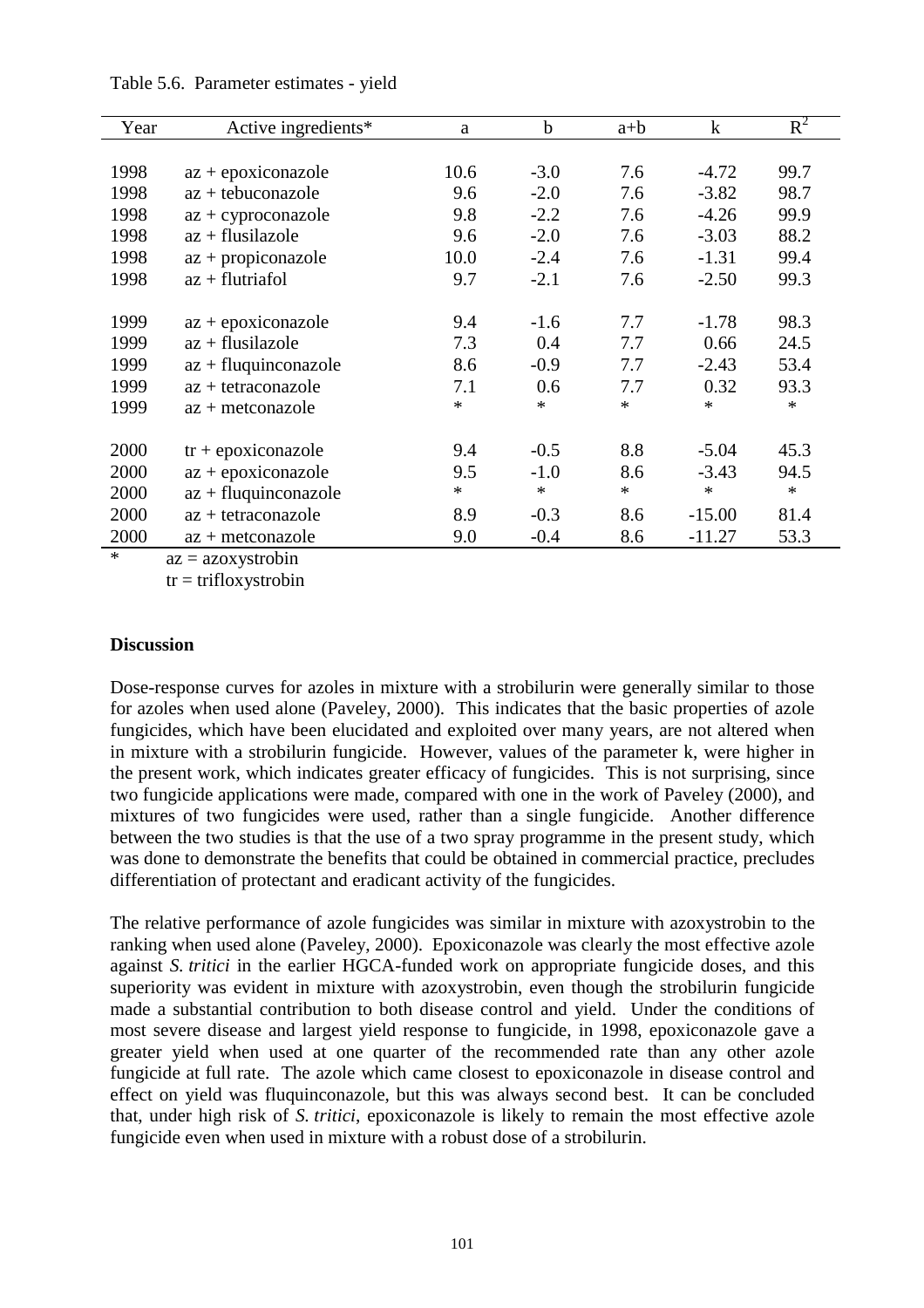# **APPENDIX 6**

### **Experiment 6. Synergy or antagonism between azoxystrobin and epoxiconazole**

### **Introduction**

The strong eradicant and protectant activity of triazoles against several pathogens, notably Septoria tritici, offers flexibility in application timing. Leaves are often colonised by this pathogen as they emerge, and a triazole applied later will arrest development of this latent infection. In contrast, a strobilurin fungicide , when used alone, has little eradicant activity. For example, at ADAS Rosemaund in 1997, Amistar (azoxystrobin) was applied as an experimental treatment to cv. Consort at full rate (1.0 l/ha) at GS 30, GS 31, GS 32 and GS 39. Disease control was poorer than that from a standard two-spray full dose Opus (epoxiconazole) at GS  $32 + GS$  39 programme (Jones & Bryson, 1998). Clearly, under high disease risk, Amistar needs to be used in mixture with a triazole to ensure satisfactory disease control and yield protection.

If mixture with a triazole is needed, this raises the questions of whether any other benefits from Amistar are compromised in such a mixture. If there could be antagonistic effects between azoxystrobin and a triazole fungicide, it is important to be able to quantify any such effects, so that the benefits of a mixture in terms of disease control could be weighed against the loss of any physiological benefits.

# **Methods**

Experiments were established at ADAS Rosemaund, Herefordshire, in each of 1997/98, 1998/99 and 1999/2000, on a stoneless silty clay loam of the Bromyard series. The previous crops were oilseed rape, beans and oats respectively. In each experiment, azoxystrobin (as Amistar, 250 g a.i./litre) and epoxiconazole (as Opus; 125 g a.i./litre) were each evaluated alone at a series of rates, and in mixtures with various proportions of the two fungicides. Treatments are detailed in Table 6.1. Fungicides were applied in 225 litre/ha water, using an MDM Oxford Precision Sprayer fitted with 03-F110 nozzles. The experiments were on cv. Riband in the first two years, and on cv. Consort in 1999/2000; both cultivars are susceptible to the target pathogen, *Septoria tritici* (Anonymous, 1999). The experimental design was a randomised block with three replicates of each treatment. Plot sizes were in the range  $36-48$  m<sup>2</sup>.

Each treatment was applied on two occasions, at GS 31-32 and GS 39 (Tottman & Broad, 1987). Other agronomic inputs followed good commercial practice.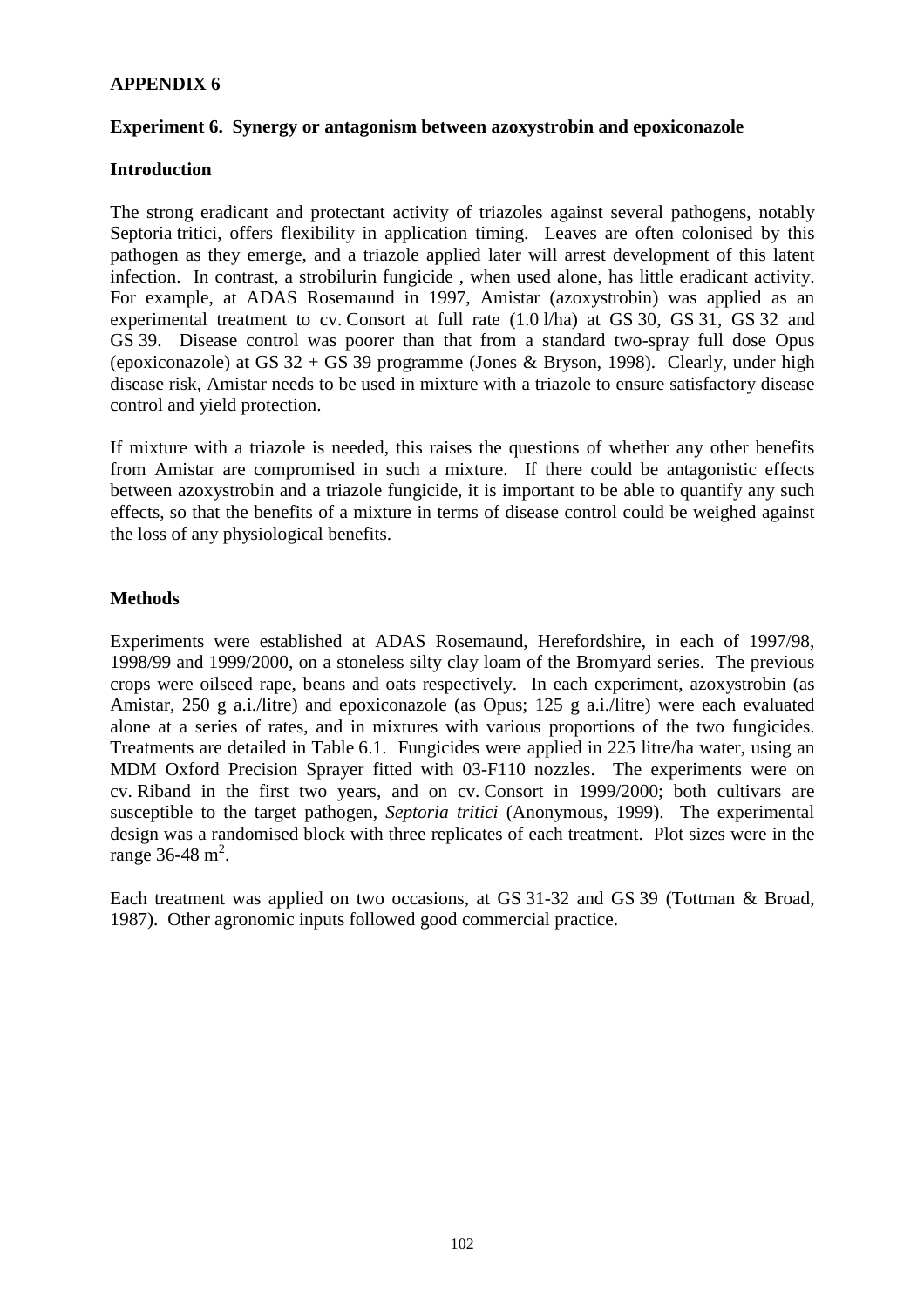|                | Rate of azoxystrobin | Rate of epoxiconazole |
|----------------|----------------------|-----------------------|
|                | (litre product/ha)   | (litre product/ha)    |
|                |                      |                       |
| $\mathbf{1}$   | 0.00                 | 0.00                  |
| $\overline{c}$ | 0.00                 | 0.00                  |
| $\overline{3}$ | 0.00                 | 0.25                  |
| $\overline{4}$ | 0.00                 | 0.375                 |
| 5              | 0.00                 | 0.50                  |
| 6              | 0.00                 | 0.75                  |
| $\overline{7}$ | 0.00                 | 1.00                  |
| 8*             | 0.00                 | 2.00                  |
| 9              | 0.25                 | 0.00                  |
| 10             | 0.375                | 0.00                  |
| 11             | 0.50                 | 0.00                  |
| 12             | 0.75                 | 0.00                  |
| 13             | 1.00                 | 0.00                  |
| $14*$          | 2.00                 | 0.00                  |
| 15             | 0.25                 | 0.25                  |
| $16*$          | 0.375                | 0.375                 |
| 17             | 0.50                 | 0.50                  |
| 18             | 0.75                 | 0.75                  |
| 19             | 1.00                 | 1.00                  |
| 20             | 0.50                 | 0.25                  |
| 21             | 0.75                 | 0.375                 |
| 22             | 1.00                 | 0.50                  |
| $23*$          | 2.00                 | 1.00                  |
| 24             | 0.25                 | 0.50                  |
| 25             | 0.375                | 0.75                  |
| 26             | 0.50                 | 1.00                  |
| $27*$          | 1.00                 | 2.00                  |

Table 6.1. Fungicide treatments

\* Treatment included in 1999/2000 only

Foliar diseases were assessed, as visual estimates of the percentage leaf area infected by each disease on each leaf layer, on 10 tillers taken at random from each plot approximately 21 and 35 days after the date of the second fungicide application. Percentage green leaf area was also estimated.

Grain yield was measured from each whole plot using a plot combine harvester. Grain was analysed for moisture content and specific weight using GAC 2000 grain analysis computer (Dickey-John Corporation).

The additive dose model was used to test for synergy or antagonism (Streibig and Kudsk, 1993). For each experiment, fitted curves were calculated for the dose-response for each product alone, and for mixtures with ratios of 1:2, 1:1 and 2:1 of the two fungicides, for disease and for yield, using the exponential function  $y = a + be^{k}$  (Paveley, 2000). An example is shown in Figure 6.1. Within this model, parameter a is the lower asymptote which represents the lowest level of disease achievable, and is a measure of the efficacy of the fungicide. Parameter b is the difference between the untreated AUDPC and the lower asymptote, which represents the range of disease control which could potentially be achieved by the fungicide. Parameter k is a measure of the curvature of the line.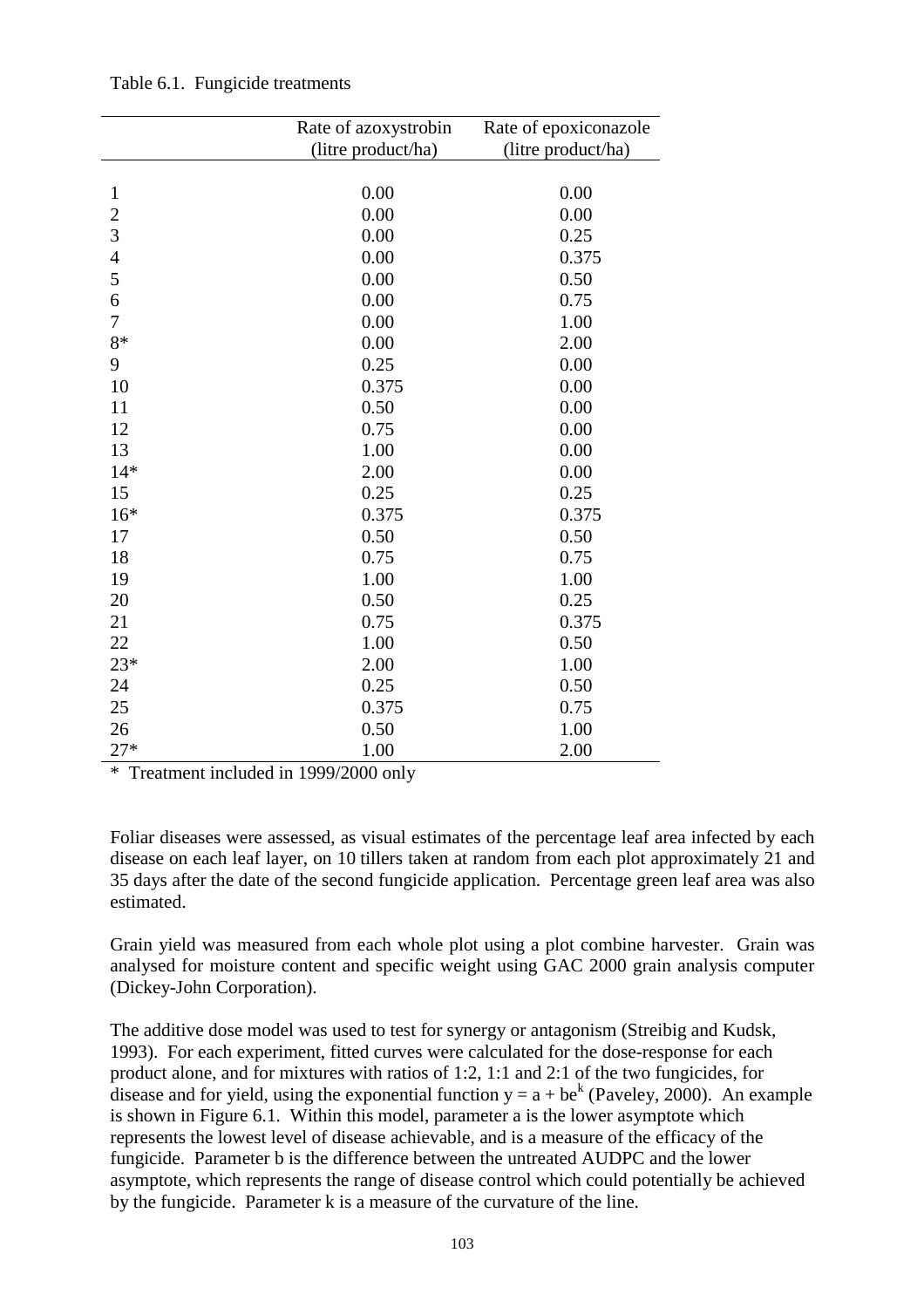

Figure 6.1. Example dose - response curve, showing parameters a and b.

In the figures below, actual data points are shown, and the solid line is the fitted curve.

From the calculated the dose-response curves, a particular level of disease control or yield enhancement on the 'shoulder' of the dose-response curves was selected. From this, the amount of each product alone, or of each ratio of the two fungicides, required to achieve the selected level of yield enhancement was determined. These were plotted such that, if there were no positive or negative interactions between the fungicides, there should be a straight line relationship between the amounts of the various mixtures required to give this level of performance. If the points for a mixture lie below the line, this is an indication of synergy, i.e. less fungicide is needed to achieve a given level of performance in a mixture than when using each fungicide alone. If the points for mixtures lie above the line, this is an indication of antagonism.

# **Results**

*Septoria tritici* was severe in the 1997/98 experiment, and moderately severe in the later two years. The only other diseases recorded were traces of mildew and brown rust in 1997/98, both at less than 1% leaf area affected.

In 1997/98, dose-response curves of mixtures, for disease and for yield, were similar to those for epoxiconazole alone, but the curves for azoxystrobin alone had lower k values and did not appear to be approaching the asymptote at the highest dose tested (Figures 6.2 and 6.3). In 1998/99 and in 1999/2000, with less severe disease, curves for the two single active ingredients and for mixtures were broadly similar (Figures 6.4 - 6.7).

The tests for synergy or antagonism showed that, in 1997/98, the mixtures gave better disease control and higher yields than would be predicted from the performance of the single products (Figures 6.8 - 6.10). In 1998/99 and 1999/2000, results were more variable, but there was no indication of the consistent pattern seen in 1997/98.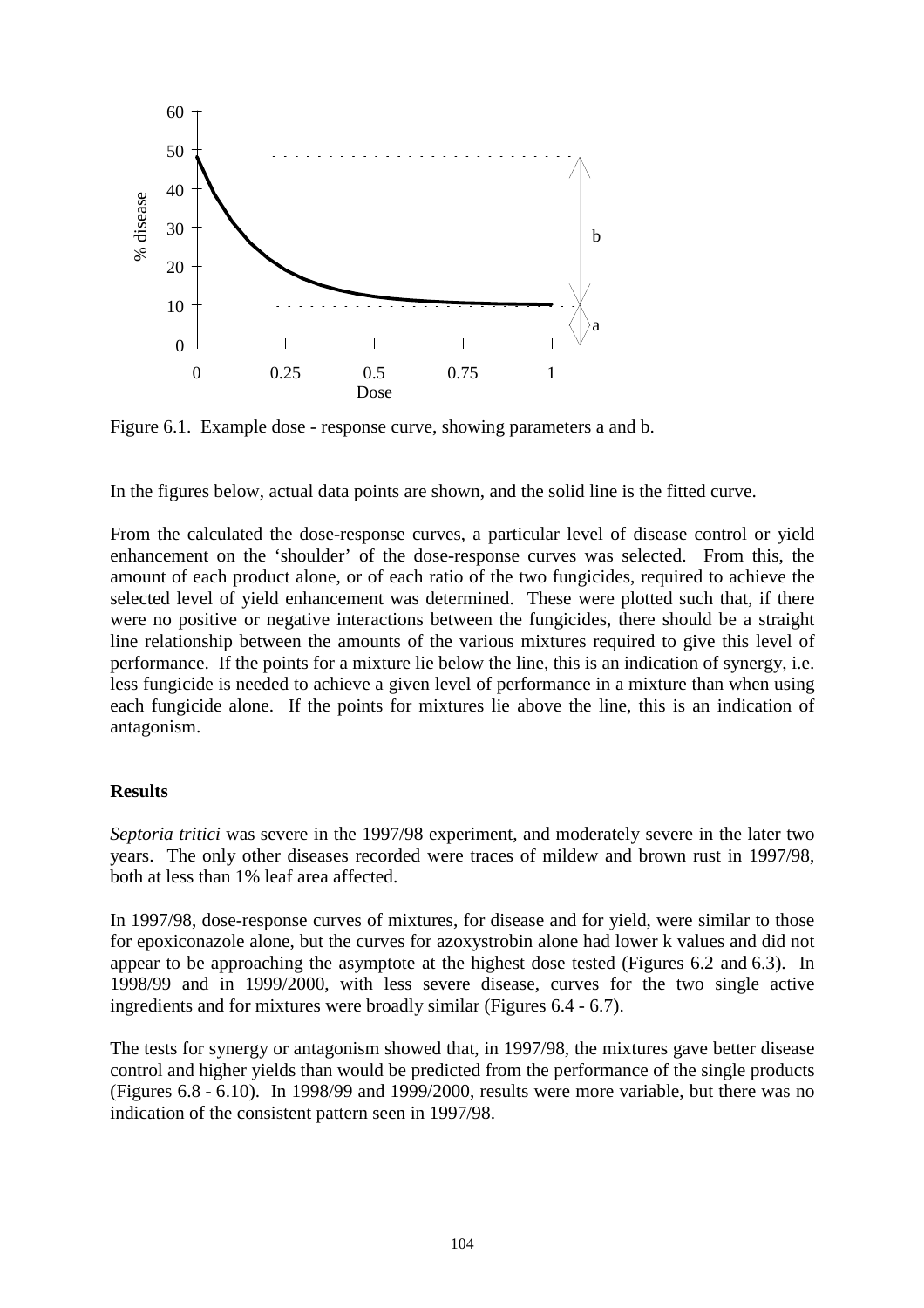

Figure 6.2. Dose-response curves for *S. tritici* control on leaf 2 at GS 75, 1997/98. From left to right: epoxiconazole alone; azoxystrobin alone; 1:1 mixture; 1:2 mixture; 2:1 mixture.



Figure 6.3. Dose-response curves for yield, 1997/98. From left to right: epoxiconazole alone; azoxystrobin alone; 1:1 mixture; 1:2 mixture; 2:1 mixture.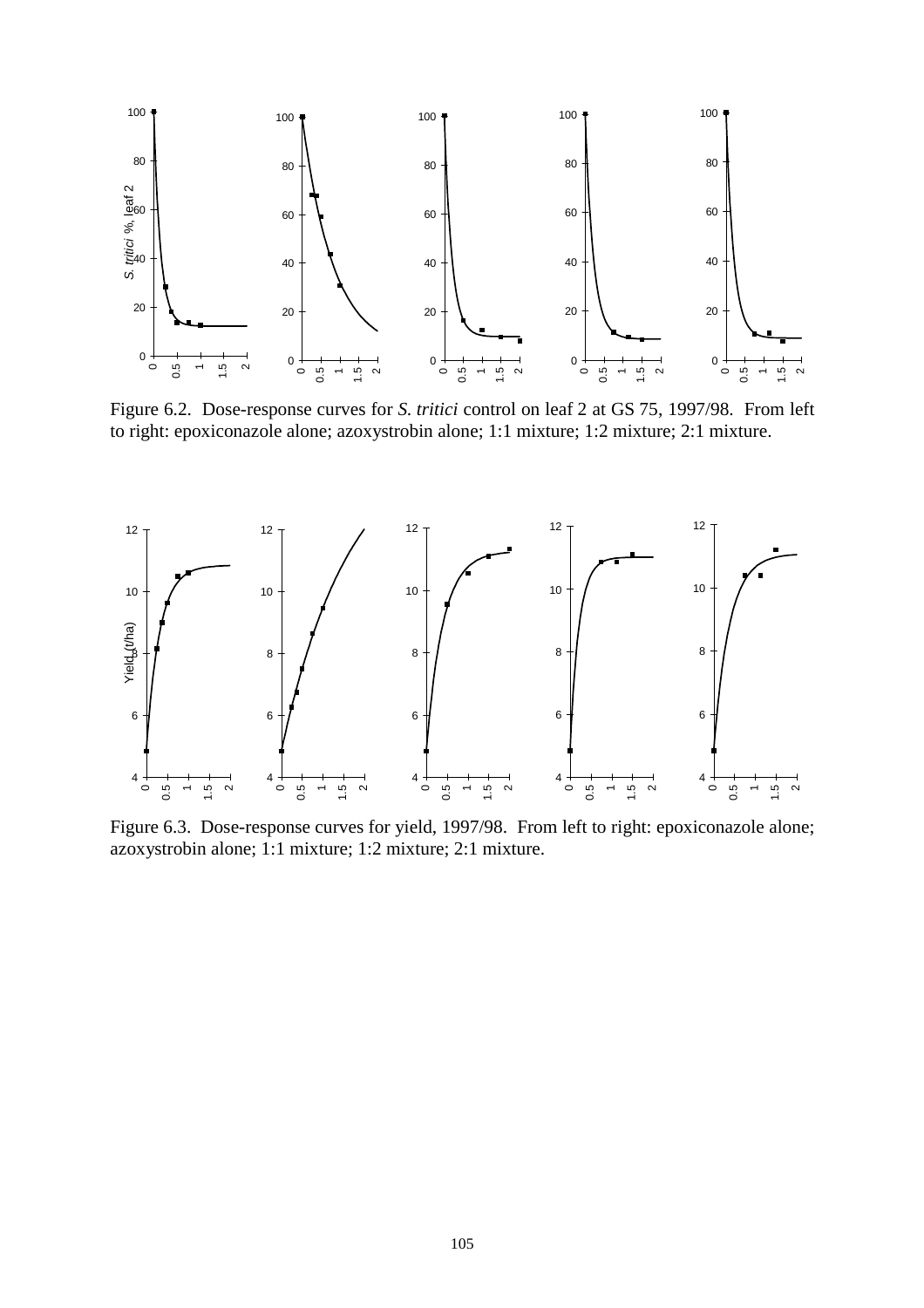

Figure 6.4. Dose-response curves for *S. tritici* control on leaf 1 at GS 75, 1998/99. From left to right: epoxiconazole alone; azoxystrobin alone; 1:1 mixture; 1:2 mixture; 2:1 mixture.



Figure 6.5. Dose-response curves for yield, 1998/99. From left to right: epoxiconazole alone; azoxystrobin alone; 1:1 mixture; 1:2 mixture; 2:1 mixture.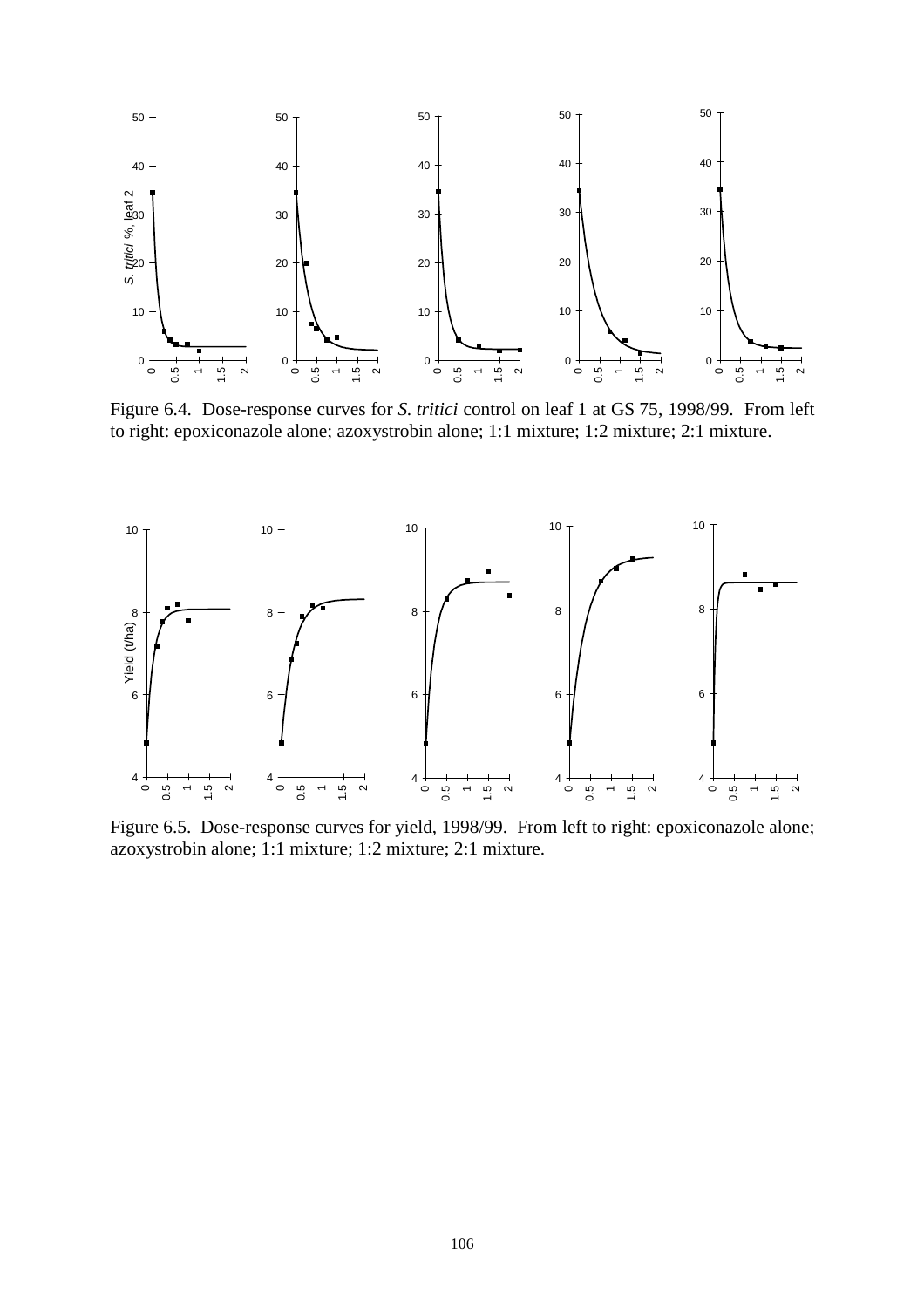

Figure 6.6. Dose-response curves for *S. tritici* control on leaf 2 at GS 75, 1999/2000. From left to right: epoxiconazole alone; azoxystrobin alone; 1:1 mixture; 1:2 mixture; 2:1 mixture.



Figure 6.7. Dose-response curves for yield, 1999/2000. From left to right: epoxiconazole alone; azoxystrobin alone; 1:1 mixture; 1:2 mixture; 2:1 mixture.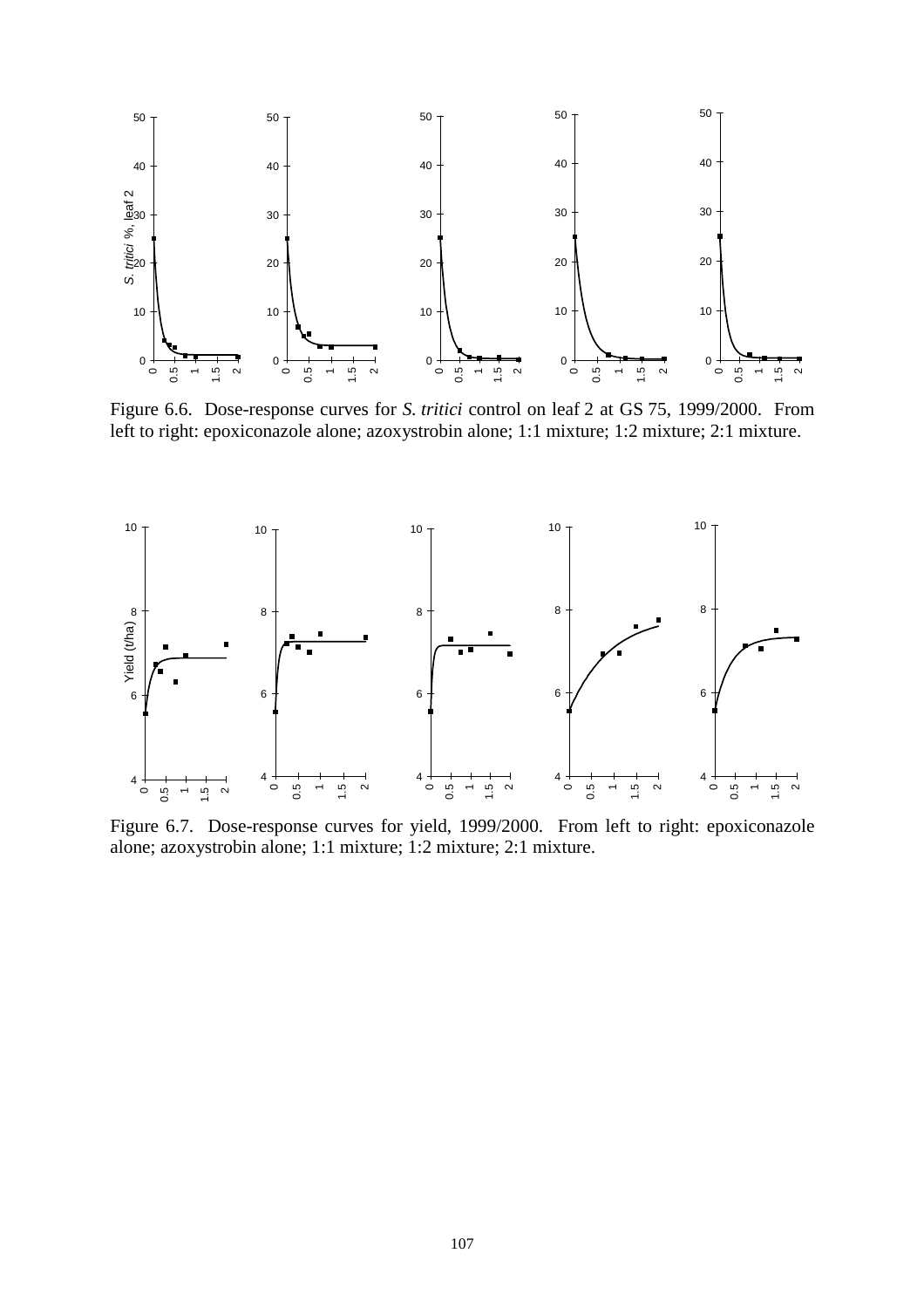

Figure 6.8. Test for synergy or antagonism between Amistar and Opus for yield (left) and *Septoria tritici* control on leaf 2 (right), 1997/98. The solid lines represent the dose of any mixture required to give a yield increase of 5.5 t/ha or a reduction in disease of 80%, assuming no synergy or antagonism between the fungicides.



Figure 6.9. Test for synergy or antagonism between Amistar and Opus for yield (left) and *Septoria tritici* control on leaf 1 (right), 1998/99. The solid lines represent the dose of any mixture required to give a yield increase of 2.75 t/ha or a reduction in disease of 29.5%, assuming no synergy or antagonism between the fungicides.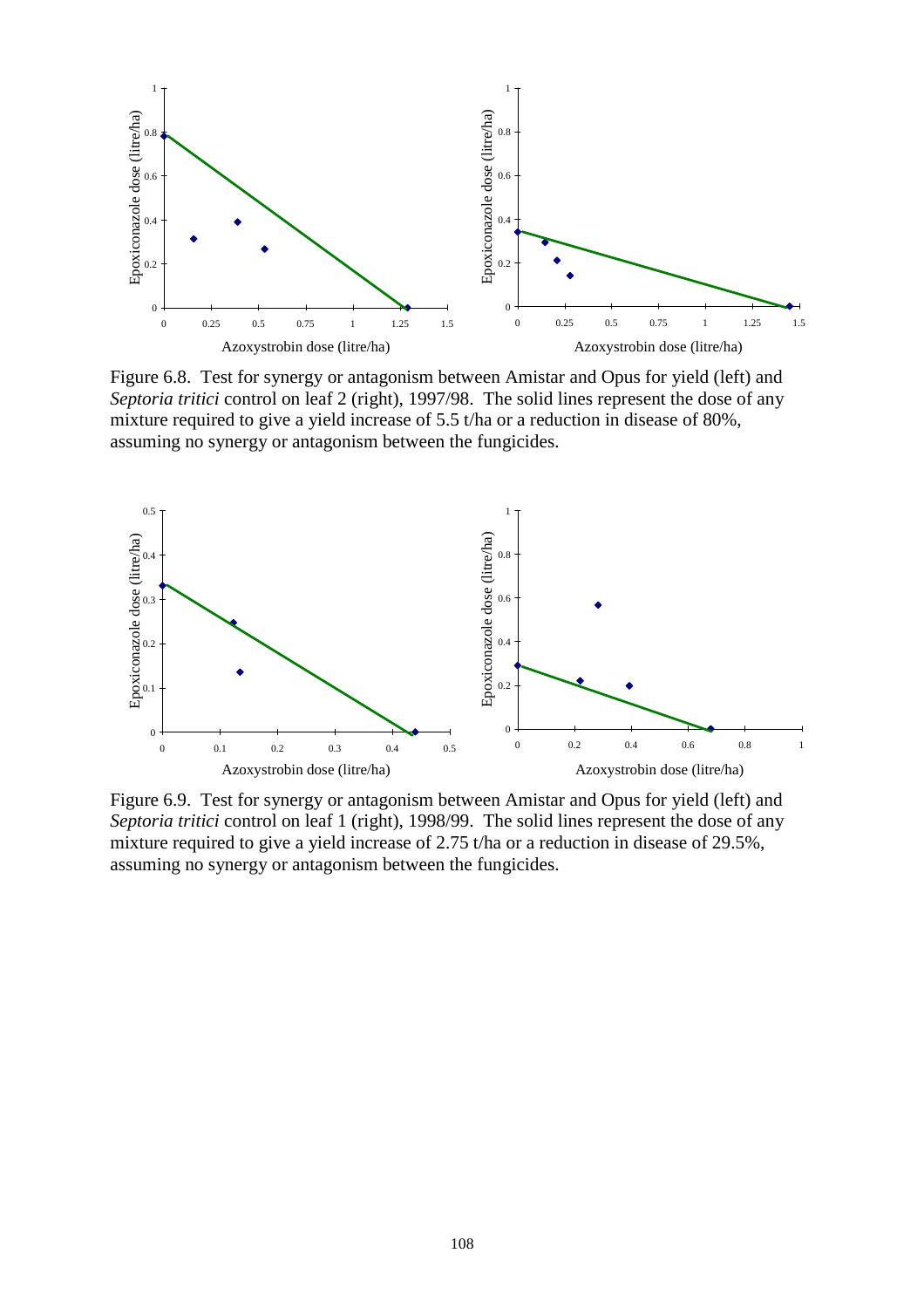

Figure 6.10. Test for synergy or antagonism between Amistar and Opus for yield (left) and *Septoria tritici* control on leaf 2 (right), 1999/2000. The solid lines represent the dose of any mixture required to give a yield increase of 1.2 t/ha or a reduction in disease of 21.5%, assuming no synergy or antagonism between the fungicides.

## **Discussion**

The results from the three years of this experiment show two distinct patterns. In 1997/98, disease was severe and there were very large yield responses to fungicide, with a maximum yield increase of 7.38 t/ha. Under these conditions, azoxystrobin showed much flatter doseresponse curves than epoxiconazole, and all mixtures behaved similarly to epoxiconazole alone. This is probably an indication of the need for the strong eradicant activity of epoxiconazole under such favourable conditions for the pathogen, and the performance of azoxystrobin alone was poorer because of the lack of eradicant activity of this fungicide. In 1998/99 and 1999/2000, disease severity was much lower, and yield responses to fungicides were smaller. The largest yield increases from any treatment in these years were 4.39 t/ha in 1998/99 and 2.19 t/ha in 1999/2000. Each fungicide alone gave good disease control, with similar dose-response curves for the single fungicides and for mixtures.

The test for synergy or antagonism in 1997/98 indicated that there may be synergy between the fungicides. In contrast, under lower disease severity, there were no such indications in the following two years. This suggests that the result in 1997/98 may be a reflection of the beneficial effect given by mixture of the strobilurin with a triazole for control of severe disease, where the protectant activity of the strobilurin was complemented by the eradicant activity of the triazole. If mixture with a triazole compromised any non-fungicidal benefits from Amistar, this was more than outweighed by the superior disease control and the yield increase which resulted from this. In the later two years, each fungicide alone gave good disease control, so it is not surprising that it was not possible to show any specific benefit from mixtures. However, at the time the fungicides were applied, it was not apparent that disease would become more severe in 1997/98 than in the other years, so this work strongly supports the use of mixtures of a strobilurin with a good triazole fungicide to give optimum disease control and yield benefit.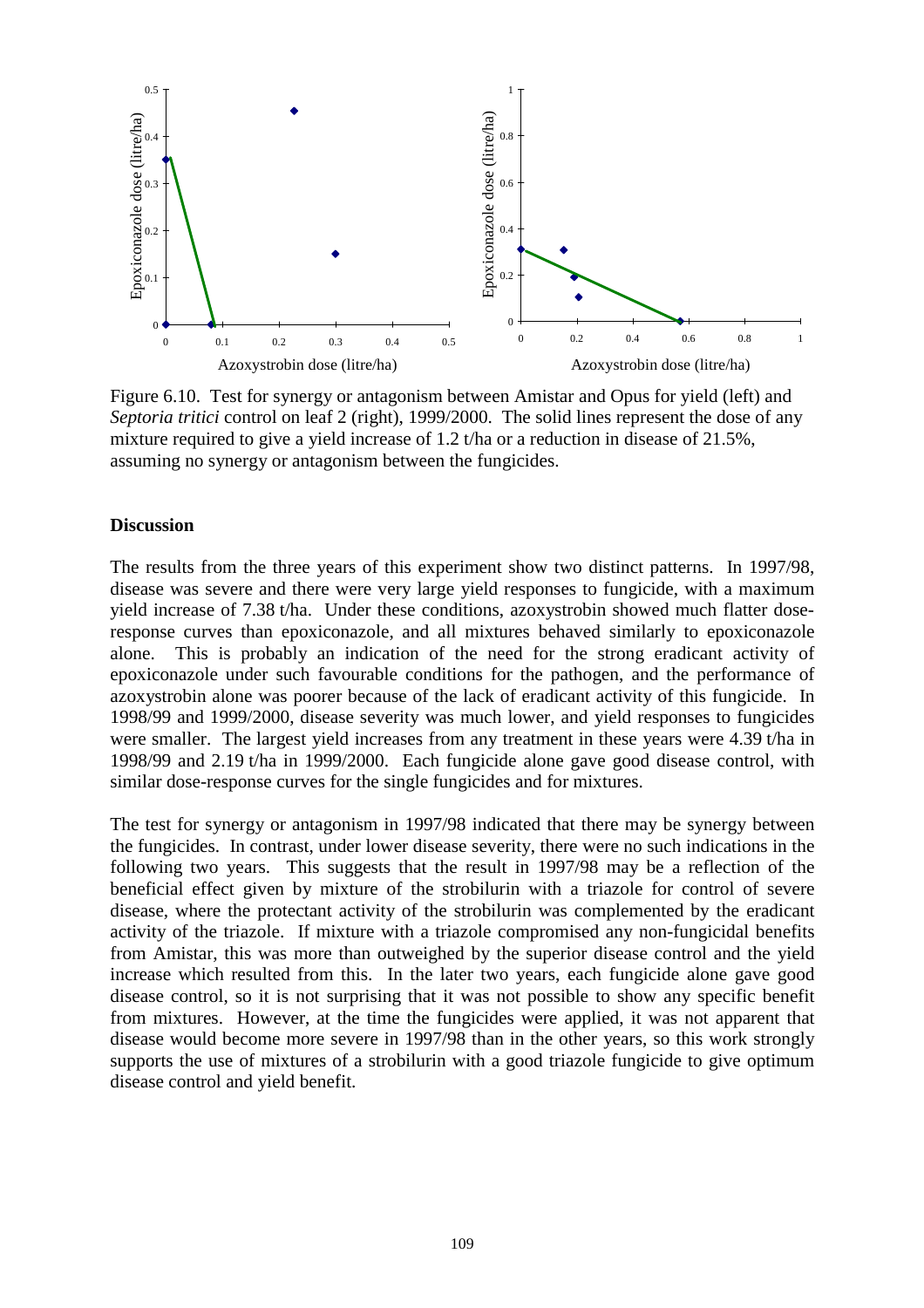## **REFERENCES**

Anonymous, 1998. *Cereal variety handbook*. National Institute of Agricultural Botany, Cambridge.

Anonymous, 1999. *Cereal variety handbook*. National Institute of Agricultural Botany, Cambridge.

Austin RB, Blackwell RD, 1980. Edge and neighbour effects in cereal yield trials. *Journal of Agricultural Science* **90**, 731-734.

Bertelsen JR, De Neergaaed E, and Smedegaard-Petersen V, 2001. Fungicidal effects of azoxystrobin and epoxiconazole on phyllosphere fungi, senescence and yield of winter wheat. *Plant Pathology* **50**, 190-205

Brocklehurst PA, 1977. Factors controlling grain weight in wheat. *Nature*, **266**, 348-9

Bryson RJ, Paveley ND, Clark WS, Sylvester-Bradley R, Scott RK, 1997. Use of in-field measurements of green leaf area and incident radiation to estimate the effects of yellow rust epidemics on the yield of winter wheat. *European Journal of Agronomy* **7**, 53-62.

Foulkes MJ, Scott RK, 1998. *Exploitation of Varieties for UK Cereal Production. Volume 2: Varietal responses to drought*. Project Report No. 174. Home-Grown Cereals Authority, London.

Glaab J and Kaiser WM, 1999. Increased nitrate reductase activity in leaf tissue after application of the fungicide kresoxim-methyl. *Planta*, **207**, 442-448.

Grossman K, Kwiatkowski J and Casper G, 1999. Regulation of phytohormone levels, leaf senescence and transpiration by the strobilurin kresoxim-methyl in wheat (*Triticum aestivum*). *Journal of Plant Physiology*, **154**, 805-808.

Grossman K, and Retzlaff G, 1997. Bioregulatory effects of the fungicidal strobilurin kresoxim-methyl in wheat (*Triticum aestivum*). *Pesticide Science*, **50**, 11-20

Jenkyn JF, Bateman GL, Gutteridge RJ and Edwards SG, 2000. Effects of foliar sprays of azoxystrobin on take-all in wheat. *Annals of Applied Biology*, **137**, 99-106

Jones DR, 2000. *Properties of new fungicides for winter wheat and winter barley*. Project Report No. 223. Home-Grown Cereals Authority, London.

Jones DR and Bryson RJ, 1998. *Physiological effects of strobilurins and plant activators in relation to yield of winter wheat*. HGCA Report No. 164

Köhle H, Grossman K, Retzlaff G, Saur R and Akers A, 1977. The yield physiology of kresoxim-methyl. *The Agronomist*, **3/97**, 10-14

Macbeth JE, 1996. *The prediction of mature grain weight in winter wheat (*Triticum aestivum*, L.)* PhD Thesis, Harper Adams Agricultural College, Shropshire.

Paveley ND, 2000. *Appropriate fungicide doses on winter wheat: research information for growers on the control of powdery mildew, brown rust and* Septoria nodorum. Project Report No. 214. Home-Grown Cereals Authority, London.